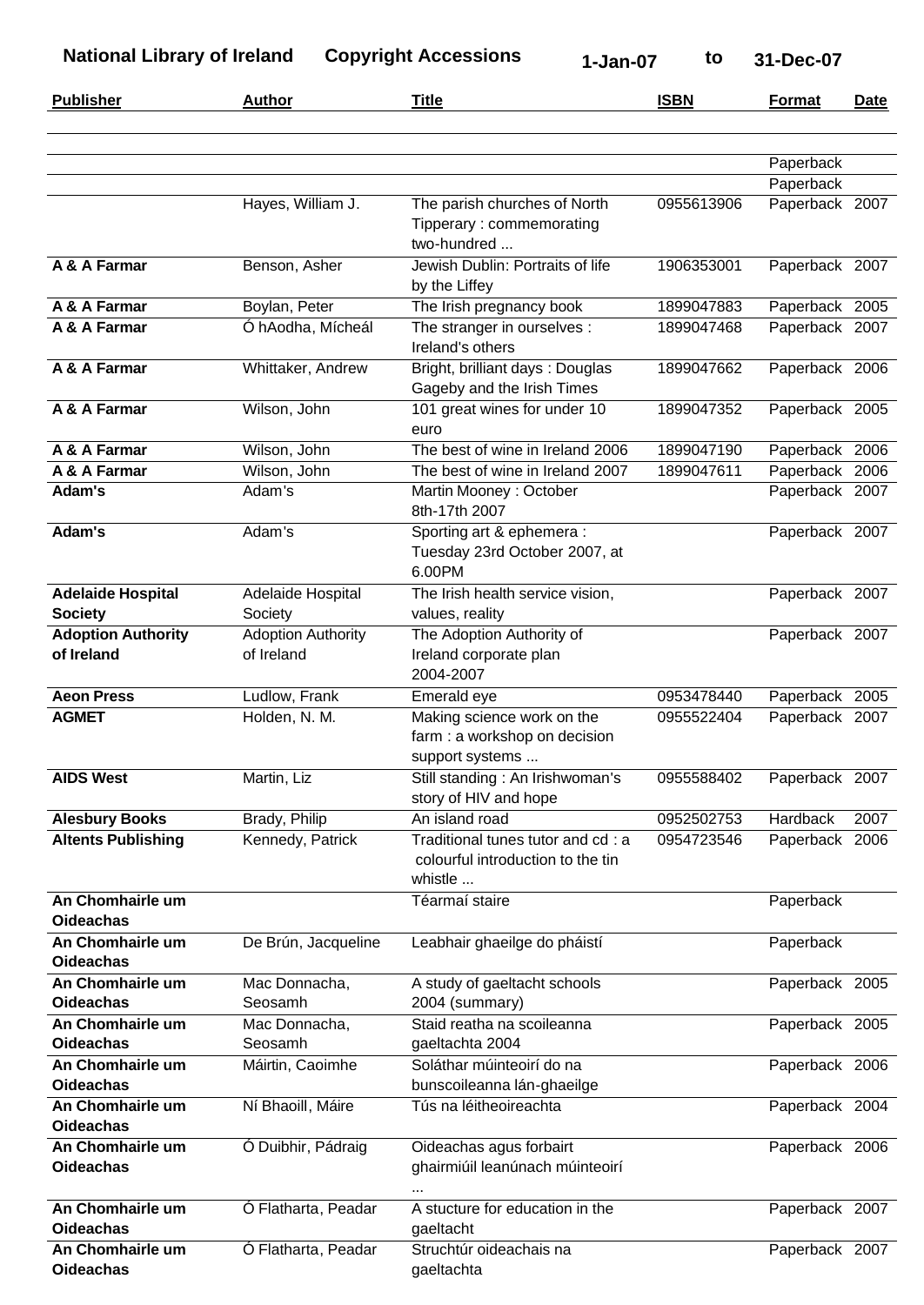| <b>Publisher</b>         | <b>Author</b>                | <b>Title</b>                               | <b>ISBN</b> | <b>Format</b>   | <b>Date</b> |
|--------------------------|------------------------------|--------------------------------------------|-------------|-----------------|-------------|
| An Chomhairle um         | O' Connor, Steven            | Innéacs taighde                            |             | Paperback       |             |
| <b>Oideachas</b>         |                              |                                            |             |                 |             |
| An Clóchomhar            | Ní Mhurchú, Máire            | Beathaisnéis 1983-2002                     | 0903758652  | Hardback        | 2003        |
| An Garda Siochana        | Garda Siochana               | An Garda Síochána policing                 |             | Paperback 2007  |             |
|                          |                              | plan 2007                                  |             |                 |             |
| An Gúm                   |                              | Leabhar mór an eolais                      | 1857916348  | Hardback        | 2007        |
| An Gúm                   | Conway, Edel                 | Beo beathach! cuid 2                       | 1857916164  | Paperback       | 2006        |
| An Gúm                   | Hegarty, Martina             | Seán agus Coisí                            | 1857915228  | Hardback        | 2006        |
| An Gúm                   | Henning, Heather             | Asal uasal                                 | 1857916331  | <b>Hardback</b> | 2006        |
| An Gúm                   | Lobel, Gillian               | A leithéid!                                | 1857916362  | Hardback        | 2006        |
| An Gúm                   | Mac Dhonnagáin,              | Fionn Mac Cumhaill: Taoiseach<br>na Féinne | 1857916676  | Hardback        | 2006        |
| An Gúm                   | Tadhg<br>Ní Chomhraí, Laoise | Ag taisteal le Tarlach an                  | 1857916190  | Hardback        | 2007        |
|                          |                              | tSeapáin                                   |             |                 |             |
| An Gúm                   | Ua Cearnaigh, Seán           | Cill Chais                                 | 1857916218  | Paperback       | 2006        |
| <b>An Sagart</b>         | Ó Héalaí, Pádraig            | Tobar an dúchais                           | 1903896347  | Paperback       | 2007        |
| <b>An Sagart</b>         | Verling, Máirtín             | Leabhar mhaidhc dháith:                    | 1903896320  | Hardback        | 2007        |
|                          |                              | scéalta agus seanchas ón rinn              |             |                 |             |
| <b>Anne Street Press</b> | McCullough, Niall            | Dublin an urban history: the               | 1843510987  | Hardback        | 2007        |
|                          |                              | plan of the city                           |             |                 |             |
| <b>Áras Mhuire</b>       | Manly, David                 | The ICP's redefinition of medical          | 1900493098  | Paperback 2006  |             |
|                          |                              | care                                       |             |                 |             |
| <b>Arklow Community</b>  | O'Cleirigh, Noel             | All our yesterdays : Arklow                | 095267650   | Paperback 2006  |             |
| <b>College</b>           |                              | Community College 1905-2005                |             |                 |             |
|                          |                              | centenary                                  |             |                 |             |
| <b>Arlen House</b>       | Binchy, Maeve                | Deeply regretted by                        | 1903631505  | Hardback        | 2005        |
| <b>Arlen House</b>       | Colomé, Pura López           | Mother tongue                              | 1903631327  | Paperback       | 2006        |
| <b>Arlen House</b>       | Cummins, Bríd                | <b>Meters</b>                              | 1903631890  | Paperback 2006  |             |
| <b>Arlen House</b>       | Doan, James                  | On the side of light                       | 1903631300  | Paperback 2002  |             |
| <b>Arlen House</b>       | Foyle, Órfhlaith             | Revenge                                    | 1903631742  | Paperback 2005  |             |
| <b>Arlen House</b>       | Gibbons, Luke                | Gaelic gothic: race,                       | 1903631394  | Paperback 2004  |             |
|                          |                              | colonization and Irish culture             |             |                 |             |
| <b>Arlen House</b>       | Hayes, Alan                  | Cúirt 21: the Cúirt annual 2006            | 1903631823  | Paperback 2006  |             |
| <b>Arlen House</b>       | Hayes, Alan                  | Pauline Bewick : seven ages                | 1903631874  | Paperback 2006  |             |
| <b>Arlen House</b>       | Holfter, Gisela              | John Hennig's exile in Ireland             | 1903631386  | Paperback 2004  |             |
| <b>Arlen House</b>       | Liddy, James                 | I only know that I love strength           | 1903631440  | Paperback 2003  |             |
|                          |                              | in my friends and greatness                |             |                 |             |
| <b>Arlen House</b>       | Luibhéid, Colm               | His lordship                               | 1903631335  | Paperback 2004  |             |
| <b>Arlen House</b>       | Mac Congáil, Nollaig         | The lights of heaven                       | 1903631378  | Paperback 2006  |             |
| <b>Arlen House</b>       | McGlinchey, Charles          | An fear Deireanach den<br>tSloinneadh      | 190363122X  | Paperback 2002  |             |
| <b>Arlen House</b>       | McGonagle, Ríona             | The crystal tower of light                 | 1903631343  | Paperback       | 2005        |
| <b>Arlen House</b>       | Mills, Geraldine             | Lick of the lizard                         | 1903631734  | Paperback 2005  |             |
| <b>Arlen House</b>       | Ní Chonchúir, Nuala          | I divas : a sense of place                 | 1903631459  | Paperback       | 2005        |
| <b>Arlen House</b>       | Ní Chonchúir, Nuala          | Tattoo: tatú                               | 1903631607  | Hardback        | 2007        |
| <b>Arlen House</b>       | Nic Aodha, Colette           | Between curses : Bainne géar               | 1903631866  | Paperback 2006  |             |
| <b>Arlen House</b>       | Ó Buachalla,                 | The crown of Ireland                       | 1903636416  | Paperback 2006  |             |
|                          | Breandán                     |                                            |             |                 |             |
| <b>Arlen House</b>       | Ó Conghaile,                 | The Connemara five                         | 1903631793  | Hardback        | 2006        |
|                          | Micheál                      |                                            |             |                 |             |
| <b>Arlen House</b>       | Ó Searcaigh, Cathal          | Mairimid leis na mistéirí agus             | 1903631661  | Paperback 2006  |             |
|                          |                              | drámaí eile                                |             |                 |             |
| <b>Arlen House</b>       | Ó Searcaigh, Cathal          | Na hAingle Ó Xanadú                        | 1903631807  | Paperback 2005  |             |
| <b>Arlen House</b>       | O'Higgins O'Malley,          | Friends in high places: words              | 1903631491  | Paperback 2005  |             |
|                          | Una                          | of inspiration                             |             |                 |             |
| <b>Arlen House</b>       | O'Higgins O'Malley,          | Twentieth century revisited                | 1903631432  | Paperback 2003  |             |
|                          | Una                          |                                            |             |                 |             |
| <b>Arlen House</b>       | Shaughnessy,                 | If we have lost our oldest tales           | 190363119X  | Paperback 2006  |             |
|                          | Lorna                        |                                            |             |                 |             |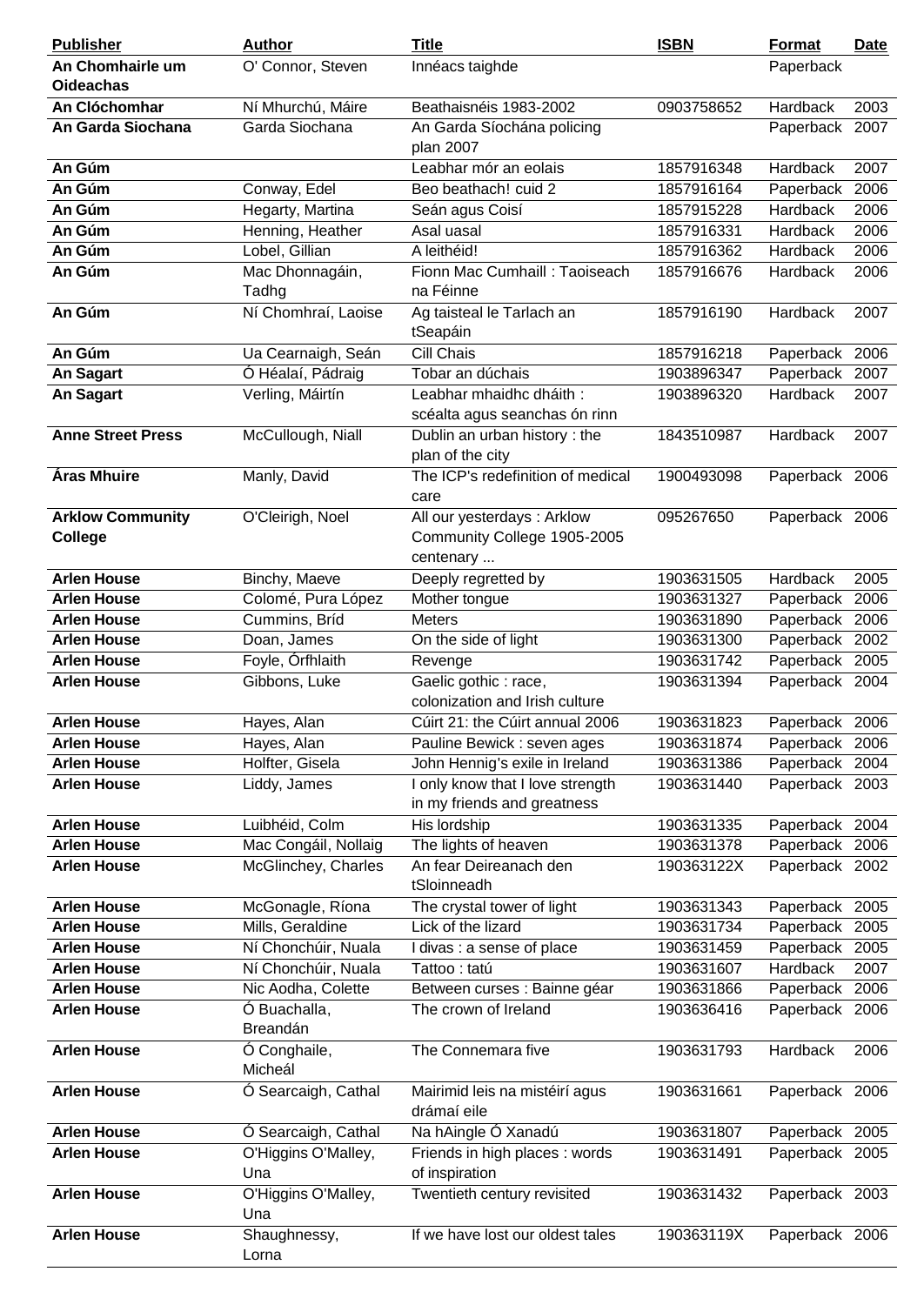| <b>Publisher</b>                                     | <b>Author</b>                         | <b>Title</b>                                                                      | <b>ISBN</b>            | <b>Format</b>   | <b>Date</b> |
|------------------------------------------------------|---------------------------------------|-----------------------------------------------------------------------------------|------------------------|-----------------|-------------|
| <b>Arts Council</b>                                  | Burns, John                           | We've built it; why won't they<br>come?                                           |                        | <b>Hardback</b> | 2007        |
| <b>Arts Council</b>                                  | Kilroy, lan                           | The feel-good gulag                                                               |                        | Paperback 2007  |             |
| <b>Arts Council</b>                                  | Waters, John                          | The pusuit of glorious failure                                                    |                        | Paperback 2007  |             |
| <b>Askif Press</b>                                   | Muller, Marguerite<br>Anne            | About colour                                                                      | 0952435543             | Paperback 2007  |             |
| <b>Athlone Community</b><br><b>Taskforce</b>         | <b>Athlone Community</b><br>Taskforce | Going to secondary?<br>(Executive Summary)                                        |                        | Paperback 2006  |             |
| <b>Athlone Community</b>                             | <b>Athlone Community</b>              | Going to secondary ? : creating                                                   |                        | Paperback 2006  |             |
| <b>Taskforce</b>                                     | <b>Taskforce</b>                      | conditions to support young<br>people to                                          |                        |                 |             |
| <b>Atrium</b>                                        | Curtin, Dianne                        | The creators : the individuals of<br>Irish food                                   | 9780955226106 Hardback |                 | 2007        |
| <b>Atrium</b>                                        | O'Dwyer, Raymond                      | The Irish red setter : its history,<br>character and training                     | 0953535392             | Hardback        | 2007        |
| <b>Atrium</b>                                        | Sheehan, Sean                         | Jack's world: Farming on the<br>sheep's head peninsula,<br>1920-2003              | 0955226113             | Hardback        | 2007        |
| <b>Attic Press</b>                                   | Madden, Lyn                           | Lyn's escape                                                                      | 1855942073             | Paperback 2007  |             |
| <b>Aubane Historical</b><br><b>Society</b>           |                                       | The National Monument<br>Millstreet                                               |                        | Paperback 2006  |             |
| <b>Aubane Historical</b><br><b>Society</b>           | <b>Aubane Historical</b><br>Society   | Ned Buckley's poems: 77<br>poems by the celebrated Cork<br>poet                   |                        | Paperback 1987  |             |
| <b>Aubane Historical</b><br><b>Society</b>           | Aubane Historical<br>Society          | The boys of the Millstreet<br>battalion : some personal<br>accounts of the War of | 1903497124             | Paperback 2003  |             |
| <b>Aubane Historical</b><br><b>Society</b>           | Clifford, Brendan                     | Fianna Fáil and the decline of<br>the Free State                                  | 1903497333             | Paperback 2007  |             |
| <b>Aubane Historical</b><br><b>Society</b>           | Girvin, Kevin                         | Seán O'Hegarty                                                                    | 1903497302             | Paperback 2007  |             |
| <b>Aubane Historical</b><br><b>Society</b>           | Lane, Jack                            | A North Cork miscellany                                                           |                        | Paperback       |             |
| <b>Aubane Historical</b><br><b>Society</b>           | Lane, Jack                            | D.D. Sheehan: why he left Cork<br>in 1918                                         | 1903497140             | Paperback 2004  |             |
| <b>Aubane Historical</b><br><b>Society</b>           | Lane, Jack                            | Why Millstreet's history needs<br>to be written                                   | 1903497310             | Paperback 2006  |             |
| <b>Aubane Historical</b><br><b>Society</b>           | McClinton, Brian                      | The Shakespeare conspiracies:<br>Untangling a 400 year web of<br>myth and deceit  | 1903497364             | Paperback 2007  |             |
| <b>Aubane Historical</b><br><b>Society</b>           | Muldowney, Pat                        | The Pearson executions in Co.<br>Offaly : A debate on alleged<br>sectarianism     | 1903497329             | Paperback 2007  |             |
| <b>Aubane Historical</b><br><b>Society</b>           | Power, Tommy                          | The Yank                                                                          |                        | Paperback 1988  |             |
| <b>Ballinora Hurling and</b><br><b>Football Club</b> | O'Connor, Michael                     | Ballinora GAA : under the<br>dropping ball                                        | 1905172990             | Paperback 2006  |             |
| <b>Ballpoint Press</b>                               | Keane, Billy                          | The last of the heroes                                                            | 0955029805             | Paperback 2005  |             |
| <b>Barnardos</b>                                     | <b>Barnardos</b>                      | A million reasons to get it right :<br>the Barnardos children's<br>declaration    |                        | Paperback 2007  |             |
| <b>Barnardos</b>                                     | <b>Barnardos</b>                      | Grievance & disciplinary<br>handbook for childcare<br>providers                   | 1906004026             | Paperback 2006  |             |
| <b>Barnardos</b>                                     | <b>Barnardos</b>                      | Health and safety in childcare:<br>A guide for centre-based<br>services           | 1906004002             | Paperback 2007  |             |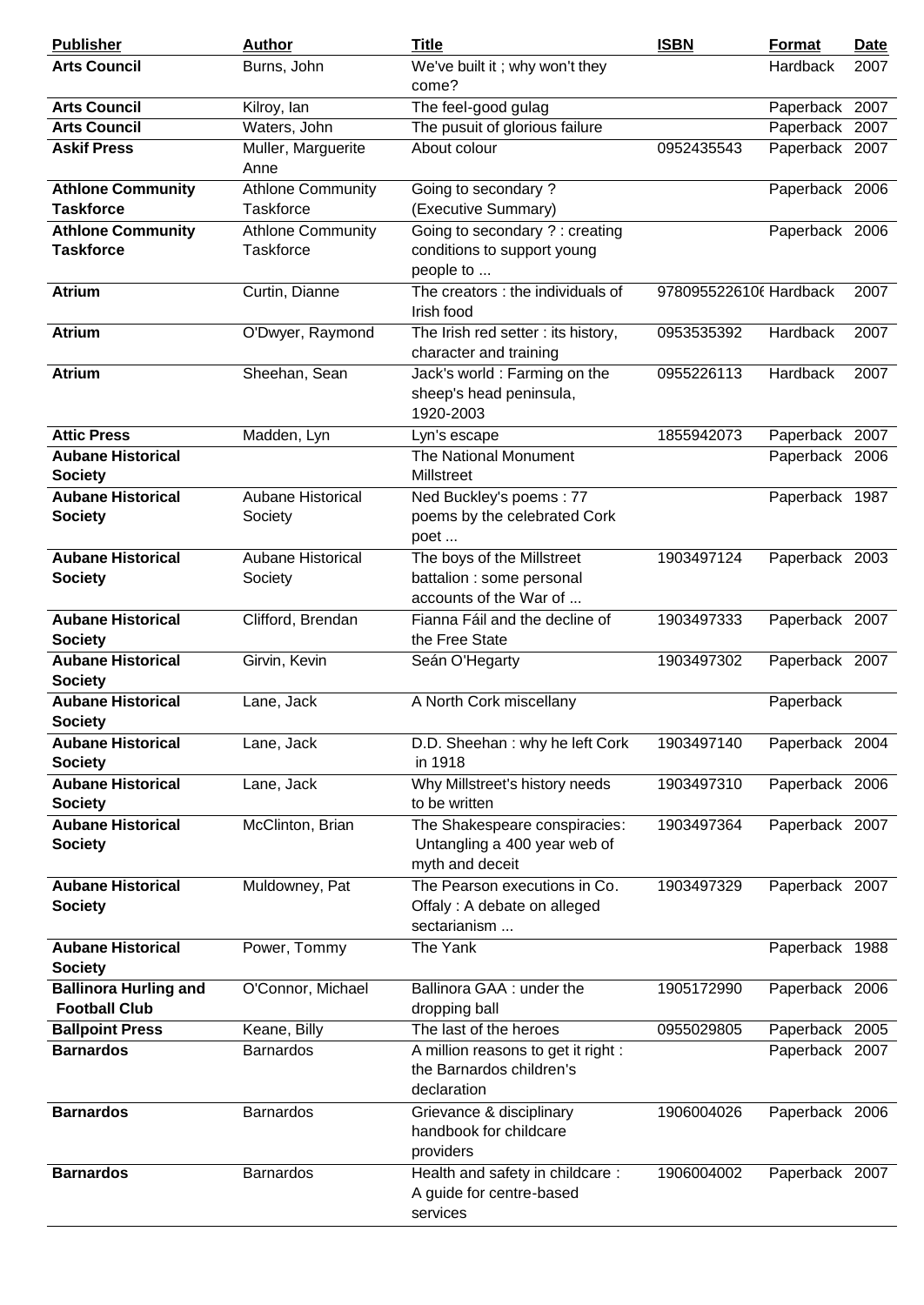| <b>Publisher</b>            | <b>Author</b>             | <b>Title</b>                                             | <b>ISBN</b> | <b>Format</b>  | <b>Date</b> |
|-----------------------------|---------------------------|----------------------------------------------------------|-------------|----------------|-------------|
| <b>Barnardos</b>            | <b>Barnardos</b>          | Parenting positively coping with                         |             | Paperback 2007 |             |
|                             |                           | bullying for parents of children                         |             |                |             |
|                             |                           | between 6 and 12                                         |             |                |             |
| <b>Barnardos</b>            | <b>Barnardos</b>          | Parenting positively coping with                         |             | Paperback 2007 |             |
|                             |                           | death for children aged 6 to 12                          |             |                |             |
| <b>Barnardos</b>            | <b>Barnardos</b>          | Parenting positively coping with                         |             | Paperback 2007 |             |
|                             |                           | death for parents of children                            |             |                |             |
|                             |                           | between 6 and 12                                         |             |                |             |
| <b>Barnardos</b>            | <b>Barnardos</b>          | Parenting positively coping with                         |             | Paperback 2007 |             |
|                             |                           | domestic abuse for children                              |             |                |             |
|                             |                           | aged 6 to 12                                             |             |                |             |
| <b>Barnardos</b>            | <b>Barnardos</b>          | Parenting positively coping with                         |             | Paperback 2007 |             |
|                             |                           | domestic abuse for parents of                            |             |                |             |
|                             |                           | children between 6 to 12                                 |             |                |             |
| <b>Barnardos</b>            | <b>Barnardos</b>          | Parenting positively coping with                         |             | Paperback 2007 |             |
|                             |                           | separation for children aged 6                           |             |                |             |
|                             |                           | to $12$                                                  |             |                |             |
| <b>Barnardos</b>            | <b>Barnardos</b>          | Parenting positively coping with                         |             | Paperback 2007 |             |
|                             |                           | separation for parents of                                |             |                |             |
|                             |                           | children between 6 to 12                                 |             |                |             |
| <b>Barnardos</b>            | <b>Barnardos</b>          | Parenting positively parenting                           |             | Paperback 2007 |             |
|                             |                           | skills for parents of children                           |             |                |             |
|                             |                           | beween 6 and 12                                          |             |                |             |
| <b>Barnardos</b>            | <b>Barnardos</b>          | The case for constitutional                              |             | Paperback 2007 |             |
|                             |                           | change                                                   |             |                |             |
| <b>Barnardos</b>            | Barry, Claire             | Staff development handbook for                           | 189866286X  | Paperback 2005 |             |
| <b>Barnardos</b>            |                           | childcare providers<br>Personnel practice in early       | 1898662711  |                |             |
|                             | Byrne, Mary               | years services : a guide                                 |             | Paperback 2005 |             |
|                             |                           | revised edition                                          |             |                |             |
| <b>Barnardos</b>            |                           |                                                          | 189866207X  |                |             |
|                             | Canavan Corr,<br>Angela   | Children and technology: A tool<br>for child development |             | Paperback 2006 |             |
| <b>Barnardos</b>            | Donnelly, Pat             | Someone to talk to: a handbook                           | 1898662584  | Paperback 2001 |             |
|                             |                           | on childhood bereavement                                 |             |                |             |
| <b>Barnardos</b>            | Willoughby, Marie         | A parent's guide to the child                            | 1906004040  | Paperback 2007 |             |
|                             |                           | care (pre school services)                               |             |                |             |
|                             |                           | regulations 2006                                         |             |                |             |
| <b>Belgrave</b>             | McCarthy, Tony            | The facts of death                                       | 0955437601  | Paperback 2006 |             |
| <b>Publications</b>         |                           |                                                          |             |                |             |
| <b>Bile Canery Press</b>    | Liddy, James              | Sophias: some poems of Osip                              |             | Paperback 2007 |             |
|                             |                           | Mandelstam 1914-1921                                     |             |                |             |
| <b>Bird Watch Ireland</b>   | <b>Bird Watch Ireland</b> | Countryside bird survey peport                           |             | Paperback 2006 |             |
|                             |                           | 1998-2005                                                |             |                |             |
| <b>Black Church Print</b>   |                           | Milestones: Black Church print                           |             | Paperback 2007 |             |
| <b>Studio</b>               |                           | studio 1982-2007                                         |             |                |             |
| <b>Blackhall Publishing</b> | de Bono, Edward           | Intelligence is not enough                               | 1842181324  | Paperback 2007 |             |
| <b>Blackhall Publishing</b> | de Bono, Edward           | Intelligence, information, thinking                      | 1842181331  | Paperback 2007 |             |
| <b>Blackhall Publishing</b> | de Bono, Edward           | The importance of possibili                              | 1842181348  | Paperback      | 2007        |
| <b>Blackhall Publishing</b> | Hastings, Tim             | Saving the future : how social                           | 1842181355  | Paperback 2007 |             |
|                             |                           | partnership shaped Ireland's                             |             |                |             |
|                             |                           | economic success                                         |             |                |             |
| <b>Blackhall Publishing</b> | Henry, Colette            | Ernst & Young Entrepreneur of                            | 1842181416  | Paperback 2007 |             |
|                             |                           | the year case series                                     |             |                |             |
| <b>Blackhall Publishing</b> | Mitterer, Susanna         | Brand alchemy: developing                                | 1842181157  | Paperback 2007 |             |
|                             |                           | successful brands from the                               |             |                |             |
|                             |                           | inside out                                               |             |                |             |
| <b>Blackhall Publishing</b> | Quinn, Kevin              | Wealth management: how not                               | 1842181171  | Paperback 2007 |             |
|                             |                           | to throw away your riches                                |             |                |             |
| <b>Blackhall Publishing</b> | Trant, Anton              | Curriculum matters in Ireland                            | 1842181362  | Paperback 2007 |             |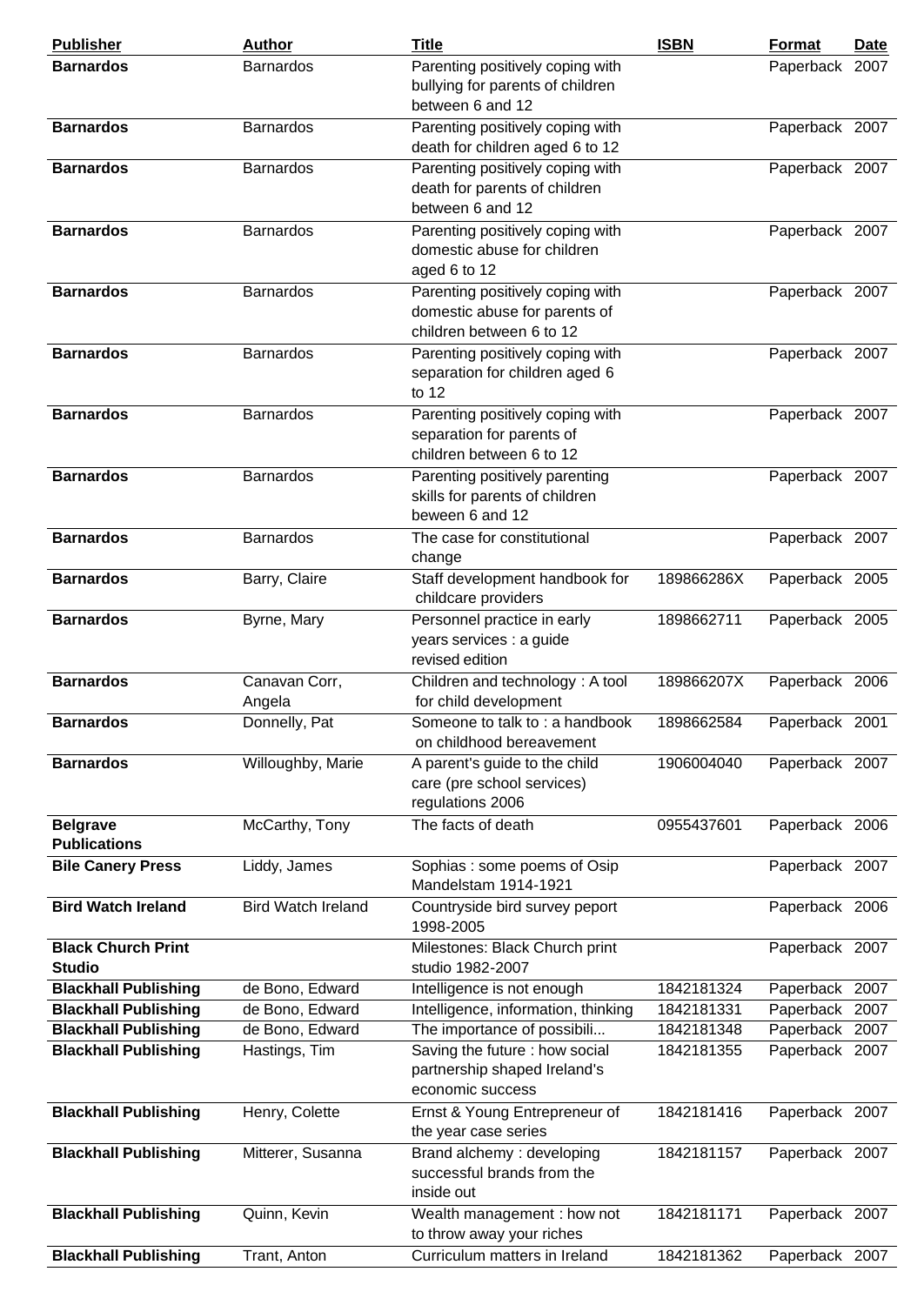| <b>Publisher</b>           | <b>Author</b>              | <b>Title</b>                        | <b>ISBN</b> | Format         | <b>Date</b> |
|----------------------------|----------------------------|-------------------------------------|-------------|----------------|-------------|
| <b>Blanchardstown</b>      | Blanchardstown             | Where is the final dividend? the    |             | Paperback 2007 |             |
| <b>Traveller</b>           | Traveller                  | education of traveller children in  |             |                |             |
| <b>Development Group</b>   | <b>Development Group</b>   |                                     |             |                |             |
| <b>Bodywhys</b>            | <b>Bodywhys</b>            | Binge eating: breaking the          |             | Paperback      |             |
|                            |                            | cycle, a self-help guide            |             |                |             |
|                            |                            | towards recovery                    |             |                |             |
| <b>Boole Library</b>       | <b>Boole Library</b>       | Seán Ó Riada collection             |             | Hardback       |             |
|                            |                            | descriptive list                    |             |                |             |
| <b>Bord lascaigh Mhara</b> | Seafood Industry           | Steering a new course :             |             | Paperback 2006 |             |
|                            | <b>Stategy Review</b>      | strategy for a restructured,        |             |                |             |
|                            | Group                      | sustainable and                     |             |                |             |
| <b>Brandon Books</b>       | Adams, Gerry               | An Irish eye                        | 0863223709  | Paperback 2007 |             |
| <b>Brandon Books</b>       | Callaghan, Mary            | Billy, come home                    | 0863223662  | Paperback 2007 |             |
|                            | Rose                       |                                     |             |                |             |
| <b>Brandon Books</b>       | Charles, Paul              | The dust of death: An               | 0863223693  | Hardback       | 2007        |
|                            |                            | inspector Starrett mystery          |             |                |             |
| <b>Brandon Books</b>       | Ellis, Desmond             | Bockety : a memoir                  | 0863223648  | Paperback 2006 |             |
| <b>Brandon Books</b>       | MacDonogh, Steve           | Brandon twenty-five                 | 0863223716  | Paperback      | 2007        |
| <b>Brandon Books</b>       | Magan, Manchán             | Manchán's travels : a journey       | 0863223686  | Paperback 2007 |             |
|                            |                            | through India                       |             |                |             |
| <b>Brandon Books</b>       | Martin, Douglas A.         | <b>Branwell</b>                     | 0863223631  | Paperback 2007 |             |
| <b>Brandon Books</b>       | Morrison, Danny            | Hunger strike : reflections on      | 0863223605  | Paperback 2007 |             |
|                            |                            | the 1981 hunger strike              |             |                |             |
| <b>Brandon Books</b>       | O'Connor, Lily             | Dreams of hope                      | 0863223583  | Paperback 2007 |             |
| <b>Brandon Press</b>       | Maher, John                | The luck penny                      | 0863223617  | Paperback 2007 |             |
| <b>Brandon Press</b>       | Martin, Emer               | Baby Zero                           | 0863223655  | Paperback 2007 |             |
| <b>Brandon Press</b>       | Schwartz, Agata            | The third shore: women's            | 0863223624  | Paperback 2007 |             |
|                            |                            | fiction from East Central Europe    |             |                |             |
| <b>Bray Town Council</b>   | <b>Bray Urban District</b> | Bray development plan 1999          |             | Paperback 1999 |             |
|                            | Council                    |                                     |             |                |             |
| <b>Bray Town Council</b>   | <b>Bray Urban District</b> | Bray development plan 1999 :        |             | Paperback 1999 |             |
|                            | Council                    | Variation No. 1                     |             |                |             |
| <b>Broadcasting</b>        | <b>Broadcasting</b>        | Draft BCI code of Programme         |             | Paperback 2007 |             |
| <b>Commission of</b>       | Commission of              | standards consultation              |             |                |             |
| <b>Ireland</b>             | Ireland                    | document, phase 3                   |             |                |             |
| <b>Buckley, Gerry</b>      | Buckley, Gerry             | Fifty five years of the Croke       | 0955502306  | Paperback 2006 |             |
|                            |                            | Cup                                 |             |                |             |
| <b>Burke, Tom</b>          | Burke, Tom                 | The 16th (Irish) and 36th           |             | Hardback       | 2007        |
|                            |                            | (Ulster) Divisions at the Battle of |             |                |             |
|                            |                            | Wijtschate                          |             |                |             |
| <b>Byrne, Des</b>          | Byrne, Des                 | Memory & remembrance Patrick        |             | Paperback      |             |
|                            |                            | <b>Byrne</b>                        |             |                |             |
| <b>C.J. Kickham Band</b>   | Lynch, Michael J.          | The untold story of the C.J.        |             | Paperback 2007 |             |
| Ltd.                       |                            | Kickham brass and reed band,        |             |                |             |
|                            |                            | Tipperary, 1882-2007, 125           |             |                |             |
|                            |                            | years                               |             |                |             |
| <b>Callan Heritage</b>     | Kennedy, Joseph            | Callan 800 (1207-2007):             |             | Hardback       | 2007        |
| <b>Society</b>             | ed.                        | History & heritage                  |             |                |             |
| <b>Callan Press</b>        | Fitzgerald, John           | Kilkenny: a blast from the past     |             | Paperback 2005 |             |
| Campbell, Colm             | Campbell, Colm             | The engineering solution to         | 0955344506  | Paperback 2006 |             |
|                            |                            | suffering back pain                 |             |                |             |
| <b>Cappagh Press</b>       | Whyte, Thomas J.           | The story of Woodstock: in          | 98709556029 | Paperback 2007 |             |
|                            |                            | Inistioge                           |             |                |             |
| Carney, Eamon              | Carney, Eamon              | As I heard, saw, and lived it, a    | 095546002   | Paperback 2006 |             |
|                            |                            | lifetime                            |             |                |             |
| <b>Carrigbyrne Pike</b>    | Murray, Bill               | Footsteps                           | 0954169638  | Paperback 2007 |             |
| Group                      |                            |                                     |             |                |             |
| <b>Carroll Education</b>   | Tiearney, Janna            | Lift off! key skills in English :   | 184450089   | Paperback 2007 |             |
| Limited                    |                            | first class activity book           |             |                |             |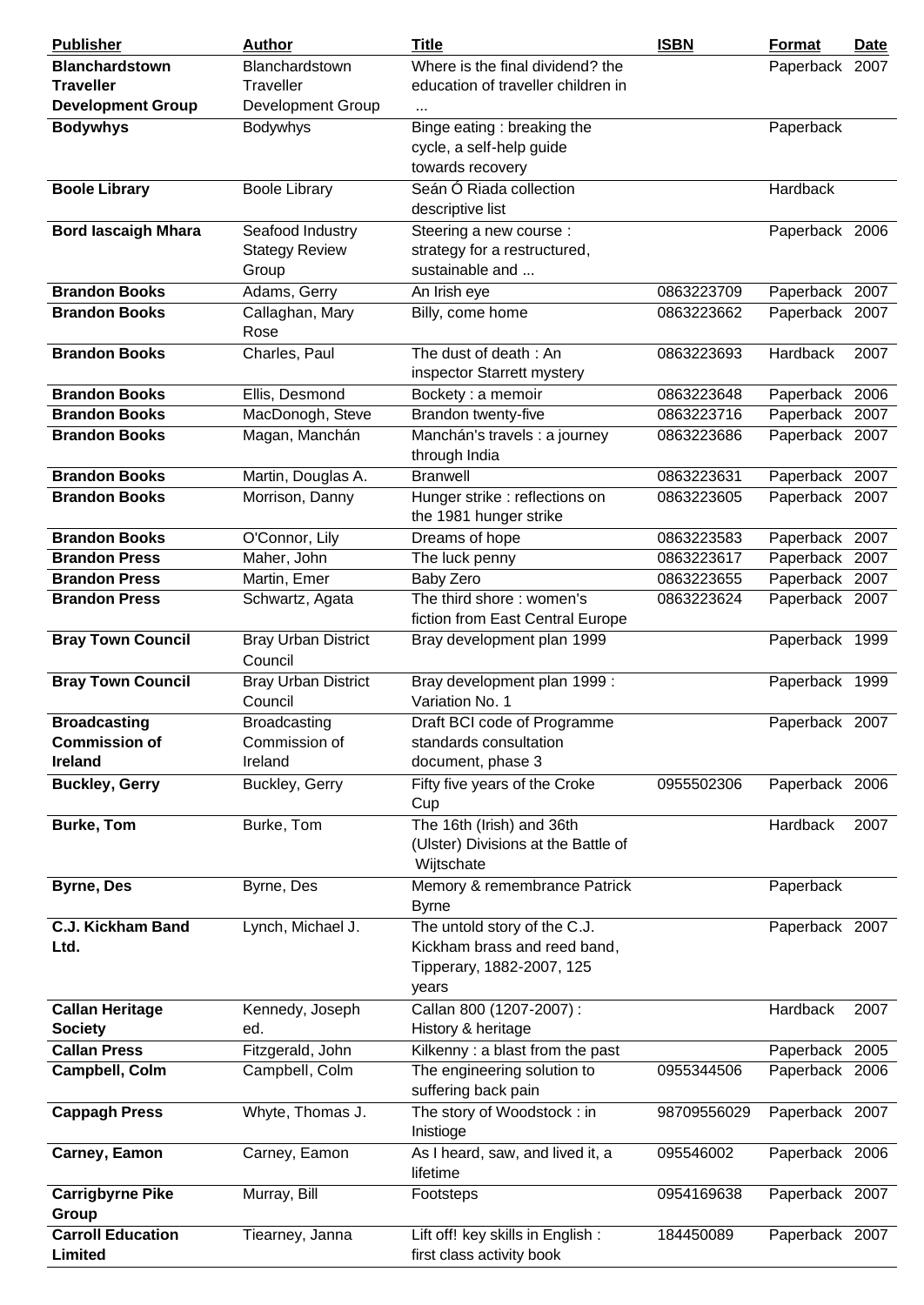| <b>Publisher</b>                            | <b>Author</b>                | <b>Title</b>                                                                 | <b>ISBN</b> | Format         | <b>Date</b> |
|---------------------------------------------|------------------------------|------------------------------------------------------------------------------|-------------|----------------|-------------|
| <b>Carroll Education</b>                    | Tiearney, Janna              | Lift off! key skills in English :                                            | 1844500925  | Paperback 2007 |             |
| Limited                                     |                              | fourth class activity book                                                   |             |                |             |
| <b>Carroll Education</b>                    | Tiearney, Janna              | Lift off! key skills in English :                                            | 1844500901  | Paperback 2007 |             |
| Limited                                     |                              | second class activity book                                                   |             |                |             |
| <b>Carroll Education</b>                    | Tiearney, Janna              | Lift off! key skills in English :                                            | 1844500949  | Paperback 2007 |             |
| Limited                                     |                              | sixth Class                                                                  |             |                |             |
| <b>Carroll Education</b>                    | Tiearney, Janna              | Lift off! key skills in English :                                            | 1844500918  | Paperback 2007 |             |
| Limited                                     |                              | third class activity book                                                    |             |                |             |
| Carroll, Michael J.                         | Carroll, Michael J.          | Irish Pirates and privateers                                                 | 0955203923  | Paperback 2007 |             |
| <b>Carsfort Press</b>                       | Lonergan, Patrick            | Echoes down the corridor                                                     | 1904505252  | Paperback 2007 |             |
| <b>Carysfort Press</b>                      | Brennen, Fiona               | George Fitzmaurice: 'wild in his<br>own way'                                 | 1904505163  | Paperback 2006 |             |
| <b>Carysfort Press</b>                      | Byrne, Lorraine              | Seóirse bodley : three<br>congregational masses                              | 1904505112  | Paperback 2005 |             |
| <b>Carysfort Press</b>                      | Caball, Marc                 | Musics of belonging : the poetry<br>of Micheal O'Siadhail                    | 1904505228  | Paperback 2007 |             |
| <b>Carysfort Press</b>                      | Farrelly, Dan                | Modern death : the end of<br>humanity                                        | 1904505287  | Paperback 2007 |             |
| <b>Carysfort Press</b>                      | Ghibellino, Ettore           | Goethe and Anna Amalia: A<br>forbidden love ?                                | 1904505244  | Paperback 2007 |             |
| <b>Carysfort Press</b>                      | Mikami, Hiroko               | Ireland on Stage: Beckett and<br>after                                       | 1904505236  | Paperback 2007 |             |
| <b>Carysfort Press</b>                      | Morse, Donald E.             | Brian Friel's dramatic artistry:<br>the work has value                       | 1904505171  | Paperback 2006 |             |
| <b>Carysfort Press</b>                      | Toíbín, Colm                 | Synge : a celebration                                                        | 1904505147  |                | 2005        |
| <b>Cat Beag Books</b>                       | Power, Tom                   | Waterford : in pictures and                                                  | 0955705401  | Paperback 2007 |             |
|                                             |                              | verse                                                                        |             |                |             |
| <b>Cavan County</b>                         | Cavan County                 | Variation no. 3 of Cavan County                                              |             | Paperback 2007 |             |
| <b>Council</b>                              | Council                      | development plan 2003-2009                                                   |             |                |             |
|                                             |                              | Ballyconnell                                                                 |             |                |             |
| <b>Celtic Publicatiions</b>                 | Jordan, Marianne             | Teaching traditional Irish songs                                             | 1904669357  | Paperback      |             |
| <b>Celtic Publications</b>                  | Jordan, Marianne             | Learning English in Ireland                                                  | 1904669239  | Paperback      | 2005        |
| <b>Celtic Publications</b>                  | Jordan, Marianne             | Learning English in Ireland:                                                 | 1904669241  | Paperback 2005 |             |
|                                             |                              | <b>Teachers book</b>                                                         |             |                |             |
| <b>Celtic Publications</b>                  | Jordan, Marianne             | Phonetics for Learners of<br><b>English Pronunciation</b>                    | 190466900X  | Paperback 2006 |             |
| <b>Celtic Publications</b>                  | O'Donnell, Deirdre           | Learning traditional Irish songs                                             | 1904669395  | Paperback      |             |
| <b>Central Fisheries</b>                    | <b>Central Fisheries</b>     | Fish species of Ireland                                                      |             | Paperback      |             |
| <b>Board</b>                                | Board                        |                                                                              |             |                |             |
| <b>Central Fisheries</b>                    | <b>Central Fisheries</b>     | Quantification of the freshwater                                             |             | Paperback      |             |
| <b>Board</b>                                | <b>Board</b>                 | salmon habitat asset in Ireland,<br>2003                                     |             |                |             |
| <b>Central Fisheries</b>                    | <b>Central Fisheries</b>     | Something fishy: learning about                                              |             | Paperback      |             |
| <b>Board</b>                                | <b>Board</b>                 | fish and fishing (info pack)                                                 |             |                |             |
| <b>Central Fisheries</b>                    | O'Grady, Martin              | Channels and challenges: the                                                 |             | Paperback      |             |
| <b>Board</b>                                |                              | enhancement of Salmonid rivers                                               |             |                |             |
| <b>Centre for Early</b>                     | Centre for Early             | Síolta : the national quality                                                |             | Paperback      |             |
| <b>Childhood</b>                            | Childhood                    | framework for early childhood                                                |             |                |             |
| Development and                             | Development and<br>Education | education                                                                    |             |                |             |
| <b>Centre for Early</b><br><b>Childhood</b> | Walsh, Thomas                | An audit of research on early<br>childhood care and education in             |             | Paperback 2007 |             |
| Development and                             |                              | Ireland                                                                      |             |                |             |
| <b>CERT</b>                                 | <b>CERT</b>                  | Tourism business & employment<br>survey 2002 Volume 1 : Hotel                | 190457601X  | Paperback 2001 |             |
|                                             |                              | sector                                                                       |             |                |             |
| <b>CERT</b>                                 | <b>CERT</b>                  | Tourism business & employment<br>survey 2002 volume 2 :<br>guesthouse sector | 1904576028  | Paperback 2002 |             |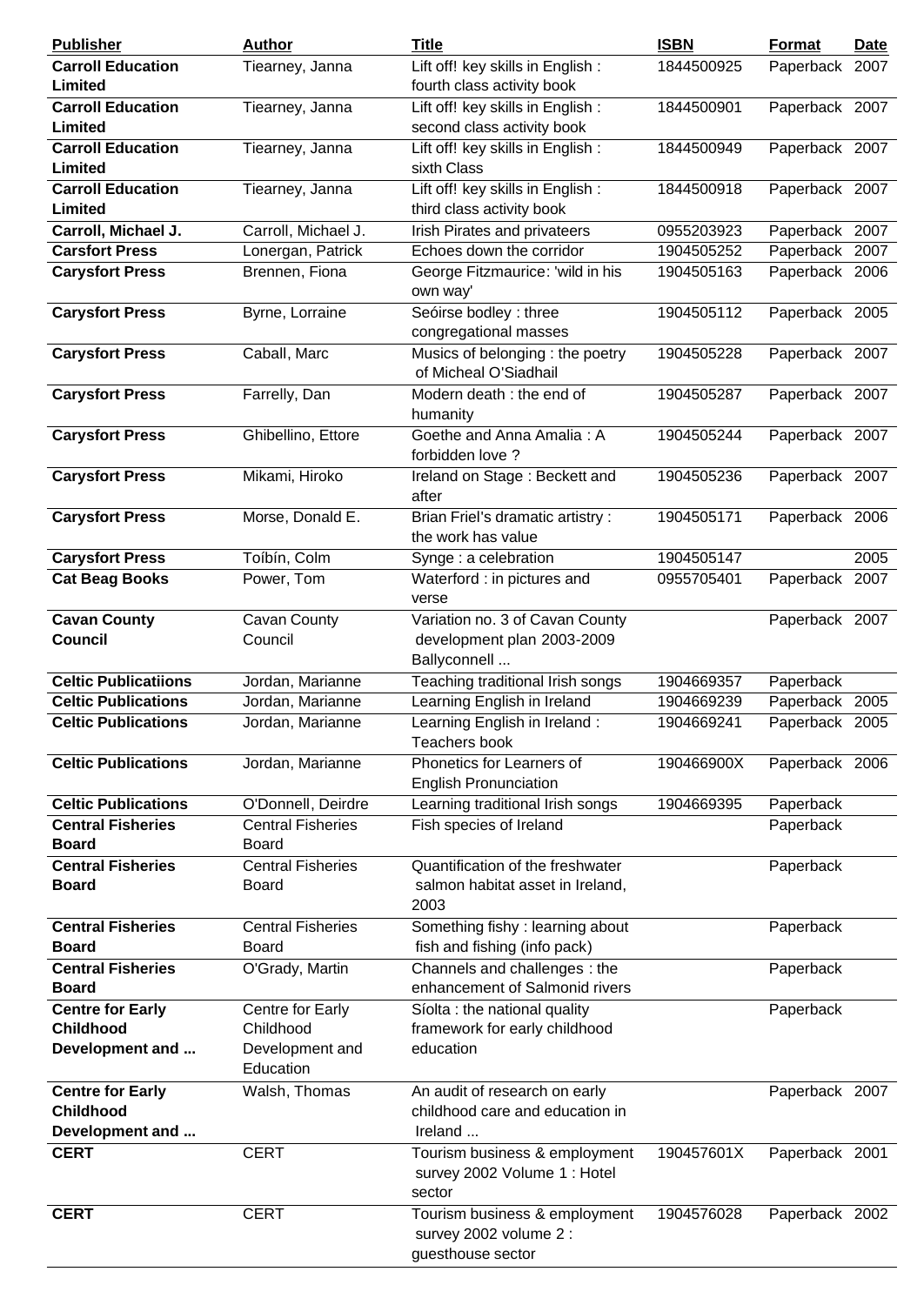| <b>Publisher</b>                                                                                                         | <b>Author</b>                   | <b>Title</b>                                                                     | <b>ISBN</b> | Format         | <b>Date</b> |
|--------------------------------------------------------------------------------------------------------------------------|---------------------------------|----------------------------------------------------------------------------------|-------------|----------------|-------------|
| <b>Cert</b>                                                                                                              | <b>CERT</b>                     | Tourism business & employment<br>survey 2002 volume 3 :<br>restaurants           | 1904576036  | Paperback 2002 |             |
| <b>CERT</b>                                                                                                              | <b>CERT</b>                     | Tourism business & employment<br>survey 2002 volume 4 :<br>licensed premises     | 1904576044  | Paperback 2002 |             |
| <b>CERT</b>                                                                                                              | <b>CERT</b>                     | Tourism business & employment<br>survey 2002 volume 5 : tourism<br>services      | 1904576052  | Paperback 2002 |             |
| <b>CERT</b>                                                                                                              | <b>CERT</b>                     | Tourism business & employment<br>survey 2002 volume 6 :<br>summary               | 1904576066  | Paperback 2002 |             |
| <b>Chapelstown Press</b>                                                                                                 | Conry, Michael J.               | Carlow granite: Years of<br>history written in stone                             |             | Hardback       | 2006        |
| <b>Children's Books</b><br><b>Ireland and Church</b><br>of Ireland College of<br><b>Education</b><br><b>Publications</b> | Coghlan, Valerie                | Irish children's writers and<br>illustrators 1986-2006: a<br>selection of essays | 095092895x  | Paperback 2007 |             |
| <b>Children's Press</b>                                                                                                  | Farrell, Liam                   | Goldilocks : the babysitter from<br>hell                                         | 1901737578  | Paperback 2006 |             |
| <b>Children's Press</b>                                                                                                  | Moore, Tessa                    | A horse called Harry                                                             | 1901737554  | Paperback 2007 |             |
| <b>Children's Press</b>                                                                                                  | Regan, Peter                    | Riverside : samba soccer                                                         | 1901737585  | Paperback 2007 |             |
| <b>Children's Press</b>                                                                                                  | Regan, Peter                    | Riverside: spring fever                                                          | 190173756X  | Paperback 2006 |             |
| <b>Children's Research</b><br><b>Centre</b>                                                                              | Greene, Sheila                  | A study of intercountry<br>adoption outcome in Ireland                           | 1902230329  | Paperback 2005 |             |
| <b>Childrens Research</b><br><b>Centre</b>                                                                               | Greene, Sheila                  | A study of intercountry<br>adoption outcome in Ireland :<br>summary report       | 1902230310  | Paperback 2007 |             |
| <b>Choice Publishing</b>                                                                                                 | Boggan, Brigid<br>Patricia      | River factory tales, Waterford<br>southern Ireland 1940                          | 1905451369  | Paperback 2006 |             |
| <b>Choice Publishing</b>                                                                                                 | Burns, Dominic A.               | Mickey O'Neill and other stories                                                 | 1905451350  | Paperback 2006 |             |
| <b>Choice Publishing</b>                                                                                                 | Comiskey, Christine             | The thirteenth club                                                              | 1905451326  | Paperback 2006 |             |
| <b>Choice Publishing</b>                                                                                                 | Delaney, Joseph                 | The son of man                                                                   | 1905451470  | Paperback 2007 |             |
| <b>Choice Publishing</b>                                                                                                 | Foran, James                    | Jim of the mountain : forever a<br>priest                                        | 1905451487  | Paperback 2007 |             |
| <b>Choice Publishing</b>                                                                                                 | Gilhoys, Dónal                  | The plane to Auschwitz                                                           | 1905451418  | Paerback       | 2007        |
| <b>Choice Publishing</b>                                                                                                 | Gray, Gillian                   | The exciting tales of Mr Bogo                                                    | 1905451463  | Paperback      | 2007        |
| <b>Choice Publishing</b>                                                                                                 | Kieran, Maureen                 | The edge of the Pale                                                             | 1905451296  | Paperback      | 2006        |
| <b>Choice Publishing</b>                                                                                                 | Lawler, Duncan                  | Promoting men's health in<br>Ireland                                             | 190545127X  | Paperback 2006 |             |
| <b>Choice Publishing</b>                                                                                                 | Leavy, Anita                    | Awakenings                                                                       | 190545130X  | Paperback 2006 |             |
| <b>Choice Publishing</b>                                                                                                 | Leavy, Anita                    | Soul matters                                                                     | 1905451524  | Paperback      | 2007        |
| <b>Choice Publishing</b>                                                                                                 | Leavy, Anita                    | Soul survivor                                                                    | 1905451377  | Paperback      | 2007        |
| <b>Choice Publishing</b>                                                                                                 | McCool, Martin                  | The power of the passion of<br>the Christ                                        | 1905451393  | Paperback 2007 |             |
| <b>Choice Publishing</b>                                                                                                 | Ó Luchrain, Tomás               | Scéal ár sinsear                                                                 | 1905451431  | Paperback 2007 |             |
| <b>Choice Publishing</b>                                                                                                 | Pavey, Gill                     | Polly and friends : A celebration<br>of dogs and dog life                        | 1905451517  | Paperback 2007 |             |
| <b>Choice Publishing</b>                                                                                                 | Potterton, Homan                | Potterton people and places :<br>three centuries of an Irish family              | 1905451180  | Paperback 2006 |             |
| <b>Choice Publishing</b>                                                                                                 | R{0308}uegg-Aberd<br>een, Nesta | Weathered heart                                                                  | 19005451334 | Paperback 2006 |             |
| <b>Choice Publishing</b>                                                                                                 | Ryan, Helen                     | A year in the life of Rachel                                                     | 1905451449  | Paperback 2007 |             |
| <b>Choice Publishing</b>                                                                                                 | Seán, Ó Ceallaigh               | Peace like a river                                                               | 1905451494  | Paperback 2007 |             |
| <b>Choice Publishing</b>                                                                                                 | Spengeman, Celine               | The mystery of the Shandon<br>clock                                              | 1905451342  | Paperback 2006 |             |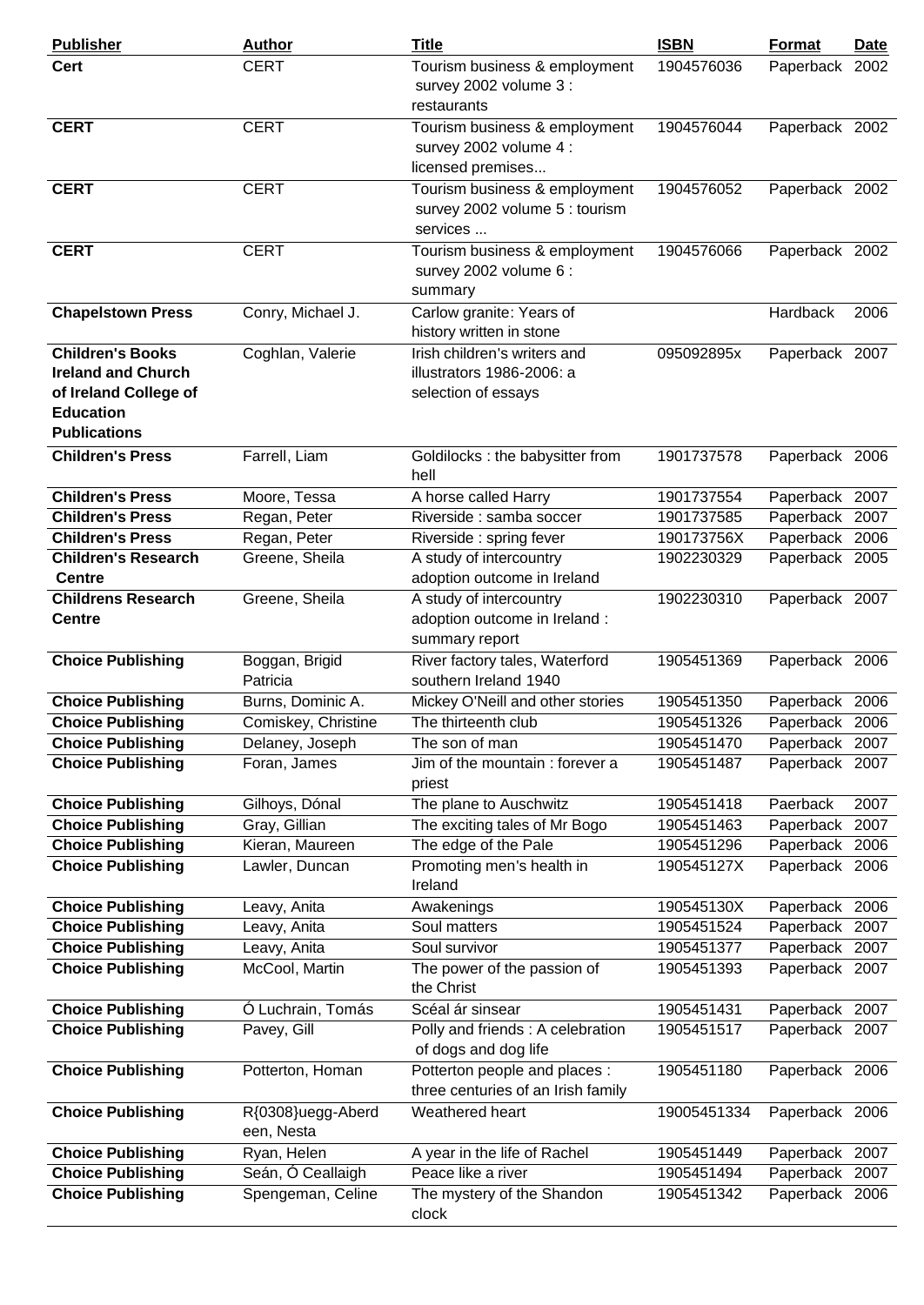| <b>Publisher</b>                                                         | <b>Author</b>                                              | <b>Title</b>                                                                        | <b>ISBN</b> | Format          | <b>Date</b> |
|--------------------------------------------------------------------------|------------------------------------------------------------|-------------------------------------------------------------------------------------|-------------|-----------------|-------------|
| <b>Church of Ireland</b><br><b>Publishing</b>                            | Comerford, Patrick                                         | Embracing difference: the<br>Church of Ireland in a plural<br>society               | 1904884132  | Paperback 2007  |             |
| <b>Church of Ireland</b><br><b>Publishing</b>                            | Committee for<br><b>Christian Unity</b>                    | Guide lines for interfaith events<br>& dialogue                                     | 1904884156  | Paperback 2007  |             |
| <b>Church of Ireland</b><br><b>Publishing</b>                            | General Synod of<br>the Church of<br>Ireland               | Sunday and weekday readings<br>2008                                                 | 1904884170  | Papperback 2007 |             |
| <b>Church of Ireland</b><br><b>Publishing</b>                            | Thompson, Peter                                            | The journey so far: working out<br>the covenant                                     | 1904884163  | Paperback 2007  |             |
| Church of St.<br><b>Therese</b>                                          | Church of St.<br>Thereese                                  | Mount Merrion, the early years :<br>reminiscences of the residents                  |             | Paperback 2007  |             |
| <b>Churchill House</b><br><b>Press</b>                                   | Lucey, Conor                                               | The Stapleton collection                                                            | 955024627   | Hardback        | 2007        |
| <b>City of Dublin</b><br><b>Vocational Education</b><br><b>Committee</b> | City of Dublin<br>Vocational<br><b>Education Committee</b> | CDVEC disability support<br>service : Principals' manual                            |             | Hardback        |             |
| Claffey, Nuala                                                           | Claffey, Nuala                                             | St. Joseph & St. Saran's : a<br>celebration                                         |             | Paperback 2004  |             |
| <b>Clare County</b><br><b>Council</b>                                    | <b>Clare County</b><br>Council                             | East Clare local area plan 2005 :<br>amendment no. 1                                |             | Paperback 2007  |             |
| <b>Clare County</b><br><b>Council</b>                                    | <b>Clare County</b><br>Council                             | South Clare economic corridor<br>local area plan, 2003: as<br>amended, 2006         |             | Paperback 2006  |             |
| <b>Clare County</b><br><b>Council</b>                                    | <b>Ennis Town Council</b>                                  | Ennis & environs development<br>plan 2003 : variation no.5 2006                     |             | Paperback 2006  |             |
| <b>Clarus Press</b>                                                      | Barrett, Gavin                                             | Consolidated dismissal,<br>redundancy and employee<br>consultation legislation      | 1905536054  | Hardback        | 2007        |
| <b>Clarus Press</b>                                                      | Binchy, William                                            | Human rights, constitutionalism<br>and the judiciary: Tanzanian<br>and Irish        | 1905536046  | Hardback        | 2006        |
| <b>Clarus Press</b>                                                      | Healy, John                                                | Principles of Irish torts law                                                       | 1905536062  | Paperback 2006  |             |
| <b>Clarus Press</b>                                                      | O'Riordan, Mark                                            | Consolidated landlord and<br>tenant legislation                                     | 1905536070  | Hardback        | 2007        |
| <b>Cló Chaisil</b>                                                       | Mac Lochlainn, Eoin                                        | Aiséirí requiem                                                                     | 0953363562  | Paperback 2006  |             |
| <b>Cló Chaisil</b>                                                       | Ó Tuama, Con                                               | Mo leabhairín dánta : rannta do<br>Irsnaí                                           | 0953363570  | Paperback 2007  |             |
| Cló Iar Chonnachta                                                       | Ó Conchubhair,<br><b>Brian</b>                             | Gearrscéalta ár linne                                                               | 1905560117  | Paperback 2006  |             |
| Cló Iar-Chonnachta                                                       | Ó Searcaigh, Cathal                                        | Gúrú i gClúidíní                                                                    | 1905560125  | Paperback 2006  |             |
| Cló Iar-Chonnachta                                                       | Mac Aonghusa,<br>Séamus                                    | Mise an fear ceoil                                                                  | 1905560079  | Hardback        | 2007        |
| Cló Iar-Chonnachta                                                       | Ó Conghaile,<br>Micheál                                    | Jude : gaeilgeoir deireanach<br>charna incubus                                      | 1905560133  | Paperback 2007  |             |
| Cló Iar-Chonnachta                                                       | Ó Laoire, Lillis                                           | On a rock in the middle of the<br>ocean: songs and singers in<br><b>Tory Island</b> | 1905560141  | Hardback        | 2007        |
| <b>Clo Mhaigh Eo</b>                                                     | Henning, Heather                                           | Múinteoir Molly agus an lá spóirt                                                   | 1899922437  | Hardback        |             |
| <b>Clo Mhaigh Eo</b>                                                     | Henning, Heather                                           | Múinteoir Molly agus an rang<br>ealaíne                                             | 1899922420  | Paperback 2007  |             |
| Cló Mhaigh Eo                                                            | Ní Chinnéide, Tríona                                       | Dinnéar do Toby                                                                     | 1899922407  | Paperback 2006  |             |
| Cló Mhaigh Eo                                                            | Ní Ghuairim, Aoife                                         | An tÁdh dearg                                                                       | 1899922415  | Paperback       | 2006        |
| Cló Mhaigh Eo                                                            | Ó Raghallaigh,<br>Colmán                                   | Rírá le Ruairí!                                                                     | 1899922246  | Paperback 2007  |             |
| <b>Clogher Historical</b><br><b>Society</b>                              | Johnston, Jack ed.                                         | Monaghan: Studies in local<br>history                                               |             | Paperback 2007  |             |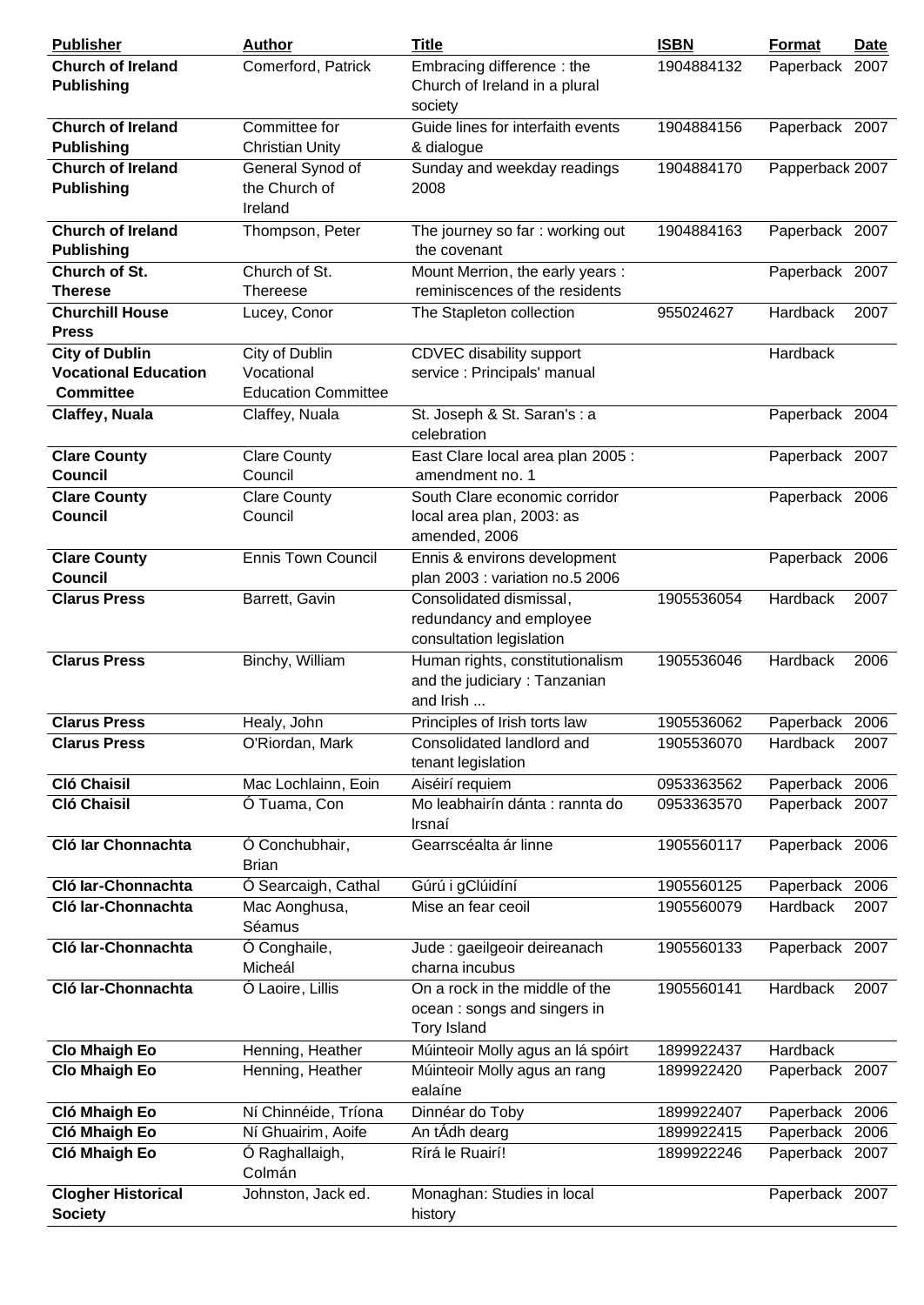| <b>Publisher</b>              | <b>Author</b>                    | <b>Title</b>                                                                         | <b>ISBN</b> | Format         | <b>Date</b> |
|-------------------------------|----------------------------------|--------------------------------------------------------------------------------------|-------------|----------------|-------------|
| <b>COFORD</b>                 | Cahalane, Gerard                 | Sustaining and developing<br>Ireland's forest genetic<br>resources                   | 1902696573  | Paperback      | 2007        |
| <b>COFORD</b>                 | Carey, Michael                   | The Irish Squirrel survey 2007                                                       | 1902696603  | Paperback 2007 |             |
| <b>COFORD</b>                 | <b>COFORD</b>                    | The environmental impact of<br>planting broadleaved trees on<br>acid-sensitive soils | 190269557   | Paperback 2007 |             |
| Coford                        | Kofman, Pieter D.                | Harvesting and processing<br>forest biomass for energy<br>production in Ireland      | 1902696565  | Paperback 2007 |             |
| <b>Cois Life</b>              | de Barra, Micheál                | An bóthar go Santiago                                                                | 1901176728  | Paperback 2007 |             |
| <b>Cois Life</b>              | Heussaf, Anna                    | Cúpla focal                                                                          | 1901176766  | Paperback      | 2007        |
| <b>Cois Life</b>              | Ní Ghlinn, Áine                  | Madra meabhrach                                                                      | 1901176704  | Paperback 2007 |             |
| <b>Cois Life</b>              | Ní Mheachair,<br>Gabríelle       | Éile rua : An chéad seilchí                                                          | 1901176742  | Paperback 2007 |             |
| <b>Cois Life</b>              | Ó Muirthile, Liam                | Sanas                                                                                | 1901176711  | Paperback 2006 |             |
| <b>Cois Life</b>              | Ó Ruairc,<br>Maolmhaodhóg        | Aistrigh leat                                                                        | 1901176698  | Paperback 2006 |             |
| <b>Cois Life</b>              | Ó Treasaigh, Lorcán<br>S.        | Cnoc na lobhar                                                                       | 901176735   | Paperback 2007 |             |
| <b>Cois Life</b>              | Uí Bhraonáin, Donal              | 500 seanfhocal proverbs                                                              | 1901176759  | Paperback 2007 |             |
| Coiscéim/Red<br><b>Banner</b> |                                  | Faoin bhratach dhearg: aistí<br>sóisialacha                                          |             | Paperback 2007 |             |
| <b>Colbert, Maurice</b>       | Colbert, Maurice                 | Recollection of the co-op years<br>: A personal account                              | 0868219584  | Hardback       | 2007        |
| <b>Collins Press</b>          | Ashe, Julian                     | The Irish book of lists                                                              | 1905172528  | Hardback       | 2007        |
| <b>Collins Press</b>          | Beecher, Séan                    | A dictionary of Cork slang                                                           | 0951603611  | Paperback      | 2006        |
| <b>Collins Press</b>          | Bowen, John R.                   | A celebration of Limerick's<br>silver                                                | 1905172559  | Paperback 2007 |             |
| <b>Collins Press</b>          | Carey, Tim                       | Croke park: A history                                                                | 1905172085  | Paperback 2007 |             |
| <b>Collins Press</b>          | Clarke, Victoria<br>Mary         | Angel in disguise ?                                                                  | 1905172351  | Paperback 2007 |             |
| <b>Collins Press</b>          | <b>Collins Press</b>             | Guide to evening classes<br>2007/2008 Cork city and county                           | 1905172481  | Paperback 2007 |             |
| <b>Collins Press</b>          | <b>Cork West Branch</b><br>NCP-P | More whiz quiz                                                                       | 1905172504  | Paperback 2007 |             |
| <b>Collins Press</b>          | Dwyer, Kevin                     | Ireland - our island home                                                            | 1905172257  | Paperback      | 2006        |
| <b>Collins Press</b>          | Falvey, Pat                      | A journey to adventure: stories I<br>never thought I'd tell                          | 1905172535  | Hardback       | 2007        |
| <b>Collins Press</b>          | Flynn, T.J.                      | Princes of pigskin: A century of<br>Kerry footballers                                | 1905172511  | Hardback       | 2007        |
| <b>Collins Press</b>          | Horgan, Tim                      | Christy Ring: hurling's greatest                                                     | 1905172443  | Hardback       | 2007        |
| <b>Collins Press</b>          | Jones, Carleton                  | Temples of stone: exploring the<br>megalithic tombs of Ireland                       | 1905172054  | Hardback       | 2007        |
| <b>Collins Press</b>          | Larner, Jim                      | Killarney: history and heritage                                                      | 1903464552  | Hardback       | 2005        |
| <b>Collins Press</b>          | Lynch, Denis                     | Munster's Mountains: 30<br>walking, scrambling and<br>climbing routes                | 898256179   | Paperback 2005 |             |
| <b>Collins Press</b>          | McCarthy, Cal                    | Cumann na mBan and the Irish<br>revolution                                           | 1905172146  | Paperback 2007 |             |
| <b>Collins Press</b>          | McDonnell, Vincent               | Titanic tragedy                                                                      | 1905172412  | Paperback 2007 |             |
| <b>Collins Press</b>          | McGilinchey,<br>Charles          | The last of the name                                                                 | 1905172467  | Paperback 2007 |             |
| <b>Collins Press</b>          | McGlinchey, Charles              | The last of the name audiobook<br><b>CD</b>                                          | 1905172542  | <b>CD</b>      | 2007        |
| <b>Collins Press</b>          | Nyhan, Miriam A.                 | Are you still below? : the Ford<br>Marina plant, Cork, 1917-1984                     | 1905172498  | Paperback 2007 |             |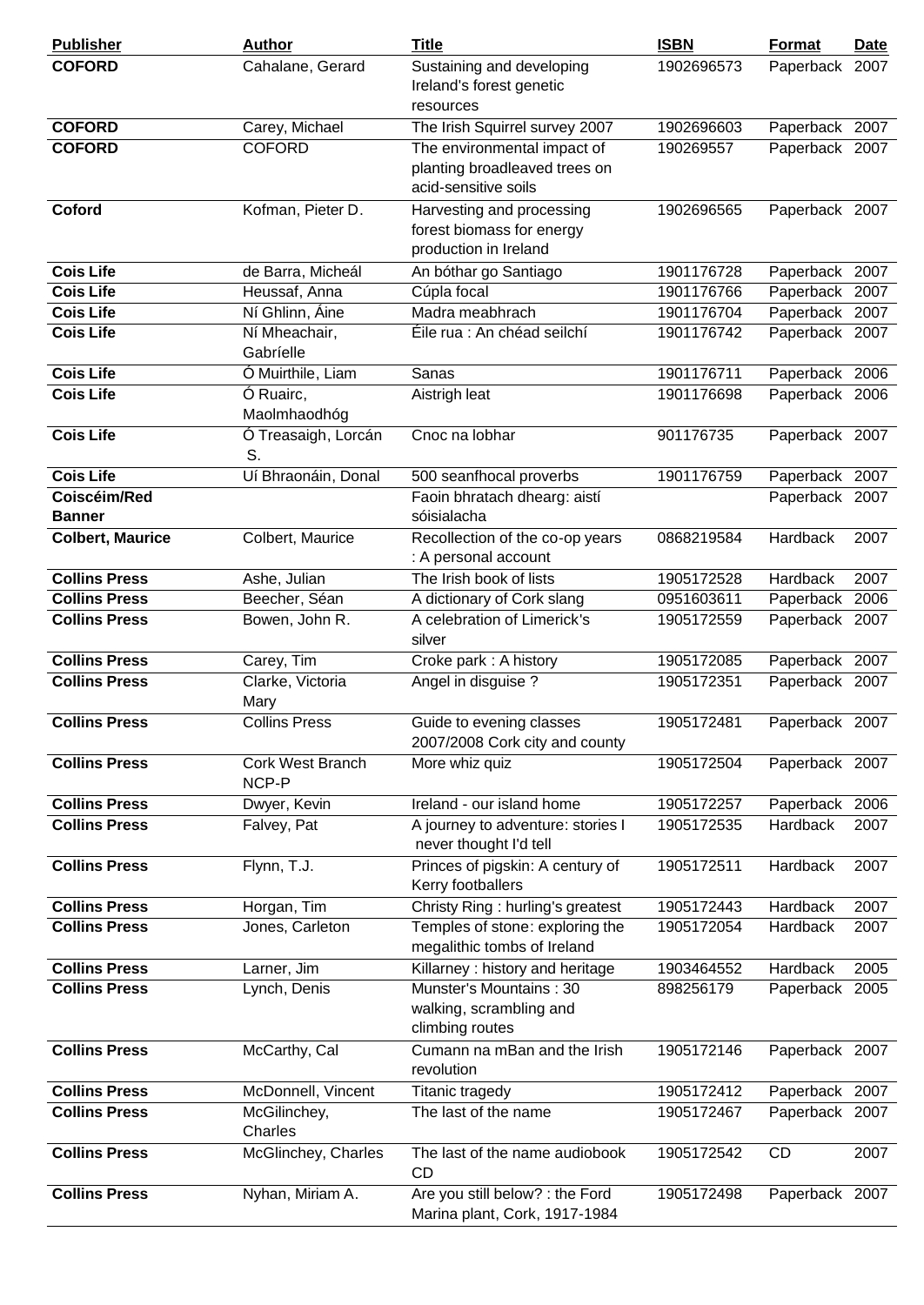| <b>Publisher</b>      | <b>Author</b>                                      | <b>Title</b>                                                                       | <b>ISBN</b>                  | Format          | <u>Date</u> |
|-----------------------|----------------------------------------------------|------------------------------------------------------------------------------------|------------------------------|-----------------|-------------|
| <b>Collins Press</b>  | Ryan, Jim                                          | Carrauntoohil & MacGillycuddy's<br>Reeks: A walking guide to<br>Ireland Highest    | 1905172338                   | Hardback        | 2006        |
| <b>Collins Press</b>  | Shannon, Ashley                                    | Irish blessings : a photographic<br>celebration                                    | 1898256462                   | Paperback 2006  |             |
| <b>Collins Press</b>  | Sheehan, William                                   | Fighting for Dublin: the British<br>battle for Dublin 1919-1921                    | 1905172436                   | Paperback 2007  |             |
| <b>Collins Press</b>  | Tanner, Michael                                    | Troubled epic : on location with<br>Ryan's daughter                                | 1905172382                   | Paperback 2007  |             |
| <b>Collins Press</b>  | Tyers, Pádraig                                     | West Kerry Camera: ceamara<br>Chorca Dhuibhne                                      | 1905172303                   | <b>Hardback</b> | 2006        |
| <b>Collins Press</b>  | Zucchelli, Christine                               | Stones of adoration: sacred<br>stones and mystic megaliths of<br>Ireland           | 1905172368                   | Hardback        | 2007        |
| <b>Collins, Aidan</b> | Collins, Aidan                                     | St Vincent's Hospital, Fairview:<br>An illustrated history 1857-2007               |                              | Hardback        | 2007        |
| <b>Columba Press</b>  | Alcock, Anne                                       | Texts and tips for spiritual<br>directors                                          | 1856075508                   | Paperback 2006  |             |
| <b>Columba Press</b>  | Bartlett, J. R.                                    | Two thousand years of<br>Christianity and Ireland                                  | 1856075265                   | Paperback 2006  |             |
| <b>Columba Press</b>  | Bonomo, Carol                                      | Humble pie                                                                         | 0819219606                   | Paperback       |             |
| <b>Columba Press</b>  | Bredin, Eamonn                                     | Disturbing the peace: the way<br>of disciples                                      | 0948183004                   | Paperback 2006  |             |
| <b>Columba Press</b>  | Brophy, Don                                        | One hundred great Catholic<br>books : from the early centuries<br>to the present   | 1856075848                   | Paperback 2007  |             |
| <b>Columba Press</b>  | Carty, Frances<br>Xavier                           | Hold firm: John Charles<br>McQuaid and the second<br>Vatican council               | 1856075855                   | Paperback 2007  |             |
| <b>Columba Press</b>  | <b>Columba Press</b>                               | Holy Communion : the Book of<br>Common Prayer                                      | 1856075451                   | Paperback 2006  |             |
| <b>Columba Press</b>  | Daverth, Jason W.                                  | Conflict and conciliation: faith<br>and politics in an age of global<br>dissonance | 1856075770                   | Paperback 2007  |             |
| <b>Columba Press</b>  | Dolan, Maureen                                     | Partnership in lay spirituality                                                    | 1856075633                   | Paperback 2007  |             |
| <b>Columba Press</b>  | Fleming, Amelia                                    | Contemporary Irish moral<br>discourse                                              | 1856075583                   | Paperback 2007  |             |
| <b>Columba Press</b>  | Glancy, Brian                                      | Liberalism without secularism?                                                     | 1856075613                   | Paperback 2007  |             |
| <b>Columba Press</b>  | Goan, Sean                                         | Let the reader understand: the<br>Sunday readings of year C                        | 1856075567                   | Paperback 2006  |             |
| <b>Columba Press</b>  | Hannan, Peter                                      | Nine faces of God                                                                  | 1856075961                   | Paperback 2007  |             |
| <b>Columba Press</b>  | Hanratty, Malachy                                  | Discoveries in prayer                                                              | 1856075680                   | Paperback 2007  |             |
| <b>Columba Press</b>  | Harrington OP,                                     | John: spiritual theologian, the                                                    | 1856075947                   | Paperback 2007  |             |
|                       | Wilfred                                            | Jesus of John                                                                      |                              |                 |             |
| <b>Columba Press</b>  | Harrington, Donal                                  | Eucharist: enhancing the<br>prayer                                                 | 1856075718                   | Paperback 2007  |             |
| <b>Columba Press</b>  | Harrington, Donal                                  | Exploring eucharist: thoughts,<br>meditations, ideas                               | 1856075886                   | Paperback 2007  |             |
| <b>Columba Press</b>  | Hayden, Mark                                       | Changing collars                                                                   | 1856075725                   | Paperback       | 2007        |
| <b>Columba Press</b>  | Hogan, Martin                                      | Jesus our teacher: reflections<br>on the sunday readings for<br>Matthew's year     | 1856075862                   | Paperback 2007  |             |
| <b>Columba Press</b>  | Holeton, David                                     | Equipping the saints : ordination<br>in Anglicanism today                          | 1856075435                   | Paperback 2006  |             |
| <b>Columba Press</b>  | International Jesuit<br>Network for<br>Development | The development of peoples :<br>challenges for today and<br>tomorrow               | 9781856075749 Paperback 2007 |                 |             |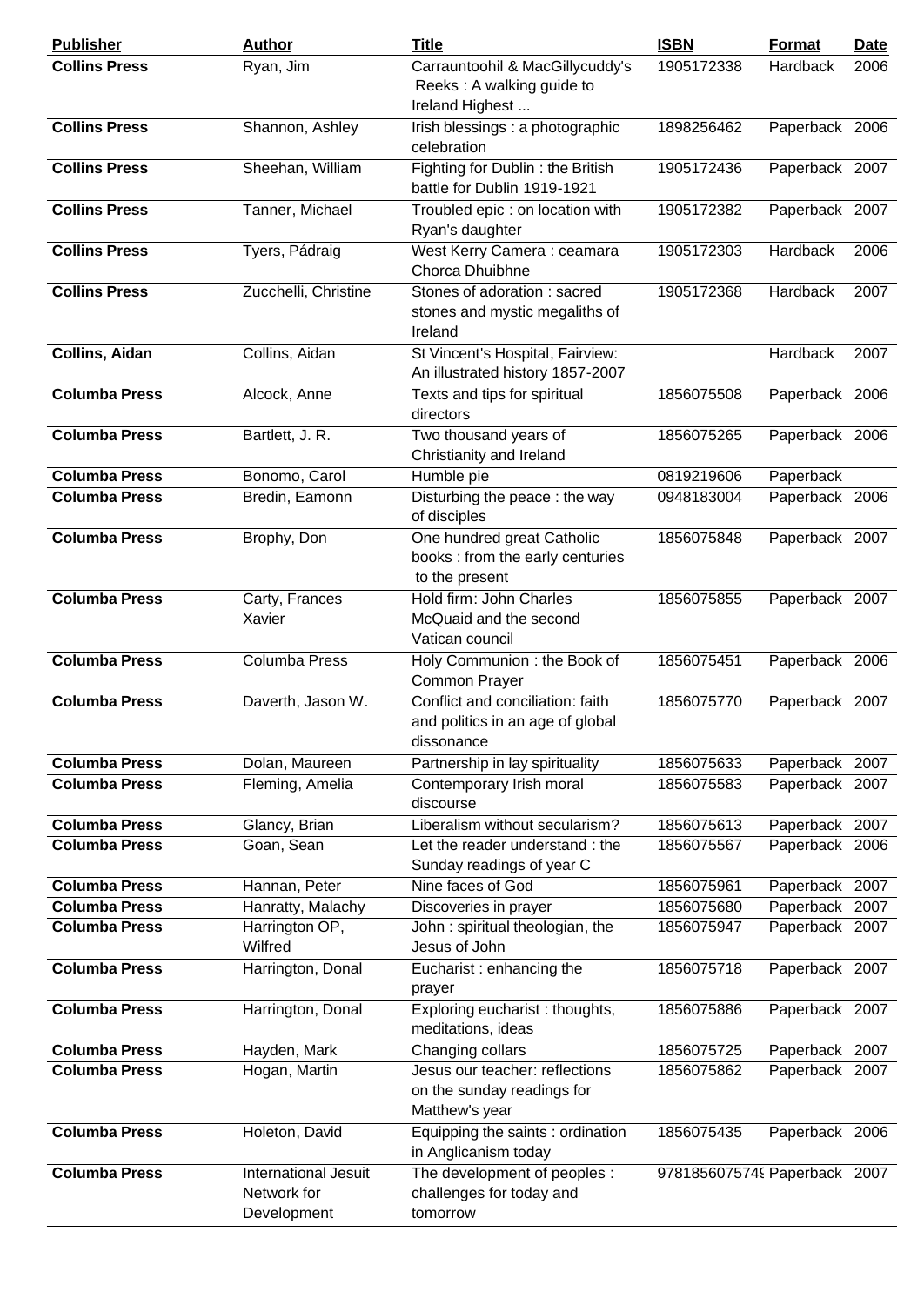| <b>Publisher</b>      | <b>Author</b>               | <b>Title</b>                                                                     | <b>ISBN</b>                  | Format         | Date |
|-----------------------|-----------------------------|----------------------------------------------------------------------------------|------------------------------|----------------|------|
| <b>Columba Press</b>  | Jeanrond, Werner<br>G.      | Recognising the margins:<br>developments in biblical and<br>theological studies  | 1856075494                   | Paperback 2006 |      |
| <b>Columba Press</b>  | Knowles, Desmond            | Preaching God's word on<br>Sunday: homilies and prayer of<br>the faithful        | 1856075478                   | Paperback 2006 |      |
| <b>Columba Press</b>  | Lane, Thomas                | Reflecting at Knock: before our<br><b>Merciful Lamb</b>                          | 9781856075817 Paperback 2007 |                |      |
| <b>Columba Press</b>  | Levistone Cooney,<br>Dudley | Sharing the word : a history of<br>the Bible Society in Ireland                  | 1856075230                   | Paperback 2006 |      |
| <b>Columba Press</b>  | Mackey, James P.            | The scientist and the theologian<br>: on the origin and ends of<br>creation      | 9781856075695 Paperback 2007 |                |      |
| <b>Columba Press</b>  | Mackey, Noreen              | The crystal fountain : the story<br>of an inner journey                          | 1856075671                   | Paperback 2007 |      |
| <b>Columba Press</b>  | Maher, Michael              | Judaism: an introduction to the<br>beliefs and practices of the<br>Jews          | 1856075532                   | Paperback 2006 |      |
| <b>Columba Press</b>  | McArdle, Jack               | Insights : that inspire me and<br>may also inspire you                           | 9781856075831 Paperback 2007 |                |      |
| <b>Columba Press</b>  | McDonagh, Seán              | Climate change : the challenge<br>to all of us                                   | 1856075621                   | Paperback 2006 |      |
| <b>Columba Press</b>  | Nayak, Anand                | Anthony de Mello: his life and<br>his spirituality                               | 1856075602                   | Paperback 2007 |      |
| <b>Columba Press</b>  | Norris, Thomas J.           | Getting real about education                                                     | 1856075419                   | Paperback 2006 |      |
| <b>Columba Press</b>  | O'Flynn, Silvester          | The responsorial psalms of<br>Sunday                                             | 1856075397                   | Paperback 2006 |      |
| <b>Columba Press</b>  | O'Halloran, James           | Observe the rustling leaves: the<br>church and world of the future               | 1856075763                   | Paperback 2007 |      |
| <b>Columba Press</b>  | O'Leary, Daniel J.          | Already within: divining the<br>hidden spring                                    | 856075756                    | Paperback 2007 |      |
| <b>Columba Press</b>  | O'Loughlin, Thomas          | Liturgical resources for Advent<br>and Christmastide: year A, B,<br>and C        | 1856075540                   | Paperback 2006 |      |
| <b>Columba Press</b>  | O'Loughlin, Thomas          | Liturgical resources for Luke's<br>year: Sundays in ordinary time<br>in year C   | 1856075591                   | Paperback 2006 |      |
| <b>Columba Press</b>  | O'Loughlin, Thomas          | Liturgical resources for the<br>year of matthew: ordinary time,<br>year          | 1856075930                   | Paperback 2007 |      |
| <b>Columba Press</b>  | Raughter, Rosemary          | The journal of Elizabeth Bennis<br>1749-1779                                     | 1856075664                   | Paperback 2007 |      |
| <b>Columba Press</b>  | Rayne-Davis, John           | Walsingham prayers and<br>reflections                                            | 1856075486                   | Hardback       | 2006 |
| <b>Columba Press</b>  | Robinson, Geoffrey          | Confronting power and sex in<br>the Catholic church: reclaiming<br>the spirit of | 1856076005                   | Paperback 2007 |      |
| <b>Columba Press</b>  | Swords, Liam                | <b>Funeral homilies</b>                                                          | 0948183039                   | Paperback 2006 |      |
| <b>Columba Press</b>  | Swords, Liam                | The flight of the earls : a<br>popular history                                   | 1856075824                   | Paperback 2007 |      |
| <b>Columba Press</b>  | Whelan, Dolores             | Ever ancient ever new : Celtic<br>spirituality in the twenty-first<br>century    | 856075516                    | Paperback 2006 |      |
| <b>Columba Press</b>  | White, Stephen R.           | A space for unknowing: the<br>place of agnosis in faith                          | 1856075442                   | Paperback 2007 |      |
| <b>Columba, Press</b> | Hogan, Martin               | Jesus our saviour : reflections<br>on the Sunday readings for<br>Luke's year     | 1856075559                   | Paperback 2006 |      |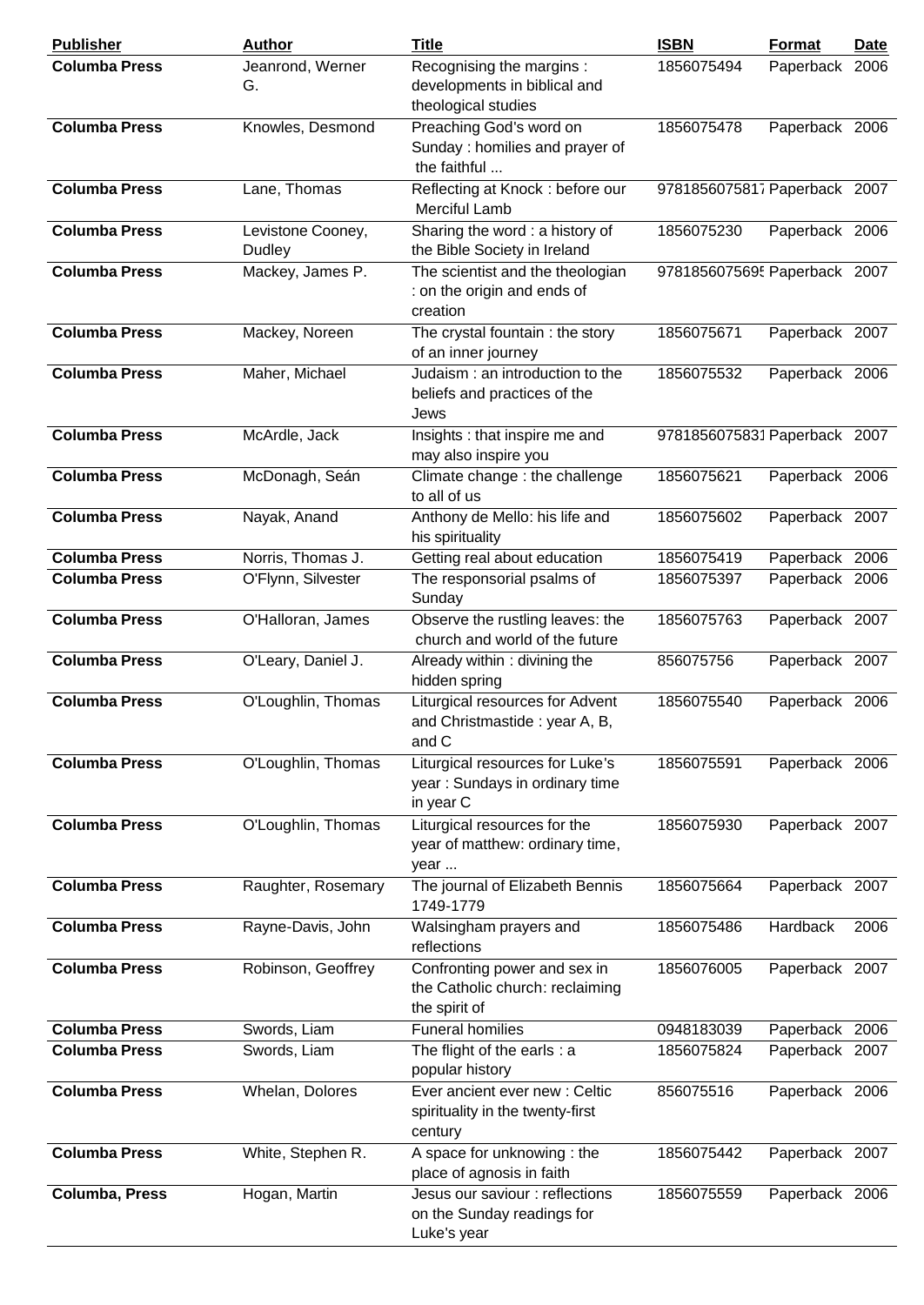| <b>Publisher</b>                       | <b>Author</b>         | <b>Title</b>                      | <b>ISBN</b> | Format         | <b>Date</b> |
|----------------------------------------|-----------------------|-----------------------------------|-------------|----------------|-------------|
| <b>Combat Poverty</b>                  | <b>Combat Poverty</b> | A guide to influencing the health | 1905485437  | Paperback 2007 |             |
| <b>Agency</b>                          | Agency                | services                          |             |                |             |
| <b>Combat Poverty</b>                  | <b>Combat Poverty</b> | Against all odds - growing up in  |             | Paperback      |             |
| <b>Agency</b>                          | Agency                | poverty                           |             |                |             |
| <b>Combat Poverty</b>                  | <b>Combat Poverty</b> | Against all odds: living in       |             | Paperback      |             |
| <b>Agency</b>                          | Agency                | deprived communities              |             |                |             |
| <b>Combat Poverty</b>                  | <b>Combat Poverty</b> | Against all odds: living with     |             | Paperback      |             |
| <b>Agency</b>                          | Agency                | poverty and poor-health           |             |                |             |
| <b>Combat Poverty</b>                  | <b>Combat Poverty</b> | Assessing student learning        |             | Paperback      |             |
| <b>Agency</b>                          | Agency                | opportunities in community        |             |                |             |
|                                        |                       | development in                    |             |                |             |
| <b>Combat Poverty</b>                  | <b>Combat Poverty</b> | Financial exclusion in Ireland:   | 1905485247  | Paperback 2006 |             |
| Agency                                 | Agency                | an exploratory study and policy   |             |                |             |
|                                        |                       | review                            |             |                |             |
| <b>Combat Poverty</b>                  | <b>Combat Poverty</b> | Finding your way around the       | 1905485212  | Paperback 2006 |             |
| <b>Agency</b>                          | Agency                | budget                            |             |                |             |
| <b>Combat Poverty</b>                  | <b>Combat Poverty</b> | From national to local: NAPS      |             |                |             |
|                                        |                       |                                   |             | Paperback      |             |
| <b>Agency</b><br><b>Combat Poverty</b> | Agency                | and local government              |             |                |             |
|                                        | <b>Combat Poverty</b> | Health policy statement           |             | Hardback       | 2007        |
| <b>Agency</b>                          | Agency                |                                   |             |                |             |
| <b>Combat Poverty</b>                  | <b>Combat Poverty</b> | Homelessness and poverty          |             | Papetrback     |             |
| <b>Agency</b>                          | Agency                |                                   |             |                |             |
| <b>Combat Poverty</b>                  | <b>Combat Poverty</b> | Linking local and national        |             | Paperback 2007 |             |
| <b>Agency</b>                          | Agency                | structures: Tackling poverty      |             |                |             |
|                                        |                       | and promoting social              |             |                |             |
| <b>Combat Poverty</b>                  | <b>Combat Poverty</b> | Lone parent families and          |             | Paperback 2007 |             |
| <b>Agency</b>                          | Agency                | poverty                           |             |                |             |
| <b>Combat Poverty</b>                  | Combat Poverty        | Measuring poverty                 |             | Hardback       |             |
| <b>Agency</b>                          | Agency                |                                   |             |                |             |
| <b>Combat Poverty</b>                  | <b>Combat Poverty</b> | Policy submission on :            |             | Paperback 2007 |             |
| <b>Agency</b>                          | Agency                | community development and         |             |                |             |
|                                        |                       | disadvantage                      |             |                |             |
| <b>Combat Poverty</b>                  | <b>Combat Poverty</b> | Pre-budget submission :           |             | Paperback 2007 |             |
| <b>Agency</b>                          | Agency                | mainstreaming poverty and         |             |                |             |
|                                        |                       | social exclusion                  |             |                |             |
| <b>Combat Poverty</b>                  | Cousins, Mel          | Welfare policy and poverty        | 1904541639  | Paperback 2007 |             |
| Agency                                 |                       |                                   |             |                |             |
| <b>Combat Poverty</b>                  | Curley, Hilary        | Finding your way around           | 1905485314  | Paperback 2007 |             |
| <b>Agency</b>                          |                       | poverty, welfare and family       |             |                |             |
|                                        |                       | policy                            |             |                |             |
| <b>Combat Poverty</b>                  | Curley, Hilary        | Finding your way around the       | 1905485499  | Paperback 2007 |             |
| <b>Agency</b>                          |                       | community and voluntary sector    |             |                |             |
| <b>Combat Poverty</b>                  | Layte, Richard        | Poor prescriptions : executive    |             | Hardback       | 2007        |
| <b>Agency</b>                          |                       | summary                           |             |                |             |
| <b>Combat Poverty</b>                  | Layte, Richard        | Poor prescriptions: poverty and   | 1905485420  | Hardback       | 2007        |
| <b>Agency</b>                          |                       | access to Community Health        |             |                |             |
|                                        |                       | <b>Services</b>                   |             |                |             |
| <b>Combat Poverty</b>                  | Lynam, Siobhán        | Community development and         | 1905485413  | Paperback 2007 |             |
| <b>Agency</b>                          |                       | health                            |             |                |             |
| <b>Combat Poverty</b>                  | McKay, Susan          | Silent people & other stories     | 1905485512  | Paperback 2007 |             |
| <b>Agency</b>                          |                       |                                   |             |                |             |
| <b>Combat Poverty</b>                  | Murphy, Mary          | Economics and poverty the links   | 1905485475  | Paperback 2007 |             |
| <b>Agency</b>                          |                       | : an education and training       |             |                |             |
|                                        |                       | resource                          |             |                |             |
| <b>Combat Poverty</b>                  | Nolan, Brian          | Child poverty in Ireland          | 1860761836  | Paperback 2000 |             |
| <b>Agency</b>                          |                       |                                   |             |                |             |
| <b>Combat Poverty</b>                  | Ó Riordáin, Seán      | Poverty and social inclusion :    | 1905485255  | Paperback 2006 |             |
| <b>Agency</b>                          |                       | linking local and national        |             |                |             |
|                                        |                       | structures                        |             |                |             |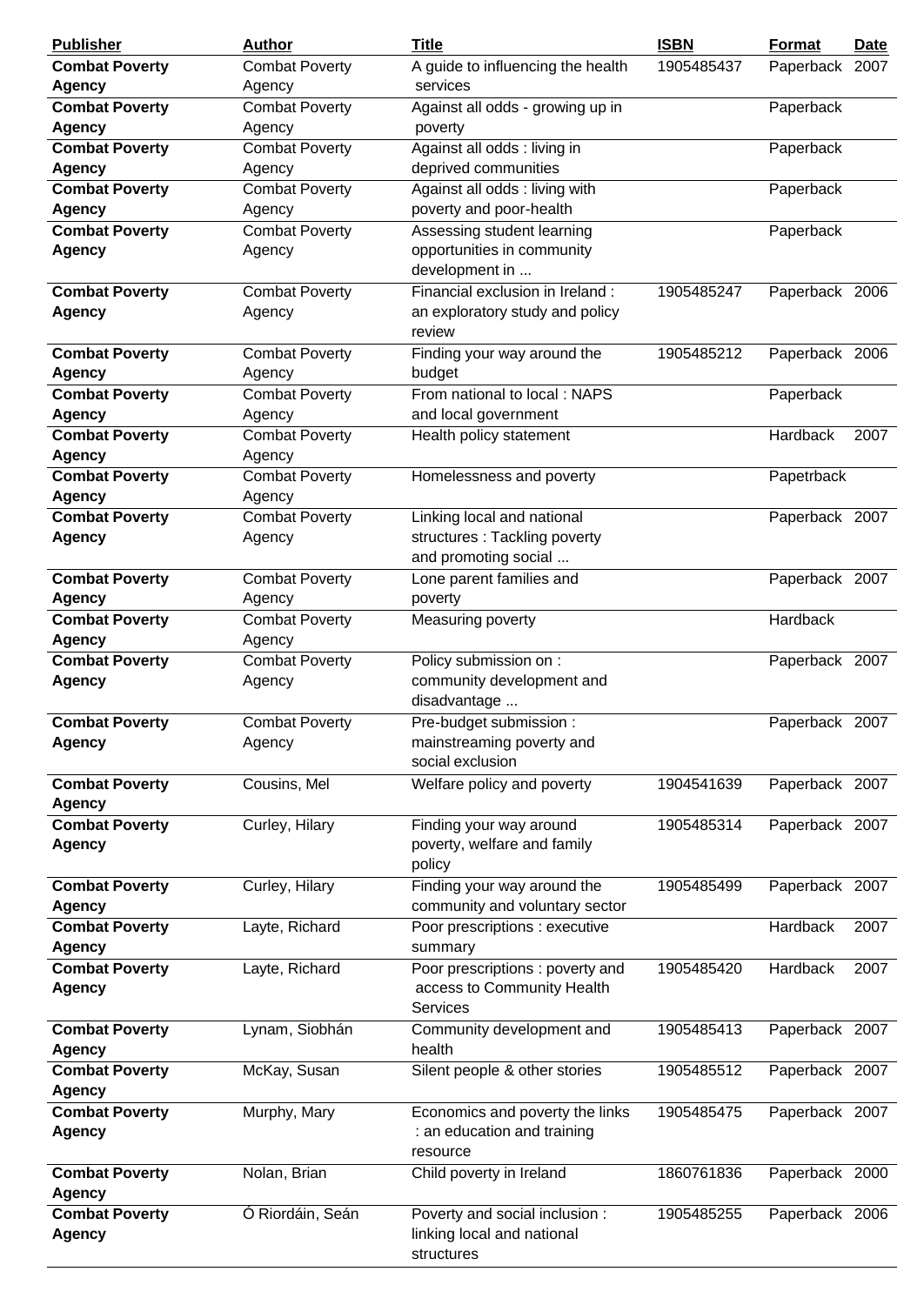| <b>Publisher</b>            | <b>Author</b>             | <b>Title</b>                                                   | <b>ISBN</b> | Format         | <b>Date</b> |
|-----------------------------|---------------------------|----------------------------------------------------------------|-------------|----------------|-------------|
| Comhairle na                | Comhairle na              | Acute medical unit                                             |             | Paperback 2004 |             |
| nOspidéal                   | nOspidéal                 |                                                                |             |                |             |
| Comhairle na                | Comhairle na              | Consultant chemical pathology /                                |             | Paperback 2005 |             |
| nOspidéal                   | nOspidéal                 | top grade biochemist services                                  |             |                |             |
| Comhairle na                | Comhairle na              | Consultant staffing in the mental                              |             | Paperback 2004 |             |
| nOspidéal                   | nOspidéal                 | health services                                                |             |                |             |
| Comhairle na                | Comhairle na              | Oral & maxillofacial surgery                                   |             | Paperback 2005 |             |
| nOspidéal                   | nOspidéal                 | services                                                       |             |                |             |
| Comhairle na                | Comhairle na              | Otolaryngology services                                        |             | Paperback 2005 |             |
| nOspidéal                   | nOspidéal                 |                                                                |             |                |             |
| Comhairle na                | Comhairle na              | Plastic surgery services                                       |             | Paperback 2005 |             |
| nOspidéal                   | nOspidéal                 |                                                                |             |                |             |
| Comhairle na                | Comhairle na              | Report of the committee of                                     |             | Paperback 1999 |             |
| nOspidéal                   | nOspidéal                 | haematology services                                           |             |                |             |
| Comhairle na                | Comhairle na              | Report of the committee on                                     |             | Paperback 2002 |             |
| nOspidéal                   | nOspidéal                 | accident & emergency services                                  |             |                |             |
| Comhairle na                | Comhairle na              |                                                                |             |                |             |
|                             |                           | Report of the committee to                                     |             | Paperback 2003 |             |
| nOspidéal                   | nOspidéal                 | review neurology and                                           |             |                |             |
|                             |                           | neurophysiology services                                       |             |                |             |
| Comhairle na                | Comhairle na              | Rheumatology services                                          |             | Paperback 2005 |             |
| nOspidéal                   | nOspidéal                 |                                                                |             |                |             |
| Comhairle na                | Comhairle na              | Urology services                                               |             | Paperback 2005 |             |
| nOspidéal                   | nOspidéal                 |                                                                |             |                |             |
| <b>Comhar Teoranta</b>      | Mac Uistín, Liam          | An ród seo romham: saol agus<br>saothar Phádraic Mhic Phiarais | 0955047765  | Paperback 2006 |             |
| <b>Comhar Teoranta</b>      | Ní Leidhin, Aisling       | Teach na gColúr: úrscéal don<br>fhoghlaimeoir                  | 0955047749  | Paperback 2006 |             |
| <b>Comhar Teoranta</b>      | Ó Muirí, Pól              | Hormóin! agus scéalta eile                                     | 0953997391  | Paperback      | 2006        |
| <b>Comhlámh</b>             | Comhlámh                  | Guyana: A rough deal DVD                                       |             | <b>DVD</b>     | 2007        |
| <b>Commission on</b>        | Commission on             | Area development plan for                                      |             | Paperback 2007 |             |
| <b>School</b>               | School                    | north Dublin                                                   |             |                |             |
| <b>Accommodation</b>        | Accommodation             |                                                                |             |                |             |
| <b>Commission on</b>        | Commission on             | Area development plan North                                    |             | Paperback 2006 |             |
| <b>School</b>               | School                    | Kerry including Tarbert,                                       |             |                |             |
| <b>Accommodation</b>        | Accommodation             | Listowel,                                                      |             |                |             |
| <b>Community</b>            | <b>Community Workers'</b> | Building peace and democracy                                   |             | Hardback       | 2007        |
| <b>Workers'</b>             | Co-operative              | in Ireland North and South                                     |             |                |             |
| Cooperative                 |                           |                                                                |             |                |             |
| <b>Compecon Limited</b>     |                           | Study of economic impact of                                    |             | Paperback 2004 |             |
|                             |                           | increased competition in Irish                                 |             |                |             |
|                             |                           | banking services                                               |             |                |             |
| <b>Competition</b>          | Competition               | Competition in professional                                    |             | Hardback       |             |
| <b>Authority</b>            | Authority                 | services                                                       |             |                |             |
| Competition                 | Competition               | Competition in professional                                    |             | Paperback      |             |
| <b>Authority</b>            | Authority                 | services: architects                                           |             |                |             |
| <b>Competition</b>          | Competition               | Competition in professional                                    |             | Paperback 2006 |             |
| <b>Authority</b>            | Authority                 | services: solicitors & barristers                              |             |                |             |
| <b>Competition</b>          | Competition               | Optometrists : competition                                     |             | Hardback       | 2007        |
| <b>Authority</b>            | Authority                 | authority                                                      |             |                |             |
| <b>Conference of</b>        | Conference of             | Values: Catholic social thought                                | 1872335667  | Paperback 2007 |             |
| <b>Religious in Ireland</b> | Religious in Ireland      | and public policy                                              |             |                |             |
| <b>Justice</b>              | Justice                   |                                                                |             |                |             |
| <b>Conference of</b>        | Conference of             | Addressing inequality: policies                                | 1872335659  | Paperback 2007 |             |
| <b>Religious of Ireland</b> | Religious of Ireland      | to ensure economic                                             |             |                |             |
|                             |                           | development, social                                            |             |                |             |
| Connaught                   | Mulligan, John            | Following in the footsteps of the                              | 190601700x  | Paperback 2006 |             |
| Telegraph                   |                           | four famous Flannerys: a walk                                  |             |                |             |
|                             |                           | across Ireland from coast to                                   |             |                |             |
|                             |                           | coast                                                          |             |                |             |
|                             |                           |                                                                |             |                |             |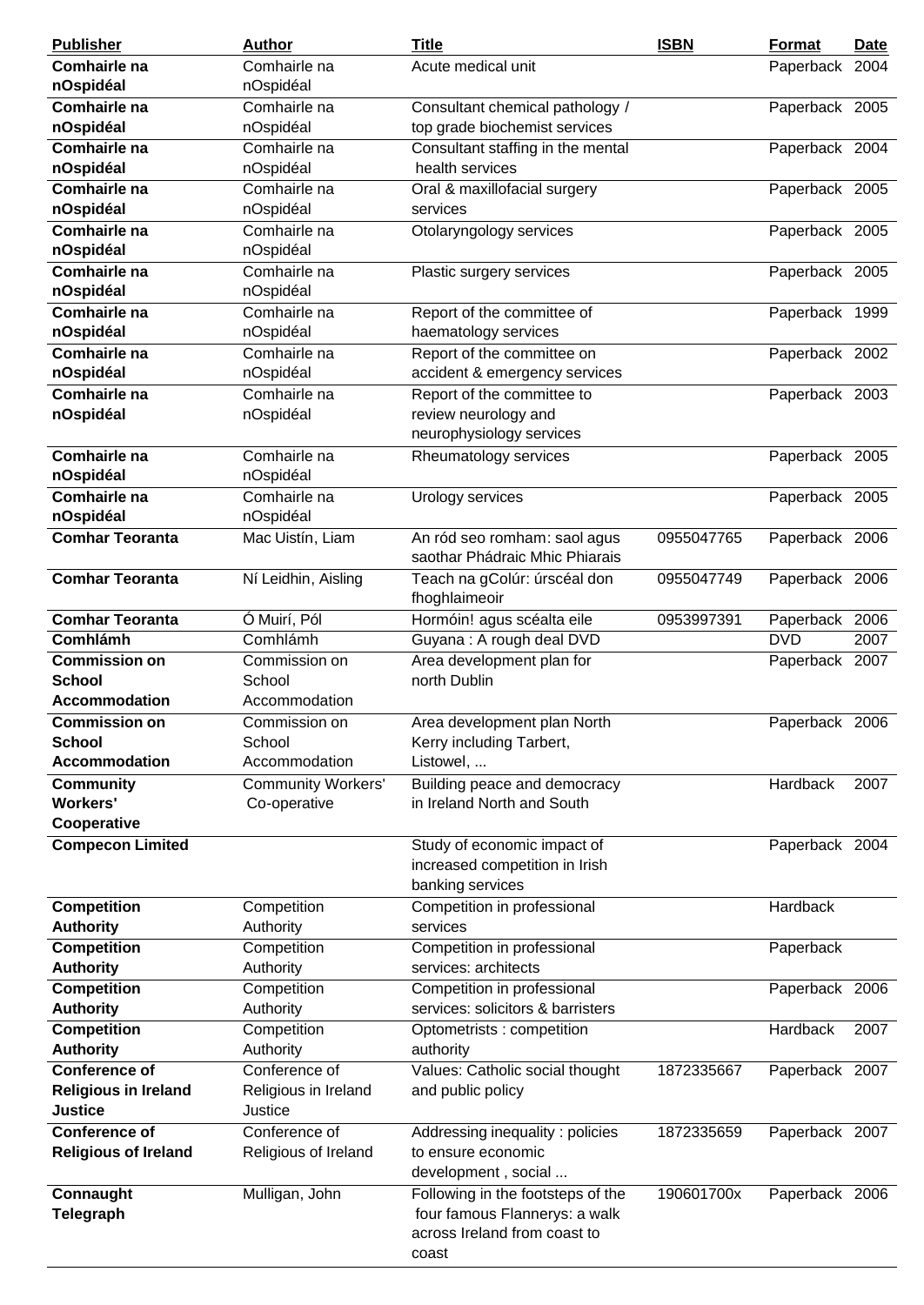| <b>Publisher</b>                    | <b>Author</b>                       | <b>Title</b>                                                                   | <b>ISBN</b> | <b>Format</b>  | <b>Date</b> |
|-------------------------------------|-------------------------------------|--------------------------------------------------------------------------------|-------------|----------------|-------------|
| Contemporary<br><b>Music Centre</b> | <b>Contemporary Music</b><br>Centre | Irish composers                                                                | 1897996152  | Paperback 2006 |             |
| <b>Cork Butter</b>                  | Foynes, Peter                       | Walking Shandon: A guide to                                                    | 0952350200  | Paperback 2007 |             |
| <b>Museum</b>                       |                                     | Cork's historic heart                                                          |             |                |             |
| <b>Cork City Council</b>            | Hurley, Maurice                     | Old Blackpool: An historic Cork<br>suburb                                      | 0902282085  | Hardback       | 2006        |
| <b>Cork County Council</b>          | Colin Buchanan and<br>Partners      | Planning guidance and<br>standards series number 1                             |             | Paperback 2003 |             |
| <b>Cork County Council</b>          | <b>Cork County Council</b>          | Adopted amendment to the<br>Bandon electoral area local<br>area plan 2005      |             | Paperback 2004 |             |
| <b>Cork County Council</b>          | <b>Cork County Council</b>          | Adopted amendment to the<br>Bantry electoral area local area<br>plan 2005      |             | Paperback 2007 |             |
| <b>Cork County Council</b>          | <b>Cork County Council</b>          | Adopted amendment to the<br>Blarney electoral area local paln<br>amendment 1   |             | Paperback 2006 |             |
| <b>Cork County Council</b>          | <b>Cork County Council</b>          | Adopted amendment to the<br>Carrigaline electoral area local<br>area plan 2005 |             | Paperback 2007 |             |
| <b>Cork County Council</b>          | <b>Cork County Council</b>          | Adopted amendment to the<br>Carrigaline electoral area local<br>area plan 2005 |             | Paperback 2007 |             |
| <b>Cork County Council</b>          | <b>Cork County Council</b>          | Adopted amendment to the<br>Kanturk electoral area local<br>area plan 2005     |             | Paperback 2007 |             |
| <b>Cork County Council</b>          | <b>Cork County Council</b>          | Adopted amendment to the<br>Mallow electoral area local area<br>plan 2005      |             | Paperback 2007 |             |
| <b>Cork County Council</b>          | <b>Cork County Council</b>          | Adopted amendment to the<br>Midleton electoral area local<br>area plan 2005    |             | Paperback 2007 |             |
| <b>Cork County Council</b>          | <b>Cork County Council</b>          | Adopted amendment to the<br>Skibbereen electoral area local<br>area plan 2005  |             | Paperback 2007 |             |
| <b>Cork County Council</b>          | <b>Cork County Council</b>          | Adopted amendments to the<br>Mallow special local area plan                    |             | Paperback 2006 |             |
| <b>Cork County Council</b>          | <b>Cork County Council</b>          | Adopted variation to the Mallow<br>development plan 2004                       |             | Paperback 2007 |             |
| <b>Cork County Council</b>          | <b>Cork County Council</b>          | Adpoted amendment to the<br>Fermoy electoral area local area<br>plan 2005      |             | Paperback 2007 |             |
| <b>Cork County Council</b>          | <b>Cork County Council</b>          | Appendix A alphabetical list of<br>submissions : county manager<br>report to   |             | Paperback      |             |
| <b>Cork County Council</b>          | <b>Cork County Council</b>          | Bandon electoral area local<br>area plan 2005                                  |             | Paperback 2006 |             |
| <b>Cork County Council</b>          | <b>Cork County Council</b>          | Bantry electoral area local area<br>plan 2005                                  |             | Paperback 2006 |             |
| <b>Cork County Council</b>          | <b>Cork County Council</b>          | Blarney electoral area local<br>area plan 2005                                 |             | Paperback 2006 |             |
| <b>Cork County Council</b>          | <b>Cork County Council</b>          | Blarney-Kilbarry special local<br>area plan 2005                               |             | Paperback 2006 |             |
| <b>Cork County Council</b>          | <b>Cork County Council</b>          | Carrigaline electoral area local<br>area plan 2005                             |             | Paperback 2006 |             |
| <b>Cork County Council</b>          | <b>Cork County Council</b>          | Carrigtwohill special local area<br>plan 2005                                  |             | Paperback 2006 |             |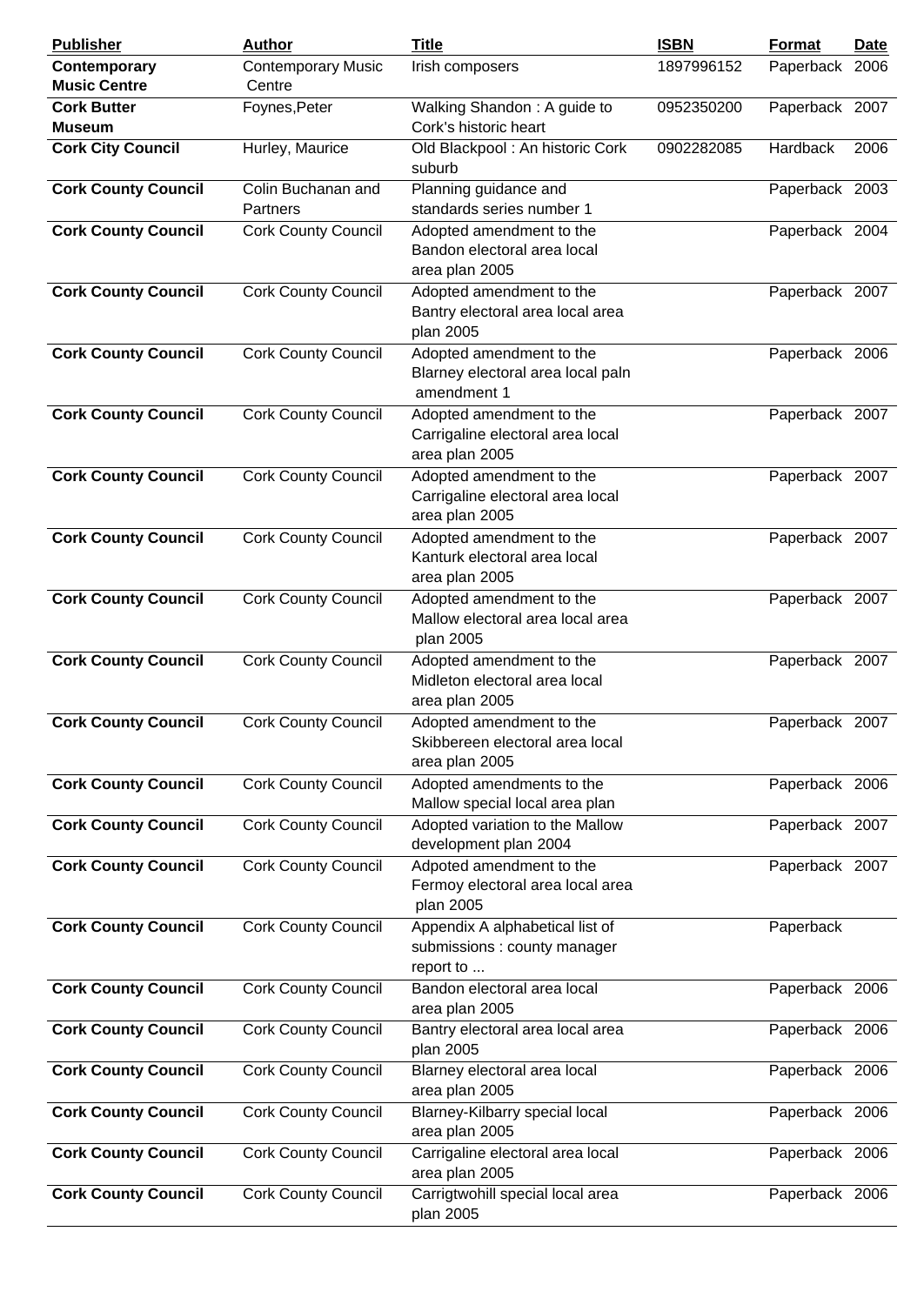| <b>Publisher</b>           | <b>Author</b>              | <b>Title</b>                                                                    | <b>ISBN</b> | Format         | <u>Date</u> |
|----------------------------|----------------------------|---------------------------------------------------------------------------------|-------------|----------------|-------------|
| <b>Cork County Council</b> | <b>Cork County Council</b> | Cork county development plan<br>2003 : 2nd edition Volume 4<br>maps             |             | Paperback 2006 |             |
| <b>Cork County Council</b> | <b>Cork County Council</b> | Cork county development plan<br>2003 2nd edition volume 1:<br>overall strategy  |             | Paperback 2006 |             |
| <b>Cork County Council</b> | <b>Cork County Council</b> | Cork county development plan<br>2003 2nd edition volume 2 :<br>specific         |             | Paperback 2006 |             |
| <b>Cork County Council</b> | <b>Cork County Council</b> | Cork county: draft landscape<br>strategy                                        |             | Paperback 2007 |             |
| <b>Cork County Council</b> | <b>Cork County Council</b> | Environmental statement for<br>amendment 1 : new railway<br>station and park    |             | Paperback 2006 |             |
| <b>Cork County Council</b> | <b>Cork County Council</b> | Environmental statement for<br>amendment 2 : proposed waste<br>water            |             | Paperback 2007 |             |
| <b>Cork County Council</b> | <b>Cork County Council</b> | Fermoy electoral area local area<br>plan 2005                                   |             | Paperback 2006 |             |
| <b>Cork County Council</b> | <b>Cork County Council</b> | Kanturk Electoral area local<br>area plan 2005                                  |             | Paperback 2006 |             |
| <b>Cork County Council</b> | <b>Cork County Council</b> | Macroom electoral area local<br>area plan 2005                                  |             | Paperback 2006 |             |
| <b>Cork County Council</b> | <b>Cork County Council</b> | Mallow electoral area local area<br>plan 2005                                   |             | Paperback 2006 |             |
| <b>Cork County Council</b> | <b>Cork County Council</b> | Mallow special local area plan<br>2006 public consultation draft                |             | Paperback 2006 |             |
| <b>Cork County Council</b> | <b>Cork County Council</b> | Mallow special local area plan<br>2007                                          |             | Paperback 2007 |             |
| <b>Cork County Council</b> | <b>Cork County Council</b> | Midleton electoral area local<br>area plan 2005                                 |             | Paperback 2006 |             |
| <b>Cork County Council</b> | <b>Cork County Council</b> | Midleton special local area plan<br>2005                                        |             | Paperback 2006 |             |
| <b>Cork County Council</b> | <b>Cork County Council</b> | Planning and development<br>(strategic environmental<br>assessment) regulation  |             | Paperback 2007 |             |
| <b>Cork County Council</b> | <b>Cork County Council</b> | Proposed amendment to the<br>Carrigaline electoral area local<br>area plan 2005 |             | Paperback 2007 |             |
| <b>Cork County Council</b> | <b>Cork County Council</b> | Proposed amendment to the<br>Mallow electoral area local area<br>plan           |             | Paperback 2007 |             |
| <b>Cork County Council</b> | <b>Cork County Council</b> | Proposed amendment to the<br>Mallow special local area plan                     |             | Paperback 2007 |             |
| <b>Cork County Council</b> | <b>Cork County Council</b> | Proposed variation to Cork<br>county development plan 2003                      |             | Paperback 2007 |             |
| <b>Cork County Council</b> | <b>Cork County Council</b> | Public consultation: draft joint<br>housing strategy                            |             | Paperback 2007 |             |
| <b>Cork County Council</b> | <b>Cork County Council</b> | Public draft : maps Vol. 3                                                      |             | Paperback 2007 |             |
| <b>Cork County Council</b> | <b>Cork County Council</b> | Public draft : Overall strategy<br>and main policy material Vol. 1              |             | Paperback 2007 |             |
| <b>Cork County Council</b> | <b>Cork County Council</b> | Public draft : specific objectives<br>heritage and amenity Vol. 2               |             | Paperback 2007 |             |
| <b>Cork County Council</b> | <b>Cork County Council</b> | Public draft : strategic<br>environmental assessment<br>environmental report    |             | Paperback 2007 |             |
| <b>Cork County Council</b> | <b>Cork County Council</b> | Review of the Cork county<br>development plan 2003                              |             | Paperback 2007 |             |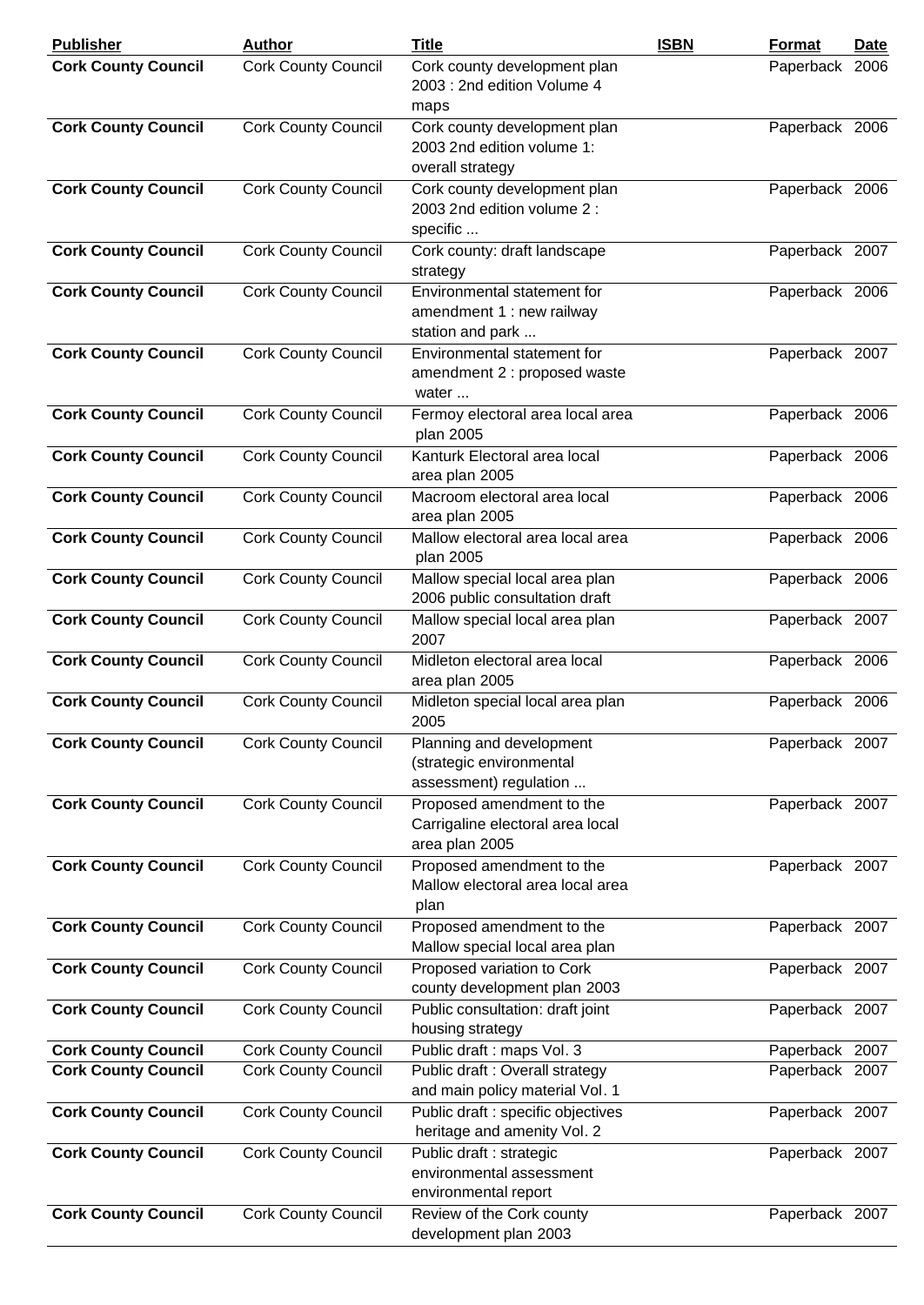| <b>Publisher</b>                                                     | <b>Author</b>                                                   | <b>Title</b>                                                               | <b>ISBN</b>            | Format         | Date |
|----------------------------------------------------------------------|-----------------------------------------------------------------|----------------------------------------------------------------------------|------------------------|----------------|------|
| <b>Cork County Council</b>                                           | <b>Cork County Council</b>                                      | Skibbereen electoral area local<br>area plan 2005                          |                        | Paperback 2006 |      |
| <b>Cork County Council</b>                                           | <b>Cork County Council</b>                                      | Thoghcheantar an Sciobairín<br>plean ceantair áitiúl                       |                        | Paperback 2006 |      |
| <b>Cork County Council</b>                                           | <b>Cork County Council</b>                                      | Thoghcheantar Mhaigh<br>Chromtha plan ceantair áitiúil<br>2005             |                        | Paperback 2006 |      |
| <b>Cork County Council</b>                                           | <b>Cork County Council</b>                                      | Variation 5 to the Cork county<br>development plan 2003                    |                        | Paperback 2006 |      |
| <b>Cork County Council</b>                                           | <b>Cork County Council</b>                                      | Variation to the Cork county<br>development plan 2003 (as<br>varied)       |                        | Paperback 2007 |      |
| <b>Cork County Council</b>                                           | <b>Cork County Council</b>                                      | Written report on the main<br>issues raised: county<br>manager's report to |                        | Paperback 2007 |      |
| <b>Cork University</b><br><b>Press</b>                               | Boyle Haberstroh,<br>Patricia                                   | Opening the field : Irish women,<br>texts and contexts                     | 1859184103             | Hardback       | 2007 |
| <b>Cork University</b><br><b>Press</b>                               | Cronin, Michael                                                 | The Barrytown trilogy                                                      | 1859184049             | Paperback 2006 |      |
| <b>Cork University</b><br><b>Press</b>                               | Hansson, Heidi                                                  | Emily Lawless (1845-1913):<br>writing the interspace                       | 1859184134             | Hardback       | 2007 |
| <b>Cork University</b><br><b>Press</b>                               | Kearney, Hugh F.                                                | Ireland: contested ideas of<br>nationalism and history                     | 1859184219             | Paperback 2007 |      |
| <b>Cork University</b><br><b>Press</b>                               | Kildea, Jeff                                                    | Anzacs and Ireland                                                         | 1859184226             | Paperback 2007 |      |
| <b>Cork University</b><br><b>Press</b>                               | Lawlor, David                                                   | Divine right? the Parnell split in<br>Meath                                | 1859184264             | Hardback       | 2007 |
| <b>Cork University</b><br><b>Press</b>                               | MacCabe, Colin                                                  | The butcher boy                                                            | 1859182864             | Paperback 2007 |      |
| <b>Cork University</b><br><b>Press</b>                               | McBride, Stephanie                                              | Felicia's journey                                                          | 1859183999             | Paperback 2006 |      |
| <b>Cork University</b><br><b>Press</b>                               | Nagai, Kaori                                                    | Empires of analogies : Kipling,<br>India and Ireland                       | 1859184081             | Hardback       | 2006 |
| <b>Cork University</b><br><b>Press</b>                               | Nuttall Sayers,<br>Meghan                                       | Weaving tapestry in rural<br>Ireland                                       | 0953535339             | Hardback       | 2006 |
| <b>Cork University</b><br><b>Press</b>                               | Ó Drisceoil,<br>Proinsias                                       | Seán O'Dálaigh : Éigse agus<br>gomarbhá                                    | 9781859184074 Hardback |                | 2007 |
| <b>Cork University</b><br><b>Press</b>                               | O'Riordan, Michelle                                             | Irish bardic poetry and<br>rhetorical reality                              | 9781859184144 Hardback |                | 2007 |
| <b>County Clare</b><br><b>Agricultural Show</b><br>Society Ltd.      | <b>County Clare</b><br><b>Agricultural Show</b><br>Society Ltd. | County Clare centenary show                                                |                        | Paperback 2004 |      |
| <b>County Sligo</b><br><b>Heritage Office</b>                        | Sligo County Council                                            | County Sligo heritage plan<br>2007-2011: A partnership plan                | 0955565304             | Paperback 2007 |      |
| <b>County Tipperary</b><br><b>Joint Libraries</b><br><b>Commitee</b> | Marnane, Denis G.                                               | Finding Tipperary: a guide to<br>the resources of the Tipperary<br>studies | 095536002              | Hardback       | 2006 |
| <b>Courts Service</b>                                                | <b>Courts Service</b>                                           | Data protection: general policy                                            |                        | Paperback      |      |
| <b>Covie Publications</b><br>and Recordings Ltd.                     | Higgins, Jeremiah                                               | The celtic design collection                                               | 0954574028             | Paperback 2007 |      |
| <b>Crafts Council of</b>                                             | Crafts Council of                                               | Crafts council of Ireland -                                                | <b>CD</b>              | Hardback       | 2007 |
| <b>Ireland</b>                                                       | Ireland                                                         | strategic plan: 2007-2009                                                  |                        |                |      |
| Craven, Janet                                                        | Craven, Janet                                                   | Ireland's first book: what does<br>it say today?                           |                        | Paperback 2007 |      |
| <b>Crawford Art Gallery</b>                                          | Crawford Art<br>Gallery                                         | Irish art 1947-1974 : the great<br>southern art collection                 | 0948037481             | Hardback       | 2007 |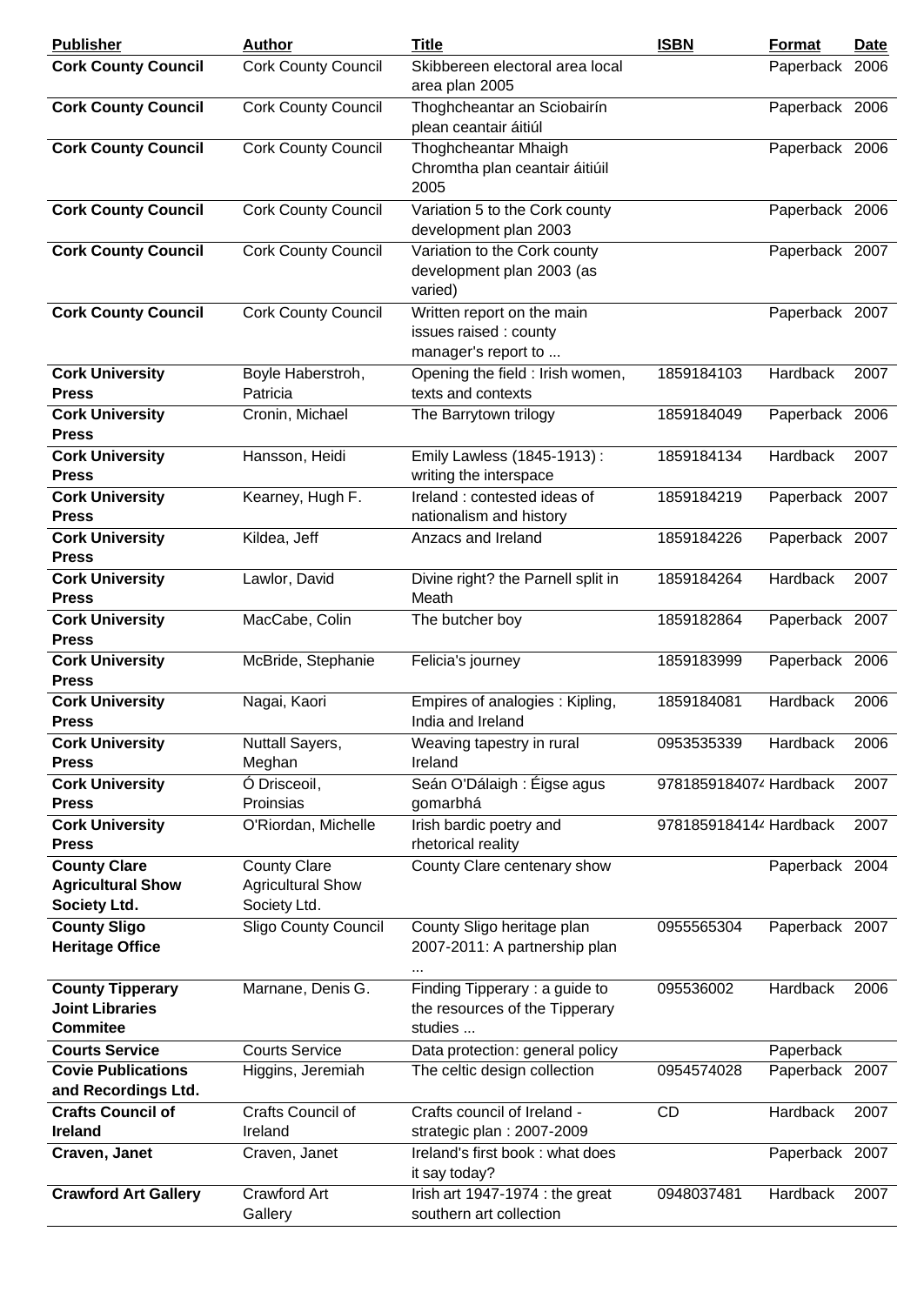| <b>Publisher</b>             | <b>Author</b>           | <b>Title</b>                                              | <b>ISBN</b> | <b>Format</b>  | Date |
|------------------------------|-------------------------|-----------------------------------------------------------|-------------|----------------|------|
| <b>Crisis Pregnancy</b>      | <b>Crisis Pregnancy</b> | Respect: supporting a                                     |             | Paperback 2006 |      |
| <b>Agency</b>                | Agency                  | partnership approach to the                               |             |                |      |
|                              |                         | promotion of healthy                                      |             |                |      |
| <b>Crisis Pregnancy</b>      | Ferguson, Harry         | Men, sexuality and crisis                                 | 1905199147  | Paperback 2007 |      |
| <b>Agency</b>                |                         | pregnancy: A study of men's                               |             |                |      |
|                              |                         | experiences                                               |             |                |      |
| <b>Crisis Pregnancy</b>      | Mayock, Paula           | OCG i gcomhthéacs OSPS :                                  | 1905199120  | Paperback 2007 |      |
| <b>Agency</b>                |                         | Measúnú ar na dúshláin a                                  |             |                |      |
|                              |                         | bhaineann le feidhmiú                                     |             |                |      |
| <b>Crisis Pregnancy</b>      | Mayock, Paula           | Relationships and sexuality                               | 1905199090  | Paperback 2007 |      |
| <b>Agency</b>                |                         | education (RSE) in the context                            |             |                |      |
|                              |                         | of social,                                                |             |                |      |
| <b>Crisis Pregnancy</b>      | Mayock, Paula           | RSE in the context of SPHE: An                            | 1905199104  | Paperback 2007 |      |
| Agency                       |                         | assessment of the challenges                              |             |                |      |
|                              |                         | to full                                                   |             |                |      |
| <b>Crisis Pregnancy</b>      | Redmond, Jennifer       | Literature review of issues                               | 1905199074  | Paperback 2006 |      |
| <b>Agency</b>                |                         | related to work-life balance,                             |             |                |      |
|                              |                         | workplace culture                                         |             |                |      |
|                              |                         |                                                           |             |                |      |
| <b>Cumann na Sagart</b>      | Ó Floinn,<br>Donnchadh  | Dúchas agus creideamh in<br>Éirinn : more than a language |             | Paperback 2006 |      |
|                              |                         |                                                           |             |                |      |
| <b>Currach Press</b>         | Croke, Liam             | Your money your life                                      | 1856079471  | Paperback 2007 |      |
| <b>Currach Press</b>         | Garavaglia,             | Cheat's cuisine : dinner for 6 in                         | 1856079518  | Hardback       | 2007 |
|                              | Aoileann                | 60 minutes                                                |             |                |      |
| <b>Currach Press</b>         | Gaughan, J.             | Listowel and its vicinity since                           | 1856079120  | Paperback 2004 |      |
|                              | Anthony                 | 1973                                                      |             |                |      |
| <b>Currach Press</b>         | Mac Aonghusa,           | Hidden streams : a new history                            | 1856079501  | Hardback       | 2007 |
|                              | <b>Brian</b>            | of Dún Laoghaire-Rathdown                                 |             |                |      |
| <b>Currach Press</b>         | Prone, Terry            | Talk the talk                                             | 1856079488  | Paperback 2007 |      |
| <b>Daletta Press</b>         | Williams, Guy St.       | Racing lodges of the Curragh                              |             |                | 1997 |
|                              | John                    |                                                           |             |                |      |
| <b>Daletta Press</b>         | Williams, Guy St.       | The Renvyle letters: Gogarty                              |             | Hardback       | 2000 |
|                              | John                    | family correspondence,                                    |             |                |      |
|                              |                         | 1939-1957                                                 |             |                |      |
| <b>Dalkey Writers'</b>       | Heath, Christine        | Catching the light                                        | 0955142215  | Paperback 2007 |      |
| Workshop                     |                         |                                                           |             |                |      |
| <b>Damien Matthews</b>       |                         | J.P. Donleavy: in some of his                             |             | Paperback 2007 |      |
| <b>Fine Art Publications</b> |                         | sins and most of his graces                               |             |                |      |
| <b>Dedalus Press</b>         | Allen, Fergus           | Gas light & coke                                          | 1904556485  | Paperback 2006 |      |
| <b>Dedalus Press</b>         | Augustin, Augustin      | Mickle makes muckle                                       | 1904556718  | Paperback      | 2007 |
| <b>Dedalus Press</b>         | Bardwell, Leland        | The noise of masonry settling                             | 1904556442  | Paperback 2006 |      |
| <b>Dedalus Press</b>         | Boran, Pat              | New and selected poems                                    | 1904556848  | Paperback      | 2007 |
| <b>Dedalus Press</b>         | Boran, Pat              | Wingspan: A Dedalus sample                                | 1904556604  | Paperback      | 2006 |
| <b>Dedalus Press</b>         | Coyle-Greene, Enda      | Snow negatives                                            | 1904556855  | Paperback      | 2007 |
| <b>Dedalus Press</b>         | Daly, Pádraig J.        | Clinging to the myth                                      | 1904556582  | Paperback      | 2007 |
| <b>Dedalus Press</b>         | De Angelis, Irene       | Our Shared Japan                                          | 1904556824  | Paperback 2007 |      |
| <b>Dedalus Press</b>         | Harvey, Francis         | Collected poems                                           | 1904556688  | Paperback      | 2007 |
| <b>Dedalus Press</b>         | Jandi, Ernst            | Dingfest / Thingsure                                      | 1904556566  | Paperback      | 2006 |
| <b>Dedalus Press</b>         | Kinsella, Thomas        | Belief and unbelief                                       | 19045567459 | Paperback      | 2007 |
| <b>Dedalus Press</b>         | Kinsella, Thomas        | Man of war                                                | 1904556732  | Paperback      | 2007 |
| <b>Dedalus Press</b>         | Kudryavitsky,           | A night in the Nabokov hotel                              | 1904556558  | Paperback 2006 |      |
|                              | Anatoly                 |                                                           |             |                |      |
| <b>Dedalus Press</b>         | McGovern, Iggy          | The king of suburbia                                      | 1904556450  | Paperback 2005 |      |
| <b>Dedalus Press</b>         | Murphy, Gerry           | End of part one                                           | 1904556574  | Paperback 2006 |      |
| <b>Dedalus Press</b>         | O'Donoghue,             | Ghost dance                                               | 190455654X  | Paperback 2006 |      |
|                              | Gregory                 |                                                           |             |                |      |
| <b>Dedalus Press</b>         | O'Donoghue, Mary        | Among these winters                                       | 1904556701  | Paperback 2007 |      |
| <b>Dedalus Press</b>         | O'Grady, Desmond        | On my way                                                 | 1904556426  | Paperback 2006 |      |
| <b>Dedalus Press</b>         | Perry, Paul             | The orchid keeper                                         | 1904556531  | Paperback      | 2006 |
| <b>Dedalus Press</b>         | Ramsell, Billy          | Complicated pleasures                                     | 1904556756  | Paperback 2007 |      |
|                              |                         |                                                           |             |                |      |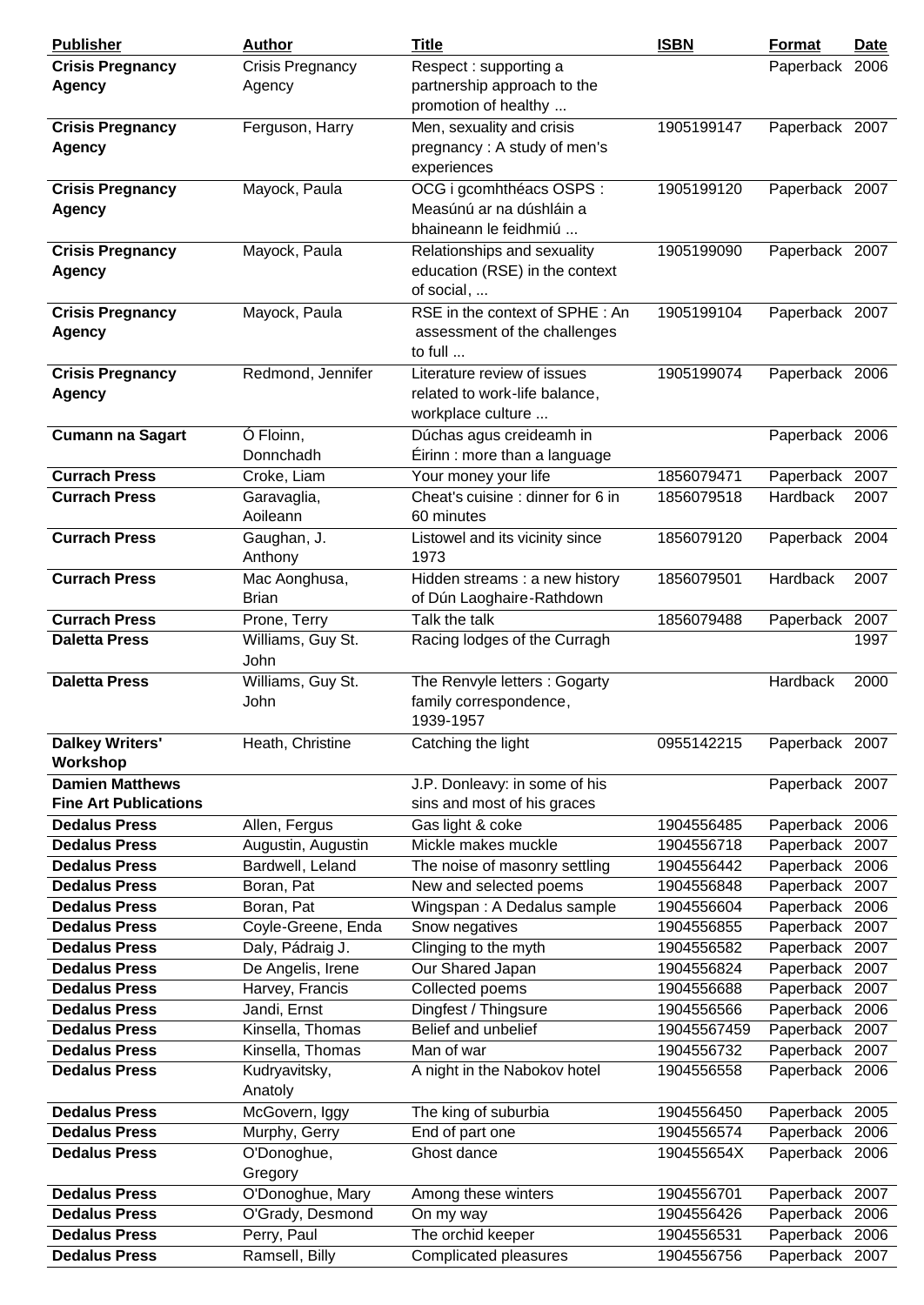| <b>Publisher</b>              | Author               | <b>Title</b>                                  | <b>ISBN</b> | <b>Format</b>  | Date |
|-------------------------------|----------------------|-----------------------------------------------|-------------|----------------|------|
| <b>Dedalus Press</b>          | Rosenstock, Gabriel  | Bliain an bhandé : year of the<br>goddess     | 1904556663  | Paperback 2007 |      |
| <b>Dedalus Press</b>          | Ruffilli, Paolo      | La gioia e il lutto / Joy and<br>mourning     | 1904556698  | Paperback 2007 |      |
| <b>Dedalus Press</b>          | Smyth, Gerard        | The mirror tent                               | 1904556596  | Paperback 2007 |      |
| <b>Dedalus Press</b>          | Woods, Macdara       | Artichoke wine                                | 1904556507  | Paperback 2006 |      |
| <b>Defence Forces</b>         |                      |                                               | 0953406415  |                |      |
|                               | O'Carroll, Declan    | Finner camp, a history                        |             | Paperback 2007 |      |
| <b>Printing Press</b>         |                      |                                               |             |                |      |
| <b>Dental Health</b>          | <b>Dental Health</b> | Winning smiles : schools oral                 | 0954026373  | Paperback      |      |
| <b>Foundation, Ireland</b>    | Foundation, Ireland  | health promotion programme for<br>7 to 8 year |             |                |      |
| Departmant of                 | Departmant of        | Financial support for further                 |             | Paperback 2007 |      |
| <b>Education and</b>          | Education and        | and higher education 2007/2008                |             |                |      |
| <b>Science</b>                | Science              |                                               |             |                |      |
| <b>Department of</b>          | Department of        | Rural development programme                   |             | Paperback      |      |
| <b>Agriculture &amp; Food</b> | Agriculture & Food   | Ireland 2007-2013                             |             |                |      |
| <b>Department of</b>          | Doody, Martin        | <b>Excavations at Curraghatoor</b>            | 0951288412  | Paperback 2007 |      |
| Archaeology                   |                      | Co. Tipperary                                 |             |                |      |
| <b>University College</b>     |                      |                                               |             |                |      |
| <b>Cork</b>                   |                      |                                               |             |                |      |
| <b>Department of Arts,</b>    | Department of Arts,  | Clare Langan. Too dark for night              |             | Paperback 2002 |      |
| Heritage, Gaeltacht           | Heritage, Gaeltacht  |                                               |             |                |      |
| and the Islands               | and the Islands      |                                               |             |                |      |
| <b>Department of</b>          | Independent Salmon   | Report of the Independent                     |             | Paperback 2007 |      |
| Communications,               | Group                | Salmon Group                                  |             |                |      |
| <b>Marine and Natural</b>     |                      |                                               |             |                |      |
| <b>Resources</b>              |                      |                                               |             |                |      |
| Department of                 | Leoni, Patrick       | A market microstructure                       |             | Paperback 2007 |      |
| <b>Economics National</b>     |                      | explanation of IPOs                           |             |                |      |
|                               |                      |                                               |             |                |      |
| <b>University of Ireland</b>  |                      | underpricing                                  |             |                |      |
| <b>Department of</b>          | Leoni, Patrick       | Monte-Carlo estimations of the                |             | Paperback 2007 |      |
| <b>Economics National</b>     |                      | downside risk of derivative                   |             |                |      |
| <b>University of Ireland</b>  |                      | portfolios                                    |             |                |      |
| <b>Department of</b>          | Leoni, Patrick       | The domain of validity of the                 |             | Paperback 2007 |      |
| <b>Economics National</b>     |                      | put-call parity                               |             |                |      |
| <b>University of Ireland</b>  |                      |                                               |             |                |      |
| Department of                 | Roche, Maurice J.    | Getting a helping hand: parental              |             | Paperback 2007 |      |
| <b>Economics National</b>     |                      | transfers and first-time                      |             |                |      |
| <b>University of Ireland</b>  |                      | homebuyers                                    |             |                |      |
| <b>Department of</b>          | Roche, Maurice J.    | Solving exchange rate puzzles                 |             | Paperback 2007 |      |
| <b>Economics National</b>     |                      | with neither sticky prices nor                |             |                |      |
| <b>University of Ireland</b>  |                      | trade costs                                   |             |                |      |
| <b>Department of</b>          | Hyclak, Tom          | Why are labour quit rates lower               |             | Paperback 2007 |      |
| <b>Economics NUI</b>          |                      | among defence contractors?                    |             |                |      |
| Galway                        |                      |                                               |             |                |      |
| <b>Department of</b>          | Lally, Breada        | Controlling agricultural                      |             | Paperback 2007 |      |
| <b>Economics NUI</b>          |                      | emissions of nitrates :                       |             |                |      |
| Galway                        |                      | regulation versus taxes                       |             |                |      |
| <b>Department of</b>          | O'Sullivan K.P.V.    | A model for regulatory                        |             | Paperback 2007 |      |
| <b>Economics NUI</b>          |                      | intervention in Irish banking                 |             |                |      |
| Galway                        |                      |                                               |             |                |      |
| Department of                 | van Rensburg,        | Making the commons work:                      |             | Paperback 2007 |      |
| <b>Economics NUI</b>          | Thomas               | conservation and cooperation in               |             |                |      |
| Galway                        |                      | common                                        |             |                |      |
| <b>Department of</b>          | Considine, John      | Tales of expansionary fiscal                  |             | Paperback 2007 |      |
| <b>Economics, National</b>    |                      | contractions in two European                  |             |                |      |
| <b>University Galway</b>      |                      | countries: hindsight and forsight             |             |                |      |
|                               |                      |                                               |             |                |      |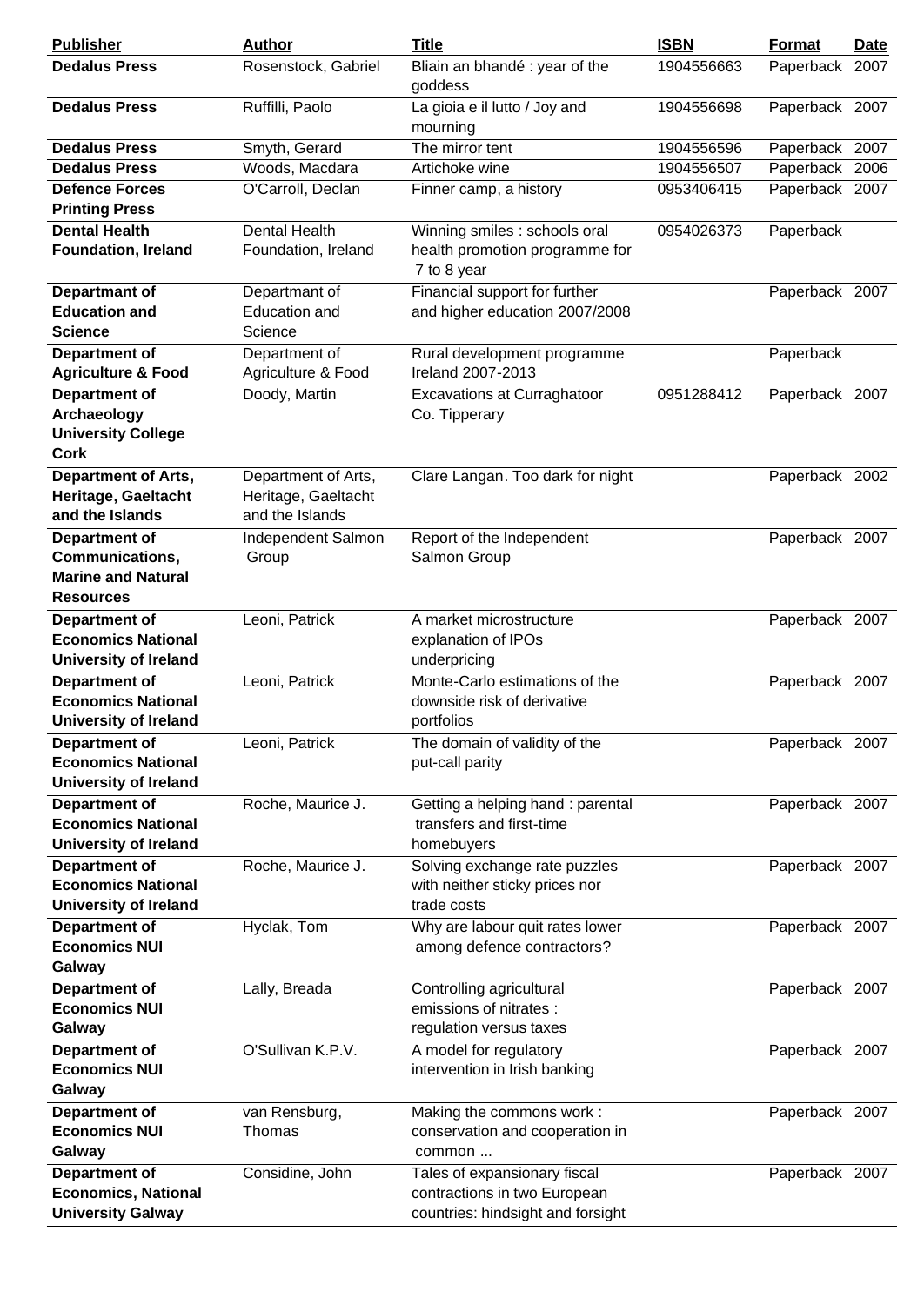| <b>Publisher</b>             | <b>Author</b>         | <b>Title</b>                       | <b>ISBN</b> | <b>Format</b>  | Date |
|------------------------------|-----------------------|------------------------------------|-------------|----------------|------|
| <b>Department of</b>         | Garvey, Eogan         | The socioeconomic                  |             | Paperback 2007 |      |
| <b>Economics, National</b>   |                       | determinants of suicide in the     |             |                |      |
| <b>University Galway</b>     |                       | <b>OECD</b>                        |             |                |      |
| <b>Department of</b>         | Hynes, Stephen        | To plough or play ? modelling      |             | Paperback 2007 |      |
| <b>Economics, National</b>   |                       | recreational pursuits of Irish     |             |                |      |
|                              |                       |                                    |             |                |      |
| <b>University Galway</b>     |                       | farm commonage                     |             |                |      |
| <b>Department of</b>         | Buckley, Cathal       | A contingent valuation             |             | Paperback 2007 |      |
| <b>Economics, National</b>   |                       | assessment of recreational         |             |                |      |
| University of Ireland,       |                       | demand on farm commonage in        |             |                |      |
| Galway                       |                       | Ireland                            |             |                |      |
| <b>Department of</b>         | Geary, Tom            | The involvement of male            | 1905952007  | Paperback 2007 |      |
| <b>Education and</b>         |                       | post-primary teachers in           |             |                |      |
| Professional                 |                       | relationships and                  |             |                |      |
| <b>Studies</b>               |                       |                                    |             |                |      |
|                              |                       |                                    |             |                |      |
| <b>Department of</b>         | Department of         | Chigireachtaí scoileanna agus      | 0755773322  | Paperback 2006 |      |
| <b>Education and</b>         | Education and         | ar mhúinteoirí de réir alt 13(9)   |             |                |      |
| <b>Science</b>               | Science               | den Acht                           |             |                |      |
| <b>Department of</b>         | Department of         | Financial support for further      |             | Paperback 2007 |      |
| <b>Education and</b>         | Education and         | and higher education 2006/2007     |             |                |      |
| <b>Science</b>               | Science               |                                    |             |                |      |
| <b>Department of</b>         | Department of         | Inclusion of students with         | 0755773284  | Hardback       | 2007 |
| <b>Education and</b>         | <b>Education and</b>  | special educational needs,         |             |                |      |
| <b>Science</b>               | Science               | post-primary guidelines            |             |                |      |
| <b>Department of</b>         | Department of         | Learning to teach: students on     | 0755773276  | Paperback 2006 |      |
| <b>Education and</b>         | Education and         | teaching practice in Irish         |             |                |      |
|                              |                       |                                    |             |                |      |
| <b>Science</b>               | Science               | primary schools                    |             |                |      |
| <b>Department of</b>         | Department of         | Schools and teachers under         |             | Paperback 2006 |      |
| <b>Education and</b>         | <b>Education and</b>  | section 13 (9) of the Education    |             |                |      |
| <b>Science</b>               | Science               | Act (1998)                         |             |                |      |
| <b>Department of</b>         | Department of         | Sé sí : gender in Irish education  | 0755775813  | Paperback 2007 |      |
| <b>Education and</b>         | <b>Education and</b>  |                                    |             |                |      |
| <b>Science</b>               | Science               |                                    |             |                |      |
| <b>Department of</b>         | Department of         | Sé sí : gender in Irish education  | 0755775813  | Paperback 2007 |      |
| <b>Education and</b>         | <b>Education and</b>  |                                    |             |                |      |
| <b>Science</b>               | Science               |                                    |             |                |      |
|                              |                       |                                    | 0755774833  |                |      |
| <b>Department of</b>         | Eivers, Eemer         | Implementing the revised Junior    |             | Paperback 2006 |      |
| <b>Education and</b>         |                       | Certificate science syllabus       |             |                |      |
| <b>Science</b>               |                       |                                    |             |                |      |
| <b>Department of</b>         | Eivers, Eemer         | Ready for tomorrow's world? :      | 0755775937  | Paperback 2007 |      |
| <b>Education and</b>         |                       | the competencies of Irish          |             |                |      |
| <b>Science</b>               |                       | 15-year-olds                       |             |                |      |
| <b>Department of</b>         | Troll, V.R.           | Geological walks on the Isle of    | 0952106655  | Paperback 2007 |      |
| <b>Geology Trinity</b>       |                       | Rum, NW-Scotland: inside an        |             |                |      |
| <b>College Dublin</b>        |                       | ancient volcano                    |             |                |      |
| <b>Department of</b>         | Ralaheen Ltd          | Not like usual : review of a civil |             | Paperback 2007 |      |
| Juctice, Equality and        |                       | service traveller internship pilot |             |                |      |
| <b>Law Reform</b>            |                       | programme                          |             |                |      |
|                              |                       |                                    |             |                |      |
| Department of                | Department of         | Establishment of a Garda           |             | Paperback 2007 |      |
| <b>Justice, Equality and</b> | Justice, Equality and | Síochana RESERVE                   |             |                |      |
| <b>Law Reform</b>            | Law Reform            |                                    |             |                |      |
| <b>Department of</b>         | Ralaheen Ltd.         | Review of a civil service          |             | Paperback 2007 |      |
| <b>Justice, Equality and</b> |                       | traveller internship pilot         |             |                |      |
| <b>Law Reform</b>            |                       | programme : executive              |             |                |      |
| <b>Department of</b>         | Brereton, Finbarr     | Environmental amenities and        | 16495586    | Paperback 2006 |      |
| <b>Planning and</b>          |                       | subjective well-being: testing     |             |                |      |
| <b>Environmental</b>         |                       | the validity                       |             |                |      |
| Policy, UCD                  |                       |                                    |             |                |      |
|                              |                       |                                    |             |                |      |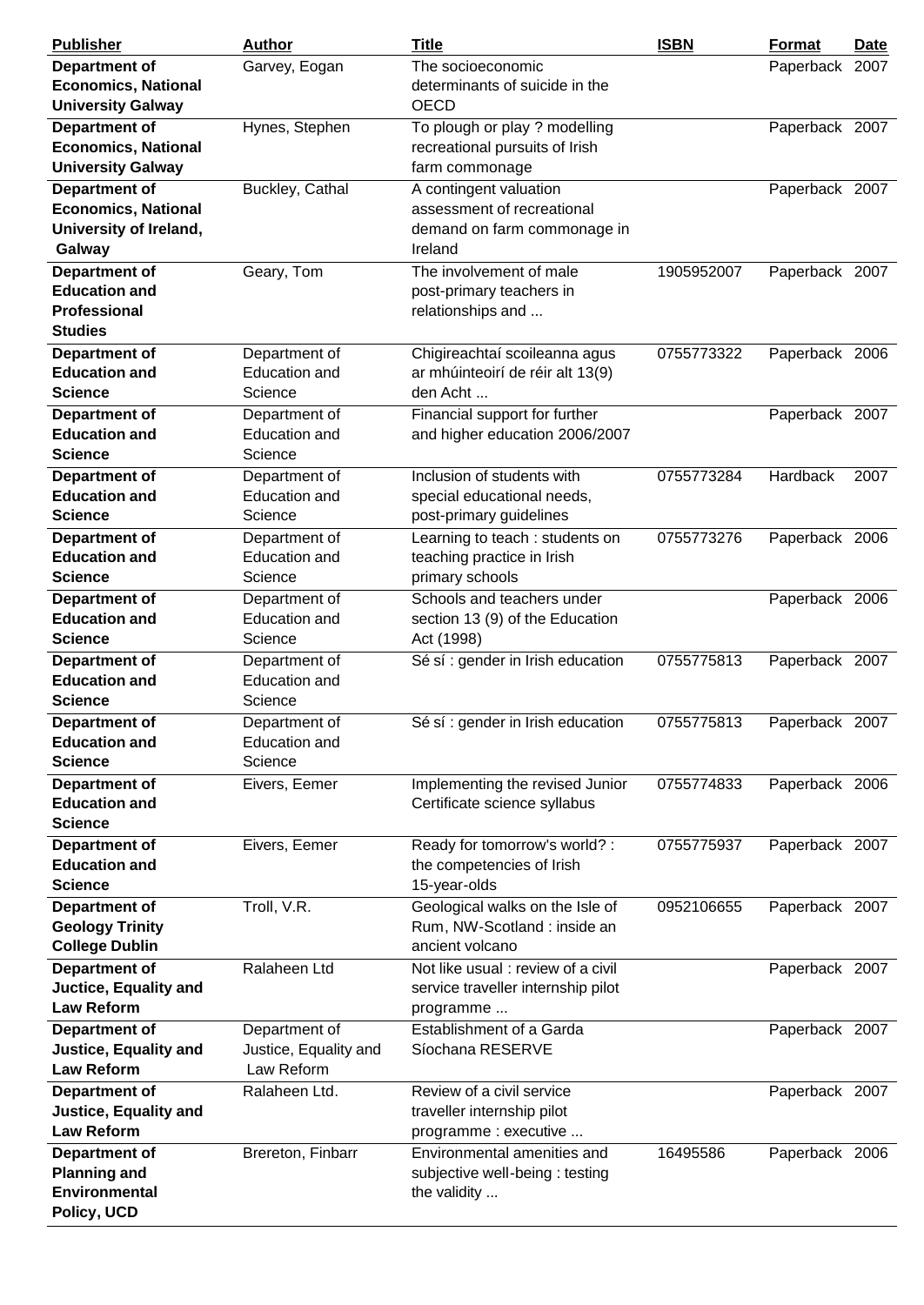| <b>Publisher</b>                                                                   | <b>Author</b>                                        | <b>Title</b>                                                                        | <b>ISBN</b> | Format           | Date |
|------------------------------------------------------------------------------------|------------------------------------------------------|-------------------------------------------------------------------------------------|-------------|------------------|------|
| <b>Department of</b><br><b>Planning and</b><br>Environmental<br>Policy, UCD        | Brereton, Finbarr                                    | Quality of life and<br>location-specific amenities : A<br>subjective wellbeing      | 16495586    | Paperback 2005   |      |
| Department of<br><b>Planning and</b><br><b>Environmental</b><br>Policy, UCD        | Clinch, J. Peter                                     | Planning for a better quality of<br>life : the role of University<br>College Dublin | 16495586    | Paperback 2005   |      |
| <b>Department of</b><br><b>Planning and</b><br>Environmental<br>Policy, UCD        | Gallagher, Louise                                    | Public attitudes towards solid<br>waste landfill infrastructure                     | 16495586    | Paperback 2005   |      |
| <b>Department of</b><br><b>Planning and</b><br><b>Environmental</b><br>Policy, UCD | O'Donoghue,<br>Donogh                                | Towards planning<br>recommendations to encourage<br>the growth of farmers           | 16495586    | Paperback 2005   |      |
| <b>Department of</b><br><b>Planning and</b><br>Environmental<br>Policy, UCD        | Walker, Neil                                         | <b>EU ETS and sectoral</b><br>competitiveness: A review of<br>recent developments   | 16495586    | Paperback 2005   |      |
| <b>Department of</b><br><b>Planning and</b><br><b>Environmental</b><br>Policy, UCD | Williams, Brendan                                    | Fiscal incentives and urban<br>regeneration in Dublin                               | 16495586    | Patrickback 2006 |      |
| <b>Department of</b><br><b>Planning and</b><br><b>Environmental</b><br>Policy, UCD | Williams, Brendan                                    | The functional urban region of<br>Dublin: the evolution of the new<br>functional    | 1649 5585   | Paperback 2006   |      |
| <b>Department of Social</b><br>and Family Affairs                                  | Department of<br>Social and Family<br>Affairs        | A guide to PRSI for the<br>self-employed                                            |             | Paperback        |      |
| <b>Department of Social</b><br>and Family Affairs                                  | Department of<br>Social and Family<br>Affairs        | Adoptive benefit                                                                    |             | Paperback        |      |
| <b>Department of Social</b><br>and Family Affairs                                  | Department of<br>Social and Family<br><b>Affairs</b> | Back to education programme                                                         |             | Paperback        |      |
| <b>Department of Social</b><br>and Family Affairs                                  | Department of<br>Social and Family<br><b>Affairs</b> | Back to school clothing and<br>footwear allowance                                   |             | Paperback        |      |
| <b>Department of Social</b><br>and Family Affairs                                  | Department of<br>Social and Family<br><b>Affairs</b> | Back to work allowance                                                              |             | Paperback        |      |
| <b>Department of Social</b><br>and Family Affairs                                  | Department of<br>Social and Family<br><b>Affairs</b> | Back to work enterprise<br>allowance                                                |             | Paperback        |      |
| <b>Department of Social</b><br>and Family Affairs                                  | Department of<br>Social and Family<br>Affairs        | Bereavment grant                                                                    |             | Paperback        |      |
| <b>Department of Social</b><br>and Family Affairs                                  | Department of<br>Social and Family<br>Affairs        | Carer's allowance                                                                   |             | Paperback        |      |
| <b>Department of Social</b><br>and Family Affairs                                  | Department of<br>Social and Family<br>Affairs        | Child benefit                                                                       |             | Paperback        |      |
| <b>Department of Social</b><br>and Family Affairs                                  | Department of<br>Social and Family<br>Affairs        | Code of practice on fuel debts                                                      |             | Paperback        |      |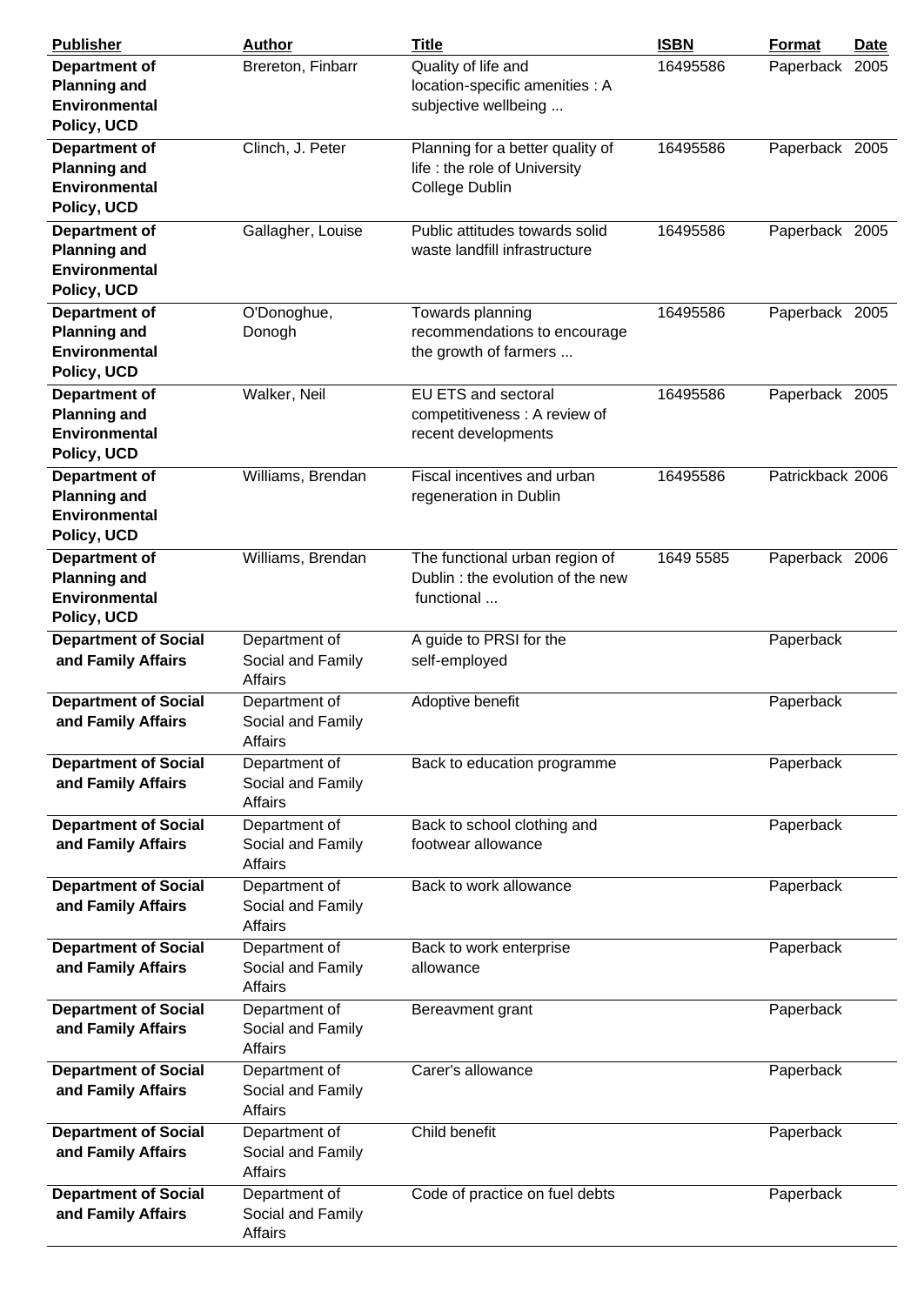| <b>Publisher</b>                                  | <b>Author</b>                                        | <b>Title</b>                                                                         | <b>ISBN</b> | Format    | Date |
|---------------------------------------------------|------------------------------------------------------|--------------------------------------------------------------------------------------|-------------|-----------|------|
| <b>Department of Social</b>                       | Department of                                        | Directory of services for the ill                                                    |             | Paperback |      |
| and Family Affairs                                | Social and Family<br>Affairs                         | and incapacitated                                                                    |             |           |      |
| <b>Department of Social</b>                       | Department of                                        | Disability allowance                                                                 |             | Paperback |      |
| and Family Affairs                                | Social and Family<br>Affairs                         |                                                                                      |             |           |      |
| <b>Department of Social</b><br>and Family Affairs | Department of<br>Social and Family<br>Affairs        | Disablement benefit                                                                  |             | Paperback |      |
| <b>Department of Social</b><br>and Family Affairs | Department of<br>Social and Family<br>Affairs        | Employer's guide: to the<br>pay-related social insurance<br>contribution system      |             | Paperback |      |
| <b>Department of Social</b><br>and Family Affairs | Department of<br>Social and Family<br><b>Affairs</b> | Employers PRSI is your<br>responsibility                                             |             | Paperback |      |
| <b>Department of Social</b><br>and Family Affairs | Department of<br>Social and Family<br>Affairs        | Family employments & PRSI                                                            |             | Paperback |      |
| <b>Department of Social</b><br>and Family Affairs | Department of<br>Social and Family<br><b>Affairs</b> | Family income supplement                                                             |             | Paperback |      |
| <b>Department of Social</b><br>and Family Affairs | Department of<br>Social and Family<br>Affairs        | Farm assist                                                                          |             | Paperback |      |
| <b>Department of Social</b><br>and Family Affairs | Department of<br>Social and Family<br>Affairs        | Free travel                                                                          |             | Paperback |      |
| <b>Department of Social</b><br>and Family Affairs | Department of<br>Social and Family<br>Affairs        | Guardian's payment<br>(contributory) &<br>(non-contributory)                         |             | Paperback |      |
| <b>Department of Social</b><br>and Family Affairs | Department of<br>Social and Family<br>Affairs        | Guide to voluntary contributions                                                     |             | Paperback |      |
| <b>Department of Social</b><br>and Family Affairs | Department of<br>Social and Family<br><b>Affairs</b> | Habitual residence condition                                                         |             | Paperback |      |
| <b>Department of Social</b><br>and Family Affairs | Department of<br>Social and Family<br>Affairs        | Health and safety benefit                                                            |             | Paperback |      |
| <b>Department of Social</b><br>and Family Affairs | Department of<br>Social and Family<br>Affairs        | Homemakers                                                                           |             | Paperback |      |
| <b>Department of Social</b><br>and Family Affairs | Department of<br>Social and Family<br>Affairs        | Household benefits package                                                           |             | Paperback |      |
| <b>Department of Social</b><br>and Family Affairs | Department of<br>Social and Family<br>Affairs        | Illness and occupational injury<br>benefit: late claims possible<br>further payments |             | Paperback |      |
| <b>Department of Social</b><br>and Family Affairs | Department of<br>Social and Family<br>Affairs        | Injury benefit                                                                       |             | Paperback |      |
| <b>Department of Social</b><br>and Family Affairs | Department of<br>Social and Family<br>Affairs        | Invalidity pension                                                                   |             | Paperback |      |
| <b>Department of Social</b><br>and Family Affairs | Department of<br>Social and Family<br>Affairs        | Irish/Canadian social security<br>agreement                                          |             | Paperback |      |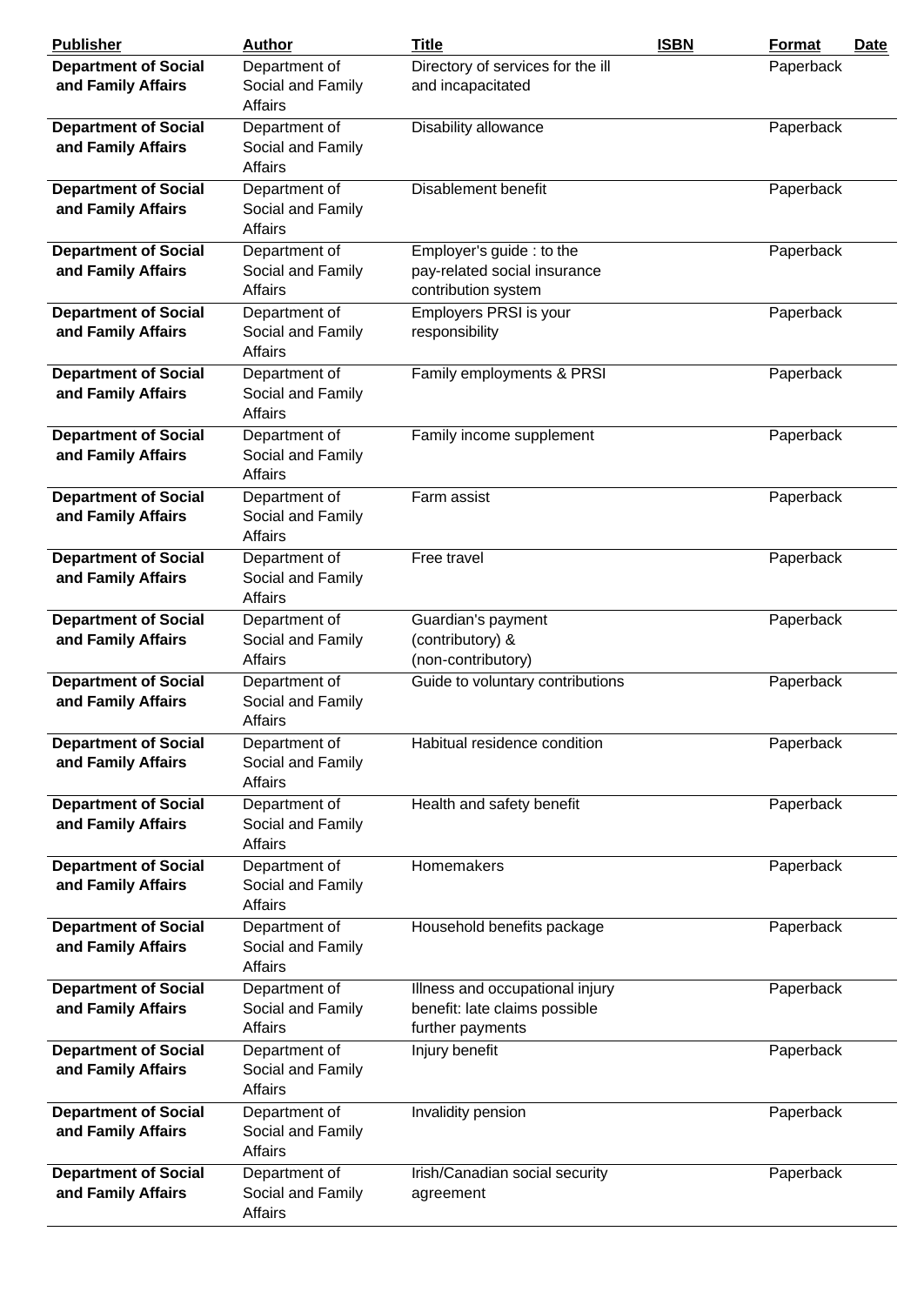| <b>Publisher</b>                                                       | <b>Author</b>                                            | <b>Title</b>                                                                  | <b>ISBN</b> | <b>Format</b>  | Date |
|------------------------------------------------------------------------|----------------------------------------------------------|-------------------------------------------------------------------------------|-------------|----------------|------|
| <b>Department of Social</b><br>and Family Affairs                      | Department of<br>Social and Family<br><b>Affairs</b>     | Living alone increase                                                         |             | Paperback      |      |
| <b>Department of Social</b><br>and Family Affairs                      | Department of<br>Social and Family<br>Affairs            | Maternity benefit                                                             |             | Paperback      |      |
| <b>Department of Social</b><br>and Family Affairs                      | Department of<br>Social and Family<br><b>Affairs</b>     | National fuel scheme                                                          |             | Paperback      |      |
| <b>Department of Social</b><br>and Family Affairs                      | Department of<br>Social and Family<br>Affairs            | One-parent family payment                                                     |             | Paperback      |      |
| <b>Department of Social</b><br>and Family Affairs                      | Department of<br>Social and Family<br>Affairs            | Prescribed occupational<br>diseases under the<br>occupational injuries scheme |             | Paperback      |      |
| <b>Department of Social</b><br>and Family Affairs                      | Department of<br>Social and Family<br>Affairs            | PRSI for non-PAYE employees :<br>employer's guide to the PRSI<br>special      |             | Paperback      |      |
| <b>Department of Social</b><br>and Family Affairs                      | Department of<br>Social and Family<br><b>Affairs</b>     | Recovery of social welfare<br>overpayments                                    |             | Paperback      |      |
| <b>Department of Social</b><br>and Family Affairs                      | Department of<br>Social and Family<br>Affairs            | Rent allowance (De-control of<br>rents)                                       |             | Paperback      |      |
| <b>Department of Social</b><br>and Family Affairs                      | Department of<br>Social and Family<br>Affairs            | Respite care grant                                                            |             | Paperback      |      |
| <b>Department of Social</b><br>and Family Affairs                      | Department of<br>Social and Family<br>Affairs            | Volunteer development worker<br>scheme                                        |             | Paperback      |      |
| <b>Department of Social</b><br>and Family Affairs                      | Department of<br>Social and Family<br>Affairs            | Widowed parent grant                                                          |             | Paperback      |      |
| <b>Department of Social</b><br>and Family Affairs                      | Department of<br>Social and Family<br>Affairs            | Working it out: A guide to<br>widow's of widower's<br>contributory pension    |             | Paperback      |      |
| <b>Department of</b>                                                   | Department of                                            | Report of the working group on                                                | 0755772377  | Paperback      |      |
| <b>Social, Community</b>                                               | Social, Community                                        | the review of the back to                                                     |             |                |      |
| and Family Affairs                                                     | and Family Affairs                                       | education allowance (btea)<br>scheme                                          |             |                |      |
| <b>Department of</b><br><b>Social, Community</b><br>and Family Affairs | Department of<br>Social, Community<br>and Family Affairs | Solial welfare consolidation act<br>2005 : explantory guide                   |             | Paperback 2005 |      |
| Department of the                                                      | Department of the                                        | Archaeology in the planning                                                   |             | Paperback      |      |
| <b>Environment and</b>                                                 | Environment and                                          | process                                                                       |             |                |      |
| <b>Local Government</b>                                                | <b>Local Government</b>                                  |                                                                               |             |                |      |
| Department of the                                                      | Department of the                                        | Seandálaíocht sa phroiseas                                                    |             | Paperback      |      |
| <b>Environment and</b>                                                 | Environment and                                          | pleanála                                                                      |             |                |      |
| <b>Local Government</b>                                                | Local Government                                         |                                                                               |             |                |      |
| Department of the                                                      | Department of the                                        | Review of archaeological policy                                               |             | Paperback      |      |
| Environment,                                                           | Environment,                                             | and practice in Ireland :                                                     |             |                |      |
| <b>Heritage and Local </b>                                             | Heritage and Local<br>Government                         | identifying the issues                                                        |             |                |      |
| Department of the                                                      | Department of the                                        | A framework for major                                                         |             | Paperback 2006 |      |
| Environment,                                                           | Environment,                                             | emergency management                                                          |             |                |      |
| <b>Heritage and Local</b><br>Government                                | Heritage and Local<br>Government                         |                                                                               |             |                |      |
|                                                                        |                                                          |                                                                               |             |                |      |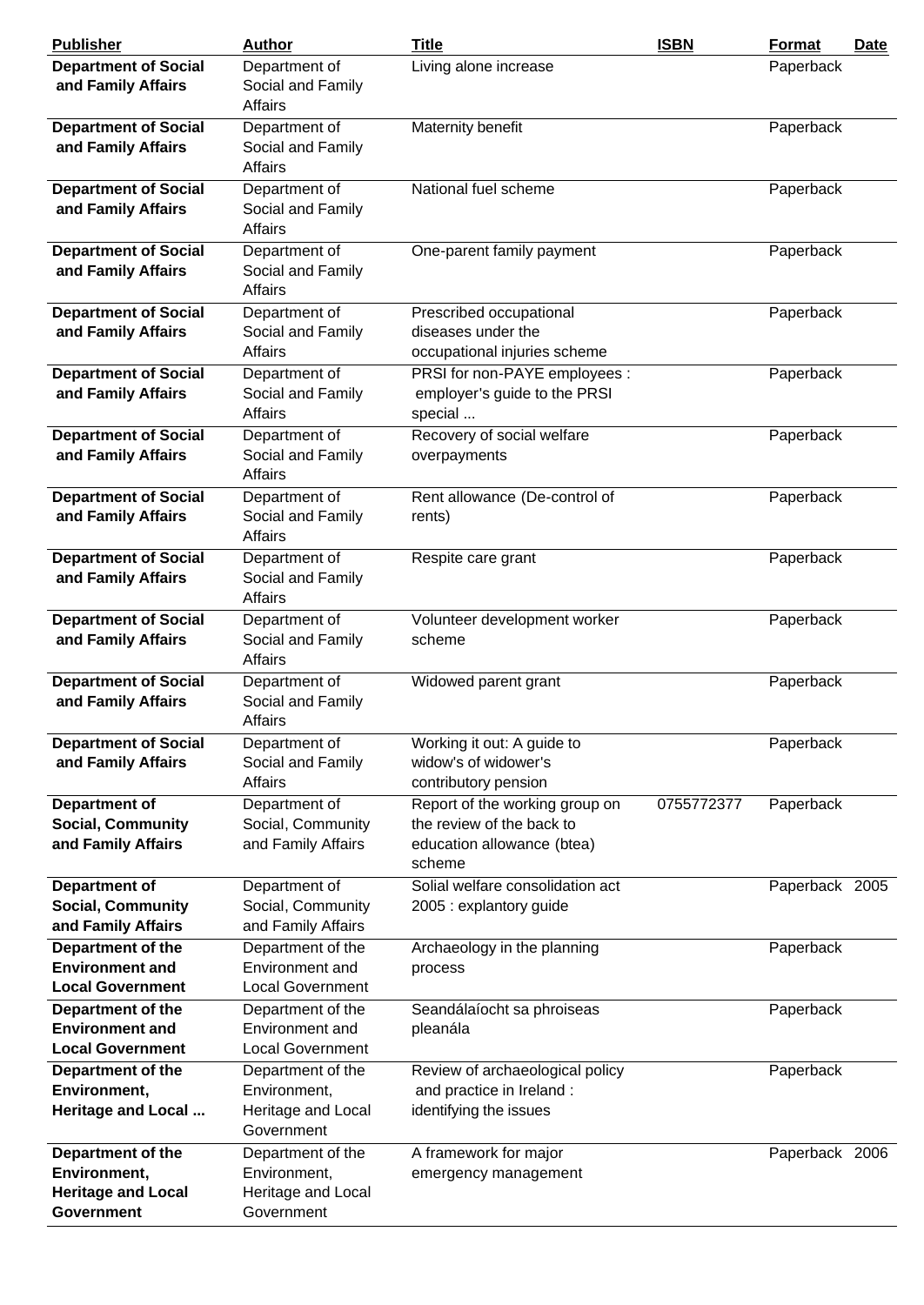| <b>Publisher</b>                               | Author             | <b>Title</b>                     | <b>ISBN</b> | <b>Format</b>  | Date |
|------------------------------------------------|--------------------|----------------------------------|-------------|----------------|------|
| Department of the                              | Department of the  | A framework for major            |             | Paperback 2006 |      |
| Environment,                                   | Environment,       | emergency management :           |             |                |      |
| <b>Heritage and Local</b>                      | Heritage and Local | appendices                       |             |                |      |
| <b>Government</b>                              | Government         |                                  |             |                |      |
| Department of the                              | Department of the  | An introduction to the           | 0755771753  | Paperback 2007 |      |
| Environment,                                   | Environment,       | architectural heritage of county |             |                |      |
| <b>Heritage and Local</b>                      | Heritage and Local | Sligo                            |             |                |      |
| <b>Government</b>                              | Government         |                                  |             |                |      |
| Department of the                              | Department of the  | Delivering homes, sustaining     |             | Paperback 2007 |      |
| environment,                                   | environment,       | communities : statement on       |             |                |      |
| <b>Heritage and Local</b>                      | Heritage and Local | housing policy                   |             |                |      |
| Government                                     | Government         |                                  |             |                |      |
| Department of the                              | Department of the  | Local government fund            |             | Paperback      |      |
| Environment,                                   | environment,       | accounts: 2005 and comptroller   |             |                |      |
| <b>Heritage and Local</b>                      | Heritage and Local | and auditor general report       |             |                |      |
| <b>Government</b>                              | Government         |                                  |             |                |      |
| Department of the                              | Department of the  | South Tipperary: An              | 0755774450  | Paperback 2007 |      |
| Environment,                                   | Environment,       | introduction to the architecural |             |                |      |
| <b>Heritage and Local</b>                      | Heritage and Local |                                  |             |                |      |
| <b>Government</b>                              | Government         | $\cdots$                         |             |                |      |
|                                                |                    |                                  |             |                |      |
| Department of the                              | O'Connor, William  | A survey of juvenile lamprey     | 13936670    | Paperback 2005 |      |
| Environment,                                   |                    | populations in the Boyne         |             |                |      |
| <b>Heritage and Local</b><br><b>Government</b> |                    | catchment                        |             |                |      |
|                                                |                    |                                  |             |                |      |
| Department of the                              | Department of the  | Business regulation survey       |             | Paperback 2007 |      |
| <b>Taoiseach</b>                               | Taoiseach          |                                  |             |                |      |
| Department of the                              | Department of the  | Tuarascáil an Uachtaráin         |             | Paperback 2005 |      |
| <b>Taoiseach</b>                               | Taoiseach          |                                  |             |                |      |
| <b>Destiny Films and</b>                       | O'Callaghan,       | A man who was somebody           | 0954956516  | Paperback 2007 |      |
| <b>Publishing</b>                              | Maurice            |                                  |             |                |      |
| <b>Dhá Lon Productions</b>                     | Coyne, Declan      | Alone by the wild wood: a        |             | Paperback 2006 |      |
|                                                |                    | Roscommon song book              |             |                |      |
| <b>Dhá Lon Promotions</b>                      | Coyne, D.          | The lilting sons of country folk |             | Paperback 2000 |      |
| Diageo Ireland                                 | Diageo Ireland     | Diageo Ireland corporate         |             | Paperback 2006 |      |
|                                                |                    | citizenship report 2005          |             |                |      |
| <b>Director of Public</b>                      | Director of Public | Strategy statement 2007-2009     |             | Paperback 2007 |      |
| <b>Prosecutions</b>                            | Prosecutions       |                                  |             |                |      |
| <b>Distillery Press</b>                        | Furlong, Nicholas  | Fr. John Murphy of Boolavogue    | 0955557408  | Paperback 1991 |      |
|                                                |                    | 1753-1798                        |             |                |      |
| Doggett-Seery, May                             | Doggett-Seery, May | Ploughing the headland           |             | Hardback       | 2007 |
| <b>Doghouse</b>                                | Cullen, Catherine  | A bone in my throat              | 0955200342  | Paperback 2007 |      |
|                                                | Ann                |                                  |             |                |      |
| <b>Doghouse</b>                                | Kudryavitsky,      | Morning at Mount Ring            | 0955200359  | Paperback 2007 |      |
|                                                | Anatoly            |                                  |             |                |      |
| <b>Doghouse</b>                                | O'Connor, Tommy    | Pulse: writings on Sliabh        | 0955189624  | Hardback       | 2006 |
|                                                | Frank              | Luachra                          |             |                |      |
| <b>Donegal County</b>                          | Donegal County     | Appendix 5 environmental         |             | Paperback 2007 |      |
| <b>Council</b>                                 | Council            | report in respect of the draft   |             |                |      |
|                                                |                    | Buncrana                         |             |                |      |
| <b>Donegal County</b>                          | Donegal County     | Draft Buncrana & environs        |             | Paperback 2007 |      |
| <b>Council</b>                                 | Council            | development plan 2007 :          |             |                |      |
|                                                |                    | appendix 1 childcare             |             |                |      |
| <b>Donegal County</b>                          | Donegal County     | Draft Buncrana & environs        |             | Paperback 2007 |      |
| <b>Council</b>                                 | Council            | development plan 2007 :          |             |                |      |
|                                                |                    | appendix 2 housing               |             |                |      |
| <b>Donegal County</b>                          | Donegal County     | Draft Buncrana & environs        |             | Paperback 2007 |      |
| <b>Council</b>                                 | Council            | development plan 2007            |             |                |      |
|                                                |                    | Appendix 3 design                |             |                |      |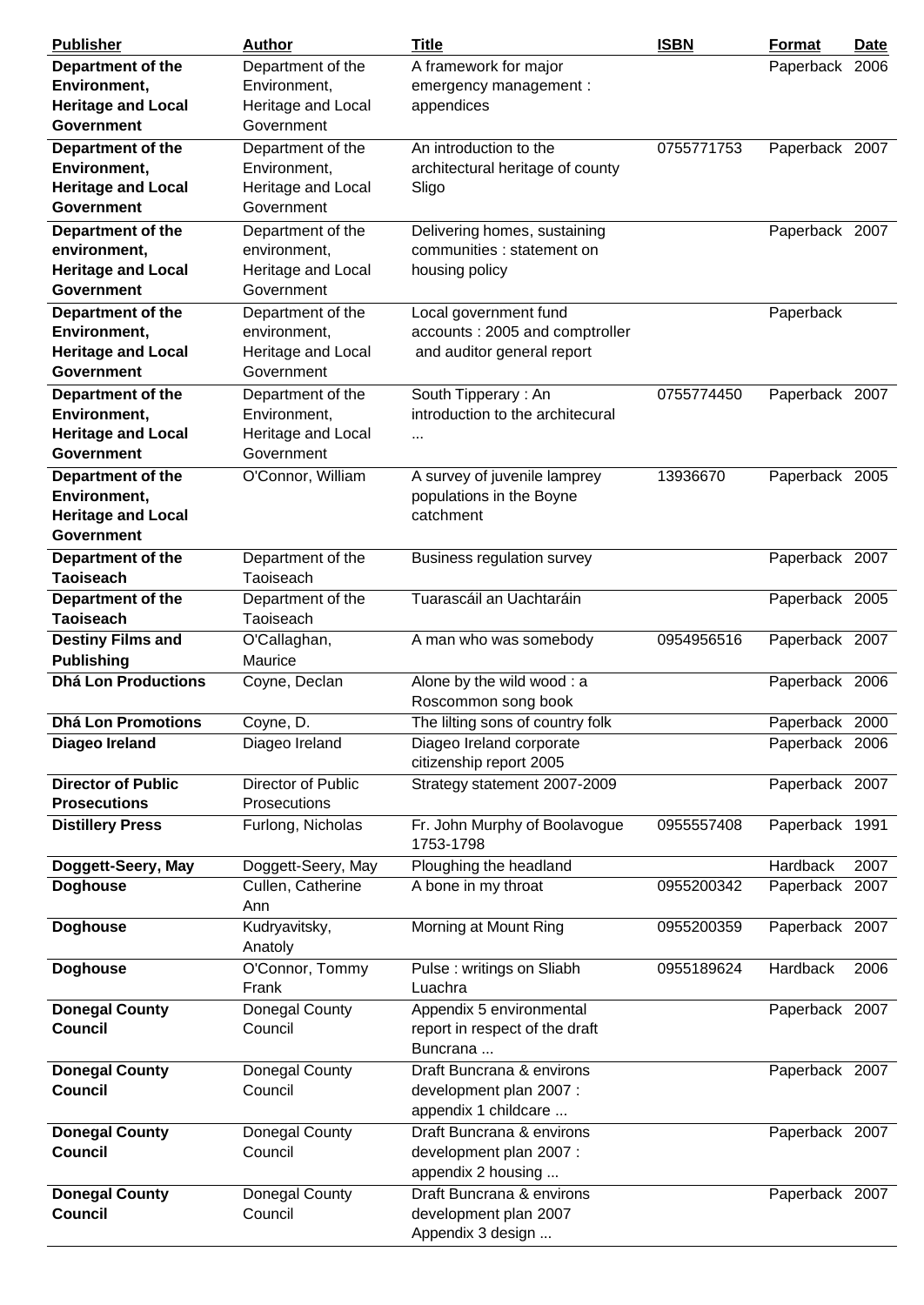| <b>Publisher</b>                              | <b>Author</b>                        | <b>Title</b>                                                                                               | <b>ISBN</b> | <b>Format</b>   | <b>Date</b> |
|-----------------------------------------------|--------------------------------------|------------------------------------------------------------------------------------------------------------|-------------|-----------------|-------------|
| <b>Donegal County</b><br><b>Council</b>       | Donegal County<br>Council            | Draft Buncrana & environs<br>development plan 2007                                                         |             | Paperback 2007  |             |
|                                               |                                      | appendix 4 development                                                                                     |             |                 |             |
| <b>Donegal County</b>                         | Donegal County                       | Draft Buncrana & environs                                                                                  |             | Paperback 2007  |             |
| <b>Council</b>                                | Council                              | development plan 2007 core<br>document                                                                     |             |                 |             |
| Douglas Hyde<br>Gallery                       | Douglas Hyde<br>Gallery              | Alabama chrome                                                                                             | 1905397038  | Hardback        | 2005        |
| Douglas Hyde<br>Gallery                       | Douglas Hyde<br>Gallery              | K. F. Schobinger: Verlorene<br>toden [Lost souls]                                                          | 1905397046  | Hardback        | 2006        |
| <b>Douglas Hyde</b><br><b>Gallery</b>         | Douglas Hyde<br>Gallery              | Laura Owens                                                                                                | 1905397011  | Hardback        | 2006        |
| <b>Douglas Hyde</b><br>Gallery                | Douglas Hyde<br>Gallery              | <b>Matthew Monahan</b>                                                                                     | 1905379062  | Hardback        | 2007        |
| <b>Douglas Hyde</b><br>Gallery                | Douglas Hyde<br>Gallery              | <b>Ricky Swallow</b>                                                                                       | 1905397070  | <b>Hardback</b> | 2007        |
| <b>Douglas Hyde</b><br>Gallery                | Douglas Hyde<br>Gallery              | <b>Wilhelm Sasnal</b>                                                                                      | 1905397054  | Hardback        | 2007        |
| <b>Draíocht</b>                               |                                      | Marcel van Eeden: The<br>archaeologist                                                                     |             | Paperback 2007  |             |
| <b>Dreoilín Community</b>                     | Cherlock, Batty                      | Ceol agus cantan                                                                                           |             | Paperback 2007  |             |
| <b>Arts</b>                                   |                                      |                                                                                                            |             |                 |             |
| <b>Drum Heritage</b>                          | Egan, Edward                         | Bygone times : A near forgotten<br>history                                                                 |             | Paperback       |             |
| <b>Drumlin Publications</b>                   | Ó Duigneáin,<br>Proinnsíos           | Dromahaire: story and pictures                                                                             | 1873437102  | Paperback       |             |
| <b>Dublin Airport</b><br><b>Authority</b>     | Dublin Airport<br>Authority          | We're on our way to a better<br>airport                                                                    |             | Paperback       |             |
| <b>Dublin Airport</b><br><b>Authority</b>     | <b>Great Southern</b><br>Hotels      | Guide to the GSH art collection<br>on the occasion of its donation<br>to the OPW - great southern<br>hotel |             | Paperback 2007  |             |
| <b>Dublin Airport</b><br><b>Authotity</b>     | <b>Dublin Airport</b><br>Authotity   | Tuarascáil bhliantúil agus ráitis<br>airgeadais                                                            |             | Paperback 2006  |             |
| <b>Dublin City Council</b>                    | Clark, Mary                          | Serving the City: the Dublin City<br>managers and town clerks<br>1230-2006                                 | 0946841853  | Hardback        | 2006        |
| <b>Dublin City Council</b>                    | <b>Dublin City Council</b>           | From O'Connell to Parnell                                                                                  | 1902703294  | Paperback 2006  |             |
| <b>Dublin City Council</b>                    | Dublin City Council                  | The Georgian squares of Dublin<br>: an architectural history                                               | 0946841799  | Paperback 2006  |             |
| <b>Dublin City Council</b>                    | Gowen, Margaret                      | Conservation plan Dublin city<br>walls and defences                                                        | 1869857844  | Hardback        | 2004        |
| <b>Dublin City Council</b>                    | Shaffrey<br>Associates<br>Architects | Henrietta street conservation<br>plan: an action for the Dublin<br>city heritage plan                      |             | Paperback       |             |
| <b>Dublin City Council</b>                    | Shaffrey<br>Associates<br>Architects | St. Luke's conservation plan :<br>an action for the Dublin city<br>heritage plan                           | 1902703278  | Paperback 2005  |             |
| <b>Dublin City Council</b>                    | Simpson, Linzi                       | Dublin City: Walls and defences                                                                            | 1902703308  | Paperback 2006  |             |
| <b>Dublin City Gallery</b><br>The Hugh Lane   | Kennedy, Christina                   | Tacita Dean                                                                                                | 1901702251  | Paperback 2007  |             |
| <b>Dublin City Public</b><br><b>Libraries</b> | Carpenter. Andrew                    | Mrs Harris, her pocket and her<br>petition                                                                 | 094684187x  | Paperback 2007  |             |
| <b>Dublin City</b><br><b>University</b>       | Kenny, Colum                         | Nolumus mutari : time for<br>change at King's Inns?                                                        |             | Hardback        |             |
| <b>Dublin Comics</b>                          | Hunt, Gerry                          | In Dublin City                                                                                             |             | Paperback       | 2007        |
| <b>Dublin Institute for</b>                   | Falileyev, Alexander                 | Welsh Walter of Henley                                                                                     | 1855001837  | Hardback        | 2006        |
| <b>Advanced Studies</b>                       |                                      |                                                                                                            |             |                 |             |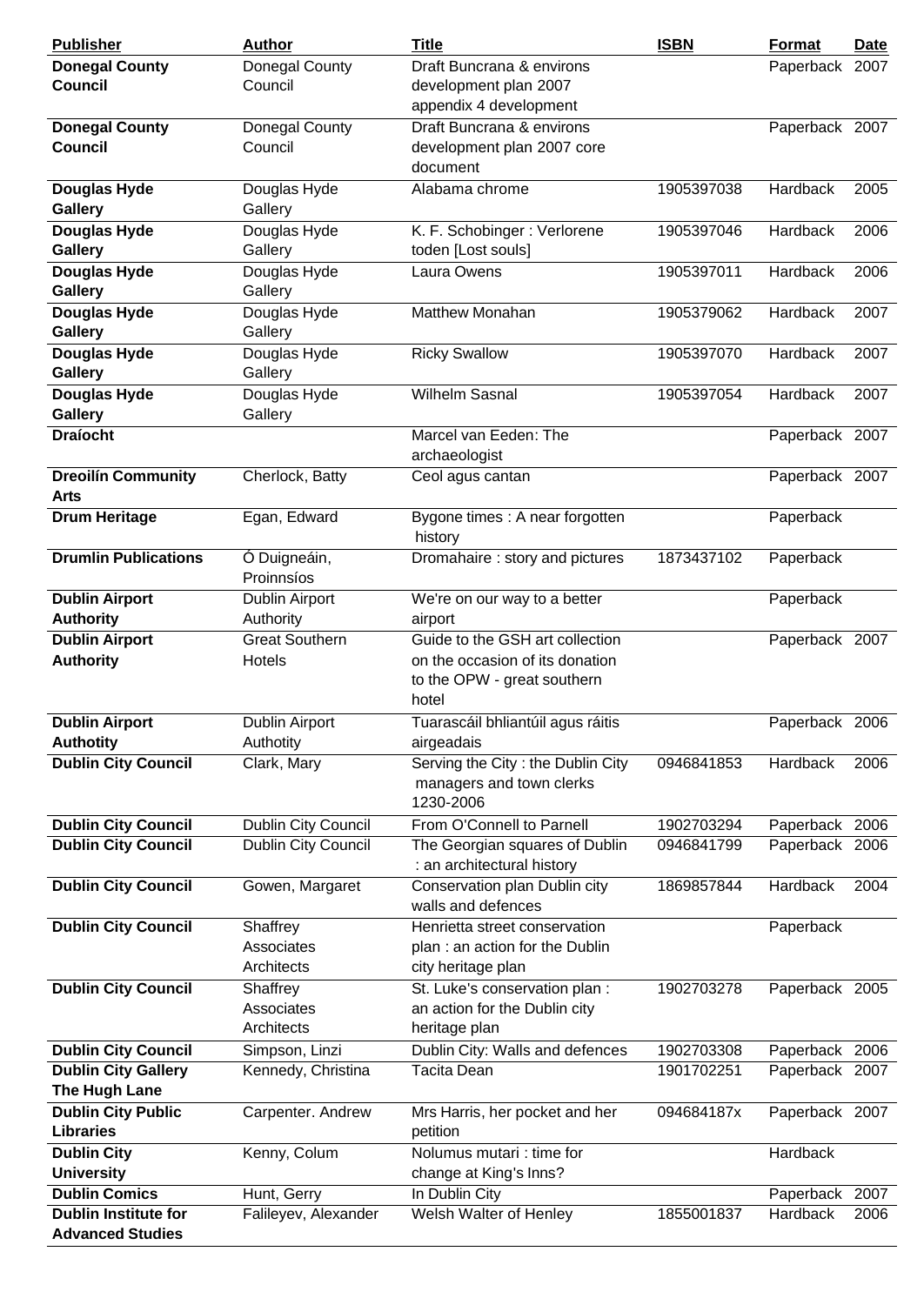| <b>Publisher</b>                                                             | <b>Author</b>                                                          | <b>Title</b>                                                                       | <b>ISBN</b> | Format          | <b>Date</b> |
|------------------------------------------------------------------------------|------------------------------------------------------------------------|------------------------------------------------------------------------------------|-------------|-----------------|-------------|
| <b>Dublin Institute for</b><br><b>Advanced Studies</b>                       | Mahon, William                                                         | Catalogue of Irish manuscripts<br>in Villanova Pennsylvania                        | 1855001992  | <b>Hardback</b> | 2007        |
| <b>Dublin Institute for</b>                                                  | Ó Curnáin, Brian                                                       | The Irish of Iorras Aithneach                                                      | 1855002000  | Hardback        | 2007        |
| <b>Advanced Studies</b>                                                      |                                                                        | County Galway : volume 1                                                           |             |                 |             |
| <b>Dublin Institute for</b><br><b>Advanced Studies</b>                       | Ó Curnáin, Brian                                                       | The Irish of Iorras Aithneach<br>County Galway: volume 2                           | 1855002019  | Hardback        | 2007        |
| <b>Dublin Institute for</b><br><b>Advanced Studies</b>                       | Ó Curnáin, Brian                                                       | The Irish of Iorras Aithneach<br>County Galway: volume 3                           | 1855002019  | Hardback        | 2007        |
| <b>Dublin Institute for</b><br><b>Advanced Studies</b>                       | Ó Curnáin, Brian                                                       | The Irish of Iorras Aithneach<br>County Galway: volume 4                           | 1855002035  | Hardback        | 2007        |
| <b>Dublin Institute for</b><br><b>Advanced Studies</b>                       | Ternes, Elmar                                                          | The phonemic analysis of<br>Scottish Gaelic: based on the<br>dialect of Applecross | 185500206X  | Hardback        | 2006        |
| <b>Dubliner Magazine</b>                                                     | Higgins, Eoin                                                          | The Dubliner 100 best bars                                                         | 095421885X  | Paperback 2007  |             |
| <b>Dubliner Magazine</b>                                                     | White, Trevor                                                          | The Dubliner, 100 Best<br>Restaurants, 2005                                        | 0954218825  | Paperback 2005  |             |
| <b>Dubliner Magazine</b>                                                     | White, Trevor                                                          | The Dubliner, 100 Best<br>Restaurants, 2006                                        | 0954218833  | Paperback 2006  |             |
| Duffy, John                                                                  | Duffy, John                                                            | River Slaney : from source to<br>sea                                               | 0955418402  | Paperback 2006  |             |
| Dun Laoghaire -<br><b>Rathdown County</b><br><b>Council</b>                  | Dun Laoghaire -<br>Rathdown County<br>Council                          | DLR art strategy 2007-2010                                                         |             | Paperback       |             |
| Dun Laoghaire -<br><b>Rathdown County</b><br><b>Council</b>                  | Dun Laoghaire -<br>Rathdown County<br>Council                          | DLR pre cent for art programme<br>place & identity 2008-2010                       |             | Paperback 2007  |             |
| Dun Laoghaire -<br><b>Rathdown County</b><br><b>Council</b>                  | Dun Laoghaire -<br>Rathdown County<br>Council                          | DLR pre cent for art programme<br>place & identity 2008-2010 :<br>supplementary    |             | Paperback 2007  |             |
| Dún<br>Laoghaire-Rathdown<br><b>County Council</b>                           | Dún<br>Laoghaire-Rathdow<br>n County Council                           | Dún Laoghaire-Rathdown<br>County Council Irish scheme<br>2007-2010                 |             | Paperback 2007  |             |
| Dún<br>Laoghaire-Rathdown<br><b>County Council</b><br><b>Library Service</b> | Dún<br>Laoghaire-Rathdow<br>n County Council<br><b>Library Service</b> | Féile Filíochta : international<br>poetry competition                              | 0954024044  | Paperback 2005  |             |
| <b>Dunford, Stave</b>                                                        | Dunford, Steve                                                         | A stroll through old Killala                                                       |             | Hardback        |             |
| Dunford, Steve                                                               | Dunford, Steve                                                         | Killala aspects of its heritage                                                    |             | Hardback        | 2007        |
| Dunne, Bridie                                                                | Dunne, Bridie                                                          | Clonaghadoo: people & places<br>1845-2007                                          |             | Paperback 2007  |             |
| <b>Dyslexia Association</b><br>of Ireland                                    | Bell, Mary                                                             | All children learn differently : A<br>parent's guide to dyslexia                   | 0953242730  | Paperback 2007  |             |
| <b>Dyslexia Association</b><br>of Ireland                                    | <b>Dyslexia</b><br>Association of<br>Ireland                           | Dyslexia : exploring learning<br>differences                                       |             | Paperback 2001  |             |
| <b>Economic and Social</b><br><b>Research Institute</b>                      | Callen, T.                                                             | Work incentives, poverty and<br>welfare in Ireland                                 | 0707002516  | Paperback 2006  |             |
| <b>Economic and Social</b>                                                   | Economic and Social                                                    | Fair play? Sport and social                                                        | 0707002486  | Paperback 2006  |             |
| <b>Research Institute</b>                                                    | Research Institute                                                     | disadvantage in Ireland                                                            |             |                 |             |
| <b>Economic and Social</b><br><b>Research Institute</b>                      | McGhinnity, Frances                                                    | Time-use in Ireland 2005:<br>survey report                                         | 0707002419  | Paperback 2005  |             |
| <b>Economic and Social</b><br><b>Research Institute</b>                      | Nolan, Brian                                                           | The provision and use of health<br>services, health inequalities and<br>health     | 0707002540  | Paperback 2007  |             |
| <b>Economic and Social</b><br><b>Research Institute</b>                      | Russell, Helen                                                         | Degrees of equality : gender<br>pay differentials among recent<br>graduates        | 0707002400  | Paperback 2005  |             |
| <b>Edition d'Amelie</b>                                                      | Yates, Jim                                                             | Oh! Pere Lachaise: Oscar<br><b>Wilde's Purgatory</b>                               | 0955583605  | Hardback        | 2007        |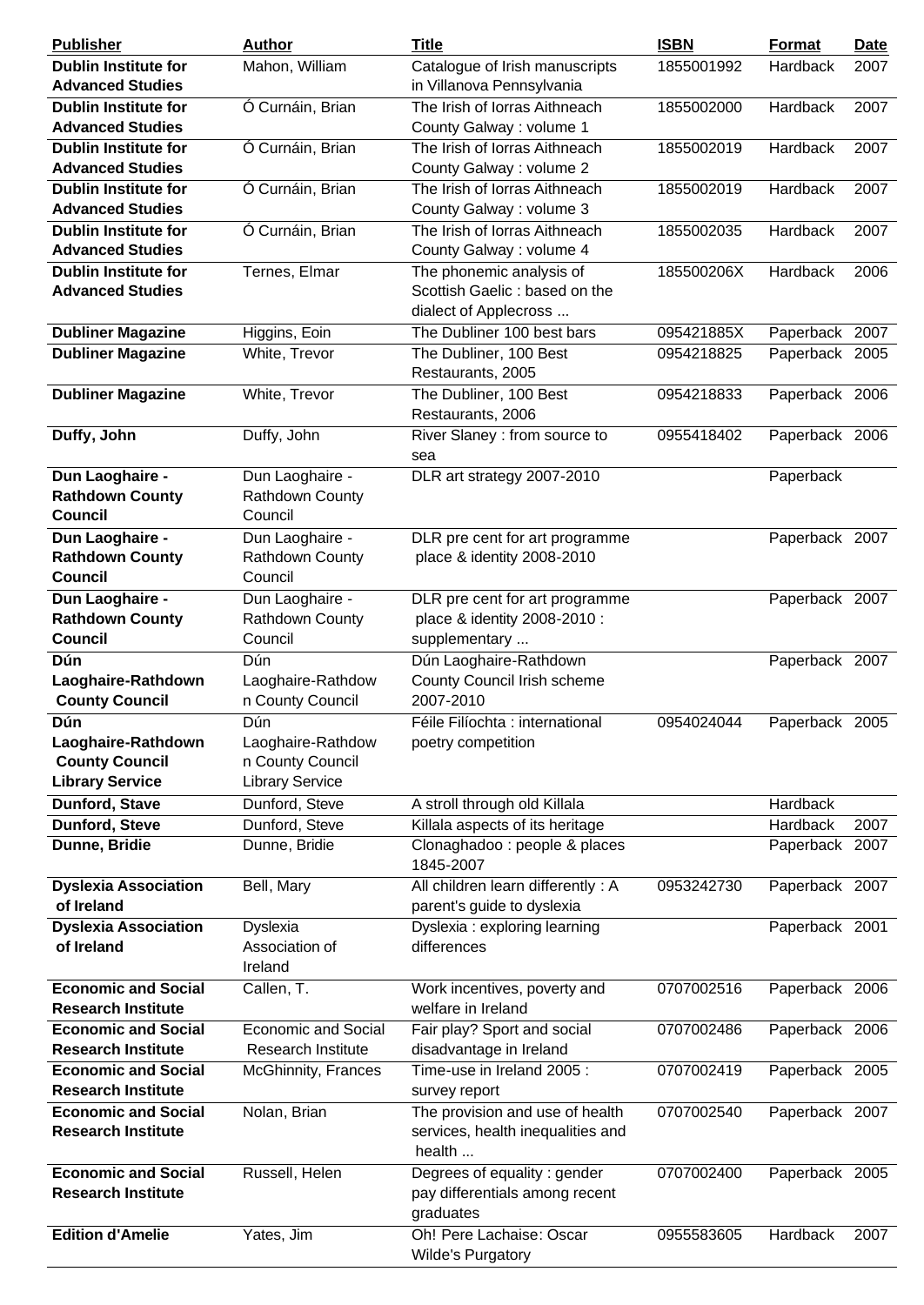| <b>Publisher</b>                                                        | <b>Author</b>                             | <b>Title</b>                                                                      | <b>ISBN</b> | Format         | <b>Date</b> |
|-------------------------------------------------------------------------|-------------------------------------------|-----------------------------------------------------------------------------------|-------------|----------------|-------------|
| <b>Edmund Burke</b><br><b>Publisher</b>                                 | Loeber, Rolf &<br>Magda                   | Irish poets and their<br>pseudonyms in early periodicals                          | 0946130418  | Hardback       | 2007        |
| <b>Education</b>                                                        | Jeffers, Garry                            | Attitudes to transition year:                                                     | 0901519962  | Paperback 2007 |             |
| <b>Department National</b><br>University of Ireland,<br><b>Maynooth</b> |                                           | summary of a report to the<br>Department of Education                             |             |                |             |
| <b>Educational</b><br><b>Company of Ireland</b>                         | Herron, Aidan                             | No room for an elephant and<br>other stories                                      | 1845360761  | Paperback 2005 |             |
| <b>Educational</b><br><b>Company of Ireland</b>                         | Jones, Anne                               | Home Economics revise wise :<br>Leaving Certificate higher and<br>ordinary level  | 1845361660  | Paperback 2007 |             |
| <b>Educational</b><br><b>Company of Ireland</b>                         | McDermott, Kevin                          | Poetry notes Leaving Certificate<br>higher level 2009                             | 1845361725  | Paperback 2007 |             |
| <b>Educational</b>                                                      | Murray, Patrick                           | New discovery: Leaving                                                            | 1845361733  | Paperback 2007 |             |
| <b>Company of Ireland</b>                                               |                                           | Certificate poetry anthology for<br>higher and ordinary                           |             |                |             |
| <b>Educational</b><br><b>Company of Ireland</b>                         | Murray, Patrick                           | New discovery: Leaving<br>Certificate poetry anthology for<br>ordinary level 2009 | 184536175X  | Paperback 2007 |             |
| <b>Educational</b><br><b>Company of Ireland</b>                         | Murray, Patrick                           | The Merchant of Venice                                                            |             | Paperback 2007 |             |
| <b>Educational</b><br><b>Disadvantage Centre</b>                        | Educational<br>Disadvantage<br>Centre     | Count us in: tackling early<br>school leaving in south west<br>inner city Dublin  |             | Paperback 2007 |             |
| <b>Educational</b><br><b>Research Centre</b>                            | Surgenor, Paul                            | Pressing the right buttons:<br>calculaltor use in schools and in<br>junior cycle  | 187232763X  | Paperback      |             |
| <b>Educational</b><br><b>Research Crntre</b>                            | Millar, David                             | A study of the intended and<br>achieved weights of<br>components in the leaving   | 0900440236  | Paperback 2006 |             |
| <b>Edward Worth</b><br>Library                                          | Kozluk, Magdalena                         | Editing galen and hippocrates in<br>the renaissance: An exhibition<br>of          | 0955571206  | Paperback 2007 |             |
| <b>Eireann Healthcare</b><br><b>Publications</b>                        | O'Shea, Brian                             | Core general adult psychiatry<br>'functional' syndromes                           | 0954149394  | Paperback 2007 |             |
| <b>Electric Publications</b>                                            | Dalton, Ann                               | Where the hazel falls: An<br>anthology of modern Irish verse                      | 0955060710  | Paperback 2006 |             |
| <b>Electric Publications</b>                                            | Dawton, Joseph                            | The journey                                                                       | 0955060702  | Paperback 2005 |             |
| <b>Environmental</b>                                                    | Clabby, K. J.                             | Interim report on the biological                                                  | 1840951168  | Paperback      |             |
| <b>Protecion Agency</b>                                                 |                                           | survey of river quality 2002                                                      |             |                |             |
| <b>Environmental</b><br><b>Protection Agency</b>                        | Daly, Karen                               | Eutrophication form agricultural<br>sources: models and risk<br>assessment        | 1840951796  | Paperback 2007 |             |
| <b>Environmental</b><br><b>Protection Agency</b>                        | Daly, Karen                               | Eutrophication form agricultural<br>sources : relating catchment                  | 1840951788  | Paperback 2006 |             |
| <b>Environmental</b><br><b>Protection Agency</b>                        | Doody, Donnacha                           | Eutrophication from agricultural<br>sources : phosphorus<br>concentration         | 1840951761  | Paperback 2006 |             |
| <b>Environmental</b><br><b>Protection Agency</b>                        | Environmental<br><b>Protection Agency</b> | Buaicphointí Bliantúla An EPA<br>2006                                             | 1840952172  | Hardback       | 2007        |
| <b>Environmental</b><br><b>Protection Agency</b>                        | Environmental<br><b>Protection Agency</b> | Environmental protection<br>agency. who we are - what<br>we do (pamphlet)         |             | Ephemera       |             |
| Environmental<br><b>Protection Agency</b>                               | Environmental<br><b>Protection Agency</b> | Ireland's environment - who<br>does what?                                         |             | Ephemera       |             |
| Environmental<br><b>Protection Agency</b>                               | Hogan, James                              | Development of a cleaner<br>production programme for the<br>Irish hotel industry  | 1840952253  | Paperback 2007 |             |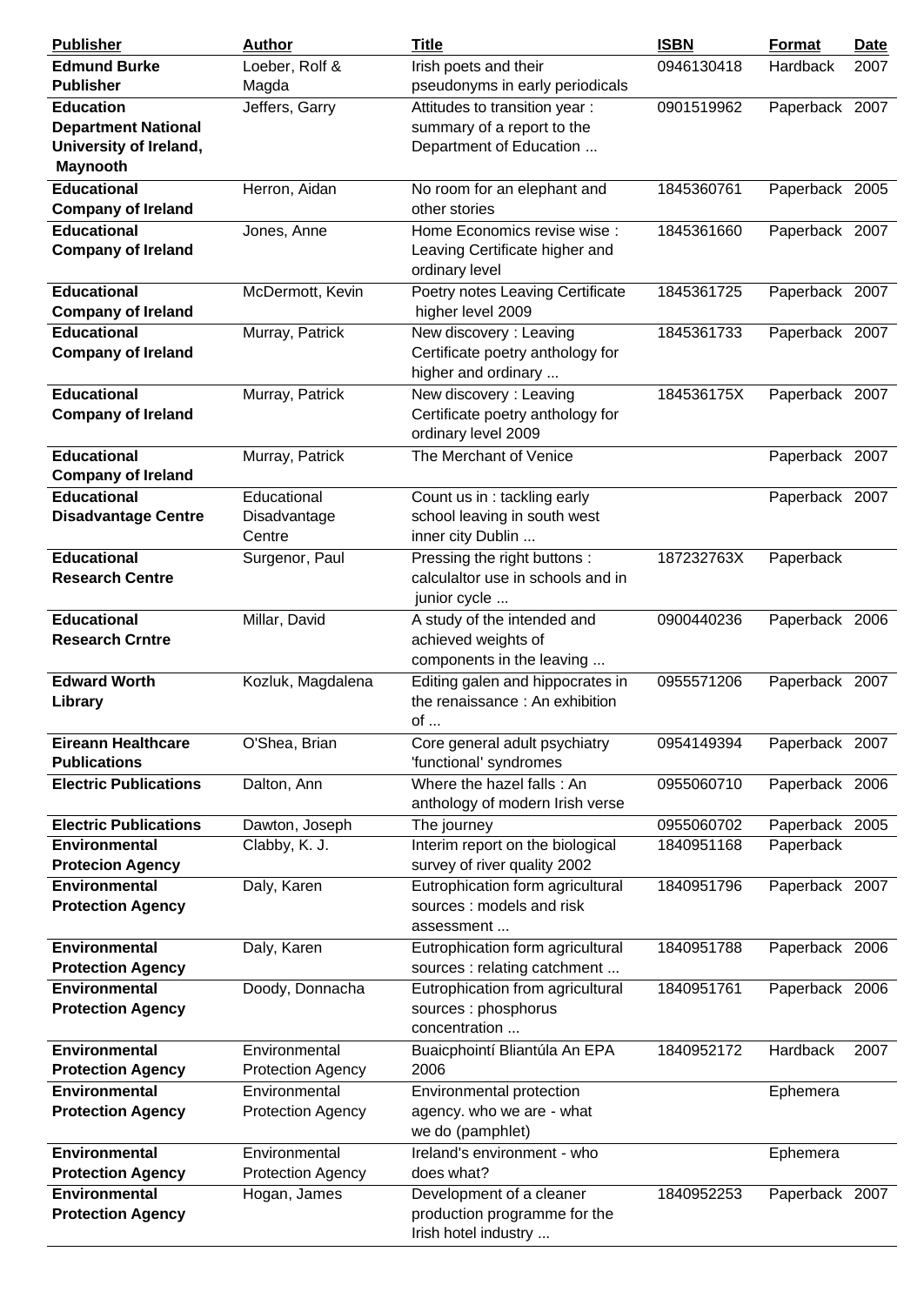| <b>Publisher</b>                                 | <b>Author</b>                                      | <b>Title</b>                                                                        | <b>ISBN</b> | <b>Format</b>  | <b>Date</b> |
|--------------------------------------------------|----------------------------------------------------|-------------------------------------------------------------------------------------|-------------|----------------|-------------|
| <b>Environmental</b><br><b>Protection Agency</b> | Kelly, David                                       | Environmental Technologies :<br>guidelines on how to take a pilot<br>project to     | 1840952342  | Paperback 2007 |             |
| <b>Environmental</b><br><b>Protection Agency</b> | Lucey, John                                        | Water quality in Ireland 2006:<br>key indicators of the aquatic<br>environment      | 1840953236  | Paperback 2007 |             |
| <b>Environmental</b><br><b>Protection Agency</b> | McElwain, Laura                                    | Implications of the EU climate<br>protection target for Ireland                     | 1840952091  | Paperback 2006 |             |
| <b>Environmental</b><br><b>Protection Agency</b> | Meaney, Brian                                      | National waste database report<br>2001                                              | 1840951095  | Paperback 2001 |             |
| <b>Environmental</b><br><b>Protection Agency</b> | O'Mara, Frank                                      | Climate change : estimation of<br>emissions of greenhouse gases<br>from $\dots$     | 1840952121  | Paperback 2007 |             |
| <b>Environmental</b><br><b>Protection Agency</b> | Paul, Tim                                          | Environmental managment in the<br>extractive industry:<br>non-scheduled             | 184095163X  | Paperback 2007 |             |
| <b>Environmental</b><br><b>Protection Agency</b> | Pender, Anne                                       | The use and regulation of<br>Environmental claims as a<br>means for promoting       | 1840952059  | Paperback 2007 |             |
| <b>Environmental</b><br><b>Protection Agency</b> | Scott, Sue                                         | Introduction of weigth-based<br>charges for domestic solid<br>waste disposal        | 1840952105  | Paperback 2006 |             |
| <b>Environmental</b><br><b>Protection Agency</b> | Sheate, William R.                                 | The water framework directive,<br>assessment, participation and<br>protected areas  | 1840952377  | Paperback 2007 |             |
| <b>Environmental</b><br><b>Protection Agency</b> | Taylor, David                                      | Water framework directive :<br>identification of reference<br>status for Irish lake | 1840952113  | Paperback 2007 |             |
| <b>Environmental</b><br><b>Protection Agency</b> | Tunney, Hubert                                     | Eutrophication from agricultural<br>sources : the impact of the<br>grazing animal   | 1840952369  | Paperback 2007 |             |
| <b>Environmental</b><br><b>Protection Agency</b> | Walsh, Aisling                                     | Water framework directive :<br>reference conditions and<br>eutrophication           | 1840952237  | Paperback 2007 |             |
| <b>Environmental</b><br><b>Protection Agency</b> | Ward, Shane                                        | Climate change : modelling<br>carbon fluxes fom Irish peatland                      | 1840952067  | Paperback 2007 |             |
| <b>Equality Authority</b>                        | <b>Equality Authority</b>                          | Dara has the craic                                                                  | 1905628582  | Paperback 2007 |             |
| <b>Equality Authority</b>                        | <b>Equality Authority</b>                          | Embedding equality in<br>immigration policy                                         | 1905628196  | Paperback 2006 |             |
| <b>Equality Authority</b>                        | <b>Equality Authority</b>                          | Equality in VET? : promoting<br>equality and accommodating<br>diversity in          | 1905628072  | Paperback 2005 |             |
| <b>Equality Authority</b>                        | <b>Equality Authority</b>                          | Implementing equality for carers                                                    | 1905628013  | Paperback      | 2005        |
| <b>Equality Authority</b>                        | <b>Equality Authority</b>                          | Play your part : 2007 European<br>Year of Equal Opportunities                       | 1905628544  | Paperback 2007 |             |
| <b>Equality Authority</b>                        | <b>Equality Authority</b>                          | Traveller ethnicity: an Equality<br>Authority report                                | 1905628188  | Paperback 2006 |             |
| <b>Equality Authority</b>                        | Gannon, Brenda                                     | The dynamics of disability and<br>social inclusion                                  | 1905628234  | Paperback 2006 |             |
| <b>Equality Authority</b>                        | O'Cinnéide, Colm                                   | Equivalence in promoting<br>equality : the implications of the<br>multi-party       | 1905628021  | Paperback 2005 |             |
| <b>Equality Authority</b>                        | Pillinger, Jane                                    | An introduction to the situation<br>and experience of woman<br>migrant workers      | 1905628498  | Paperback 2006 |             |
| <b>Esker Press</b>                               | Offaly Historical and<br>Archaeological<br>Society | Church of the Assumption<br>Tullamore                                               |             | Paperback 2006 |             |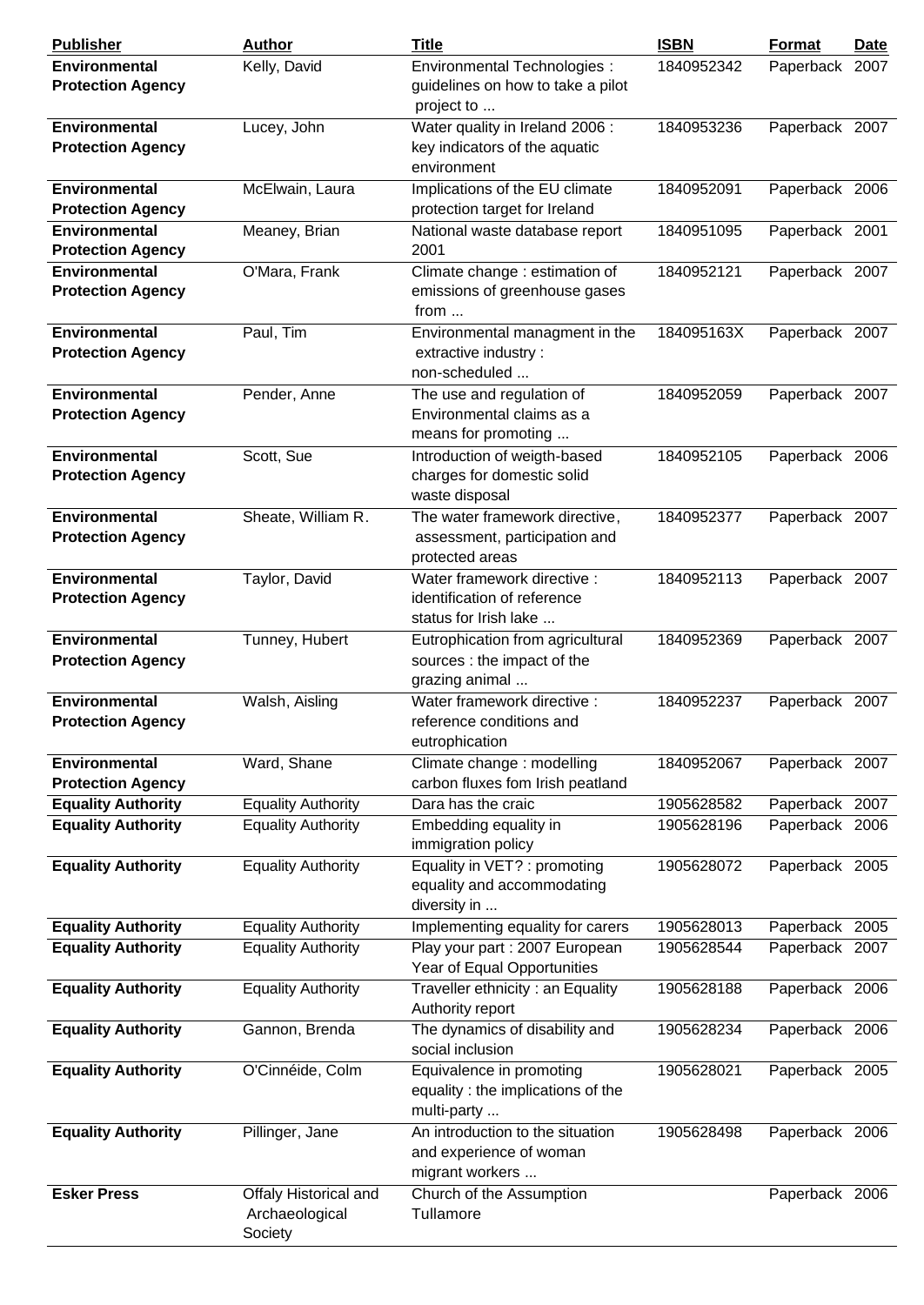| <b>Publisher</b>        | <b>Author</b>      | <b>Title</b>                                                                            | <b>ISBN</b> | Format         | <b>Date</b> |
|-------------------------|--------------------|-----------------------------------------------------------------------------------------|-------------|----------------|-------------|
| <b>Evertype</b>         | Everson, Michael   | Form and content in revived<br>Cornish                                                  | 1904808107  | Paperback      | 2007        |
| <b>Evertype</b>         | Williams, Nicholas | Cornish today                                                                           | 1904808077  | Paperback 2006 |             |
| <b>Evertype</b>         | Williams, Nicholas | <b>Towards authentic Cornish</b>                                                        | 1904808093  | Paperback 2006 |             |
| <b>Fadó Press</b>       | Dunford, Stephen   | In Humbert's footsteps: Mayo<br>1798                                                    | 0955321808  | Paperback 2006 |             |
| <b>Fáilte Ireland</b>   | Fáilte Ireland     | Developing people in tourism :<br>professional development<br>programmes 2007           |             | Paperback 2007 |             |
| <b>Fairground Press</b> | Knight, Susan      | Gomorrah                                                                                | 0955634901  | Hardback       | 2007        |
| <b>Fallon</b>           | Molloy, Brendan    | Modern handwriting 3 : for Irish<br>primary schools                                     | 0714415855  | Paperback 2006 |             |
| <b>Fallon C J</b>       |                    | An dTuigeann tú anois é? 3                                                              | 0714413674  | Paperback 2006 |             |
| Fallon C J              |                    | Geography quest 3                                                                       | 0714415963  | Paperback      | 2007        |
| Fallon C J              |                    | Geography quest 4                                                                       | 0714415970  | Paperback 2007 |             |
| <b>Fallon C J</b>       |                    | Geography quest 5                                                                       | 0714415987  | Paperback 2007 |             |
| Fallon C J              | Barry, Kevin       | Brain teasers : mantal<br>mathematic primary schools 1                                  | 0714415502  | Paperback 2006 |             |
| <b>Fallon C J</b>       | Chambers Harrap's  | French school dictionary                                                                | 0714416168  | Paperback 2005 |             |
| <b>Fallon C J</b>       | Curry, Philip      | A question of business:<br>Leaving Certificate higher level                             | 0714415707  | Paperback 2004 |             |
| <b>Fallon C J</b>       | Cusack, Des        | Link modules : Leaving<br><b>Certificate Vocational</b><br>Programme                    | 0714415731  | Paperback 2005 |             |
| Fallon C J              | Fallon C J         | Graiméar larbhunscoile                                                                  | 0714410705  | Paperback 2006 |             |
| <b>Fallon C J</b>       | Fallon C J         | Tús na gramadaí                                                                         | 0714412244  | Paperback 2002 |             |
| <b>Fallon C J</b>       | Halligan, Jim      | What a wonderful world! Social,<br>environmental and scientific<br>education 6th Class  | 0714415952  | Paperback 2005 |             |
| <b>Fallon CJ</b>        | Hayes, James       | Deutsch in Ireland 1:<br>introduction to Junior Certificate<br>German                   | 0714413778  | Paperback 2007 |             |
| <b>Fallon C J</b>       | Hayes, James       | Deutsch in Ireland 2 : Junior<br>Certificate German                                     | 0714414492  | Paperback 2003 |             |
| Fallon C J              | Hayes, James       | Deutsch in Ireland 2 workbook:<br>Junior Certificate German<br>workbook                 | 0714414506  | Paperback 2002 |             |
| Fallon C J              | Hayes, James       | Horschatz one plus 1                                                                    | 0714414980  | Paperback 2007 |             |
| <b>Fallon CJ</b>        | Hayes, James       | Horschatz two plus 2                                                                    | 0714415006  | Paperback 2006 |             |
| <b>Fallon CJ</b>        | Hayes, James       | Oral German: Leaving<br>Certificate                                                     | 0714415650  | Paperback 2006 |             |
| Fallon C J              | Hayes, James       | Zur sache! 1                                                                            | 0714411019  | Hardback       | 2007        |
| <b>Fallon CJ</b>        | Hayes, James       | Zur sache! 2                                                                            | 0714410319  | Paperback      | 2007        |
| <b>Fallon C J</b>       | Healy, Tom         | Mathsworld : Junior Certificate<br>mathematics 1                                        | 0714415251  | Paperback 2003 |             |
| Fallon C J              | Healy, Tom         | Mega maths: for Junior<br>Certificate                                                   | 0714414379  | Paperback 2006 |             |
| Fallon C J              | Henly, Randal      | Science today : Junior<br>Certificate ordinary and higher<br>levels                     |             | Paperback 2007 |             |
| Fallon C J              | Henly, Randal      | Science today: Workbook                                                                 |             | Paperback      |             |
| <b>Fallon C J</b>       | Macloughlin, Mary  | Studies in home economics :<br>Leaving Certificate ordinary &<br>higher levels workbook | 0714415359  | Paperback      |             |
| Fallon C J              | Malloy, Brendan    | Modern handwriting 1 : for Irish<br>primary schools                                     | 0714415839  | Paperback 2007 |             |
| Fallon C J              | Malloy, Brendan    | Modern handwriting 4 : for Irish<br>primary schools                                     | 0714415863  | Hardback       | 2005        |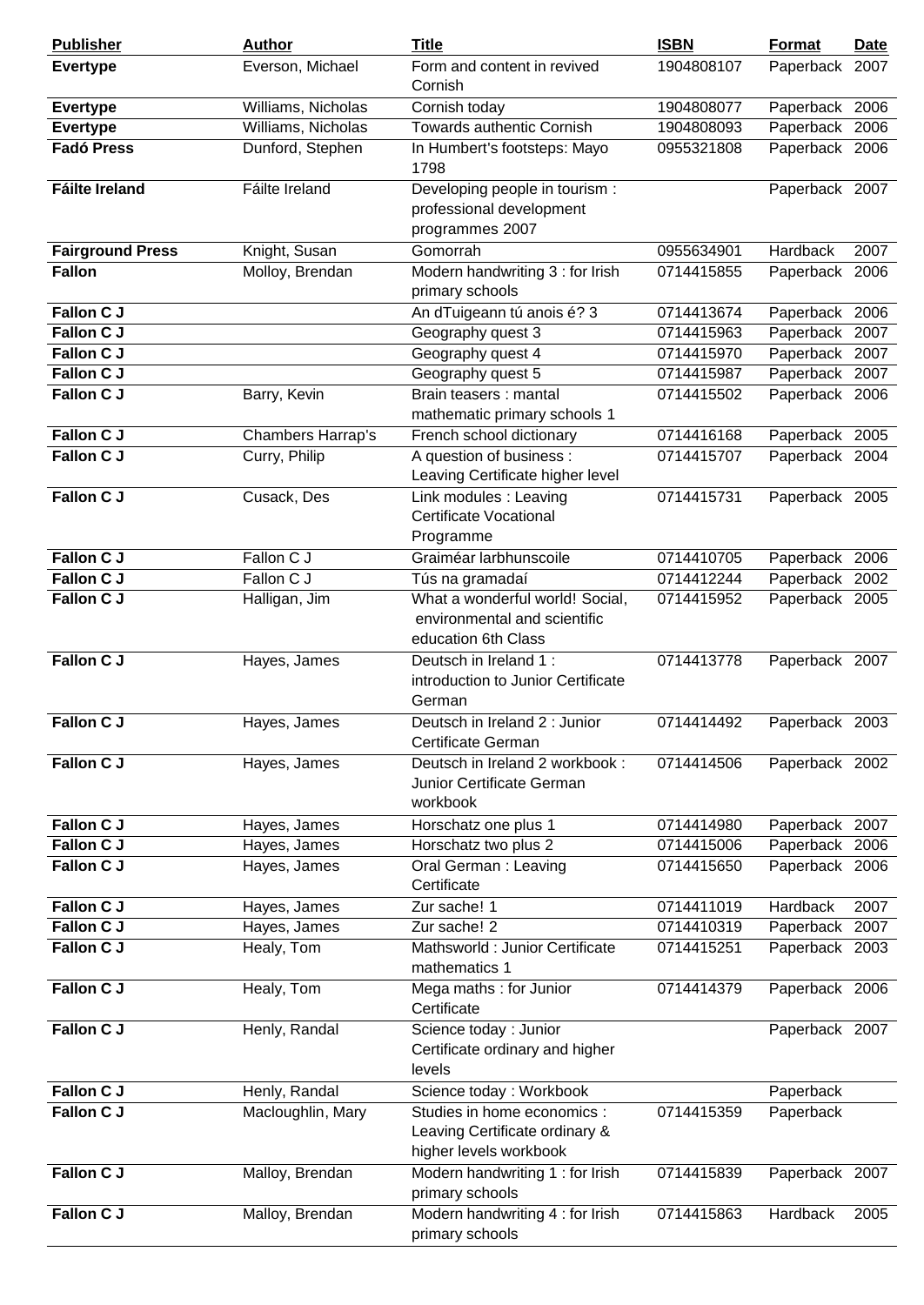| <b>Publisher</b>  | <b>Author</b>      | <b>Title</b>                                                                   | <b>ISBN</b> | <b>Format</b>  | <b>Date</b> |
|-------------------|--------------------|--------------------------------------------------------------------------------|-------------|----------------|-------------|
| <b>Fallon C J</b> | McCarthy, Kevin    | Footsteps in time : Junior<br>Certificate history volume 1                     | 0714414546  | Paperback 2007 |             |
| Fallon C J        | McCarthy, Kevin    | Footsteps in time : Junior<br>Certificate history volume 2                     | 0714414546  | Paperback 2007 |             |
| <b>Fallon CJ</b>  | McGeady, Marita    | Smart cooking 1 : for Junior<br>Certificate, transition year and<br>life       | 0714415437  | Paperback 2007 |             |
| <b>Fallon CJ</b>  | McGeady, Marita    | Smart cooking 2 : for Junior<br>Certificate, transition year and<br>life       | 0714416151  | Paperback 2007 |             |
| <b>Fallon C J</b> | McLoughlin, Mary   | Studies in home economics :<br>Leaving Certificate ordinary &<br>higher levels | 0714414530  | Paperback 2004 |             |
| <b>Fallon C J</b> | Meade, Vivienne    | Tous a l'écoute : Junior<br>Certificate aural French                           | 0714414387  | Paperback 2006 |             |
| Fallon C J        | Meagher, Mary      | Bonne Route: Leaving<br>Certificate French ordinary level                      | 0714415723  | Paperback 2005 |             |
| Fallon C J        | Meagher, Mary      | Pas de probléme workbook :<br>Leaving Certificate French<br>ordinary level     | 0714415936  | Paperback 2005 |             |
| <b>Fallon C J</b> | Molloy, Brasndan   | Modern handwriting B: for Irish<br>primary schools                             | 0714415820  | Paperback 2006 |             |
| <b>Fallon CJ</b>  | Molloy, Brendan    | Modern handwriting 2 : for Irish<br>primary schools                            | 0714415847  | Paperback 2006 |             |
| Fallon C J        | Molloy, Brendan    | Modern handwriting 2A: for<br>Irish primary schools                            | 0714415871  | Paperback 2006 |             |
| Fallon C J        | Molloy, Brendan    | Modern handwriting 3A: for<br>Irish primary schools                            | 071441588X  | Paperback 2006 |             |
| <b>Fallon C J</b> | Molloy, Brendan    | Modern handwriting 4A: for<br>Irish primary schools                            | 0714415895  | Paperback 2007 |             |
| <b>Fallon C J</b> | Nolan, Padraic     | Chrysalis: English for Junior<br>Certificate                                   | 0714416335  | Paperback 2007 |             |
| <b>Fallon C J</b> | Ó Báille, Ruaidhrí | An dTuigeann tú anois é? 1                                                     | 0714413655  | Paperback 2007 |             |
| Fallon C J        | Ó Báille, Ruaidhrí | An dTuigeann tú anois é? 2                                                     | 0714413666  | Paperback 2007 |             |
| Fallon C J        | Ó Báille, Ruaidhrí | An dTuigeann tú? Ardleibhéal:<br>Ardteist                                      | 0714414476  | Paperback 2005 |             |
| Fallon C J        | Ó Báille, Ruaidhrí | An dTuigeann tú?<br>Gnáthleibhéal: Ardteist                                    | 0714414461  | Paperback 2007 |             |
| Fallon C J        | Ó Báille, Ruaidhrí | Cairde ar an idirlíon                                                          | 0714416223  | Paperback 2006 |             |
| Fallon C J        | Ó Báille, Ruaidhrí | Gaeilge gach áit!                                                              | 0714416267  | Paperback 2007 |             |
| Fallon C J        | Ó Báille, Ruaidhrí | Tabhair leat í ! : cúrsa<br>cuimsitheach don<br>ardteistiméireacht             | 0714416207  | Paperback 2006 |             |
| Fallon C J        | Ó Tuairisg, Seán   | Basic engineering technology<br>for Junior Cartificate: revised<br>edition     | 0714416215  | Paperback 2006 |             |
| Fallon C J        | Ó Tuama, Diarmaid  | A thig ná tit orm                                                              | 0714413976  | Paperback 2007 |             |
| <b>Fallon CJ</b>  | Ó Tuama, Diarmaid  | Díograis nua : gnáthleibhéal                                                   | 0714415448  | Paperback 2006 |             |
| Fallon C J        | Ó Tuama, Diarmaid  | Smaointe! : aisti don ardteist (<br>ardleibhéal)                               | 0714416250  | Paperback 2007 |             |
| Fallon C J        | O'Connor, Gregory  | Business : A dynamic world                                                     | 0714413801  | Paperback 2007 |             |
| Fallon CJ         | O'Connor, Gregory  | Revision by definition : Leaving<br><b>Certificate Business</b>                | 0714415421  | Paperback 2004 |             |
| Fallon C J        | O'Loughlin, Noreen | Maths assessment tests 1                                                       | 0714415758  | Paperback 2006 |             |
| Fallon C J        | O'Loughlin, Noreen | Maths assessment tests 2                                                       | 0714415766  | Paperback 2006 |             |
| Fallon C J        | O'Loughlin, Noreen | Maths assessment tests 3                                                       | 0714415774  | Paperback 2006 |             |
| Fallon C J        | O'Loughlin, Noreen | Maths assessment tests 4                                                       | 0714415782  | Paperback 2005 |             |
| Fallon C J        | O'Loughlin, Noreen | Maths assessment tests 5                                                       | 0714415790  | Paperback 2006 |             |
| Fallon C J        | O'Loughlin, Noreen | Maths assessment tests 6                                                       | 0714415804  | Paperback 2007 |             |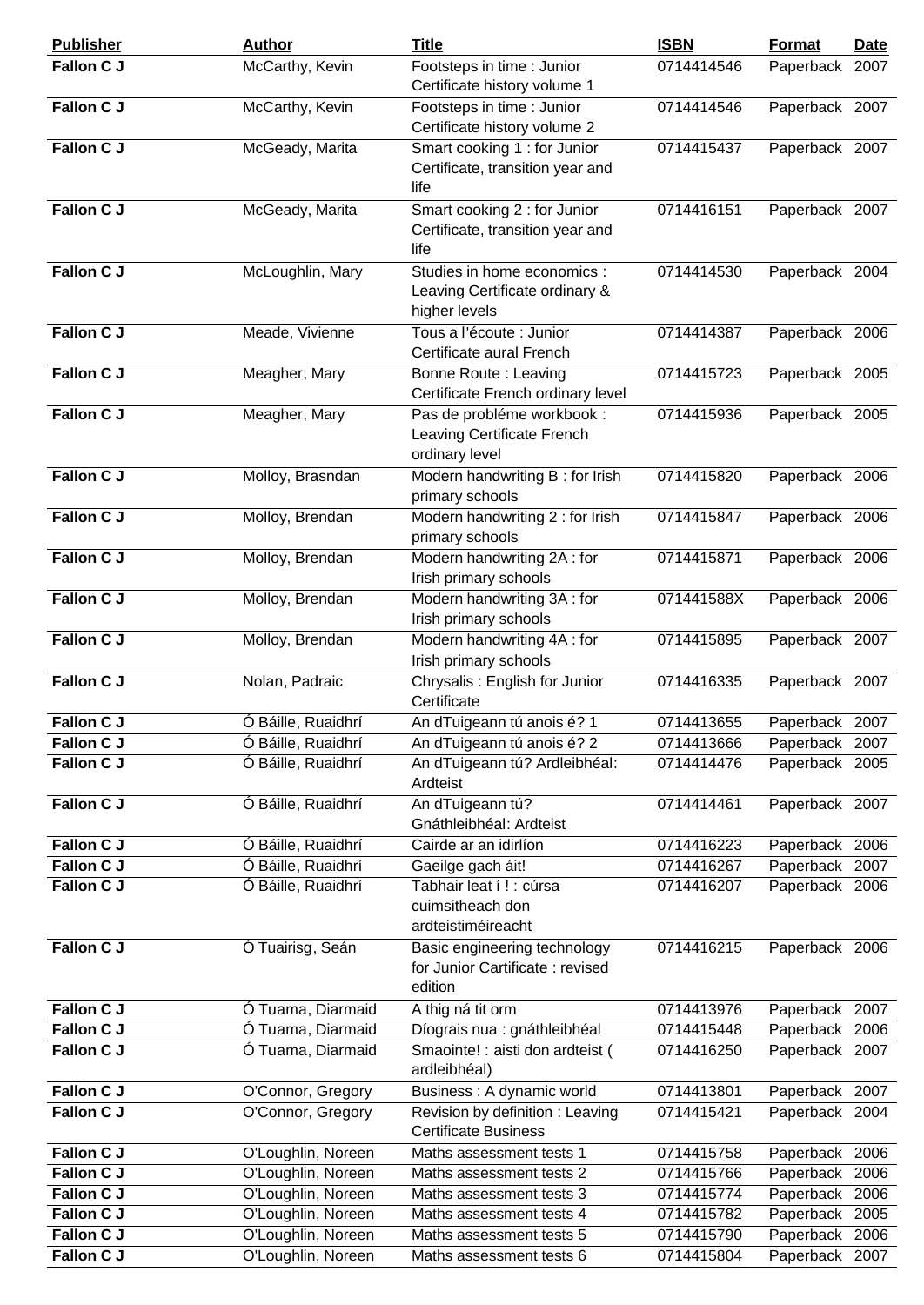| <b>Publisher</b>                        | <b>Author</b>              | <b>Title</b>                                                                           | <b>ISBN</b> | Format         | <b>Date</b> |
|-----------------------------------------|----------------------------|----------------------------------------------------------------------------------------|-------------|----------------|-------------|
| <b>Fallon CJ</b>                        | Roantree, Aidan            | Leaving Certificate maths :<br>mathematics for higher level<br>students Vol. 1         | 0714414515  | Paperback 2002 |             |
| <b>Fallon C J</b>                       | Roantree, Aidan            | Leaving Certificate maths :<br>mathematics for higher level<br>students Vol. 2         | 0714414522  | Paperback 2007 |             |
| <b>Fallon C J</b>                       | Roantree, Aidan            | Maths in focus : leaving<br>Certificate ordinary level maths                           | 0714415278  | Paperback 2007 |             |
| <b>Fallon C J</b>                       | Roche, Máiréad             | Studies in business : Junior<br>Certificate business studies                           | 0714414557  | Paperback 2007 |             |
| Fallon C J                              | Roche, Máiréad             | Studies in business workbook:<br>Junior Certificate business<br>studies                | 0714414959  | Paperback 2007 |             |
| <b>Fallon C J</b>                       | Roche, Tom                 | Figure it out 5 : A maths<br>programme for fifth class                                 | 0714415634  | Paperback 2005 |             |
| <b>Fallon C J</b>                       | Sheil, John                | Language in focus : A guide to<br>comprehending and composing<br>Leaving Certificate   | 0714415925  | Paperback 2007 |             |
| <b>Fallon C J</b>                       | Sheppard, Ann              | Passe-partout : Leaving<br>Certificate French                                          | 0714415741  | Paperback 2007 |             |
| <b>Fallon C J</b>                       | Sheppard, Ann              | Viola 2 : Junior Certificate<br>French                                                 | 0714415243  | Paperback 2003 |             |
| <b>Fallon C J</b>                       | Sheppard, Ann              | Voila : Junior Certificate French<br>typescripts                                       | 0714415332  | Paperback 2003 |             |
| Fallon C J                              | Sheppard, Ann              | Voila 1 : Junior Certificate<br>French                                                 | 0714415235  | Paperback 2007 |             |
| Fallon, C J                             | Halligan, Jim              | What a wonderful world! Social,<br>environmental and scientific<br>education 5th Class | 0714415944  | Paperback      |             |
| Fallon, C J                             | Healy, Tom                 | Mathsworld : Junior Certificate<br>mathematics 2                                       | 071441526X  | Paperback 2003 |             |
| Fallon, C J                             | Henly, Randal              | Science today : teacher's<br>manual                                                    | 0714415413  | Paperback 2007 |             |
| Fallon, C J                             | Molloy, Brendan            | Modern handwriting A: for Irish<br>primary schools                                     | 0714415812  | Paperback 2006 |             |
| Fallon, C J                             | Roche, Tom                 | Figure it out 4 : A maths<br>programme for fourth class                                | 0714415626  | Paperback 2007 |             |
| <b>Fanning, Derek</b>                   | Fanning, Derek             | The tunnel : An epic poem                                                              | 1899158189  | Paperback 2006 |             |
| <b>Farrell, Noel</b>                    | Farrell, Noel              | Tipperary town family roots                                                            | 1904182305  | Paperback 2007 |             |
| <b>Field Day</b><br><b>Publications</b> | Cleary, Joe                | Outrageous fortune: capital and<br>culture in modern Ireland                           | 0946755353  | Paperback 2007 |             |
| <b>Field Day</b><br><b>Publications</b> | Ó Buachalla,<br>Breandán   | Aogán Ó Rathaille                                                                      | 0946755318  | Paperback 2007 |             |
| <b>Field Day</b><br><b>Publications</b> | O Duibhne, Cormac          | The field day archive                                                                  | 0946755345  | Paperback 2007 |             |
| <b>Financial Regulator</b>              | <b>Financial Regulator</b> | Buying a house pack                                                                    |             | Paperback      |             |
| <b>Financial Regulator</b>              | <b>Financial Regulator</b> | Car insurance made easy                                                                |             | Paperback 2006 |             |
| <b>Financial Regulator</b>              | <b>Financial Regulator</b> | Consumer protection code:<br>your little red book                                      |             | Paperback 2007 |             |
| <b>Financial Regulator</b>              | <b>Financial Regulator</b> | Credit cards: what you should<br>know                                                  |             | Paperback 2007 |             |
| <b>Financial Regulator</b>              | <b>Financial Regulator</b> | Equity release using your home<br>to get a cash sum                                    |             | Paperback 2007 |             |
| <b>Financial Regulator</b>              | <b>Financial Regulator</b> | Getting financial advice                                                               |             | Paperback 2007 |             |
| <b>Financial Regulator</b>              | <b>Financial Regulator</b> | Hire purchase agreements                                                               |             | Paperback 2004 |             |
| <b>Financial Regulator</b>              | <b>Financial Regulator</b> | Home insurance made easy                                                               |             | Paperback 2006 |             |
| <b>Financial Regulator</b>              | <b>Financial Regulator</b> | Income protection insurance                                                            |             | Paperback      | 2007        |
| <b>Financial Regulator</b>              | <b>Financial Regulator</b> | Independent consumer guide to                                                          |             | Paperback 2004 |             |
|                                         |                            | personal loans and credit                                                              |             |                |             |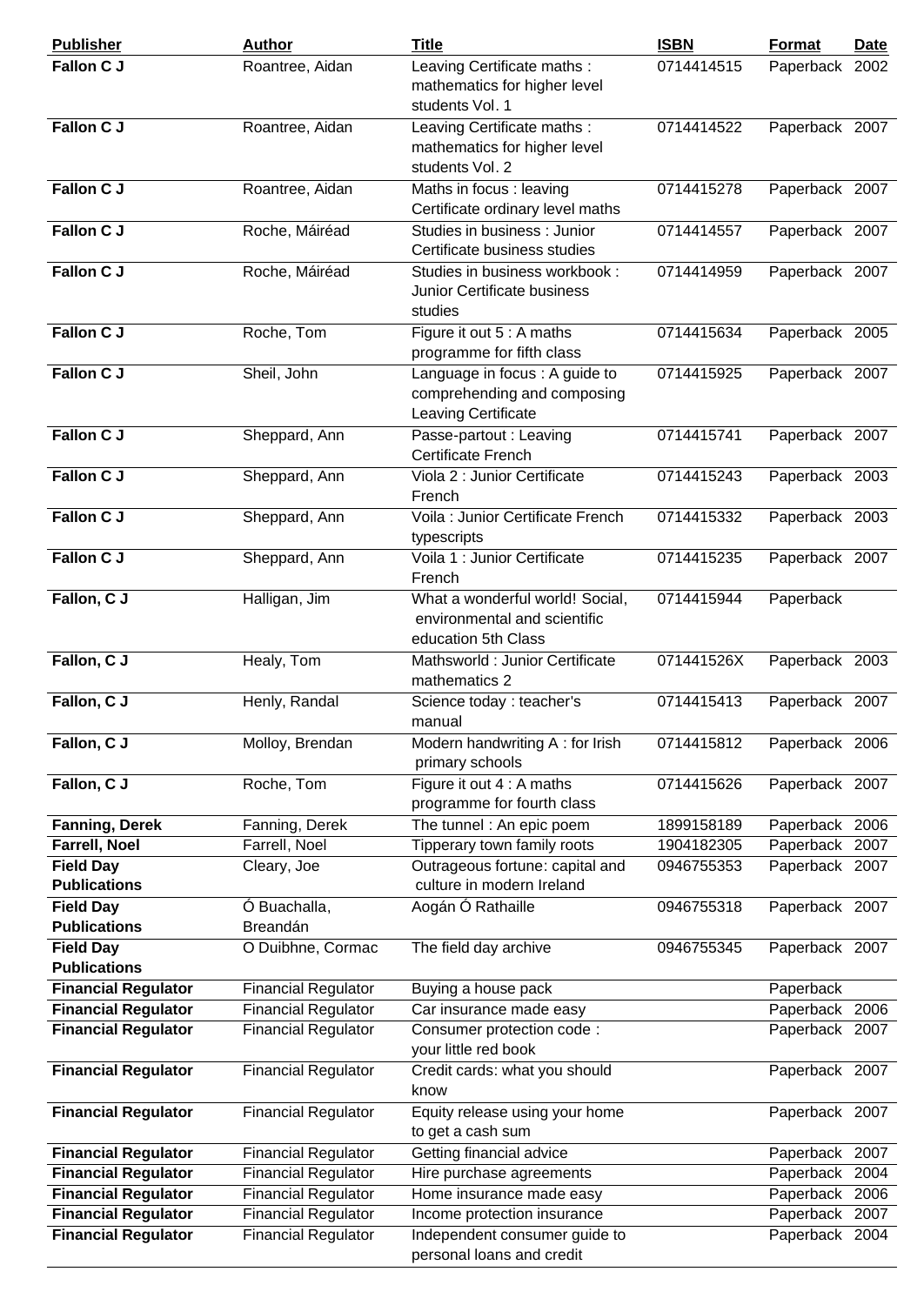| <b>Publisher</b>           | <b>Author</b>              | <b>Title</b>                        | <b>ISBN</b> | <b>Format</b>   | Date |
|----------------------------|----------------------------|-------------------------------------|-------------|-----------------|------|
| <b>Financial Regulator</b> | <b>Financial Regulator</b> | Life insurance made easy            |             | Paperback 2007  |      |
| <b>Financial Regulator</b> | <b>Financial Regulator</b> | Managing your money                 |             | Paperback       | 2007 |
| <b>Financial Regulator</b> | <b>Financial Regulator</b> | Mortgages made easy                 |             | Paperback 2007  |      |
| <b>Financial Regulator</b> | <b>Financial Regulator</b> | Motor pack                          |             | Paperback       |      |
| <b>Financial Regulator</b> | <b>Financial Regulator</b> | Pensions made easy                  |             | Paperback 2006  |      |
| <b>Financial Regulator</b> | <b>Financial Regulator</b> | Personal loans and credit:          |             | Paperback 2007  |      |
|                            |                            | made easy                           |             |                 |      |
| <b>Financial Regulator</b> | <b>Financial Regulator</b> | Saving and investments made<br>easy |             | Paperback 2006  |      |
| <b>Financial Regulator</b> | <b>Financial Regulator</b> | Serious-illness insurance           |             | Paperback 2007  |      |
| <b>Financial Regulator</b> | <b>Financial Regulator</b> | SSIAs your little black book        |             | Paperback 2006  |      |
| <b>Financial Regulator</b> | <b>Financial Regulator</b> | Treoir neamhspleách do              |             | Paperback 2007  |      |
|                            |                            | thomhaltóirí faoi árachas saoil     |             |                 |      |
| <b>Financial Regulator</b> | <b>Financial Regulator</b> | Treoir neamhspleách do              |             | Paperback 2004  |      |
|                            |                            | thomhaltóirí faoi árachas tí        |             |                 |      |
| <b>Financial Regulator</b> | <b>Financial Regulator</b> | Treoir neamhspleách do              |             | Pasperback 2004 |      |
|                            |                            | thomhaltóirí faoi chreidmheas       |             |                 |      |
|                            |                            | agus iasachtaí                      |             |                 |      |
| <b>Financial Regulator</b> | <b>Financial Regulator</b> | Your choices at retirement          |             | Hardback        | 2007 |
| <b>Focus Ireland</b>       | Focus Ireland              | Supported housing supported         |             | Paperback       |      |
|                            |                            | home                                |             |                 |      |
| <b>Focus Ireland</b>       | Hickey, Beth               | No place like home : A resource     |             | Paperback 2007  |      |
|                            |                            | on homelessness for fifth and       |             |                 |      |
|                            |                            | sixth classes                       |             |                 |      |
| Fogarty, Jimmy             | Fogarty, Jimmy             | Moycarkey-Coolcroo 1936-2006        |             | Paperback 2007  |      |
|                            |                            | : seventy years of athletic         |             |                 |      |
|                            |                            | history of a                        |             |                 |      |
| <b>Foilseachain Abhair</b> | Ware, Seamus               | Faithe an fichiu hAois              | 0955360536  | Paperback 2007  |      |
| Spioradalta                |                            |                                     |             |                 |      |
| Foilseacháin Ábhair        | de Vál, Séamas S.          | Éadáil Ní Choinn : Laoch na         | 095536051X  | Paperback 2007  |      |
| Spioradálta                |                            | hAspalachta san Afraic              |             |                 |      |
| Foilseacháin Ábhair        | Talbóid, Áine              | Ár Naomh Pádraig                    | 0955360501  | Paperback 2006  |      |
| Spioradálta                |                            |                                     |             |                 |      |
| Foiseacháin Ábhair         | Ni Thiarnaigh Eilís        | Ceiliúradh                          | 0955360558  | Hardback        | 2007 |
| Spioradálta                |                            |                                     |             |                 |      |
| <b>Folens Publishers</b>   | Arrigan, Mary              | Night horse                         | 1841310913  | Paperback 2001  |      |
| <b>Folens Publishers</b>   | Barrett, Aoife             | Action maths 4th class              | 0861219597  |                 | 2002 |
| <b>Folens Publishers</b>   | Barrett, Aoife             | Mata beo : rang a ceathair          | 1841312568  | Paperback 2005  |      |
| <b>Folens Publishers</b>   | Collins, Dónal             | Timpeall an domhain: Rang a         | 1841319711  | Paperback 2007  |      |
|                            |                            | haon                                |             |                 |      |
| <b>Folens Publishers</b>   | Collins, Elaine            | Earthlink: fifth class              | 1841312339  | Paperback 2004  |      |
| <b>Folens Publishers</b>   | Collins, Elaine            | Fuaimeanna agus focail : litriú     | 1841312525  | Paperback 2006  |      |
|                            |                            | do rang a ceathair                  |             |                 |      |
| <b>Folens Publishers</b>   | Collins, Elaine            | Mata beo : rang a trí               | 184131255X  | Paperback 2005  |      |
| <b>Folens Publishers</b>   | Collins, Elaine            | Timpeall an domhain : leabhar       | 1841319780  | Paperback 2007  |      |
|                            |                            | oibre rang a ceathair               |             |                 |      |
| <b>Folens Publishers</b>   | Collins, Elaine            | Timpeall an domhain : leabhar       | 1841319773  | Paperback 2007  |      |
|                            |                            | oibre rang a trí                    |             |                 |      |
| <b>Folens Publishers</b>   | Collins, Elaine            | Timpeall an domhain : rang a trí    | 1841319735  | Paperback 2007  |      |
| <b>Folens Publishers</b>   | Collins, Elaine            | Treasury D : core skills in         | 1841312460  | Paperback 2005  |      |
|                            |                            | English activity book               |             |                 |      |
| <b>Folens Publishers</b>   | Collins, Elaine            | Treo nua : rang a ceathair          | 1841312029  | Paperback 2003  |      |
| <b>Folens Publishers</b>   | Collins, Elaine            | Treo nua : rang a trí               | 1841312010  | Paperback       | 2003 |
| <b>Folens Publishers</b>   | Connolly, Francis          | Write here : a complete             | 1841312630  | Paperback 2005  |      |
|                            |                            | handwriting programme book G        |             |                 |      |
| <b>Folens Publishers</b>   | Connolly, Francis          | Write here : a complete             | 1841312649  | Paperback 2005  |      |
|                            |                            | handwriting programme book H        |             |                 |      |
| <b>Folens Publishers</b>   | Cruickshank, Margrit       | My babysitter's an alien            | 1841310905  | Paperback 2001  |      |
| <b>Folens Publishers</b>   | Dagg, Stephanie            | the broken sleigh                   | 1841310352  | Paperback 2000  |      |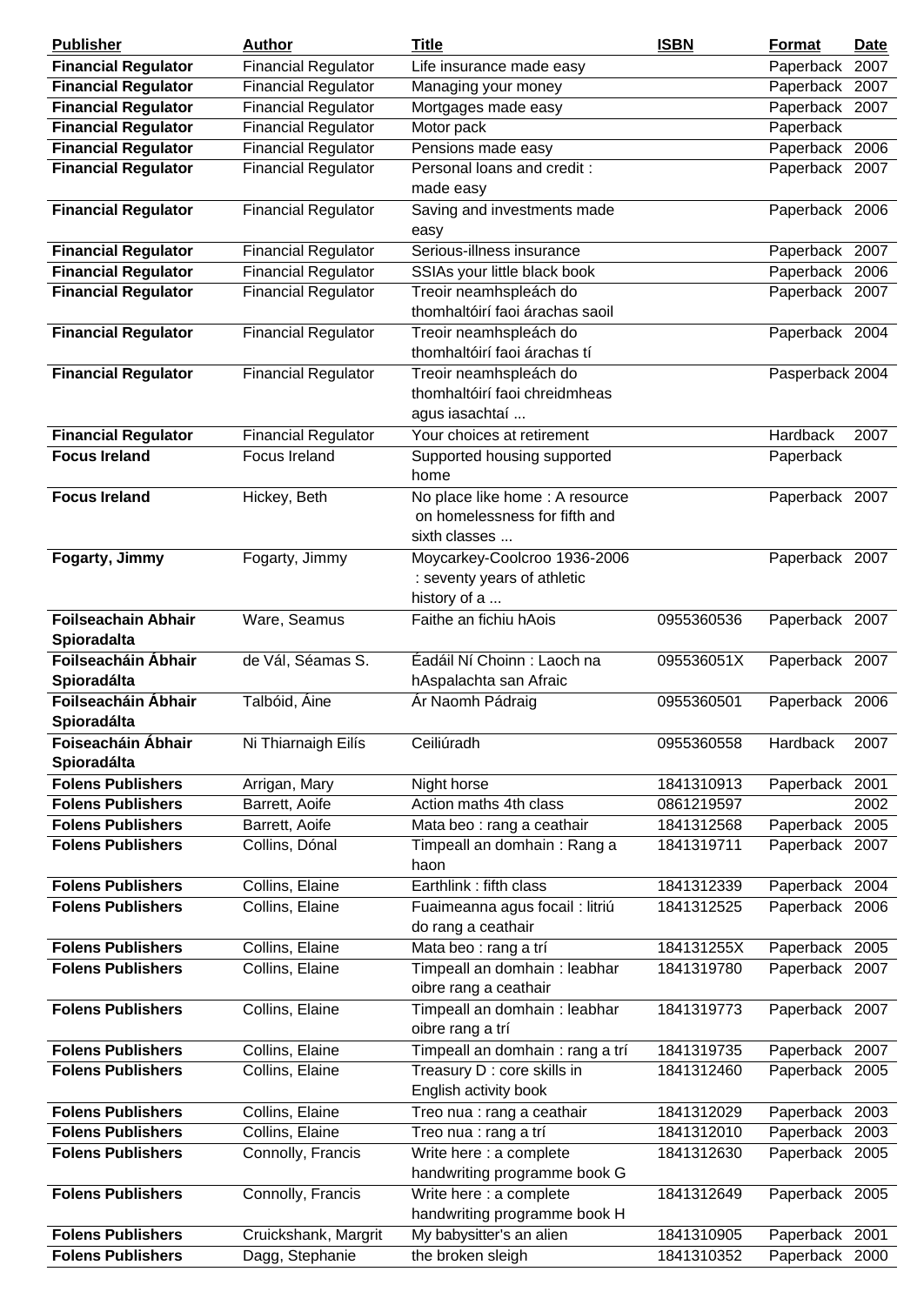| <b>Publisher</b>                                     | <b>Author</b>                        | <b>Title</b>                                                                                                 | <b>ISBN</b>              | <b>Format</b>                    | Date |
|------------------------------------------------------|--------------------------------------|--------------------------------------------------------------------------------------------------------------|--------------------------|----------------------------------|------|
| <b>Folens Publishers</b>                             | Dagg, Stephanie                      | The rubbish monster                                                                                          | 1841310360               | Paperback 2000                   |      |
| <b>Folens Publishers</b>                             | Dagg, Stephanie                      | The spooky castle                                                                                            | 1841310891               | Paperback                        | 2001 |
| <b>Folens Publishers</b>                             | Deegan, Sarah                        | Earthlink: sixth class                                                                                       | 1841312355               | Paperback 2004                   |      |
| <b>Folens Publishers</b>                             | Deegan, Sarah                        | Earthlink: sixth class activity<br>book                                                                      | 1841312363               | Paperback 2004                   |      |
| <b>Folens Publishers</b>                             | Deegan, Sarah                        | Fuaimeanna agus focail : litriú<br>do rang a dó                                                              | 1841312509               | Paperback 2006                   |      |
| <b>Folens Publishers</b>                             | Deegan, Sarah                        | Fuaimeanna agus focail : litriú<br>do rang a trí                                                             | 1841312517               | Paperback 2006                   |      |
| <b>Folens Publishers</b>                             | Deegan, Sarah                        | Treasury C : core skills in<br>English activity book                                                         | 1841312452               | Paperback 2005                   |      |
| <b>Folens Publishers</b>                             | Deegan, Sarah                        | Treasury junior infants : core<br>skills in English activity book                                            | 1841312851               | Paperback 2006                   |      |
| <b>Folens Publishers</b>                             | Deegan, Sarah                        | Treasury senior infants : core<br>skills in English activity book                                            | 184131286X               | Paperback                        |      |
| <b>Folens Publishers</b>                             | Donnelly, Mary                       | Activity book 2 : up! up! up!                                                                                | 1841310301               | Paperback 2000                   |      |
| <b>Folens Publishers</b>                             | Donnelly, Mary                       | Activity book 3 : infant level                                                                               | 1841310670               | Paperback 2000                   |      |
| <b>Folens Publishers</b>                             | Donnelly, Mary                       | Activity book 4 : infant level                                                                               | 1841310328               | Paperback                        | 2000 |
| <b>Folens Publishers</b>                             | Donnelly, Mary                       | Activity book 5 : infant level                                                                               | 1841310336               | Paperback                        | 2000 |
| <b>Folens Publishers</b>                             | Donnelly, Mary                       | Activity book 6 : infant level                                                                               | 1841310689               | Paperback 2000                   |      |
| <b>Folens Publishers</b>                             | Donnelly. Mary                       | Activity Book 1: hip! hip! hippo!                                                                            | 1841310298               | Paperback                        | 2000 |
| <b>Folens Publishers</b>                             | Dundon, Aidan                        | Sum detective : maths activities<br>for 4th class                                                            | 1841319627               | Paperback 2007                   |      |
| <b>Folens Publishers</b>                             | Dunne, Fiona                         | Earthlink: fifth class activity<br>book                                                                      | 1841312347               | Paperback 2004                   |      |
| <b>Folens Publishers</b>                             | Fitzpatrick, Maureen                 | Activity book B                                                                                              | 1841310506               | Paperback 2001                   |      |
| <b>Folens Publishers</b>                             | <b>Folens Publishers</b>             | Activity book C                                                                                              | 1841310530               | Paperback 2001                   |      |
| <b>Folens Publishers</b>                             | <b>Folens Publishers</b>             | Magic emerald : 2nd class oral<br>language cards                                                             |                          | Paperback 2001                   |      |
| <b>Folens Publishers</b>                             | <b>Folens Publishers</b>             | Magic emerald : 3rd class oral<br>language cards                                                             | 1841311235               | Paperback 2001                   |      |
| <b>Folens Publishers</b>                             | <b>Folens Publishers</b>             | Magic emerald : 4th class oral<br>language cards                                                             | 1841311243               | Paperback 2001                   |      |
| <b>Folens Publishers</b>                             | <b>Folens Publishers</b>             | Magic emerald : 5th class oral<br>language cards                                                             | 1841311251               | Paperback 2001                   |      |
| <b>Folens Publishers</b>                             | <b>Folens Publishers</b>             | Magic emerald : 6th class oral<br>language cards                                                             |                          | Paperback 2001                   |      |
| <b>Folens Publishers</b>                             | <b>Folens Publishers</b>             | Magic emerald : senior infants<br>oral language cards                                                        | 1841311200               | Paperback 2002                   |      |
| <b>Folens Publishers</b>                             | Guinan, Kay                          | Sum detective : maths activities<br>for 6th class                                                            | 1841319643               | Paperback 2007                   |      |
| <b>Folens Publishers</b>                             | Gunning, Peter                       | Activity book D: English<br>language programme                                                               | 1841310549               | Paperback 2001                   |      |
| <b>Folens Publishers</b>                             | Higgins, Yvonne                      | The right note music activity<br>book: 3rd & 4th Class                                                       | 1841312770               | Paperback 2007                   |      |
| <b>Folens Publishers</b>                             | Joyce, Kay                           | Sum detective : maths activities<br>for 5th class                                                            | 1841319635               | Paperback 2007                   |      |
| <b>Folens Publishers</b><br><b>Folens Publishers</b> | Keating, Gráinne<br>Kelleher, Sinéad | Activity book second class<br>Project art : A guide to the<br>Junior Certificate art, craft<br>design course | 1841310476<br>1841314641 | Paperback 2000<br>Paperback 2001 |      |
| <b>Folens Publishers</b>                             | Lavin, Sally                         | Activity book: first class                                                                                   | 1841310484               | Paperback 2000                   |      |
| <b>Folens Publishers</b>                             | Lindberg, Jorid                      | Earthlink: fourth class activity<br>book                                                                     | 1841312320               | Paperback 2004                   |      |
| <b>Folens Publishers</b>                             | Mc Laughlin, Finola                  | Earthlink: fourth class                                                                                      | 1841312312               | Paperback 2004                   |      |
| <b>Folens Publishers</b>                             | Mc Laughlin, Finola                  | Earthlink: third class                                                                                       | 1841312290               | Paperback 2004                   |      |
| <b>Folens Publishers</b>                             | Mc Laughlin, Finola                  | Fuaimeanna agus focail : litriú<br>do rang a cúig                                                            | 1841312533               | Paperback 2006                   |      |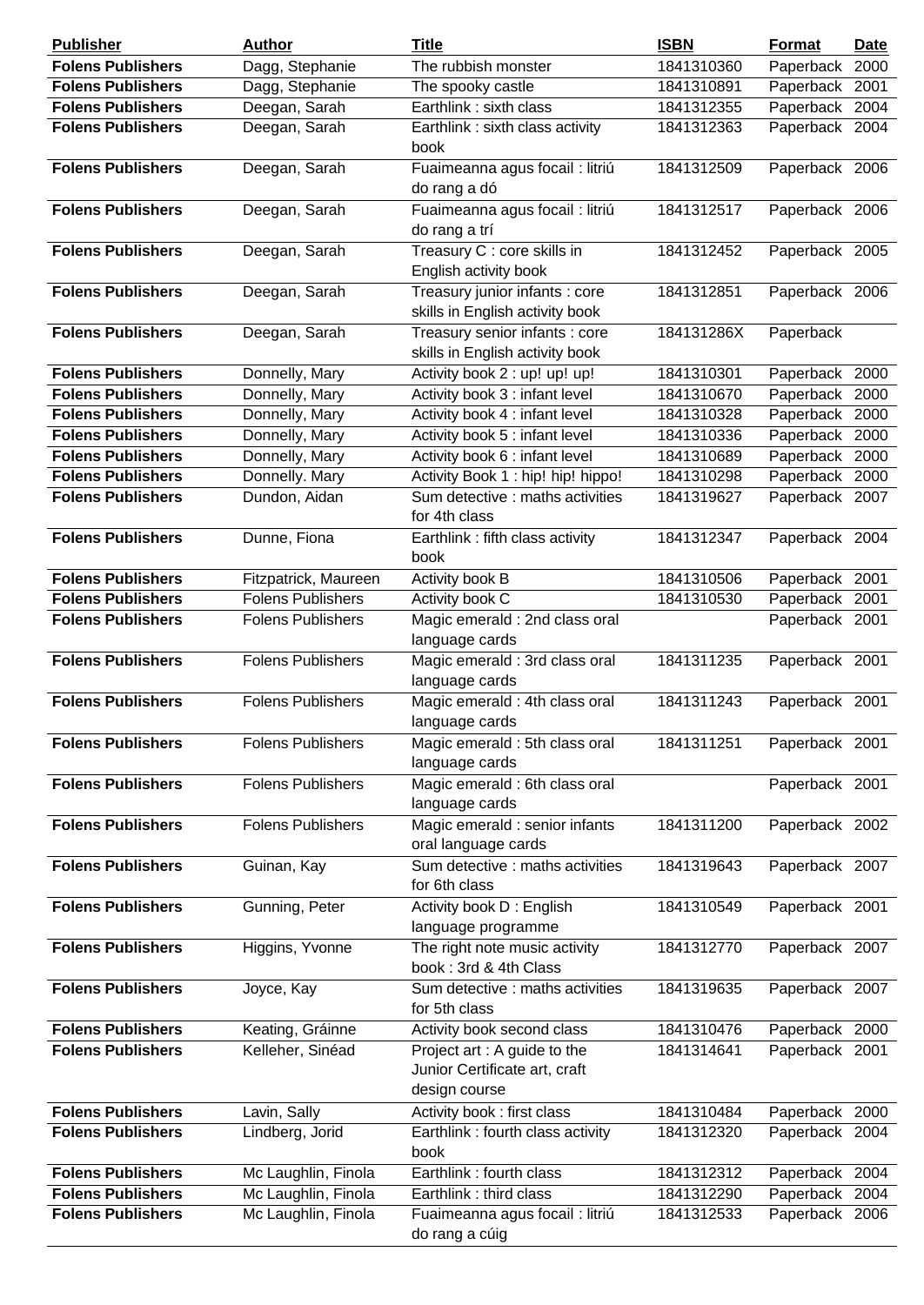| <b>Publisher</b>         | <b>Author</b>        | <b>Title</b>                                                                          | <b>ISBN</b> | <b>Format</b>   | <b>Date</b> |
|--------------------------|----------------------|---------------------------------------------------------------------------------------|-------------|-----------------|-------------|
| <b>Folens Publishers</b> | Mc Laughlin, Finola  | Timpeall an domhain: rang a<br>ceathair                                               | 1841319742  | Paperback       | 2007        |
| <b>Folens Publishers</b> | Mc Laughlin, Finola  | Treasury E : core skills in<br>English activity book                                  | 1841312479  | Paperback 2005  |             |
| <b>Folens Publishers</b> | Mc Laughlin, Finola  | Treasury F : core skills in<br>English activity book                                  | 1841312487  | Paperback 2005  |             |
| <b>Folens Publishers</b> | Mc Laughlin, Finola  | Treo nua : rang a cúig                                                                | 1841312185  | Paperback 2004  |             |
| <b>Folens Publishers</b> | Mc Laughlin, Finola  | Treo nua : rang a sé                                                                  | 1841312193  | Paperback       | 2004        |
| <b>Folens Publishers</b> | Mc Loughlin, Finola  | Timpeall an domhain : naíonáin<br>shinsearacha                                        | 1841319704  | Paperback 2007  |             |
| <b>Folens Publishers</b> | Mc Loughlin, Finola  | Timpeall an domhain : naíonáin<br>shóisearacha                                        | 1841319698  |                 | 2007        |
| <b>Folens Publishers</b> | Mc Loughlin, Finola  | Timpeall an domhain : rang a dó                                                       | 1841319728  | Paperback       | 2007        |
| <b>Folens Publishers</b> | McNally, Stella      | Sum detective : maths activities<br>for 3rd class                                     | 1841319619  | Paperback 2007  |             |
| <b>Folens Publishers</b> | Millar, Alison       | Action maths : junior infants                                                         | 0861219244  | Paperback 2002  |             |
| <b>Folens Publishers</b> | Millar, Alison       | <b>Ginger Giraffe moves house</b>                                                     | 1841310344  | Paperback       | 2000        |
| <b>Folens Publishers</b> | Mullen, Michael      | The time seeker                                                                       | 1841310921  | Paperback       | 2001        |
| <b>Folens Publishers</b> | Murtagh, Brenda      | Primary art & craft teachers<br>resource book : first & second<br>class               | 0861217667  | Paperback 1995  |             |
| <b>Folens Publishers</b> | Ní Dhuinn, Fiona     | Fuaimeanna agus focail : litriú<br>do rang a sé                                       | 1841312541  | Paperback 2006  |             |
| <b>Folens Publishers</b> | Ni Fhaoláin, Déirdre | Mata beo : rang a dó                                                                  | 1841311855  | Paperback 2003  |             |
| <b>Folens Publishers</b> | Ní Fhaoláin, Deirdre | Treo nua : naíonáin<br>shinsearacha                                                   | 184131112X  | Paperback 2003  |             |
| <b>Folens Publishers</b> | Ní Fhaoláin, Deirdre | Treo nua : naíonáin<br>shóisearacha                                                   | 1841311103  | Paperback 2003  |             |
| <b>Folens Publishers</b> | Ní Fhaoláin, Deirdre | Treo nua : rang a dó                                                                  | 1841311162  | Paperback 2003  |             |
| <b>Folens Publishers</b> | Ní Fhaoláin, Deirdre | Treo nua : rang a hAon                                                                | 1841311146  | Paperback 2003  |             |
| <b>Folens Publishers</b> | Ní Fhaoláin, Déirdre | Mata beo : naíonáin<br>shinsearacha                                                   | 1841311685  | Paperback 2002  |             |
| <b>Folens Publishers</b> | Ní Fhaoláin, Déirdre | Mata beo : naíonáin<br>shóisearacha                                                   | 1841311677  | Paperback 2002  |             |
| <b>Folens Publishers</b> | Ní Fhaoláin, Déirdre | Mata beo : rang a cúig                                                                | 1841312576  | Paperback 2005  |             |
| <b>Folens Publishers</b> | Ní Fhaoláin, Déirdre | Mata beo: rang a haon                                                                 | 1841311847  | Pasperback 2003 |             |
| <b>Folens Publishers</b> | Ní Fhaoláin, Déirdre | Mata beo : rang a sé                                                                  | 1841312584  |                 | 2005        |
| <b>Folens Publishers</b> | O'Connor, Enda       | The right note: 5th & 6th class                                                       | 1841319865  | Paperback 2007  |             |
| <b>Folens Publishers</b> | O'Connor, John       | Global business: Leaving<br>Certificate business                                      | 1841316636  | Paperback 2005  |             |
| <b>Folens Publishers</b> | O'Connor, John       | Global business: Leaving<br>Certificate business workbook                             | 1841317136  | Paperback 2006  |             |
| <b>Folens Publishers</b> | O'Grady, Denis       | Economics workbook: Leaving<br>Certificate                                            | 1841315559  | Paperback 2002  |             |
| <b>Folens Publishers</b> | O'Grady, Denis L.    | Economics : Leaving Certificate                                                       | 1841315354  | Paperback 2002  |             |
| <b>Folens Publishers</b> | O'Leary, Seán        | Primary art & craft : junior<br>infants                                               | 0861217802  | Paperback 1995  |             |
| <b>Folens Publishers</b> | O'Leary, Seán        | Primary art & craft teachers<br>resource book : junior & senior<br>infants            | 0861217012  | Paperback 1995  |             |
| <b>Folens Publishers</b> | O'Loughlin, Larry    | Spot the Zebra                                                                        | 1841310387  | Paperback 2000  |             |
| <b>Folens Publishers</b> | Purcell, Anne        | The right note music activity<br>book: 1st & 2nd class                                | 1841312762  | Paperback 2006  |             |
| <b>Folens Publishers</b> | Sweeney, Aidan       | Activity book A                                                                       | 1841310492  | Paperback 2001  |             |
| <b>Folens Publishers</b> | Taylor, John         | Eurobusiness : A complete<br>course in business studies,<br><b>Junior Certificate</b> | 1841317829  | Paperback 2006  |             |
| <b>Folens Publishers</b> | Taylor, John         | Eurobusiness: document and<br>activity book, Junior Certificate                       | 1841317942  | Paperback 2006  |             |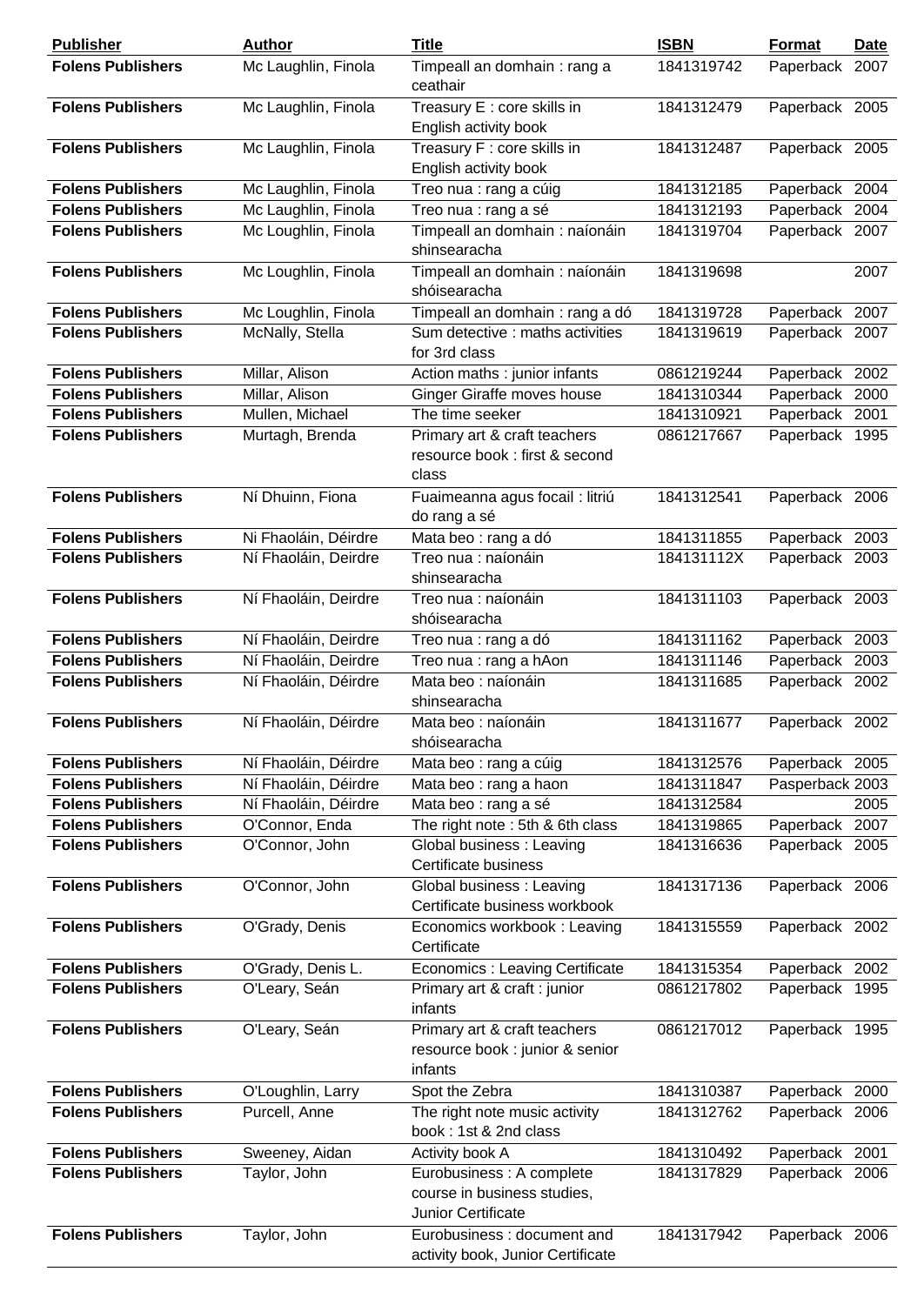| <b>Publisher</b>            | <b>Author</b>        | <b>Title</b>                                            | <b>ISBN</b> | <b>Format</b>  | <b>Date</b>       |
|-----------------------------|----------------------|---------------------------------------------------------|-------------|----------------|-------------------|
| <b>Folens Publishers</b>    | Whelan, Deiordre     | Write here : a complete                                 | 1841312606  | Paperback 2005 |                   |
|                             |                      | handwriting programme book B                            |             |                |                   |
| <b>Folens Publishers</b>    | Whelan, Deirdre      | Action maths: 1st class                                 | 0861219449  | Paperback 2002 |                   |
| <b>Folens Publishers</b>    | Whelan, Deirdre      | Action maths: 2nd class                                 | 086121949X  | Paperback      | 2002              |
| <b>Folens Publishers</b>    | Whelan, Deirdre      | Action maths: 3rd class                                 | 0861219546  | Paperback      | 2002              |
| <b>Folens Publishers</b>    | Whelan, Deirdre      | Action maths : senior infants                           | 0861219341  | Paperback      | 2002              |
| <b>Folens Publishers</b>    | Whelan, Deirdre      | Action maths 5th class                                  | 0861219643  | Paperback      | $200\overline{2}$ |
| <b>Folens Publishers</b>    | Whelan, Deirdre      | Action maths 6th class                                  | 0861219694  | Paperback      | 2002              |
| <b>Folens Publishers</b>    | Whelan, Deirdre      | Animals in the trolly: 4                                | 1841310425  | Paperback 2000 |                   |
| <b>Folens Publishers</b>    | Whelan, Deirdre      | Earthlink: first class                                  | 1841312274  |                | 2004              |
| <b>Folens Publishers</b>    | Whelan, Deirdre      | Earthlink : junior infants                              | 1841312258  | Paperback      | 2004              |
| <b>Folens Publishers</b>    | Whelan, Deirdre      | Earthlink: second class                                 | 1841312282  | Paperback      | 2004              |
| <b>Folens Publishers</b>    | Whelan, Deirdre      | Earthlink: senior infants                               | 1841312266  | Paperback      | 2004              |
| <b>Folens Publishers</b>    | Whelan, Deirdre      | Earthlink: third class activity                         | 1841312304  | Paperback 2004 |                   |
|                             |                      | book                                                    |             |                |                   |
| <b>Folens Publishers</b>    | Whelan, Deirdre      | Hip! hip! hippo! : 1                                    | 1841310395  | Paperback      | 2000              |
| <b>Folens Publishers</b>    | Whelan, Deirdre      | Honey bear's party                                      | 1841310433  | Paperback      | 2000              |
| <b>Folens Publishers</b>    | Whelan, Deirdre      | Lion in the mud                                         | 1841310441  | Paperback 2000 |                   |
| <b>Folens Publishers</b>    | Whelan, Deirdre      | Little hippo gets lost! : 3                             | 1841310417  | Paperback      | 2000              |
| <b>Folens Publishers</b>    | Whelan, Deirdre      | Spellbound book C : a complete                          | 1841319651  | Paperback 2007 |                   |
|                             |                      | spelling programme                                      |             |                |                   |
| <b>Folens Publishers</b>    | Whelan, Deirdre      | Spellbound book D : a complete                          | 184131966X  | Paperback 2007 |                   |
|                             |                      | spelling programme                                      |             |                |                   |
| <b>Folens Publishers</b>    | Whelan, Deirdre      | Spellbound book E : a complete                          | 1841319674  | Paperback 2007 |                   |
|                             |                      | spelling programme                                      |             |                |                   |
| <b>Folens Publishers</b>    | Whelan, Deirdre      | Spellbound book F: A complete                           | 1841319681  | Paperback 2007 |                   |
|                             |                      | spelling programme                                      |             |                |                   |
| <b>Folens Publishers</b>    | Whelan, Deirdre      | The wizard's hat                                        | 1841310379  | Paperback 2000 |                   |
| <b>Folens Publishers</b>    | Whelan, Deirdre      | Treasury A : core skills in                             | 1841312436  | Paperback 2005 |                   |
|                             |                      | English                                                 |             |                |                   |
| <b>Folens Publishers</b>    | Whelan, Deirdre      | Treasury B : core skills in                             | 1841312444  | Paperback 2005 |                   |
|                             |                      | English                                                 |             |                |                   |
| <b>Folens Publishers</b>    | Whelan, Deirdre      | Up! $up! up! : 2$                                       | 1841310409  | Paperback 2000 |                   |
| <b>Folens Publishers</b>    | Whelan, Deirdre      | Write here : a complete                                 | 1841312614  | Paperback 2005 |                   |
|                             |                      | handwriting programme book C                            |             |                |                   |
| <b>Folens Publishers</b>    | Whelan, Deirdre      | Write here : a complete                                 | 1841312622  | Paperback 2005 |                   |
|                             |                      | handwriting programme book D                            |             |                |                   |
| <b>Folens Publishers</b>    | Whelan, Deirdre      | Write here : a complete                                 | 1841312665  | Paperback 2005 |                   |
|                             |                      | handwriting programme book E                            |             |                |                   |
| <b>Folens Publishers</b>    | Whelan, Deirdre      | Write here : a complete<br>handwriting programme book F | 1841312673  | Paperback 2005 |                   |
| <b>Folens Publishers</b>    | Whelan, Deirre       | Write here : a complete                                 | 1841312592  |                |                   |
|                             |                      | handwriting programme book A                            |             | Paperback 2005 |                   |
| <b>Folens Publishers</b>    | Williams, Niamh      | The right note : junior & senior                        | 1841312754  | Paperback 2006 |                   |
|                             |                      | infants                                                 |             |                |                   |
| <b>Food Safety</b>          | <b>Food Safety</b>   | Guidance note No. 23 :                                  |             | Paperback 2007 |                   |
| <b>Authority</b>            | Authority            | development and assessment                              |             |                |                   |
|                             |                      | of recognised                                           |             |                |                   |
| <b>Food Safety</b>          |                      | Report on zoonoses in Ireland                           | 190446551x  | Hardback       | 2007              |
| <b>Authority of Ireland</b> |                      | 2005                                                    |             |                |                   |
| <b>Food Safety</b>          | <b>Food Safety</b>   | Recommendation for a national                           | 1904465471  | Paperback 2007 |                   |
| <b>Authority of Ireland</b> | Authority of Ireland | policy on vitamin C                                     |             |                |                   |
|                             |                      | supplementation for                                     |             |                |                   |
| <b>Food Safety</b>          | <b>Food Safety</b>   | Recommendations for a national                          | 1904465471  | Paperback 2007 |                   |
| <b>Authority of Ireland</b> | Authority of Ireland | policy on Vitamin D                                     |             |                |                   |
|                             |                      | supplementation                                         |             |                |                   |
| <b>Food Safety</b>          | <b>Food Safety</b>   | Safety of potable water in                              | 1904465404  | Paperback      |                   |
| <b>Authority of Ireland</b> | Authority of Ireland | Ireland - report to the board of                        |             |                |                   |
|                             |                      | the FSAI                                                |             |                |                   |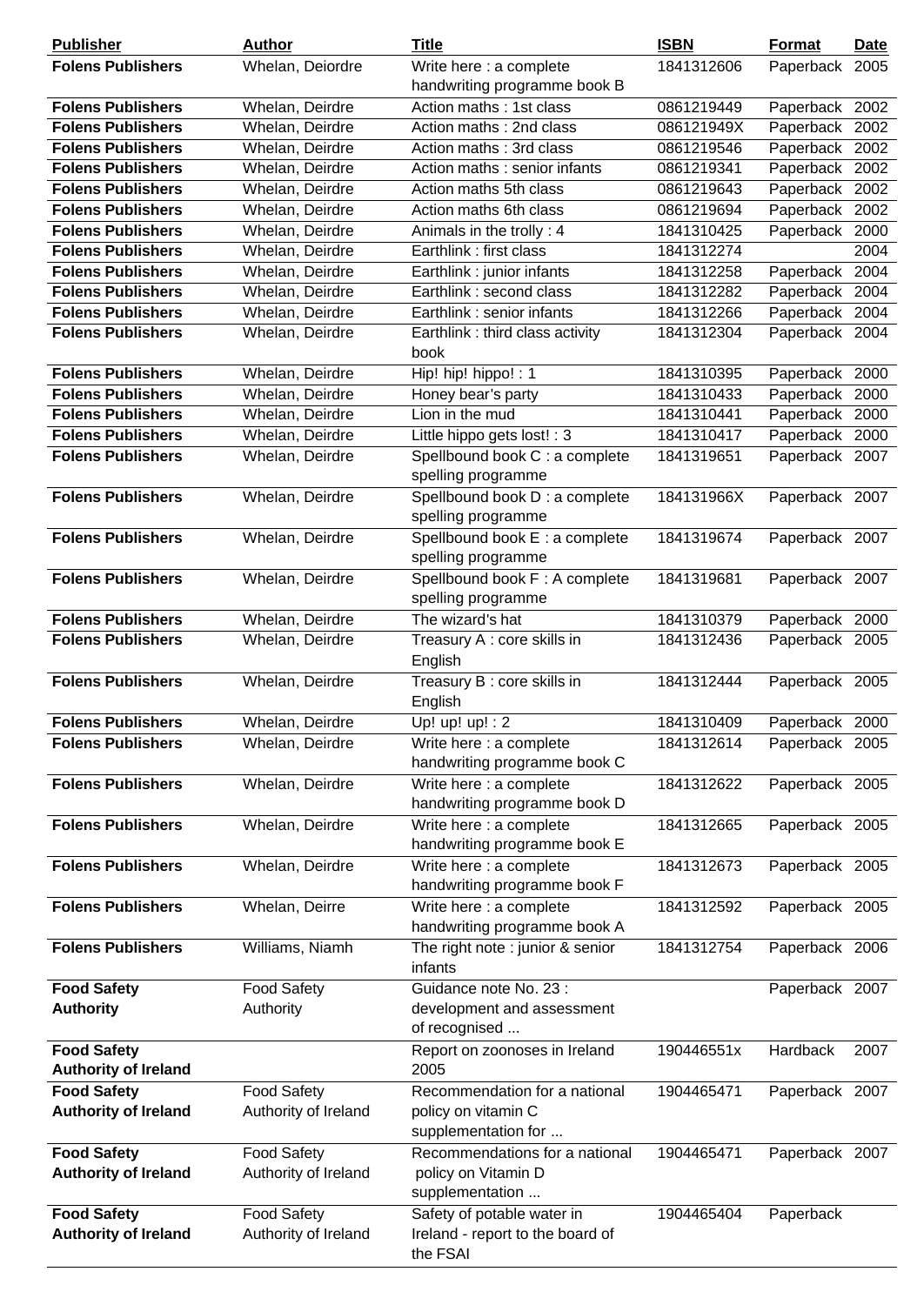| <b>Publisher</b>                                    | <b>Author</b>                                 | <b>Title</b>                                                                        | <b>ISBN</b>              | <b>Format</b>                     | Date |
|-----------------------------------------------------|-----------------------------------------------|-------------------------------------------------------------------------------------|--------------------------|-----------------------------------|------|
| <b>Food Safety</b>                                  | <b>Food Safety</b>                            | The labelling of food in Ireland                                                    |                          | Paperback 2007                    |      |
| <b>Authority of Ireland</b>                         | Authority of Ireland                          | 2007                                                                                |                          |                                   |      |
| <b>Forfás</b>                                       |                                               | Ireland's broadband                                                                 |                          | Paperback 2007                    |      |
|                                                     |                                               | performance and policy<br>requirements                                              |                          |                                   |      |
| <b>Forfás</b>                                       | Aylward, Ciarán                               | Perspectives on Irish<br>productivity : a selection of<br>essays by Irish and       | 0953037916               | Hardback                          | 2007 |
| <b>Forfás</b>                                       | Connellan, Helena                             | State expenditure on science &<br>technology and research &<br>development          |                          | Paperback 2006                    |      |
| <b>Forfás</b>                                       | Expert Group on<br><b>Future Skills Needs</b> | Tomorrow's skills towards a<br>national skills strategy                             |                          | Paperback 2007                    |      |
| <b>Forfás</b>                                       | Forfás                                        | Enterprise statistics : at a<br>glance, 2006                                        |                          | Paperback 2007                    |      |
| <b>Forfás</b>                                       | Forfás                                        | Forfás statement of outward<br>direct investment                                    |                          | Paperback 2007                    |      |
| <b>Forfás</b>                                       | Forfás                                        | Ireland's co-operative sector                                                       |                          | Paperback 2007                    |      |
| <b>Forfás</b>                                       | Forfás                                        | Promoting enterprise : higher<br>education relationship                             |                          | Paperback 2007                    |      |
| <b>Forfás</b>                                       | Forfás                                        | Towards developing an<br>entrepreneurship policy for<br>Ireland                     |                          | Paperback 2007                    |      |
| <b>Forfás</b>                                       | Forfás                                        | Waste management in Ireland :<br>benchmarking analysis and<br>policy                |                          | Paperback 2007                    |      |
| <b>Forfás</b>                                       | Forfás                                        | Waste management in Ireland :<br>benchmarking analysis and<br>policy                |                          | Paperback 2007                    |      |
| <b>Forty Foot Press</b><br><b>Four Courts Press</b> | Harrison, Shane<br>Acquaviva, Paolo           | The benefits of tobacco<br>Dante and the church : literary<br>and historical essays | 0955359716<br>1846820267 | Paperback 2007<br><b>Hardback</b> | 2007 |
| <b>Four Courts Press</b>                            | Adams, Michael                                | The Navarre Bible: minor<br>prophets                                                | 1851829717               | <b>Hardback</b>                   | 2005 |
| <b>Four Courts Press</b>                            | Allen, Nicholas                               | That island never found                                                             | 1846820724               | Hardback                          | 2007 |
| <b>Four Courts Press</b>                            | Augusteijn, Joost                             | The memoirs of John M. Regan:<br>A catholic officer in the RIC and<br>RUC           | 1846820694               | Hardback                          | 2007 |
| <b>Four Courts Press</b>                            | Barnes, John C.                               | Dante and his literary<br>precursors                                                | 1851826520               | Hardback                          | 2007 |
| <b>Four Courts Press</b>                            | Bergin, Liam                                  | According to your word:<br>proceedings of a conference<br>held at the pontifical    | 1846820830               | Hardback                          | 2007 |
| <b>Four Courts Press</b>                            | Breen, Colin                                  | An archaeology of southwest<br>Ireland, 1570-1670                                   | 1846820403               | Hardback                          | 2007 |
| <b>Four Courts Press</b>                            | Broderick, David                              | Local government in<br>nineteenth-century county<br>Dublin : the grand jury         | 1846820625               | Hardback                          | 2007 |
| <b>Four Courts Press</b>                            | Butler, David J.                              | South Tipperary, 1570-1841:<br>religion, land and rivalry                           | 1846820915               | Paperback 2007                    |      |
| <b>Four Courts Press</b>                            | Cawsey, Kathleen                              | Transmission and<br>transformation in the middle<br>ages                            | 1851829903               | Hardback                          | 2007 |
| <b>Four Courts Press</b>                            | Coleman, Philip                               | On literature and science:<br>essays, reflections,<br>provocations                  | 1846820717               | Hardback                          | 2007 |
| <b>Four Courts Press</b>                            | Costello, Kevin                               | The law of habeas corpus in<br>Ireland                                              | 1851828362               | Hardback                          | 2006 |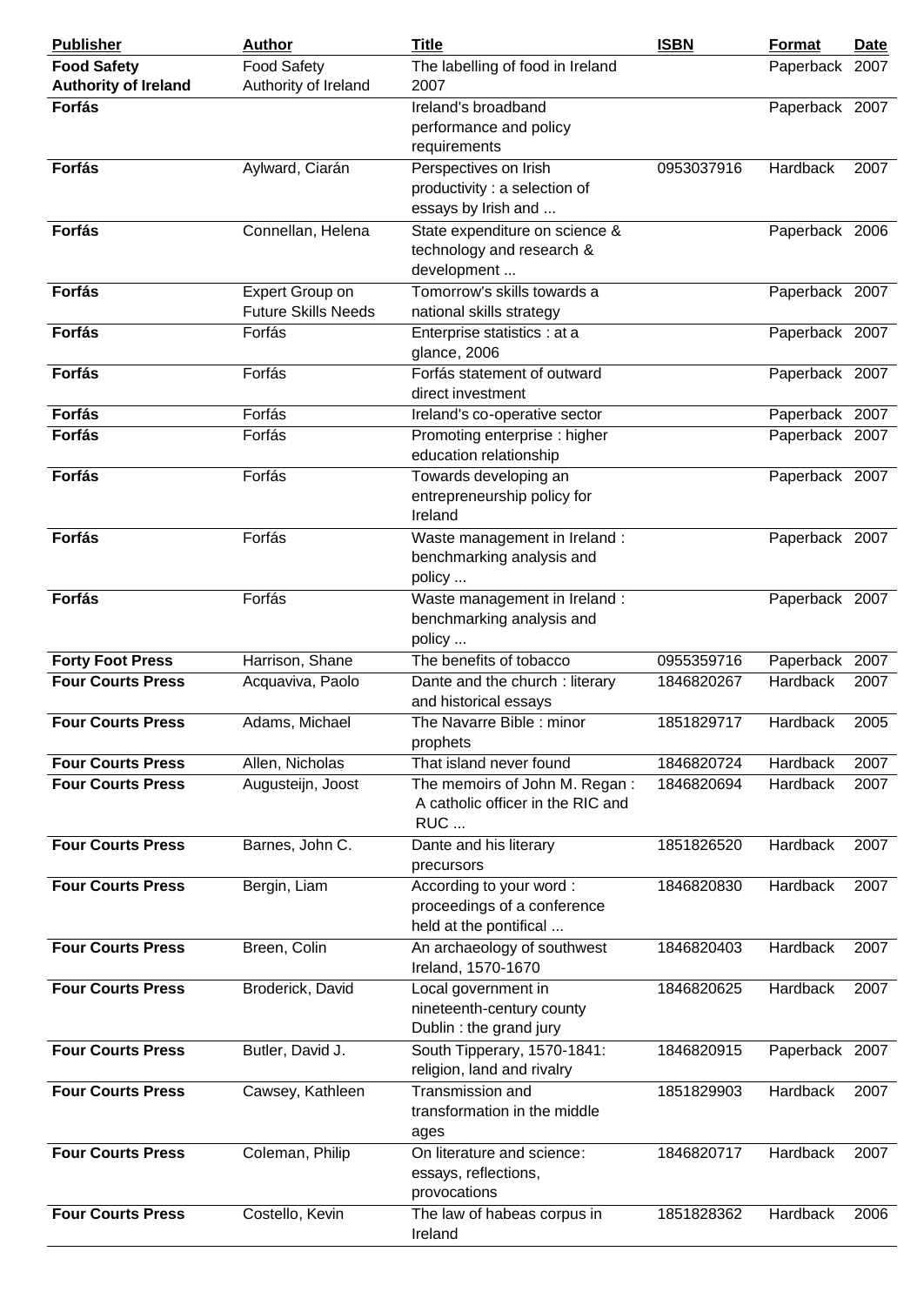| <b>Publisher</b>         | <b>Author</b>            | <b>Title</b>                                                                     | <b>ISBN</b> | Format         | <b>Date</b> |
|--------------------------|--------------------------|----------------------------------------------------------------------------------|-------------|----------------|-------------|
| <b>Four Courts Press</b> | Davis, Fergal<br>Francis | The history and development of<br>the special criminal court 1921 -<br>2005      | 1846820137  | Hardback       |             |
| <b>Four Courts Press</b> | Dawson, N. M.            | Reflections on law and history                                                   | 1851829377  | Hardback       | 2006        |
| <b>Four Courts Press</b> | Dooley, Terence          | The big houses and landed<br>estates of Ireland: a research<br>guide             | 1846820397  | Hardback       | 2007        |
| <b>Four Courts Press</b> | Dooley, Terence          | The murders at Wildgoose lodge<br>: Agrarian crime and<br>punishment             | 1846820854  | Hardback       | 2007        |
| <b>Four Courts Press</b> | Duffy, Seán              | Medieval Dublin VI:<br>Proceedings of the Friends of<br>Medieval Dublin          | 1851828850  | Paperback 2005 |             |
| <b>Four Courts Press</b> | Duffy, Seán              | Medieval Dublin VII : Proceeding<br>of the Friends of Medieval<br>Dublin         | 1851829792  | Paperback 2006 |             |
| <b>Four Courts Press</b> | Duffy, Séan              | The world of the galloglass:<br>Kings, warlords and warriors in<br>Ireland       | 1851829460  | Hardback       | 2007        |
| <b>Four Courts Press</b> | Dunnigan, Diane          | A south Roscommon emigrant :<br>emigration and return,<br>1890-1920              | 1846820588  | Hardback       | 2007        |
| <b>Four Courts Press</b> | Edwards, David           | Age of atrocity : violence and<br>political conflict in early modern<br>Ireland  | 1851829620  | Hardback       | 2007        |
| <b>Four Courts Press</b> | FitzPatrick, Elizabeth   | The parish in medieval and early<br>modern Ireland : community,<br>territory     | 1851829474  | Hardback       | 2004        |
| <b>Four Courts Press</b> | Flannery, Eoin           | Enemies of empire: new<br>perspectives on imperialism,<br>literature and history | 1846820021  | Hardback       | 2007        |
| <b>Four Courts Press</b> | Foster, John Wilson      | The Nabob: a tale of<br>ninety-eight                                             | 185182961X  | Hardback       | 2006        |
| <b>Four Courts Press</b> | Hawkes, Jane             | The Sandbach crosses: sign<br>and significance in<br>Anglo-Saxon sculpture       | 1851826599  | Hardback       | 2002        |
| <b>Four Courts Press</b> | Hebblethwaite, Kate      | Fear: essays on the meaning<br>and experience of fear                            | 1846820700  | Hardback       | 2007        |
| <b>Four Courts Press</b> | Herron, Thomas           | Ireland in the renaissance,<br>c.1540-1660                                       | 1851829880  | Hardback       | 2007        |
| <b>Four Courts Press</b> | Hirst, Catherine         | Religion, politics and violence in<br>nineteenth-century Belfast                 | 1851826513  | Hardback       | 2001        |
| <b>Four Courts Press</b> | Howlett, David           | Muirchú Moccu Macthéni's "Vita<br>Sancti Patricii"                               | 1851829806  | Hardback       | 2006        |
| <b>Four Courts Press</b> | Hudson, Benjamin         | Irish sea studies 900-1200                                                       | 1851829830  | Hardback       | 2006        |
| <b>Four Courts Press</b> | Huggins, Michael         | Social conflict in pre-Famine<br>Ireland: the case of County<br>Roscommon        | 1851826537  | Hardback       | 2007        |
| <b>Four Courts Press</b> | Jankulak, Karen          | Ireland and Wales in the Middle<br>Ages                                          | 185182748X  | Hardback       | 2007        |
| <b>Four Courts Press</b> | Kelly, James             | Poynings' law and the making of<br>law in Ireland, 1660-1800                     | 1846820786  | Hardback       | 2007        |
| <b>Four Courts Press</b> | Kenny, Gillian           | Anglo-Irish and Gaelic women<br>in Ireland c. 1170-1540                          | 1851829849  | Hardback       | 2007        |
| <b>Four Courts Press</b> | Larkin, Felix M.         | Librarians, poets and scholars,<br>a festschrift for Dónall Ó<br>Luanaigh        | 1846820175  | Hardback       | 2007        |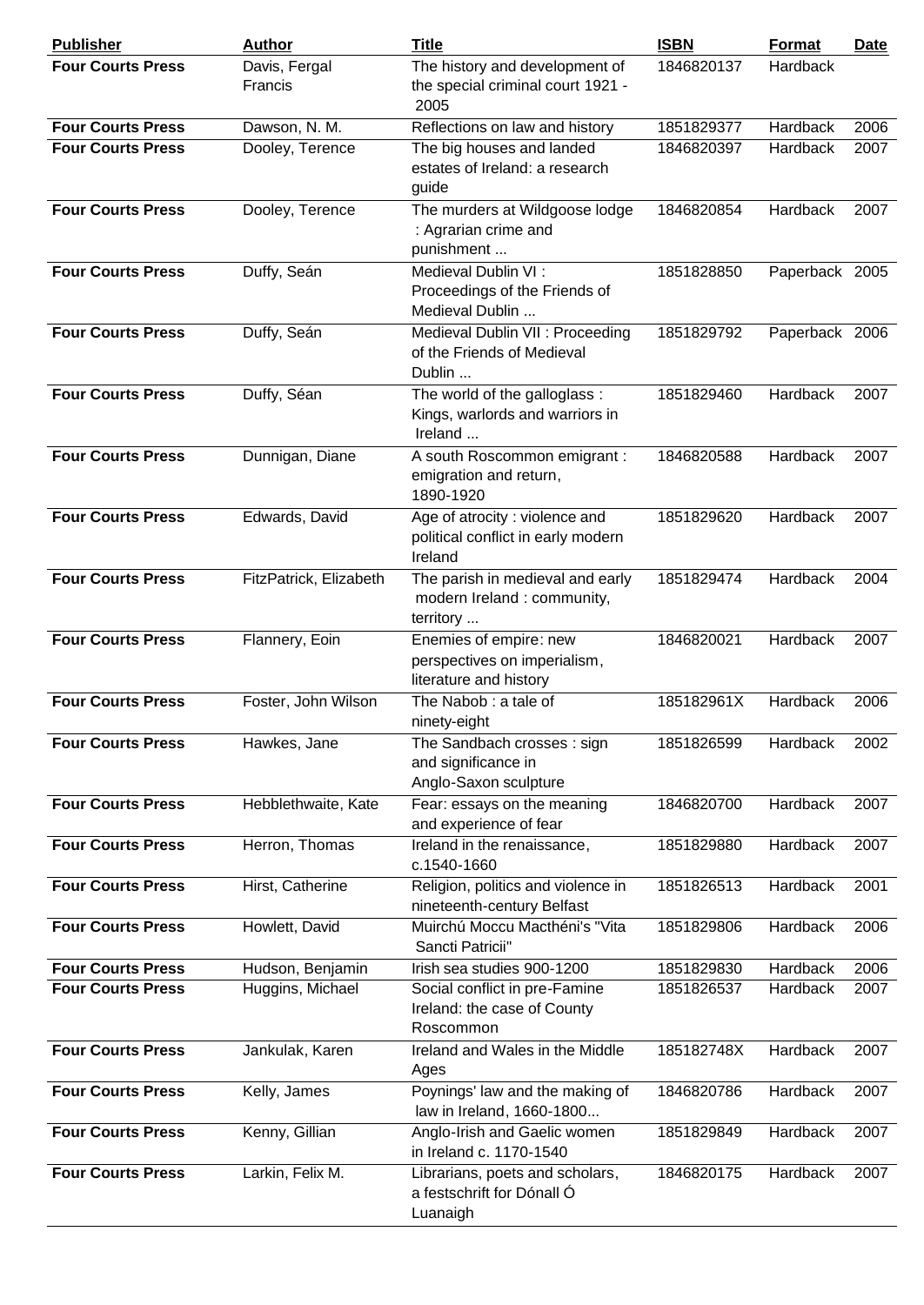| <b>Publisher</b>         | <b>Author</b>               | <b>Title</b>                                                                      | <b>ISBN</b> | Format         | <b>Date</b> |
|--------------------------|-----------------------------|-----------------------------------------------------------------------------------|-------------|----------------|-------------|
| <b>Four Courts Press</b> | Lewis, Andrew               | Law in the city: proceedings of<br>the seventeenth British legal<br>history       | 1846820380  | Hardback       | 2007        |
| <b>Four Courts Press</b> | Loeber, Rolf and<br>Magda   | A guide to Irish fiction,<br>1650-1900                                            | 1851829407  | Hardback       | 2006        |
| <b>Four Courts Press</b> | Mac Cuarta, Brian           | Catholic revival in the North of<br>Ireland                                       | 1846820519  | Hardback       | 2007        |
| <b>Four Courts Press</b> | Mac Laughlin, Jim           | Donegal: the making of a<br>northern county                                       | 1846820311  | Hardback       | 2007        |
| <b>Four Courts Press</b> | Marley, Laurence            | Michael Davitt : freelance<br>radical and frondeur                                | 1846820663  | Hardback       | 2007        |
| <b>Four Courts Press</b> | McCormack,<br>Frances       | Chaucer and the culture of<br>Dissent : the lollard context and<br>subtext of the | 1846820496  | Hardback       | 2007        |
| <b>Four Courts Press</b> | McDonald, Andrew            | Manx kingship in its Irish Sea<br>setting, 1187-1229                              | 1846820472  | Hardback       | 2007        |
| <b>Four Courts Press</b> | Mirala, Petri               | Freemasonry in Ulster<br>1733-1813                                                | 1846820564  | Hardback       | 2007        |
| <b>Four Courts Press</b> | Moloney, Brian              | Italian novels of peasant crisis,<br>1930-50                                      | 185182880x  | Hardback       | 2005        |
| <b>Four Courts Press</b> | Morrissey, Thomas<br>J.     | William O'Brien 1881-1968:<br>socialist, republican, Dáil deputy<br>, editor and  | 1846820670  | Hardback       | 2007        |
| <b>Four Courts Press</b> | Moss, Rachel                | Making and meaning in insular<br>art                                              | 1851829866  | Hardback       | 2007        |
| <b>Four Courts Press</b> | Murphy, David               | Irish brigades 1685-2006: A<br>gazetteer of Irish service past<br>and present     | 1846820809  | Hardback       | 2007        |
| <b>Four Courts Press</b> | Murphy, Michael             | Music in nineteenth-century<br>Ireland                                            | 1846820243  | Hardback       | 2007        |
| <b>Four Courts Press</b> | Nagy, Joseph<br>Falaky      | Myth in celtic literature : CSANA<br>yearbook 6                                   | 1846820465  | Paperback 2007 |             |
| <b>Four Courts Press</b> | Nelson, Ivan F.             | The Irish militia 1793-1802 :<br>Ireland's forgotten army                         | 1846820373  | Hardback       | 2007        |
| <b>Four Courts Press</b> | Ní Mhurchadha,<br>Maighréad | Fingal, 1603-60 : contending<br>neighbours in North Dublin                        | 1851828044  | Hardback       | 2005        |
| <b>Four Courts Press</b> | Ní Mhurchadha,<br>Maighréad | United parishes of Finglas, St.<br>Margaret's, Artane and the<br>Ward 1657-1758   | 1846820526  | Hardback       | 2007        |
| <b>Four Courts Press</b> | Ó Cróinín, Dáibhí           | Early Irish history and<br>chronology                                             | 1851826351  | Hardback       | 2003        |
| <b>Four Courts Press</b> | O Donoghue,<br>Brendan      | The Irish county surveyors,<br>1834-1944 : a biographical<br>dictionary           | 1846820632  | Hardback       | 2007        |
| <b>Four Courts Press</b> | O'Connor, Thomas            | Irish communities in early<br>modern Europe                                       | 1851829938  | Hardback       | 2006        |
| <b>Four Courts Press</b> | O'Neill, Stephen            | Staging Ireland: representations<br>in Shakespeare and<br>Renaissance drama       | 1851829897  | Hardback       | 2007        |
| <b>Four Courts Press</b> | O'Reilly, Kevin E.          | Aesthetic perception: A<br>thomistic perspective                                  | 1846820274  | Hardback       | 2007        |
| <b>Four Courts Press</b> | Pulliam, Heather            | Word and image in the Book of<br>Kells                                            | 1851829253  | Hardback       | 2006        |
| <b>Four Courts Press</b> | Reilly, Ciarán              | Edenderry, County Offaly, and<br>the Downshire estate,<br>1790-1800               | 1846820618  | Paperback 2007 |             |
| <b>Four Courts Press</b> | Roulston, William           | Restoration Strabane,<br>1660-1714 : economy and<br>society in provincial Ireland | 1846820601  | Paperback 2007 |             |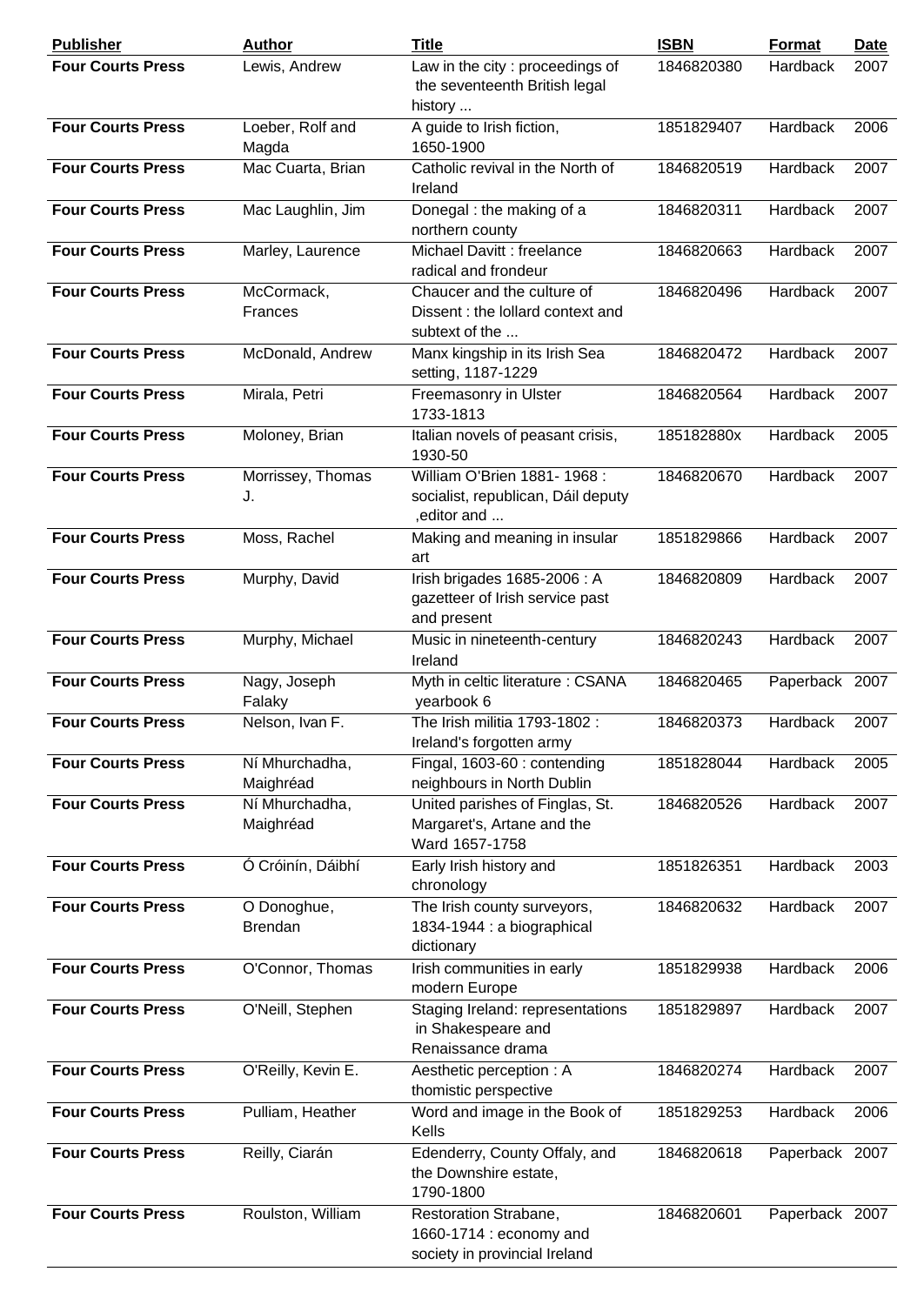| <b>Publisher</b>                 | <b>Author</b>        | <b>Title</b>                                                | <b>ISBN</b> | <b>Format</b>  | Date |
|----------------------------------|----------------------|-------------------------------------------------------------|-------------|----------------|------|
| <b>Four Courts Press</b>         | Scott, Brendan       | Cavan 1609-1653 : Plantation,                               | 1846820625  | Paperback 2007 |      |
|                                  |                      | war and religion                                            |             |                |      |
| <b>Four Courts Press</b>         | Shine Thompson,      | Divided worlds: Studies in                                  | 1846820113  | Hardback       | 2007 |
|                                  | Mary                 | children's literature                                       |             |                |      |
| <b>Four Courts Press</b>         | Teate, Faithful      | Ter tria                                                    | 1846820359  | Hardback       | 2007 |
| <b>Four Courts Press</b>         | Williams, Bernadette | The Annals of Ireland by Friar                              | 1846820342  | Hardback       | 2007 |
|                                  |                      | John Clyn                                                   |             |                |      |
| <b>Four Courts Press</b>         | Wilson, David A.     | The orange order in Canada                                  | 1846820779  | Hardback       | 2007 |
| Fr. John O'Brien                 | O'Brien, John        | Love rescue me : the healing                                | 0955567001  | Paperback 2007 |      |
|                                  |                      | power of love                                               |             |                |      |
| <b>Frank O'Connor</b>            | O'Connor, Frank      | <b>Limerick Post Office: Memories</b><br>of forgotten times | 0955590801  | Hardback       | 2007 |
| <b>Front Line</b>                | <b>Front Line</b>    | Front line Guatemala : attacks                              | 0955438905  | Paperback 2006 |      |
|                                  |                      | against human rights defenders<br>2000-2005                 |             |                |      |
| Gacquin, William                 | Gacquin, William     | Brideswell : pattern committee<br>commemorative booklet     |             | Paperback 2007 |      |
| <b>Gaelic Athletic</b>           |                      | The GAA and Croke Park                                      |             | Paperback 2007 |      |
| <b>Association</b>               |                      |                                                             |             |                |      |
| Gaelscoil Ó Doghair,             | Carey, John          | A photographer's guide to                                   | 0954054539  | Paperback 2006 |      |
| <b>Contae Luimnigh</b>           |                      | Ireland's wildlife                                          |             |                |      |
| <b>Gallery of</b>                |                      | Bill Doyle's Ireland                                        | 0955238840  | Hardback       | 2007 |
| Photography                      |                      |                                                             |             |                |      |
| <b>Gallery Press</b>             | Fallon, Peter        | The company of horses                                       | 1852354244  | Hardback       | 2007 |
| <b>Gallery Press</b>             | Gillis, Alan         | Hawks and doves                                             | 1852354186  | Hardback       | 2007 |
| <b>Gallery Press</b>             | Grennan, Eamon       | Out of breath                                               | 1852354299  | Hardback       | 2007 |
| <b>Gallery Press</b>             | Lysaght, Seán        | The mouth of a river                                        | 1852354206  | Hardback       | 2007 |
| <b>Gallery Press</b>             | McAuliffe, John      | Next door                                                   | 1852354268  | Hardback       | 2007 |
| <b>Gallery Press</b>             | Ní Dhomhnaill, Nuala | The fifty minute mermaid                                    | 1852353759  | Hardback       |      |
| <b>Gallery Press</b>             | Nolan, Jim           | Sky road                                                    | 1852353919  | Hardback       | 2007 |
| <b>Gandon Editions</b>           | Jordan, Peter        | <b>Waterford Municipal Art</b>                              | 0948037423  | Hardback       | 2006 |
|                                  |                      | collection                                                  |             |                |      |
| <b>Gandon Editions</b>           | Laffan, William      | Irish architectural and<br>decorative studies : volume IX   | 0948037368  | Paperback 2006 |      |
| <b>Gandon Editions</b>           | Murray, Peter        | Irish art of the seventies :                                | 0948037344  | Hardback       | 2007 |
|                                  |                      | modernist Irish art 1960-1990                               |             |                |      |
| <b>Gandon Editions</b>           | Murray, Peter        | Séamus Murphy sculptor<br>1907-1975                         | 0948037504  | Hardback       | 2007 |
| <b>Gandon Editions</b>           | National College of  | Vivienne Roche: NC Iris                                     | 094803744X  | Hardback       | 2006 |
|                                  | Ireland              |                                                             |             |                |      |
| <b>Gandon Editions</b>           | Ó Cuív, Ruairí       | Art and the city : review of the                            | 0948037290  | Paperback 2006 |      |
|                                  |                      | Cork City Council per cent for                              |             |                |      |
|                                  |                      | art scheme                                                  |             |                |      |
| <b>Gandon Editions</b>           | O'Regan, John        | Denis Connolly + Anne Cleary:                               | 0948037511  | Hardback       | 2007 |
|                                  |                      | past + presence                                             |             |                |      |
| <b>Gandon Editions</b>           | O'Regan, John        | John Philip Murray: Vangard                                 | 0948037498  | Paperback 2007 |      |
|                                  |                      | series 2                                                    |             |                |      |
| <b>Gandon Editions</b>           | O'Regan, John        | Martin Finnin: vangard series 1                             | 0948037474  | Paperback 2007 |      |
| <b>Gandon Editions</b>           | O'Regan, John        | New Irish architecture 22 : AAI                             | 0948037467  | Paperback 2007 |      |
|                                  |                      | awards 2007                                                 |             |                |      |
| <b>Gandon Editions</b>           | O'Regan, John        | Profile: John Noel Smith                                    | 0946641925  | Hardback       | 2007 |
| Geography                        | Gibson, PJ           | Heritage landscapes of the Irish                            | 0906602287  | Paperback 2007 |      |
| <b>Publications</b>              |                      | Midlands                                                    |             |                |      |
| Geography                        | Nolan, William       | Kildare, history and society:                               | 0906602577  | Paperback      |      |
| <b>Publications</b>              |                      | interdisciplinary essays on the<br>history of               |             |                |      |
|                                  |                      |                                                             |             |                |      |
| Geography<br><b>Publications</b> | Smyth, Jimmy         | In praise of heroes : ballads and<br>poems of the GAA       | 0906602294  | Paperback 2007 |      |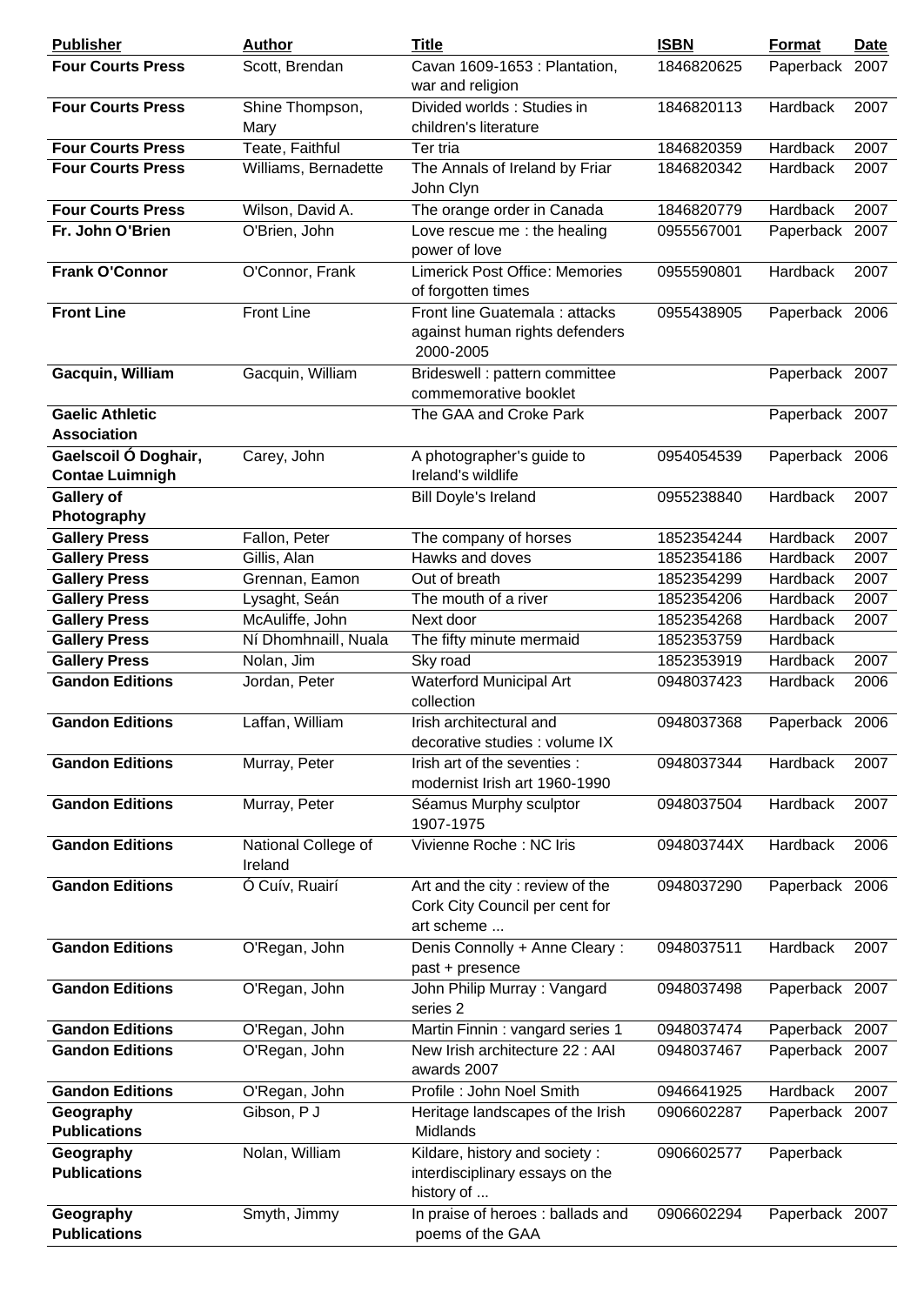| <b>Publisher</b>            | <b>Author</b>        | <b>Title</b>                                                                     | <b>ISBN</b> | Format         | <b>Date</b> |
|-----------------------------|----------------------|----------------------------------------------------------------------------------|-------------|----------------|-------------|
| <b>Gerard Madden</b>        | Madden, Gerard       | History of the O'Gradys of Clare<br>and Limerick                                 | 0952951150  | Paperback 2007 |             |
| <b>Gerard Publishing</b>    | Prendergast, Jim     | A history of Johnstown House,<br>Enfield, County Meath 1761 to<br>2006           | 0955465307  | Paperback 2006 |             |
| <b>Gill &amp; Macmillan</b> | Anderson, David      | Graphics in design &<br>communication 1                                          | 0717137336  | Paperback 2007 |             |
| <b>Gill &amp; Macmillan</b> | Barrett, Jeanne      | Impact! workbook: CSEP for<br>junior certificate                                 | 0717140512  | Paperback 2006 |             |
| <b>Gill &amp; Macmillan</b> | Boyle, Niall         | Religion revision for Junior<br>Certificate                                      | 0717141326  | Paperback 2006 |             |
| Gill & Macmillan            | Brunt, Barry         | Dynamic economic geography                                                       |             | Paperback      |             |
| Gill & Macmillan            | Caldwell, June       | In love with a mad dog                                                           | 0717141004  | Paperback 2006 |             |
| <b>Gill &amp; Macmillan</b> | Carswell, Simon      | Something rotten: Irish banking<br>scandals                                      | 0717139727  | Paperback 2006 |             |
| <b>Gill &amp; Macmillan</b> | Casserly, Brendan    | Physics revision for Leaving<br>Certificate                                      | 0717141531  | Paperback 2007 |             |
| <b>Gill &amp; Macmillan</b> | Charleton, Manus     | Ethics for social care in Ireland:<br>philosophy and practice                    | 0717142576  | Paperback 2007 |             |
| <b>Gill &amp; Macmillan</b> | Coleman, Kieran      | Shortcuts to success: science<br>experiments for Junior<br>Certificate           | 0717140947  | Paperback 2007 |             |
| <b>Gill &amp; Macmillan</b> | Collins, Neil        | Modernising Irish government :<br>the politics of administrative<br>reform       | 0717141555  | Paperback 2007 |             |
| <b>Gill &amp; Macmillan</b> | Cotter, Larry        | English revision for Junior<br>Certificate higher level                          | 0717141685  | Paperback 2007 |             |
| <b>Gill &amp; Macmillan</b> | Crosbie, Duncan      | The voyage of the Titanic: a<br>boy's adventure                                  | 071714108X  | Hardback       | 2006        |
| <b>Gill &amp; Macmillan</b> | Donohoe, Josephine   | Education and care in the early<br>years                                         | 0717141968  | Paperback 2007 |             |
| <b>Gill &amp; Macmillan</b> | Dunne, Marie         | New English experience 1: for<br><b>Junior Certificate</b>                       | 0717142446  | Paperback 2007 |             |
| <b>Gill &amp; Macmillan</b> | Emerson, Newton      | The last of the Portadown<br><b>News</b>                                         | 0717141039  | Paperback 2006 |             |
| Gill & Macmillan            | Fahy, John G.        | New explorations critical notes<br>on prescribed poetry for Higher<br>and        | 0717140555  | Paperback 2006 |             |
| <b>Gill &amp; Macmillan</b> | Fanning, Brendan     | From there to here: Irish rugby<br>in the professional era                       | 0717139491  | Paperback 2007 |             |
| Gill & Macmillan            | Farrell, Mary        | The Café Fresh cookbook                                                          | 0717141071  | Paperback 2006 |             |
| <b>Gill &amp; Macmillan</b> | Fay, Fiona           | Maps, aerial photos and graphs<br>: Leaving Certificate geography<br>shortcut to | 0717140717  | Paperback 2007 |             |
| <b>Gill &amp; Macmillan</b> | Fitzpatrick, Padraig | Shortcuts to success business<br>for Leaving Certificate                         | 0717141708  | Paperback 2007 |             |
| <b>Gill &amp; Macmillan</b> | Flood, Eilis         | Food studies assignments for<br>home economics : for Leaving<br>Certificate      | 0717140732  | Paperback 2007 |             |
| <b>Gill &amp; Macmillan</b> | Francis-Stack, Aine  | Wie bitte? : listening<br>comprehension for Junior<br>Certificate German         | 0717141678  | Paperback 2007 |             |
| <b>Gill &amp; Macmillan</b> | Gallagher, Joan      | Modern office technoology and<br>administration                                  | 0717140296  | Paperback 2006 |             |
| Gill & Macmillan            | Gill & Macmillan     | Primary class planner<br>2007-2008                                               | 0717142453  | Paperback 2007 |             |
| Gill & Macmillan            | Gillespie, Raymond   | Seventeenth century Ireland                                                      | 0717139468  | Paperback 2006 |             |
| <b>Gill &amp; Macmillan</b> | Gormley, Anne        | English revision for Leaving<br>Certificate higher level                         | 0717141401  | Paperback 2007 |             |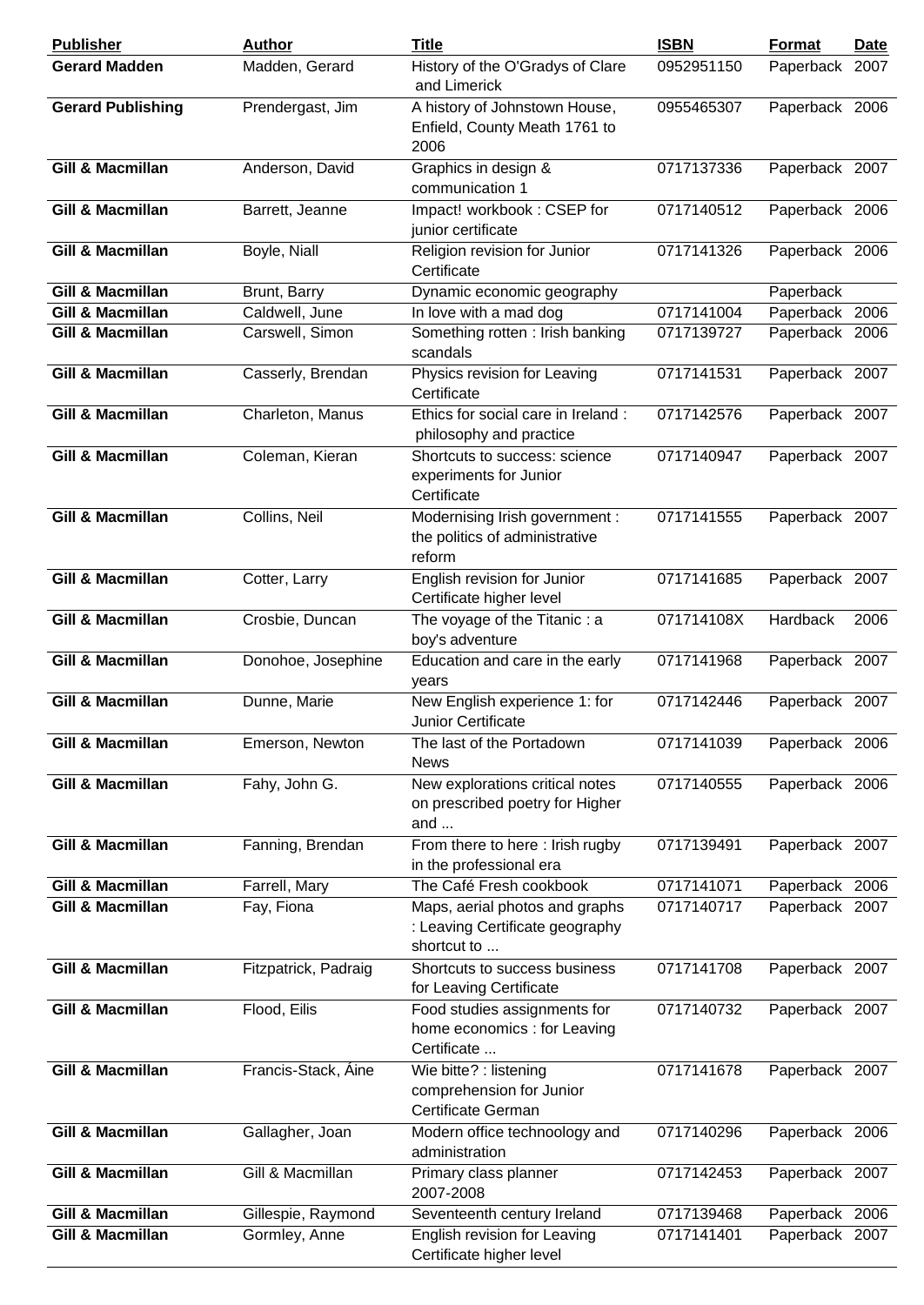| <b>Publisher</b>            | <b>Author</b>                  | <b>Title</b>                                                                          | <b>ISBN</b> | <b>Format</b>  | <b>Date</b> |
|-----------------------------|--------------------------------|---------------------------------------------------------------------------------------|-------------|----------------|-------------|
| Gill & Macmillan            | Gormley, Anne                  | English revision for Leaving<br>Certificate ordinary level                            | 0717140503  | Paperback 2007 |             |
| <b>Gill &amp; Macmillan</b> | Gratzer, Fiona                 | Unislim : recipes for success                                                         | 0717142485  | Paperback 2007 |             |
| <b>Gill &amp; Macmillan</b> | Gunnigle, Patrick              | Human resource management in<br>Ireland                                               | 0717139336  | Paperback 2006 |             |
| <b>Gill &amp; Macmillan</b> | Halton, Mary Anne              | Home economics revision for<br><b>Junior Certificate</b>                              | 0717141265  | Paperback 2007 |             |
| <b>Gill &amp; Macmillan</b> | Halton, Mary Anne              | Home Economics revision for<br>Leaving Certificate                                    | 0717141463  | Paperback 2007 |             |
| <b>Gill &amp; Macmillan</b> | Harvey, Nicholas               | Effective communication                                                               | 0717138410  | Paperback 2006 |             |
| Gill & Macmillan            | Healy, Eamonn                  | Shortcuts to success science<br>for Junior Certificate                                | 0717141715  | Paperback 2007 |             |
| <b>Gill &amp; Macmillan</b> | Hegarty, Shane                 | The Irish Times book of the<br>1916 Rising                                            | 0717141918  | Hardback       | 2006        |
| <b>Gill &amp; Macmillan</b> | Hickey, Trevor                 | Construction studies today                                                            | 0717139557  | Paperback 2006 |             |
| <b>Gill &amp; Macmillan</b> | Hogan, Robert                  | Shortcuts to success: the<br>French oral for Leaving Cert                             | 0717142125  | Paperback 2007 |             |
| <b>Gill &amp; Macmillan</b> | Humphrey, George               | Mathematics revision for Junior<br>Certificate higher level                           | 0717141302  | Paperback 2007 |             |
| <b>Gill &amp; Macmillan</b> | Humphrey, George               | Mathematics revision for Junior<br>Certificate ordinary level                         | 0717141296  | Paperback 2007 |             |
| <b>Gill &amp; Macmillan</b> | Humphrey, George               | Mathematics revision for<br>Leaving Certificate higher level<br>paper 1               | 0717141494  | Paperback 2007 |             |
| <b>Gill &amp; Macmillan</b> | Humphrey, George               | Mathematics revision for<br>Leaving Certificate higher level<br>paper 2               | 0717141500  | Paperback 2007 |             |
| <b>Gill &amp; Macmillan</b> | Humphrey, George               | Mathematics revision for<br>Leaving Certificate ordinary<br>level                     | 0717141517  | Paperback 2007 |             |
| <b>Gill &amp; Macmillan</b> | Kelly, Gerard                  | Overheard in Dublin: Dublin wit<br>from overheardindublin.com                         | 0717141144  | Paperback 2006 |             |
| Gill & Macmillan            | Kiely, David M.                | The dark sacrament : exorcism<br>in modern Ireland                                    | 0717140032  | Paperback 2006 |             |
| <b>Gill &amp; Macmillan</b> | Kieran, Martin                 | The comparative study:<br>Leaving Certificate English<br>higher level shortcut to     | 0717141760  | Paperback 2007 |             |
| <b>Gill &amp; Macmillan</b> | Killeen, Richard               | A short history of the Irish<br>revolution 1912-1927                                  | 0717140831  | Paperback 2007 |             |
| <b>Gill &amp; Macmillan</b> | Killeen, Richard               | The concise history of modern<br>Ireland                                              | 0717140695  | Hardback       | 2006        |
| <b>Gill &amp; Macmillan</b> | Linehan, Margaret              | Make that grade: management                                                           | 0717142057  | Paperback 2007 |             |
| <b>Gill &amp; Macmillan</b> | Linehan, Margaret              | Make that grade: marketing                                                            | 0717142064  | Paperback      | 2007        |
| <b>Gill &amp; Macmillan</b> | Lowe, John                     | The money doctor finance<br>annual 2007                                               | 0717141814  | Paperback 2006 |             |
| <b>Gill &amp; Macmillan</b> | Lucey, Dermot                  | History revision for Leaving<br>Cert                                                  | 0717141456  | Paperback 2007 |             |
| <b>Gill &amp; Macmillan</b> | Maguire, Éamonn                | Irish revision for Junior<br>Certificate ordinary level                               | 0717141284  | Paperback 2007 |             |
| <b>Gill &amp; Macmillan</b> | Maguire, Éamonn                | Irish revision for Leavng<br>Certificate higher level                                 | 0717141470  | Paperback 2007 |             |
| <b>Gill &amp; Macmillan</b> | Maguire, Éamonn                | Shortcuts to success: Irish<br>essay writing for Leaving<br>Certificate (ordinary and | 0717140725  | Paperback 2007 |             |
| <b>Gill &amp; Macmillan</b> | Matthews,<br><b>Bernadette</b> | German revision for Junior<br>Certificate (higher level)                              | 0717141258  | Paperback 2007 |             |
| <b>Gill &amp; Macmillan</b> | Matthews,<br>Bernadette        | German revision for Leaving<br>Certificate (higher level)                             | 0717141449  | Paperback 2007 |             |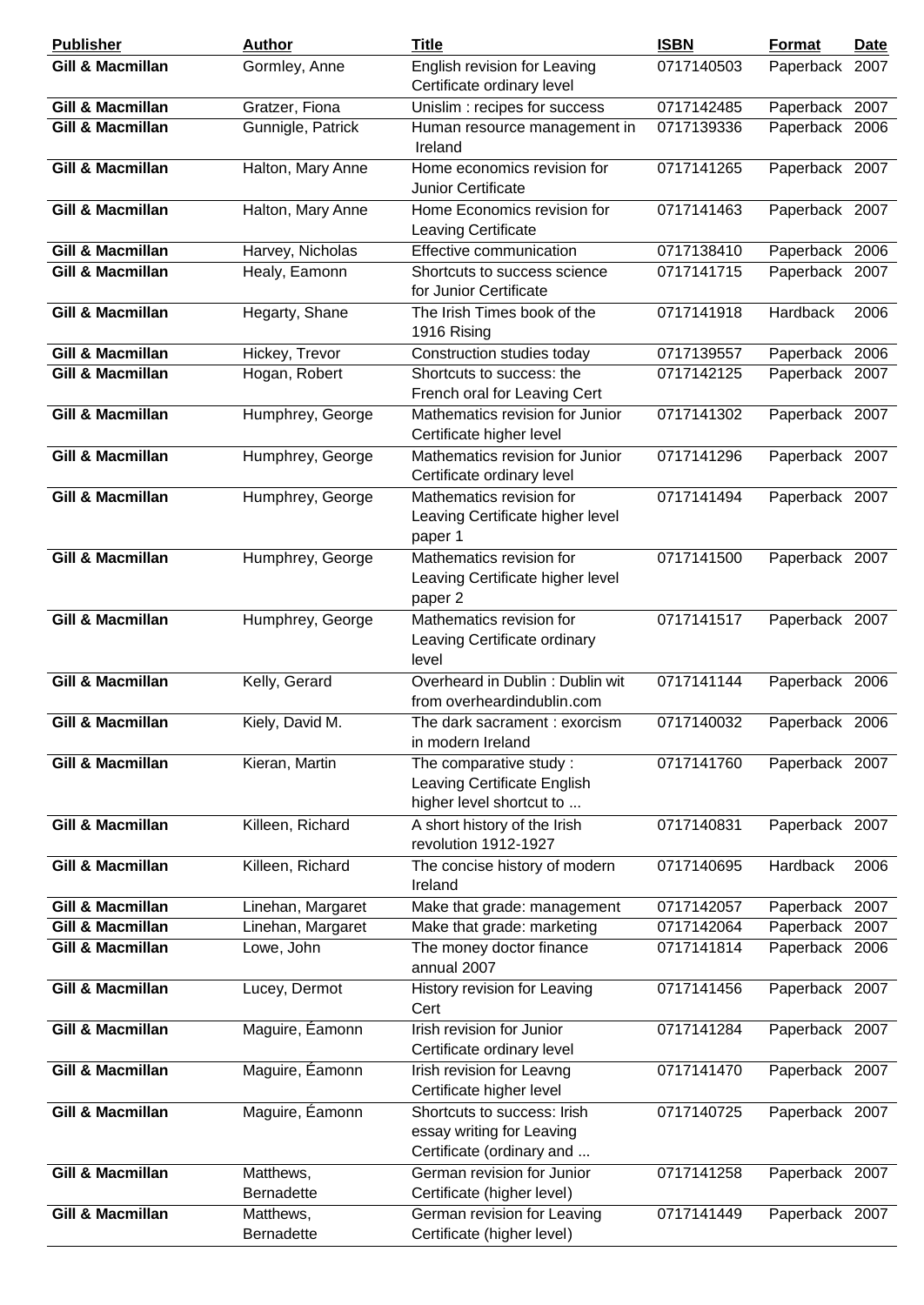| <b>Publisher</b>            | <b>Author</b>        | <b>Title</b>                           | <b>ISBN</b> | Format         | <b>Date</b> |
|-----------------------------|----------------------|----------------------------------------|-------------|----------------|-------------|
| Gill & Macmillan            | Matthews,            | Less stress, more success              | 0717140571  | Paperback 2006 |             |
|                             | <b>Bernadette</b>    | German: revision for Leaving           |             |                |             |
|                             |                      | Cert Higher level                      |             |                |             |
| <b>Gill &amp; Macmillan</b> | McCarthy, Patricia   | A favourite study: building the        | 0717141624  | Hardback       | 2006        |
|                             |                      | King's Inns                            |             |                |             |
| <b>Gill &amp; Macmillan</b> | McCook, Alastair     | White line fever: An illustrated       | 0717140857  | Hardback       | 2006        |
|                             |                      | history of Irish road racing           |             |                |             |
| <b>Gill &amp; Macmillan</b> | McDonagh, Peter      | French revision for Junior             | 0717141233  | Paperback 2007 |             |
|                             |                      | Certificate (higher level)             |             |                |             |
| <b>Gill &amp; Macmillan</b> | McDonagh, Peter      | French revision for Leaving            | 0717141418  | Paperback 2007 |             |
|                             |                      | Certificate (higher level)             |             |                |             |
|                             |                      |                                        |             |                |             |
| Gill & Macmillan            | McLoughlin, Michael  | Accounting revision for Leaving        | 0717141340  | Paperback 2007 |             |
|                             |                      | Certificate higher level               |             |                |             |
| Gill & Macmillan            | Mehta, Glenn         | The welcome business                   | 0717142620  | Paperback 2007 |             |
| Gill & Macmillan            | Mullally, Shea       | Science revision for Junior            | 0717141319  | Paperback 2007 |             |
|                             |                      | Certificate                            |             |                |             |
| <b>Gill &amp; Macmillan</b> | Mullins, Elaine      | Shortcuts to success Irish:            | 0717141869  | Paperback 2007 |             |
|                             |                      | Leaving Certificate higher leavel      |             |                |             |
| <b>Gill &amp; Macmillan</b> | Murphy, Paula        | Discovering drama: theory and          | 0717139344  | Paperback 2006 |             |
|                             |                      | practice for the primary school        |             |                |             |
| <b>Gill &amp; Macmillan</b> | Murphy, Philip       | Biology revision for Leaving           | 0717141364  | Paperback 2007 |             |
|                             |                      | Certificate                            |             |                |             |
| <b>Gill &amp; Macmillan</b> | Murtagh, Peter       | The Irish Times book of the year       | 0717141020  | Hardback       | 2006        |
|                             |                      | 2006                                   |             |                |             |
| <b>Gill &amp; Macmillan</b> | Ní Chárthaigh, Áine  | Art history revision for Leaving       | 0717141357  | Paperback 2007 |             |
|                             |                      | Certificate                            |             |                |             |
| <b>Gill &amp; Macmillan</b> | Ó Brádaigh, Mícheál  | Irish revision for Junior              | 0717141272  | Paperback 2007 |             |
|                             |                      | Certificate higher level               |             |                |             |
| <b>Gill &amp; Macmillan</b> | Ó Brádaigh, Mícheál  | Irish revision for Leaving             | 0717141487  | Paperback 2007 |             |
|                             |                      | Certificate ordinary level             |             |                |             |
| <b>Gill &amp; Macmillan</b> | Ó Ceallacháin, Seán  | The Dubs: Dublin GAA since             | 071714013X  | Hardback       | 2006        |
|                             | Óg                   | the 1940s                              |             |                |             |
|                             |                      |                                        |             |                |             |
| <b>Gill &amp; Macmillan</b> | Ó Ceallaigh, Peadar  | A thig ná tit orm                      | 0717141888  | Paperback 2007 |             |
| <b>Gill &amp; Macmillan</b> | Ó Muirithe Diarmuid  | The words we use                       | 0717140806  | Hardback       | 2006        |
| <b>Gill &amp; Macmillan</b> | Ó Muirithe, Diarmaid | A-Z of Irish names for children,       | 0717140083  | Paperback 2007 |             |
|                             |                      | and their meanings                     |             |                |             |
| <b>Gill &amp; Macmillan</b> | O'Brien, Edel        | Healthy lifestyles 3 : SPHE            | 0717142460  | Paperback      |             |
|                             |                      | activities for third year students     |             |                |             |
| <b>Gill &amp; Macmillan</b> | O'Connor, Marie      | Emergency : Irish hospitals in         | 0717142272  | Paperback 2007 |             |
|                             |                      | chaos                                  |             |                |             |
| <b>Gill &amp; Macmillan</b> | O'Doherty, Malachi   | The telling year: Belfast 1972         | 0717141906  | Paperback 2007 |             |
| <b>Gill &amp; Macmillan</b> | O'Dwyer, Alex        | French revision for Leaving            | 0717141425  | Paperback 2007 |             |
|                             |                      | Certificate (ordinary level)           |             |                |             |
| Gill & Macmillan            | O'Dwyer, Alex        | J'écoute ! Je lis!                     | 0717139956  | Paperback 2006 |             |
| Gill & Macmillan            | O'Dwyer, Patrick     | Dynamic human geography                | 071714192   | Paperback      |             |
| Gill & Macmillan            | O'Dwyer, Patrick     | Geography revision for Junior          | 0717141241  | Paperback 2007 |             |
|                             |                      | Certificate                            |             |                |             |
| <b>Gill &amp; Macmillan</b> | O'Dwyer, Patrick     | Geography revision for Leaving         | 0717141432  | Paperback 2007 |             |
|                             |                      | Certificate                            |             |                |             |
| <b>Gill &amp; Macmillan</b> | O'Leary, Desmond     | History revision for Junior            | 0717141333  | Paperback 2007 |             |
|                             |                      | Certificate                            |             |                |             |
| <b>Gill &amp; Macmillan</b> | O'Leary, James       | Make that grade: economics             | 0717142033  | Paperback 2007 |             |
| <b>Gill &amp; Macmillan</b> | O'Neill, Séamus      | <b>Essential computer applications</b> | 0717142644  | Paperback 2007 |             |
|                             |                      | : information and communication        |             |                |             |
|                             |                      | systems                                |             |                |             |
|                             |                      |                                        |             |                |             |
| <b>Gill &amp; Macmillan</b> | O'Reilly, Louise     | <b>English for Junior Certificate</b>  | 0717142316  | Paperback 2007 |             |
|                             |                      | ordinary level                         |             |                |             |
| <b>Gill &amp; Macmillan</b> | O'Sullivan, John     | Understanding technical                | 0717138283  | Paerback       | 2006        |
|                             |                      | graphics workbook                      |             |                |             |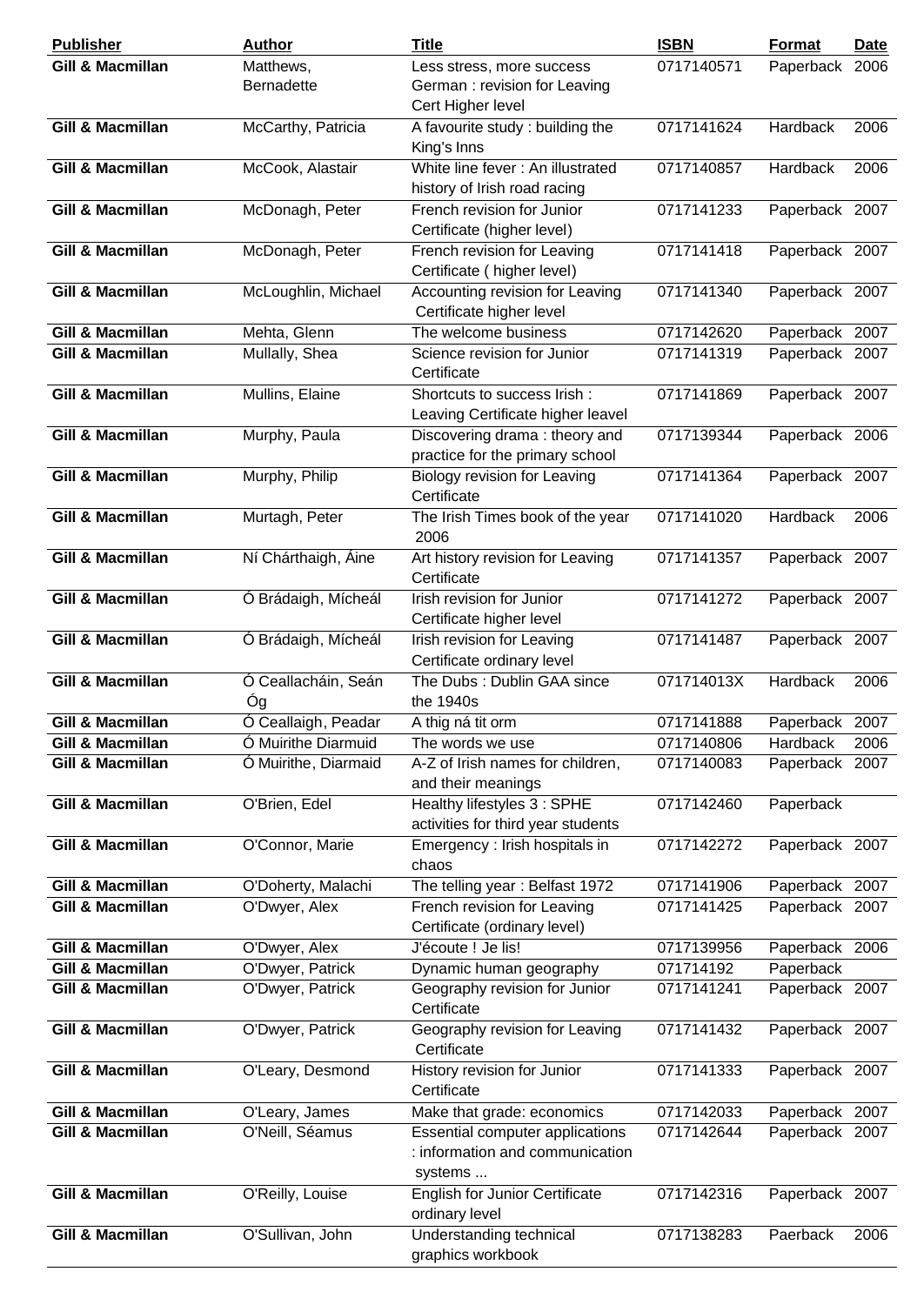| <b>Publisher</b>                       | <b>Author</b>                   | <b>Title</b>                                                                             | <b>ISBN</b> | Format         | <b>Date</b> |
|----------------------------------------|---------------------------------|------------------------------------------------------------------------------------------|-------------|----------------|-------------|
| <b>Gill &amp; Macmillan</b>            | O'Sullivan, John F.             | <b>Business revision for Leaving</b><br>Certificate                                      | 0717141371  | Paperback 2007 |             |
| <b>Gill &amp; Macmillan</b>            | O'Sullivan, John F.             | Business studies revision notes<br>for Junior Certificate                                | 0717141227  | Paperback 2007 |             |
| <b>Gill &amp; Macmillan</b>            | O'Sulllivan, John               | Understanding technical<br>graphics                                                      | 0717138291  | Paperback 2006 |             |
| <b>Gill &amp; Macmillan</b>            | Purcell, Andrew                 | Music revision for Leaving<br>Certificate                                                | 0717141524  | Paperback 2007 |             |
| <b>Gill &amp; Macmillan</b>            | Quirke, Michael                 | Chemistry revision for Leaving<br>Certificate                                            | 0717141388  | Paperback 2007 |             |
| <b>Gill &amp; Macmillan</b>            | Rea, Trina                      | Triumph over tragedy : Irish<br>women's true life stories                                | 0717140784  | Paperback 2006 |             |
| <b>Gill &amp; Macmillan</b>            | Reidy, Linda                    | Make that grade human<br>resource management                                             | 0717142043  | Paperback 2007 |             |
| <b>Gill &amp; Macmillan</b>            | Reynolds, Dermot F.             | Teacher's organiser and school<br>diary                                                  | 0717142302  | Paperback 2007 |             |
| <b>Gill &amp; Macmillan</b>            | Rogan, Donal                    | Marketing : an introduction for<br>students in Ireland                                   | 0717142019  | Paperback 2007 |             |
| <b>Gill &amp; Macmillan</b>            | Ruane, Donal                    | Tales in a rearview mirror                                                               | 0717135969  | Paperback 2003 |             |
| <b>Gill &amp; Macmillan</b>            | Togher, Irene                   | Shortcuts to success study and<br>exam skills for Leaving<br>Certificate                 | 0717141692  | Paperback 2007 |             |
| <b>Gill &amp; Macmillan</b>            | Traynor, Sarah                  | How to have a champagne<br>wedding on a buck's fizz<br>budget                            | 0717141135  | Paperback 2007 |             |
| <b>Gill &amp; Macmillan</b>            | Troy, Catherine                 | Irish Independent quiz book                                                              | 0717138119  | Paperback 2006 |             |
| <b>Gill &amp; Macmillan</b>            | Tuite, Tom                      | Minor offences : Ireland's cradle<br>of crime                                            | 0717142655  | Paperback 2007 |             |
| <b>Gill &amp; Macmillan</b>            | Turner, Martyn                  | Up every tree- the bumper book<br>of Bertie                                              | 0717141586  | Hardback       | 2006        |
| <b>Gill &amp; Macmillan</b>            | Twomey, Suzanne                 | Customer service in Ireland                                                              | 0717142637  | Paperback 2007 |             |
| Gill & Macmillan                       | Walsh, Eleanor                  | Eden cookbook                                                                            | 0717142299  | Paperback 2007 |             |
| <b>Gill &amp; Macmillan</b>            | Whelan, Daire                   | Who stole our game? : the fall<br>and fall of Irish soccer                               | 0717140040  | Paperback 2006 |             |
| Glór                                   | Glór                            | Samuel Walsh: airborne<br>drawings                                                       |             | Paperback 2003 |             |
| Glór na nGael                          | MacCormaic,<br>Eoghan           | Cúpla míle ceist                                                                         | 0955228507  | Paperback 2006 |             |
| Glór na nGael                          | Ó Murchú, Helen                 | Reflections : Irish language<br>communities in action                                    | 0955228508  | Paperback 2006 |             |
| Glór na nGael                          | Ó Murchú, Helen<br>eag.         | Léargais Pobail na Gaeilge 2006                                                          | 0955228506  | Paperback 2006 |             |
| <b>Gorry Gallery</b>                   | <b>Gorry Gallery</b>            | An exhibition of 18th - 21st<br>century paintings                                        |             | Paperback 2007 |             |
| <b>Gorry Gallery</b>                   | <b>Gorry Gallery</b>            | The Irish landscape in oils by<br>Norman Teeling                                         |             | Paperback 2007 |             |
| Goverment of<br><b>Ireland</b>         | Government of<br>Ireland        | Statement on the Irish Language<br>2006                                                  |             | Paperback      |             |
| <b>Graphic Studio</b><br><b>Dublin</b> | <b>Graphic Studio</b><br>Dublin | <b>Graphic Studio Dublin:</b><br>fundraising art and literature<br>auction Thursday 22nd |             | Paperback 2007 |             |
| Greene, Ted                            | Greene, Ted                     | Drogheda : its place in Ireland's<br>history                                             | 0955451805  | Hardback       | 2006        |
| <b>Greensmyth, Harry</b>               | Greensmyth, Harry               | Fr. Matt Ryan, his life & times : a<br>Land League priest<br>$(1843 - 1937)$             |             | Hardback       | 2007        |
| Griffin, Dan                           | Griffin, Dan                    | Irish poems from the heart                                                               |             | Paperback      |             |
| Gúm, An                                | Gavin, Florence                 | Mata le cheile 5                                                                         | 1857915464  | Hardback       | 2006        |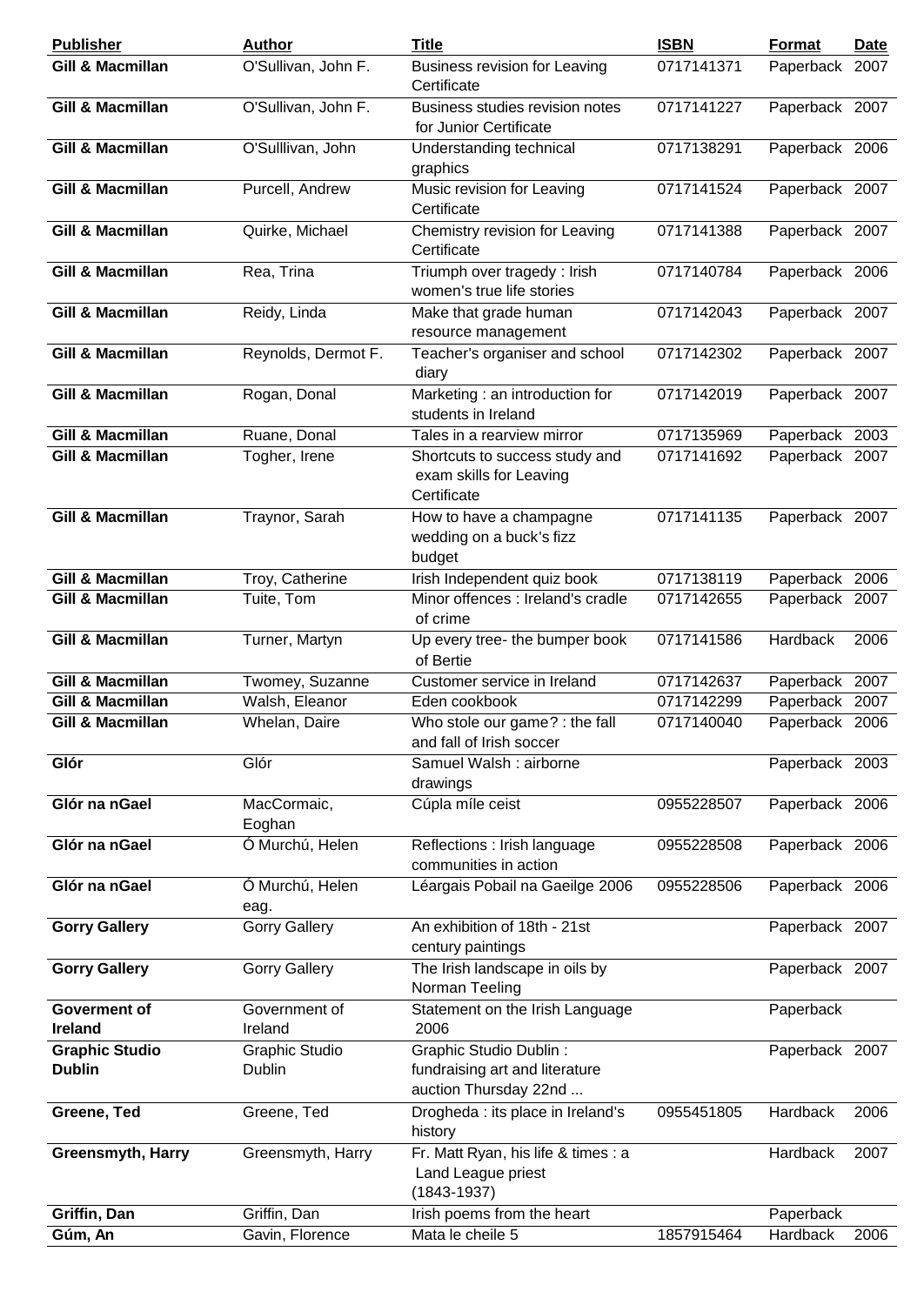| <b>Publisher</b>          | <b>Author</b>             | <b>Title</b>                                            | <b>ISBN</b> | Format         | <b>Date</b> |
|---------------------------|---------------------------|---------------------------------------------------------|-------------|----------------|-------------|
| Gún, An                   | Ní Mheachair,             | Liam agus an leipreachán                                | 1857916782  | Paperback 2007 |             |
|                           | Gabrielle                 |                                                         |             |                |             |
| <b>Gunning, Cornelius</b> | Gunning, Cornelius        | $2+2=?$                                                 | 0951278222  | Paperback 2007 |             |
| <b>Hag's Head Press</b>   | Burke, Declan             | The big O                                               | 0955126428  | Paperback 2007 |             |
| <b>Halcyon Days</b>       | Lindsay, Nicola           | My magic place                                          | 0955284724  | Paperback 2006 |             |
| <b>Publishing</b>         |                           |                                                         |             |                |             |
| Hannon, Christy           | Hannon, Christy           | Christian Brothers Roscommon<br>2007 golden jubilee     |             | Paperback 2007 |             |
|                           |                           | commemorative magazine                                  |             |                |             |
| <b>Harkaway</b>           | O'Hare, Nicholas          | Champions: heroes on<br>horseback                       | 0955156335  | Paperback 2007 |             |
| <b>Harkaway</b>           | O'Hare, Nicholas          | Handbook for horse breeders                             | 0955156342  | Paperback      |             |
| <b>Health Information</b> | <b>Health Information</b> | Draft national quality standards                        |             | Paperback 2007 |             |
| and Quality Authority     | and Quality<br>Authority  | for residential care settings for<br>old people         |             |                |             |
| <b>Health Information</b> | <b>Health Information</b> | Inspection report ID number:                            |             | Paperback 2007 |             |
| and Quality Authority     | and Quality<br>Authority  | 182                                                     |             |                |             |
| <b>Health Information</b> | <b>Health Information</b> | Inspection report ID number:                            |             | Paperback 2007 |             |
| and Quality Authority     | and Quality<br>Authority  | 184                                                     |             |                |             |
| <b>Health Information</b> | <b>Health Information</b> | Inspection report ID number :                           |             | Paperback 2007 |             |
| and Quality Authority     | and Quality               | 185                                                     |             |                |             |
|                           | Authority                 |                                                         |             |                |             |
| <b>Health Information</b> | <b>Health Information</b> | Inspection report ID number 179                         |             | Paperback 2007 |             |
| and Quality Authority     | and Quality<br>Authority  |                                                         |             |                |             |
| <b>Health Information</b> | <b>Health Information</b> | Inspection report number: 188                           |             | Paperback 2007 |             |
| and Quality Authority     | and Quality               |                                                         |             |                |             |
|                           | Authority                 |                                                         |             |                |             |
| <b>Health Information</b> | <b>Social Services</b>    | Inspection report ID number :                           |             | Paperback 2007 |             |
| and Quality Authority     | Inspectorate              | 180                                                     |             |                |             |
| <b>Health Promotion</b>   | Share, Michelle           | Community meal provision : in                           | 0954799240  | Paperback 2005 |             |
| <b>Department</b>         |                           | the north west of Ireland                               |             |                |             |
| <b>Health Promotion</b>   | Share, Michelle           | Health kicks : evaluation                               | 0954799216  | Paperback      |             |
| <b>Department</b>         |                           |                                                         |             |                |             |
| <b>Health Promotion</b>   | Share, Michelle           | Smoke free Leitrim: evaluation                          | 095327456X  | Paperback 2003 |             |
| <b>Department</b>         |                           | of a school-based smoking<br>education                  |             |                |             |
| <b>Health Research</b>    | <b>Health Research</b>    |                                                         |             | Paperback 2006 |             |
| <b>Board</b>              | <b>Board</b>              | Primary care R&D in Ireland                             |             |                |             |
| <b>Health Research</b>    | Tedstone, Donna           | HRB statistics series : high                            | 2009034X    | Paperback 2007 |             |
| <b>Bord</b>               |                           | support community residences                            |             |                |             |
|                           |                           | census 2006                                             |             |                |             |
| <b>Health Research</b>    | Ward, Mark                | It's good to talk : distress                            | 20090242    | Paperback 2007 |             |
| <b>Bord</b>               |                           | disclosure and psychlolgical<br>wellbeing               |             |                |             |
| <b>Health Service</b>     | Mc Donald, Patricia       | Report of the South Eastern                             |             | Paperback 2006 |             |
| <b>Excutive</b>           |                           | population health survey 2001                           |             |                |             |
| <b>Health Service</b>     | <b>Health Service</b>     | Parents who listen, protect                             | 1906218003  | Paperback 2007 |             |
| <b>Executive</b>          | Executive                 |                                                         |             |                |             |
| <b>Health Service</b>     | <b>Health Service</b>     | Parents who listen, protect                             | 1906218003  | Paperback 2007 |             |
| <b>Executive</b>          | Executive                 |                                                         |             |                |             |
| <b>Health Service</b>     | <b>Health Service</b>     | Say no to infection : infection                         |             | Paperback 2007 |             |
| <b>Executive</b>          | Executive                 | control action plan                                     |             |                |             |
| Henchion, Richard         | Henchion, Richard         | East to Mahon: the story of<br>Blackrock, Ballintemple, | 0954129326  | Paperback 2005 |             |
|                           |                           | Ballinlough, Ballinure,                                 |             |                |             |
| Hendy, Anita              | Hendy, Anita              | A girl called Molly                                     | 0954964136  | Paperback 2006 |             |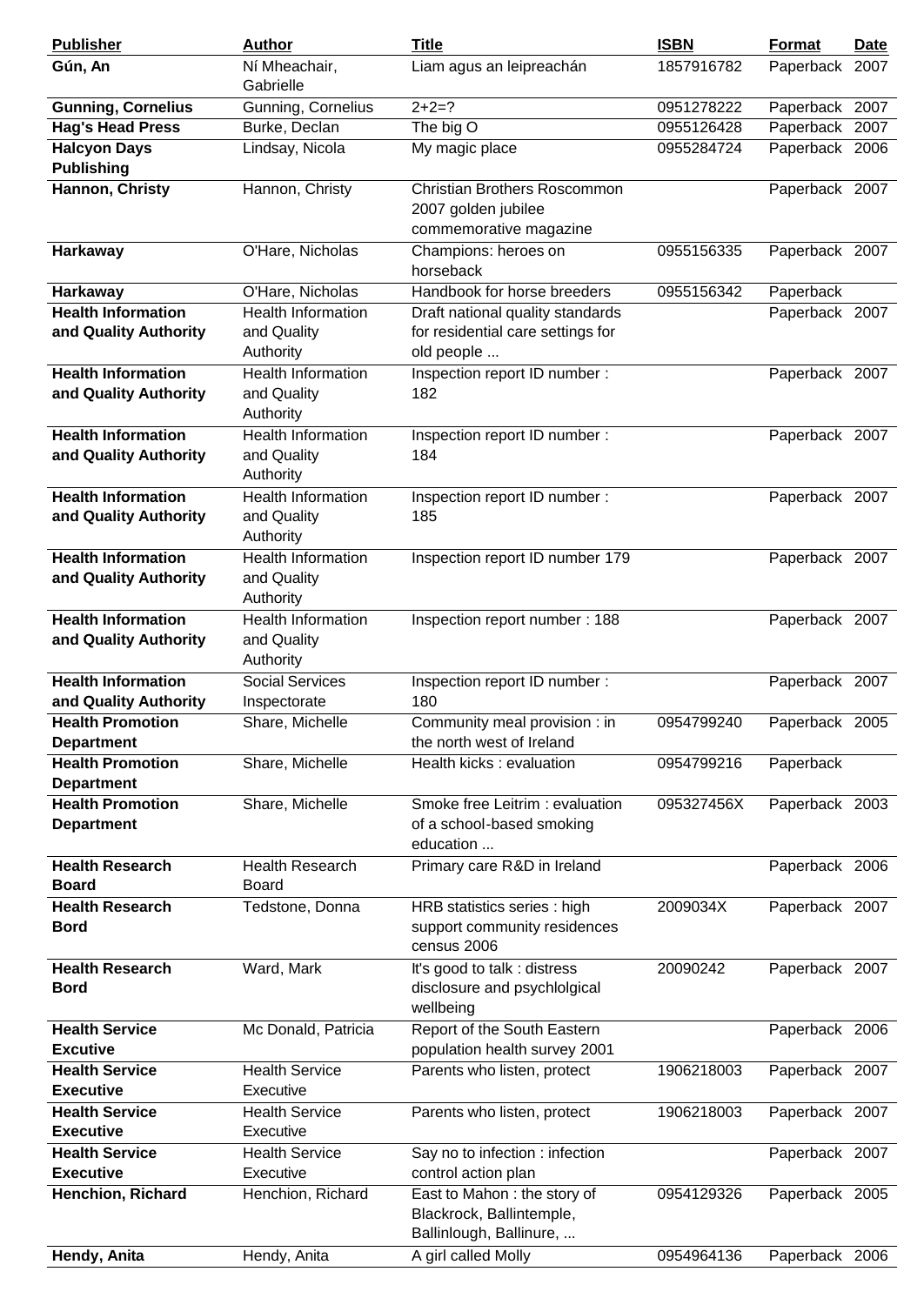| <b>Publisher</b>                                                                                   | <b>Author</b>                        | <b>Title</b>                                                                     | <b>ISBN</b> | <b>Format</b>  | <b>Date</b> |
|----------------------------------------------------------------------------------------------------|--------------------------------------|----------------------------------------------------------------------------------|-------------|----------------|-------------|
| Hendy, Anita                                                                                       | Hendy, Anita                         | <b>Father William</b>                                                            | 0954964152  | Paperback      | 2006        |
| Hendy, Anita                                                                                       | Hendy, Anita                         | The Furlong spirit                                                               | 0954964144  | Paperback      | 2006        |
| Hendy, Anita                                                                                       | Hendy, Anita                         | The magic of an Irish castle                                                     | 0954964128  | Hardback       | 2006        |
| <b>Heritage Council</b>                                                                            | Heritage Council                     | A review of research needs in<br>Irish archaeology                               | 190113797X  | Paperback 2007 |             |
| <b>Heritage Council</b>                                                                            | Heritage Council                     | <b>Bolton Library County Tipperary</b><br>: conservation plan                    | 1906304003  | Paperback 2007 |             |
| <b>Heritage Council</b>                                                                            | Heritage Council                     | Irish walled towns network<br>(IWTN) 20 towns/citys                              |             | Paperback 2006 |             |
| <b>Heritage Council</b>                                                                            | Heritage Council                     | Lemanaghan County Offaly                                                         | 190113752X  | Paperback 2007 |             |
| <b>Heritage Council</b>                                                                            | Heritage Council                     | Newtown Jerpoint County<br>Killkenny : conservation plan                         | 1901137965  | Paperback 2007 |             |
| <b>Heritage Council</b>                                                                            | Heritage Council                     | Repositioning Irish archaeology<br>in the knowledge society                      |             | Paperback 2006 |             |
| <b>Heritage Council</b>                                                                            | Heritage Council                     | St Mary's church and<br>graveyard St Mary's lane<br>Kilkenny                     | 1901137562  | Paperback      |             |
| <b>Heritage Council</b>                                                                            | Heritage Council                     | The future of maritime and<br>inland waterways collection                        | 1901137996  | Paperback 2006 |             |
| <b>Heritage Council</b>                                                                            | Heritage Council                     | The heritage council's strategic<br>plan 2007-2011                               | 1901137953  | Paperback 2007 |             |
| <b>Heritage Council</b>                                                                            | Heritage Council                     | Traditional buildings on Irish<br>farms                                          | 1901137988  | Paperback      |             |
| <b>Heritage Council</b>                                                                            | Heritage Council                     | Waterway corridor study 2006                                                     | 1901137708  | Paperback 2007 |             |
| <b>Heritage Council</b>                                                                            | <b>Julie Martin</b><br>Associates    | Landscape character<br>assessment (LAC) in Ireland                               | 1906304010  | Paperback 2006 |             |
| <b>Heritage Council</b>                                                                            | Murphy, J.                           | Literature review on the<br>impacts of boat wash on the<br>heritage of Ireland's | 1901137902  | Paperback 2006 |             |
| <b>Heritage Council</b>                                                                            | Tully, Darina                        | Audit of maritime collections: A<br>report for the heritage council              | 1901137899  | Paperback 2006 |             |
| Higgisson, Seán                                                                                    | Higgisson, Seán                      | A walker's guide to west Cork                                                    | 0953019446  | Paperback 2007 |             |
| <b>Higher Education</b><br><b>Authority</b>                                                        | <b>Higher Education</b><br>Authority | What do graduates do? the<br>class of 2005                                       | 1905135203  | Paperback 2007 |             |
| <b>Higher Education</b><br><b>Authority</b>                                                        | Patterson, Vivienne                  | Discipline choices and trends<br>for high points CAO acceptors<br>2006           |             | Paperback 2007 |             |
| <b>Hillgate Publishing</b><br>Ltd.                                                                 | St John Williams,<br>Guy             | T.P. Burns: a racing life                                                        | 0954181913  | Hardback       | 2006        |
| <b>Hillsboro Fine Art</b>                                                                          | Hillsboro Fine Art                   | Samuel Walsh : selected works<br>12 July - 3 August 2007                         |             | Paperback 2007 |             |
| <b>Hillsboro Fine Art</b>                                                                          | Hillsboro Fine Art                   | Samuel Walsh: selected works<br>12 July-3 August 2007                            |             | Paperback 2007 |             |
| <b>Hinds Publishing</b>                                                                            | Aston, Gordon                        | One hundred years of quantity<br>surveying                                       | 0952823632  | Hardback       | 2007        |
| <b>Hinds Publishing</b>                                                                            | Keery, Neville                       | Home: poems 1999-2006                                                            | 0952823650  | Paperback 2007 |             |
| <b>History Group,</b><br><b>Santry Guild, Irish</b><br><b>Countrywomen's</b><br><b>Association</b> |                                      | From acorns to oaks: Santry's<br>story                                           | 0955600807  | Hardback       | 2007        |
| <b>Hodder Headline</b><br><b>Ireland</b>                                                           | Bellew, Ronnie                       | GAA the glory years: hurling<br>and football 1991-2005                           | 0340837608  | Hardback       | 2005        |
| <b>Hodder Headline</b><br><b>Ireland</b>                                                           | Corry, Eoghan                        | The GAA book of lists                                                            | 0340896957  | Paperback 2005 |             |
| <b>Hodder Headline</b><br><b>Ireland</b>                                                           | Corry, Eoghan                        | The nation holds its breath :<br>Great Irish soccer questions                    | 0340921528  | Paperback 2006 |             |
| <b>Hodder Headline</b><br>Ireland                                                                  | Fennell, James                       | Vanishing Ireland                                                                | 034092277X  | Hardback       | 2006        |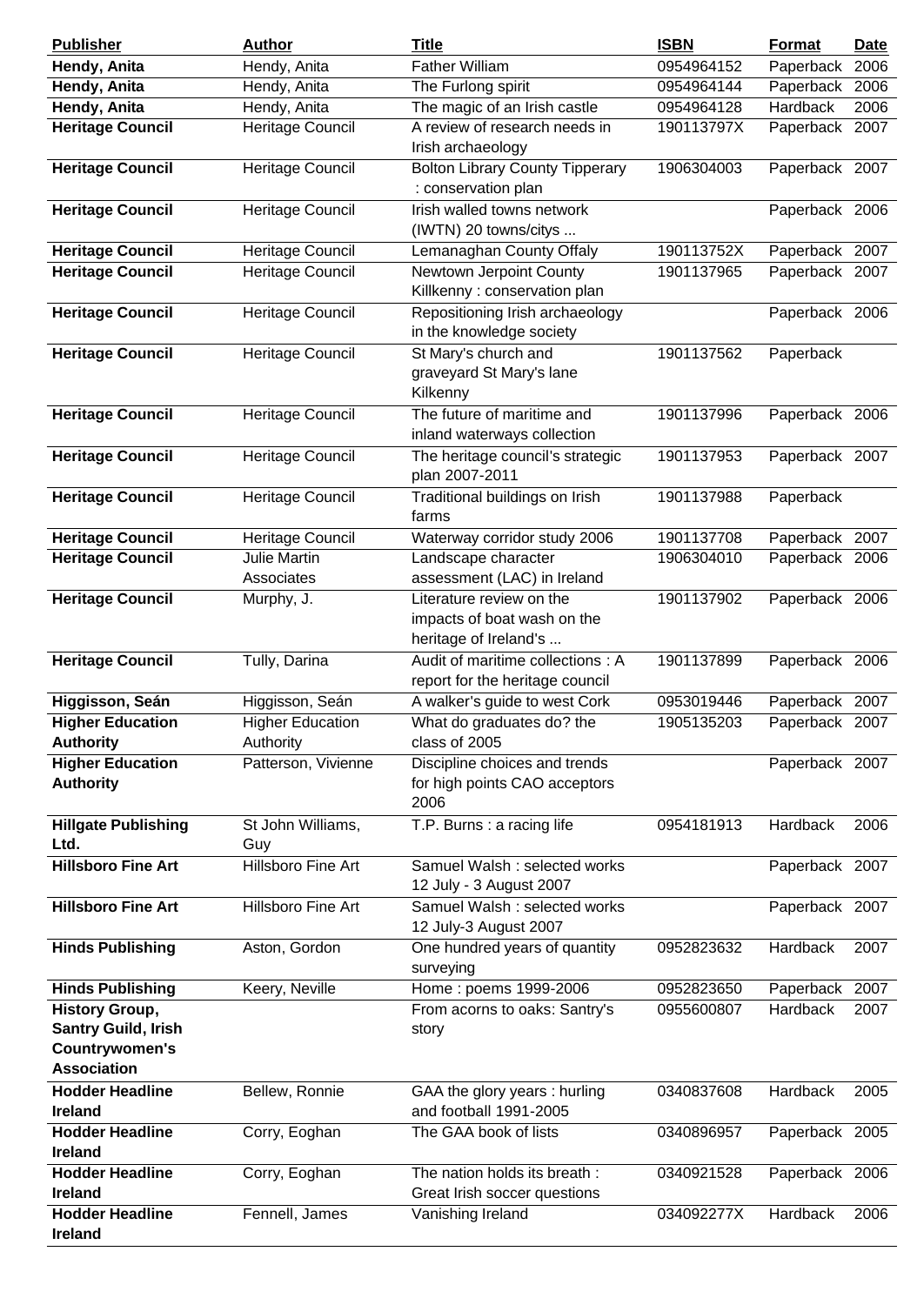| <b>Publisher</b>                                                   | <b>Author</b>                                        | <b>Title</b>                                                                        | <b>ISBN</b> | <b>Format</b>   | <u>Date</u> |
|--------------------------------------------------------------------|------------------------------------------------------|-------------------------------------------------------------------------------------|-------------|-----------------|-------------|
| <b>Hodder Headline</b><br><b>Ireland</b>                           | Gilleece, Karen                                      | My glass heart                                                                      | 0340924471  | Paperback 2007  |             |
| <b>Hodder Headline</b><br><b>Ireland</b>                           | Hunt, Arlene                                         | <b>Black sheep</b>                                                                  | 0340921145  | Paperback 2006  |             |
| <b>Hodder Headline</b><br><b>Ireland</b>                           | Kenneally, Christy                                   | The remnant                                                                         | 0340897686  | Paperback 2006  |             |
| <b>Hodder Headline</b><br><b>Ireland</b>                           | Mac Anna, Ferdia                                     | The Rocky years: Almost story<br>of a legend                                        | 0340752408  | Paperback 2006  |             |
| <b>Hodder Headline</b><br><b>Ireland</b>                           | O'Connor, Dermot                                     | The healing code                                                                    | 340899410   | Paperback 2006  |             |
| <b>Hodder Headline</b><br><b>Ireland</b>                           | O'Toole, Leagues                                     | The humours of Planxty                                                              | 0340837969  | Hardback        | 2006        |
| <b>Hodder Headline</b><br><b>Ireland</b>                           | Purcell, Deirdre                                     | Tell me your secret                                                                 | 0755328981  | Paperback 2006  |             |
| <b>Hodder Headline</b><br>Ireland                                  | Quinn, Ruairí                                        | Straight left : a journey in<br>politics                                            | 0340832967  | Hardback        | 2005        |
| <b>Hodder Headline</b><br><b>Ireland</b>                           | Scanlan, Patricia                                    | Winter blessings: thoughts and<br>poems to warm your heart                          | 0755314425  | Hardback        | 2005        |
| <b>Homeless Agency</b>                                             | Homeless Agency                                      | A key to the door: the<br>Homeless Agency partnership<br>action plan on             |             | Paperback 2007  |             |
| Hunt, Gerry                                                        | Hunt, Gerry                                          | <b>Streets of Dublin</b>                                                            | 0954664019  | Paperback 2005  |             |
| <b>Hyperion</b>                                                    | McCarthy, Seán                                       | How to write a competitive<br>proposal for framework 7                              | 0954625722  | Paperback 2007  |             |
| <b>I J P Print Services</b><br>Ltd.                                | Eager, Kieran                                        | Look where the talking has led<br><b>us</b>                                         | 0955611704  | Paperback 2007  |             |
| Imagination<br><b>GYM/Brightchild</b><br><b>Productions</b>        |                                                      | The enchanted forest activity<br>$book + cd$                                        |             | Hardback        |             |
| <b>Imigrant Council of</b><br><b>Ireland</b>                       | Pillinger, Jane                                      | The feminisation of migration:<br>Experiences and opportunities<br>in Ireland       | 0954549664  | Paperback 2007  |             |
| <b>Inland Waterways</b><br><b>Association of</b><br><b>Ireland</b> | <b>Inland Waterways</b><br>Association of<br>Ireland | Guide to the Ulster Canal                                                           | 187348979X  | Paperback 2007  |             |
| <b>Institute for</b><br><b>British-Irish Studies</b>               | O'Leary, Brendan                                     | Analysing partition: definition,<br>classification and explanation                  | 16490304    | Paperback 2006  |             |
| Institute of<br><b>European Affairs</b>                            | Brown, Tony                                          | From Dublin to Mostar: Irish<br>involvement in the<br>reconstruction of the Balkans | 1874109884  | Paperback 2006  |             |
| <b>Institute of</b><br><b>European Affairs</b>                     | Ryan, Johnny                                         | Countering militant Islamist<br>radicalisation on the internet : A<br>user driven   | 1874109869  | <b>Hardback</b> | 2007        |
| <b>Institute of Public</b><br><b>Administration</b>                | Boyle, Richard                                       | Comparing public<br>administrations                                                 | 1904541547  | Paperback 2007  |             |
| <b>Institute of Public</b><br><b>Administration</b>                | Callanan, Mark                                       | Ireland 2022 : towards one<br>hundred years of<br>self-government                   | 1904541622  | Paperback 2007  |             |
| <b>Institute of Public</b><br><b>Administration</b>                | Downes, Paul                                         | <b>Beyond Educational</b><br>Disadvantage                                           | 1904541578  | Hardback        | 2007        |
| <b>Institute of Public</b><br><b>Administration</b>                | Grace, Edmond                                        | Democracy and public<br>happiness                                                   | 1904541445  | Paperback 2007  |             |
| <b>Institute of Public</b><br>Administration                       | Institute of Public<br>Administration                | Leadership, structures and<br>accountability in the public<br>service               | 1904541607  | Paperback 2007  |             |
| <b>Institute of Public</b><br><b>Administration</b>                | Kelly, Mary                                          | Environmental debates and the<br>public in Ireland                                  | 1904541554  | Paperback 2007  |             |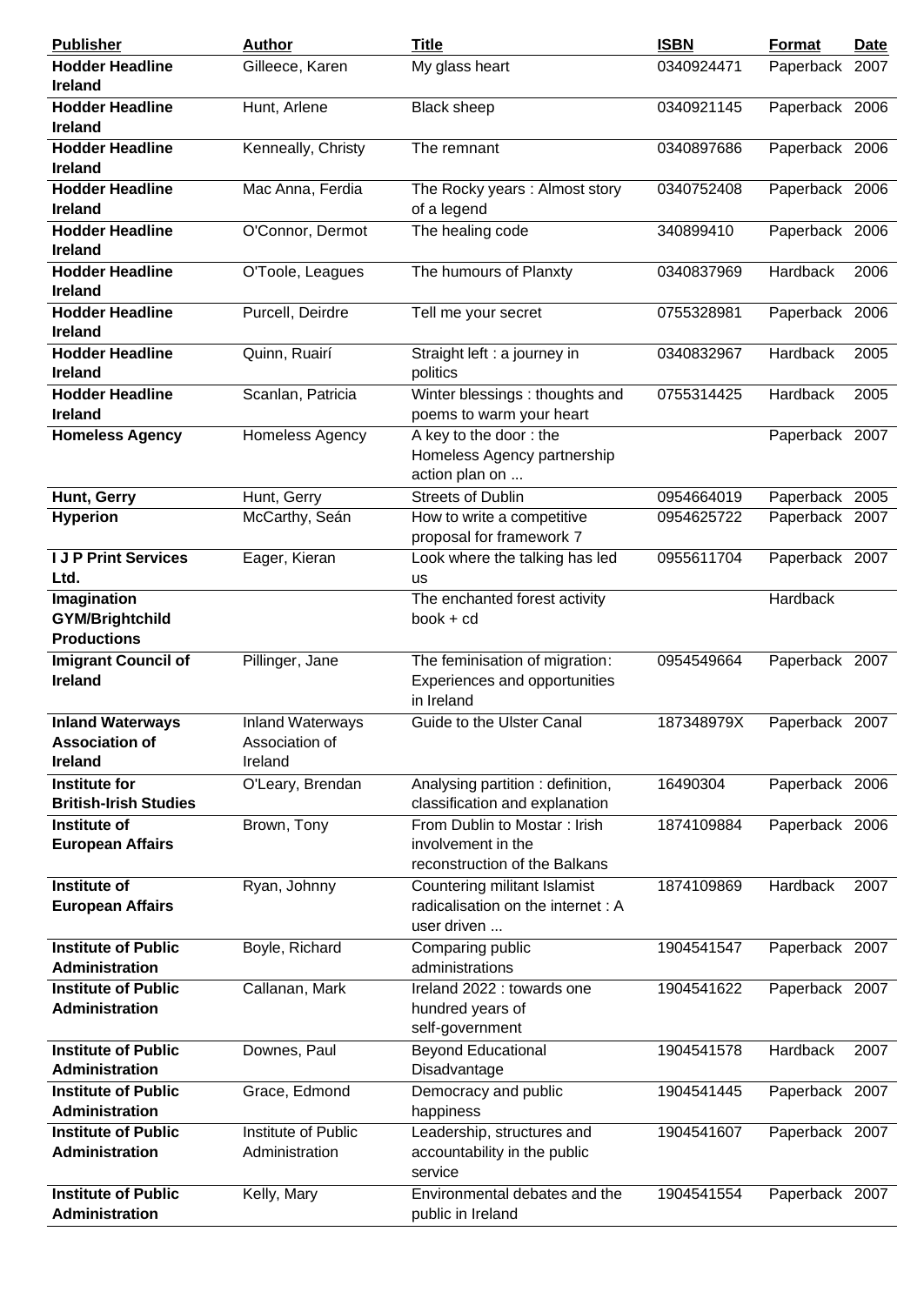| <b>Publisher</b>                                    | <b>Author</b>              | <b>Title</b>                                                                           | <b>ISBN</b>            | <b>Format</b>  | Date |
|-----------------------------------------------------|----------------------------|----------------------------------------------------------------------------------------|------------------------|----------------|------|
| <b>Institute of Public</b><br><b>Administration</b> | Menton, Colin              | An investigation of the<br>measurement of poverty in<br>Ireland                        | 1904541615             | Paperback 2007 |      |
| <b>Institute of Public</b><br>Administration        | Tovey, Hilary              | Environmentalism in Ireland:<br>movement and activists                                 | 9781904541561 Hardback |                | 2007 |
| <b>Institute of Public</b><br>Administration        | Whitaker, T. K.            | Retrospect 2006-1916                                                                   | 1904541534             | Paperback 2006 |      |
| <b>Institute of Public</b><br>Administraton         | Moroney, Michael           | National teachers' salaries and<br>pensions 1831-2000: A<br>historical chronology      | 1904541429             | Paperback      |      |
| <b>Institute of Public</b><br><b>Admistration</b>   | Fahey, Toney               | Best of Times ? the social<br>impact of the celtic tiger                               | 1904541585             | Paperback 2007 |      |
| <b>Irish Academic</b><br><b>Press</b>               | Allen, Kieran              | The corporate take-over of<br>Ireland                                                  | 0716534112             | Hardback       | 2007 |
| <b>Irish Academic</b><br><b>Press</b>               | Brown, Barbara             | Maurice Harmon: selected<br>essays                                                     | 0716534010             | Paperback 2006 |      |
| <b>Irish Academic</b><br><b>Press</b>               | Carey, Sophia              | Social security in Ireland<br>1939-1952 : the limits to<br>solidarity                  | 0716533597             | Hardback       | 2007 |
| <b>Irish Academic</b><br><b>Press</b>               | Coleman, David             | Parenting is childs play: How to<br>give your child the best start in<br>life $\ldots$ | 1844881406             | Paperback 2007 |      |
| <b>Irish Academic</b><br><b>Press</b>               | Ford, Ronald               | The letters of Bernard Shaw to<br>the Times 1898-1950                                  | 0716529187             | Paperback 2007 |      |
| <b>Irish Academic</b><br><b>Press</b>               | Gallagher, Mia             | Hellfire                                                                               | 1844880805             | Paperback 2007 |      |
| <b>Irish Academic</b><br><b>Press</b>               | Greene, Niamh              | Secret diary of a demented<br>housewife                                                | 184488144X             | Paperback 2007 |      |
| <b>Irish Academic</b><br><b>Press</b>               | Harford, Judith            | The opening of university<br>education to women in Ireland                             | 0716528555             | Paperback 2008 |      |
| <b>Irish Academic</b><br><b>Press</b>               | Helland, Janice            | British and Irish home arts and<br>industries 1880-1914                                | 0716528906             | Hardback       | 2007 |
| <b>Irish Academic</b><br><b>Press</b>               | Hennessey, Thomas          | The evolution of the troubles,<br>1970-72                                              | 0716528845             | Hardback       | 2007 |
| <b>Irish Academic</b><br><b>Press</b>               | Humphreys,<br>Madeleine    | The Life and Times of Edward<br>Martyn: An aristocratic<br>bohemian                    | 0716529231             | Hardback       | 2007 |
| <b>Irish Academic</b><br><b>Press</b>               | Humphries                  | Dublin v. Kerry                                                                        | 1844880867             | Paperback 2007 |      |
| <b>Irish Academic</b><br><b>Press</b>               | Kealy, Máire M.            | Dominican education in Ireland<br>1820-1930                                            | 0716528883             | Hardback       | 2007 |
| <b>Irish Academic</b><br><b>Press</b>               | Knirck, Jason              | Women of the Dáil: gender,<br>republicanism and the<br>Anglo-Irish treaty              | 0716528036             | Paperback 2006 |      |
| <b>Irish Academic</b><br><b>Press</b>               | McLoughlin, Barry          | Left to the wolves : Irish victims<br>of Stalinist terror                              | 0716529149             | Hardback       | 2007 |
| <b>Irish Academic</b><br><b>Press</b>               | Ó Catháin, Máirtin<br>Seán | Irish republicanism in Scotland,<br>1858-1916 : Fenians in exile                       | 0716528579             | Hardback       | 2007 |
| <b>Irish Academic</b><br><b>Press</b>               | O'Carroll-Kelly, Ross      | Ross O'Carroll-Kelly's guide to<br>south Dublin: how to get by on<br>                  | 1844881237             | Paperback      |      |
| <b>Irish Academic</b><br><b>Press</b>               | Prunty, Jacinta            | Dublin slums 1800-1925                                                                 | 0716525380             | Hardback       | 2000 |
| <b>Irish Academic</b><br><b>Press</b>               | Sewell, Denise             | The fall girl                                                                          | 1844880744             | Paperback 2007 |      |
| <b>Irish Academic</b><br><b>Press</b>               | Shields, Andrew            | The Irish Conservative party,<br>1852-1868                                             | 0716527732             | Hardback       | 2007 |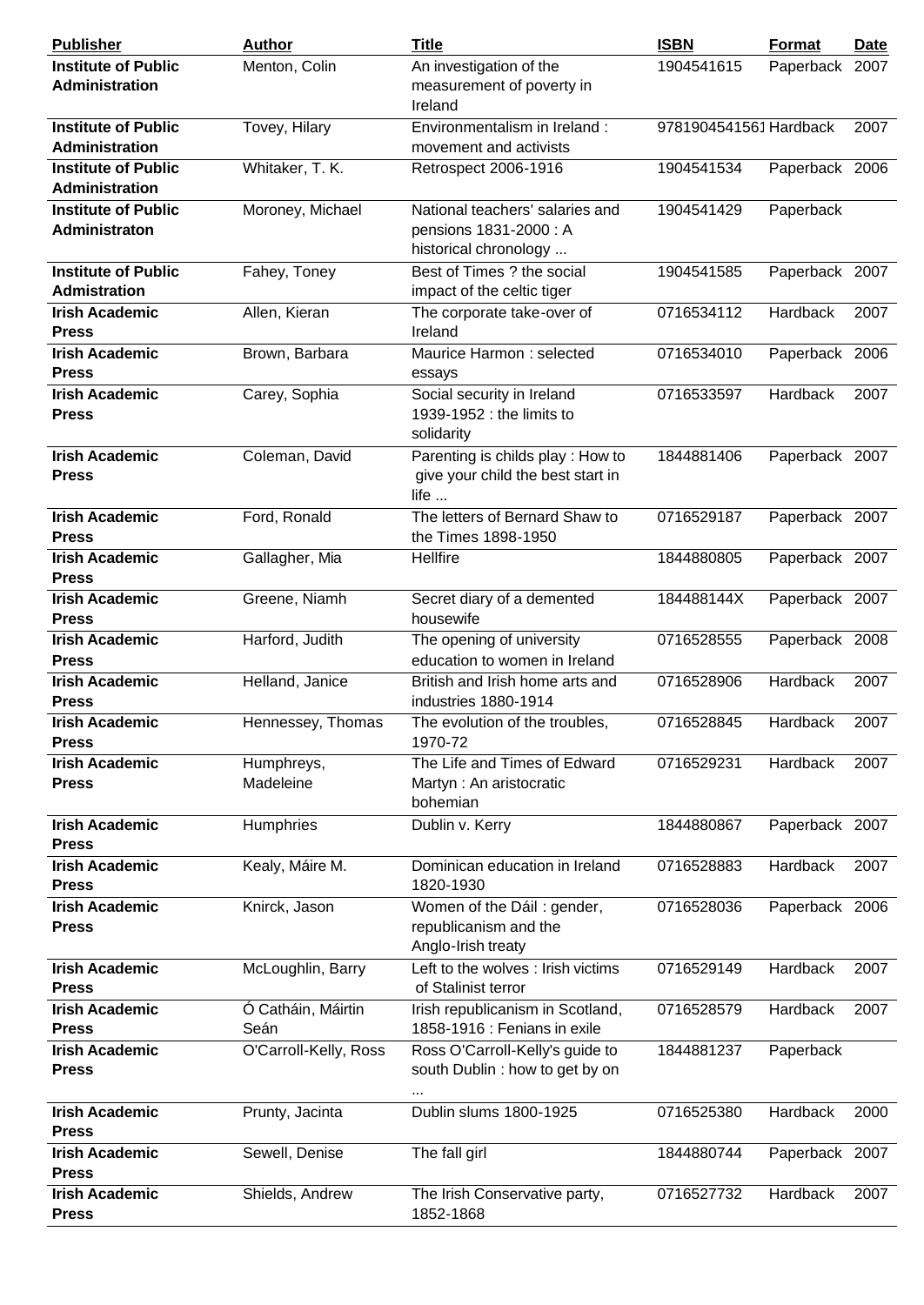| <b>Publisher</b>            | <b>Author</b>               | <b>Title</b>                      | <b>ISBN</b> | Format         | <b>Date</b> |
|-----------------------------|-----------------------------|-----------------------------------|-------------|----------------|-------------|
| <b>Irish Academic</b>       | Switzer, Catherine          | Unionists and Great War           | 071652872X  | Paperback 2007 |             |
| <b>Press</b>                |                             | commemoration in the North of     |             |                |             |
|                             |                             | Ireland 1914-1939                 |             |                |             |
| <b>Irish Academic</b>       | Van de Kamp, Peter          | Irish literature : the nineteenth | 0716533337  | Hardback       | 2007        |
| <b>Press</b>                |                             | century volume II                 |             |                |             |
| <b>Irish Academic</b>       | Van de Kamp, Peter          | Irish Literature: the nineteenth  | 071653357X  | Hardback       | 2007        |
| <b>Press</b>                |                             |                                   |             |                |             |
|                             |                             | century. Volume III               |             |                |             |
| <b>Irish Academic</b>       | Walsh, Basil                | Michael W. Balfe, a unique        | 0716529477  | Hardback       | 2008        |
| <b>Press</b>                |                             | Victorian composer                |             |                |             |
| <b>Irish Academic</b>       | Walshe, Eibhear             | Kate O'Brien : a writing life     | 0716533995  | Paperback 2006 |             |
| <b>Press</b>                |                             |                                   |             |                |             |
| <b>Irish Architectural</b>  | Irish Architectural         | Hugh Doran photographer           | 0951553633  | Paperback 2007 |             |
| <b>Archive</b>              | Archive                     |                                   |             |                |             |
| <b>Irish Cancer Society</b> | <b>Irish Cancer Society</b> | A time to care: caring for        | 1953236901  | Paperback 2006 |             |
|                             |                             | someone seriously ill at home     |             |                |             |
| <b>Irish Cancer Society</b> | <b>Irish Cancer Society</b> | Arimidex (anastrozole) :          |             | Paperback 2006 |             |
|                             |                             | factsheet                         |             |                |             |
| <b>Irish Cancer Society</b> | <b>Irish Cancer Society</b> | Breast prostheses : factsheet     |             | Paperback 2007 |             |
| <b>Irish Cancer Society</b> | <b>Irish Cancer Society</b> | Chemotherapy what is it: A        |             | Paperback 2006 |             |
|                             |                             | colouring book for children who   |             |                |             |
|                             |                             |                                   |             |                |             |
|                             |                             | are receiving                     |             |                |             |
| <b>Irish Cancer Society</b> | <b>Irish Cancer Society</b> | Coping with fatgue                | 0953236901  | Paperback 2007 |             |
| <b>Irish Cancer Society</b> | <b>Irish Cancer Society</b> | Give your baby a breather:        |             | Paperback      |             |
|                             |                             | help and advice on giving up      |             |                |             |
|                             |                             | smoking during                    |             |                |             |
| <b>Irish Cancer Society</b> | <b>Irish Cancer Society</b> | Herceptin (trastuzumab) :         |             | Paperback 2006 |             |
|                             |                             | factsheet                         |             |                |             |
| <b>Irish Cancer Society</b> | <b>Irish Cancer Society</b> | Hereditary breast cancer:         |             | Paperback 2007 |             |
|                             |                             | factsheet                         |             |                |             |
| <b>Irish Cancer Society</b> | <b>Irish Cancer Society</b> | HRT (hormone replacement          |             | Paperback 2004 |             |
|                             |                             | therapy) and breast cancer:       |             |                |             |
|                             |                             | factsheet                         |             |                |             |
|                             |                             | Lost for words how to talk to     | 0953236901  |                |             |
| <b>Irish Cancer Society</b> | <b>Irish Cancer Society</b> |                                   |             | Paperback 2005 |             |
|                             |                             | someone with cancer               |             |                |             |
| <b>Irish Cancer Society</b> | <b>Irish Cancer Society</b> | Male breast cancer: factsheet     |             | Paperback 2007 |             |
| <b>Irish Cancer Society</b> | <b>Irish Cancer Society</b> | Paget's disease of the breast:    |             | Paperback 2004 |             |
|                             |                             | facsheet                          |             |                |             |
| <b>Irish Cancer Society</b> | <b>Irish Cancer Society</b> | Prostate passport                 |             | Paperback      |             |
| <b>Irish Cancer Society</b> | <b>Irish Cancer Society</b> | Quitting: your positive and       |             | Paperback      |             |
|                             |                             | supportive guide to giving up     |             |                |             |
|                             |                             | smoking                           |             |                |             |
| <b>Irish Cancer Society</b> | <b>Irish Cancer Society</b> | Radiotherapy: factsheet           |             | Paperback 2004 |             |
| <b>Irish Cancer Society</b> | <b>Irish Cancer Society</b> | Secondary bone cancer:            |             | Paperback 2004 |             |
|                             |                             | factsheet                         |             |                |             |
| <b>Irish Cancer Society</b> | <b>Irish Cancer Society</b> | Secondary liver cancer :          |             | Paperback 2004 |             |
|                             |                             | factsheet                         |             |                |             |
| <b>Irish Cancer Society</b> | <b>Irish Cancer Society</b> | Secondary lung cancer:            |             | Paperback 2007 |             |
|                             |                             | factsheet                         |             |                |             |
|                             |                             |                                   |             |                |             |
| <b>Irish Cancer Society</b> | <b>Irish Cancer Society</b> | Sexuality and beast cancer:       |             | Paperback 2007 |             |
|                             |                             | factsheet                         |             |                |             |
| <b>Irish Cancer Society</b> | <b>Irish Cancer Society</b> | So you want to stop smoking?      |             | <b>DVD</b>     |             |
| <b>Irish Cancer Society</b> | <b>Irish Cancer Society</b> | Talking to children about cancer  | 0953236901  | Paperback 2007 |             |
|                             |                             | : a guide for parents             |             |                |             |
| <b>Irish Cancer Society</b> | <b>Irish Cancer Society</b> | Taxol: factsheet                  |             | Paperback 2006 |             |
| <b>Irish Cancer Society</b> | <b>Irish Cancer Society</b> | Taxotere (docetaxel) :            |             | Paperback 2006 |             |
|                             |                             | factsheet                         |             |                |             |
| <b>Irish Cancer Society</b> | <b>Irish Cancer Society</b> | The manual for men on cancer      |             | Paperback 2005 |             |
|                             |                             | prevention and early detection    |             |                |             |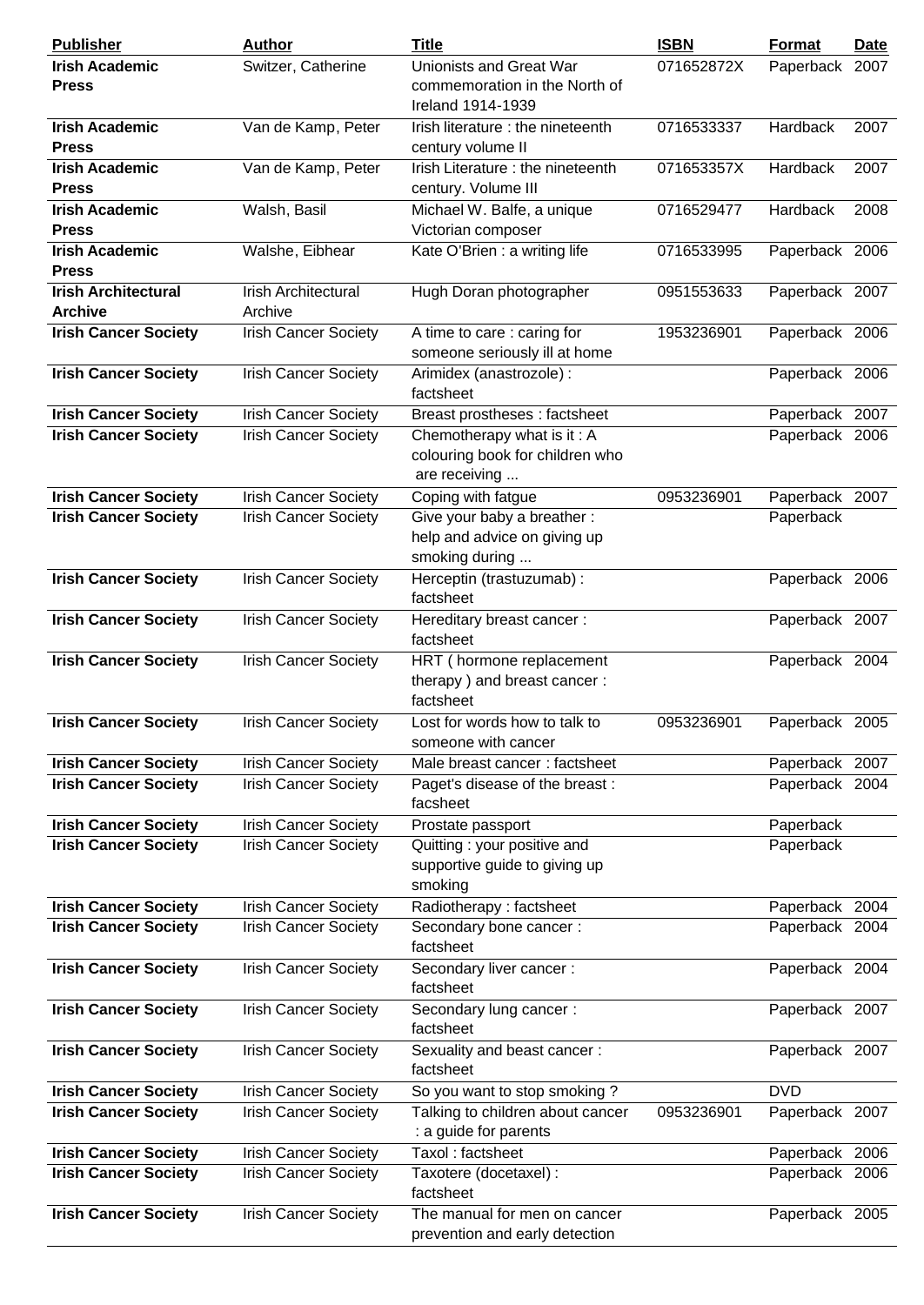| <b>Publisher</b>                                   | <b>Author</b>                               | <b>Title</b>                                                                 | <b>ISBN</b> | <b>Format</b>  | <u>Date</u> |
|----------------------------------------------------|---------------------------------------------|------------------------------------------------------------------------------|-------------|----------------|-------------|
| <b>Irish Cancer Society</b>                        | <b>Irish Cancer Society</b>                 | Understanding acute<br>lymphoblastic leukaemia                               | 0953236901  | Paperback 2006 |             |
| <b>Irish Cancer Society</b>                        | <b>Irish Cancer Society</b>                 | Understanding acute myeloid<br>leukaemia                                     | 0953236901  | Paperback 2003 |             |
| <b>Irish Cancer Society</b>                        | <b>Irish Cancer Society</b>                 | Understanding cancer and<br>complementary therapies                          | 0953236901  | Paperback 2007 |             |
| <b>Irish Cancer Society</b>                        | <b>Irish Cancer Society</b>                 | Understanding Cancer of the<br>breast                                        | 0953236900  | Paperback 2006 |             |
| <b>Irish Cancer Society</b>                        | <b>Irish Cancer Society</b>                 | Understanding cancer of the<br>larynx                                        | 0953236901  | Paperback 2004 |             |
| <b>Irish Cancer Society</b>                        | <b>Irish Cancer Society</b>                 | Understanding cancer of the<br>lung                                          | 0953236901  | Paperback 2005 |             |
| <b>Irish Cancer Society</b>                        | <b>Irish Cancer Society</b>                 | Understanding cancer of the<br>oesophagus                                    | 0953236901  | Paperback 2006 |             |
| <b>Irish Cancer Society</b>                        | <b>Irish Cancer Society</b>                 | Understanding cancer of the<br>ovary                                         | 0953236901  | Paperback 2007 |             |
| <b>Irish Cancer Society</b>                        | <b>Irish Cancer Society</b>                 | Understanding cancer of the<br>skin non-melanoma                             | 0953236901  | Paperback 2004 |             |
| <b>Irish Cancer Society</b>                        | <b>Irish Cancer Society</b>                 | Understanding cancer of thre<br>colon and rectum                             | 0953236901  | Paperback 2006 |             |
| <b>Irish Cancer Society</b>                        | <b>Irish Cancer Society</b>                 | Understanding chemotherapy                                                   | 0953236901  | Paperback 2006 |             |
| <b>Irish Cancer Society</b>                        | <b>Irish Cancer Society</b>                 | <b>Understanding chronic</b><br>lymphocytic leukaemia                        | 0953236901  | Paperback 2006 |             |
| <b>Irish Cancer Society</b>                        | <b>Irish Cancer Society</b>                 | Understanding hodgkin's<br>lymphoma                                          | 0953236901  | Paperback 2007 |             |
| <b>Irish Cancer Society</b>                        | <b>Irish Cancer Society</b>                 | Understanding malignant<br>melanoma                                          | 0953236901  | Paperback 2003 |             |
| <b>Irish Cancer Society</b>                        | <b>Irish Cancer Society</b>                 | Understanding myeloma                                                        | 0953236901  | Paperback 2006 |             |
| <b>Irish Cancer Society</b>                        | <b>Irish Cancer Society</b>                 | Understanding non-hodgkin's<br>lymphoma                                      | 0953236901  | Paperback 2007 |             |
| <b>Irish Cancer Society</b>                        | <b>Irish Cancer Society</b>                 | Understanding prostate cancer                                                | 0953236901  | Paperback 2006 |             |
| <b>Irish Cancer Society</b>                        | <b>Irish Cancer Society</b>                 | Understanding radiotherapy                                                   | 0953236901  | Paperback 2007 |             |
| <b>Irish Cancer Society</b>                        | <b>Irish Cancer Society</b>                 | Understanding testicular cancer                                              | 0953236901  | Paperback 2006 |             |
| <b>Irish Cancer Society</b>                        | <b>Irish Cancer Society</b>                 | Understanding the emotional<br>effects of cancer                             | 0953236901  | Paperback 2007 |             |
| <b>Irish Cancer Society</b>                        | <b>Irish Cancer Society</b>                 | Understanding the PSA test                                                   | 0953236901  | Paperback 2007 |             |
| <b>Irish Cancer Society</b>                        | <b>Irish Cancer Society</b>                 | Who can ever understand?<br>talking about your cancer                        | 0953236901  | Paperback 2005 |             |
| <b>Irish Cancer Society</b>                        | <b>Irish Cancer Society</b>                 | Younger women & breast<br>cancer : you are not alone                         | 0953236900  | Paperback 2006 |             |
| <b>Irish Congress of</b><br><b>Trade Unions</b>    | Irish Congress of<br><b>Trade Unions</b>    | Addressing the health care<br>crisis                                         |             | Paperback 2007 |             |
| <b>Irish Congress of</b><br><b>Trade Unions</b>    | Irish Congress of<br><b>Trade Unions</b>    | Agenda biennial delegate<br>conference : Bundoran July<br>3-6, 2007          |             | Paperback 2007 |             |
| <b>Irish Congress of</b><br><b>Trade Unions</b>    | Irish Congress of<br><b>Trade Unions</b>    | Towards a sustainable energy<br>future for Ireland                           |             | Paperback 2007 |             |
| <b>Irish Congress of</b><br><b>Trade Unions</b>    | Irish Congress of<br><b>Trade Unions</b>    | Trade unions and solidarity<br>linking : a resource                          |             | Paperback      |             |
| <b>Irish Council for</b><br><b>Bioethics</b>       | Irish Council for<br><b>Bioethics</b>       | Is it time for advance healthcare<br>directives?                             | 1904890256  | Paperback 2007 |             |
| <b>Irish Council for Civil</b><br><b>Liberties</b> | <b>Irish Council for Civil</b><br>Liberties | Equality for all families, April<br>2006                                     | 0951542516  | Paperback 2006 |             |
| <b>Irish Council for Civil</b><br><b>Liberties</b> | <b>Irish Council for Civil</b><br>Liberties | Implementing Morris an agenda<br>for change: placing human<br>rights         | 0951542559  | Paperback 2006 |             |
| <b>Irish Council for Civil</b><br><b>Liberties</b> | Ward, Tanya                                 | Justice matters : independence,<br>accountability and the Irish<br>judiciary | 0951542567  | Paperback 2007 |             |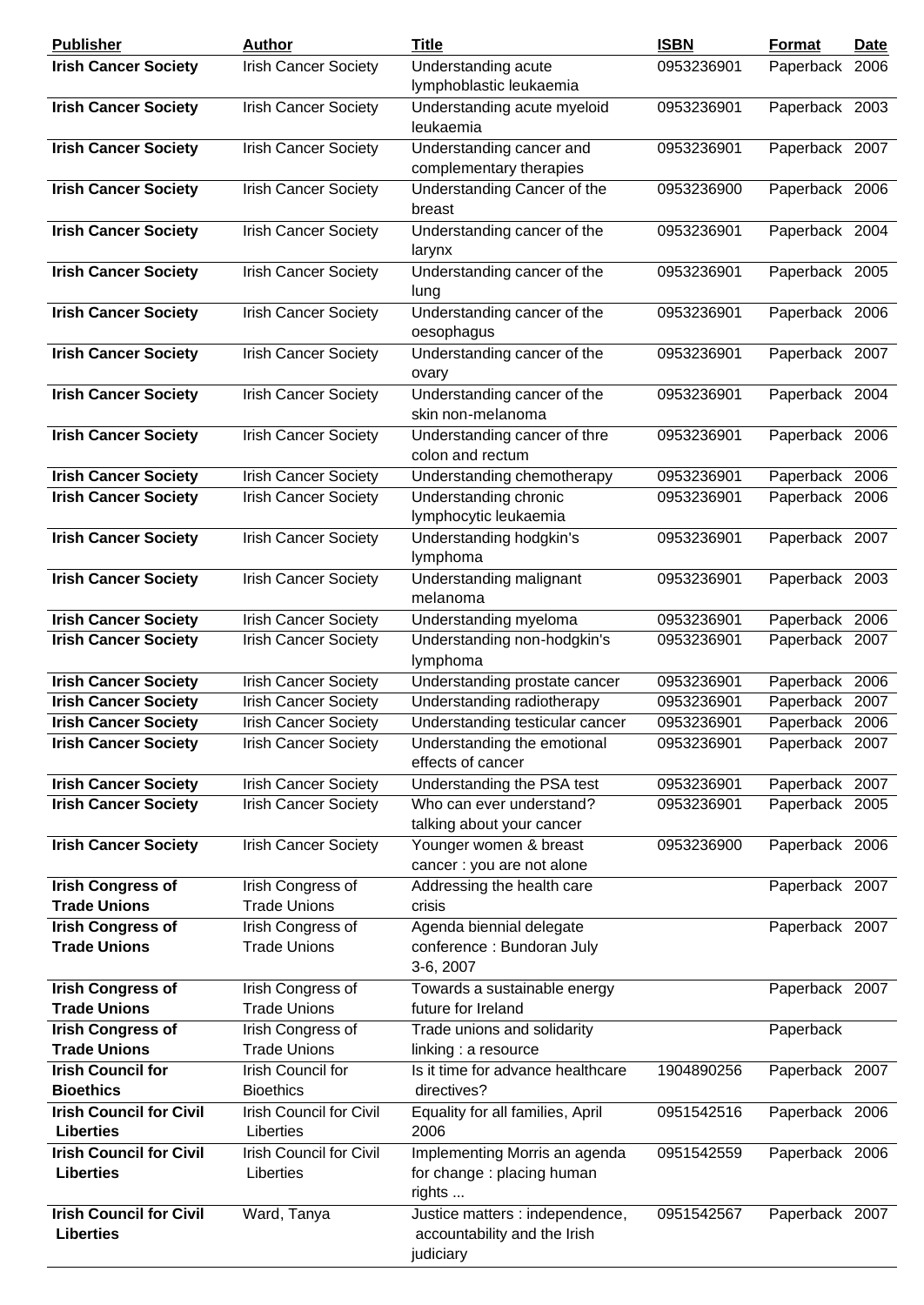| <b>Publisher</b>                                                        | <b>Author</b>                                              | <b>Title</b>                                                                                | <b>ISBN</b> | Format               | <b>Date</b>  |
|-------------------------------------------------------------------------|------------------------------------------------------------|---------------------------------------------------------------------------------------------|-------------|----------------------|--------------|
| <b>Irish Council for</b><br>Psychotherapy                               | Carr, Alan                                                 | The effectiveness of<br>psychotherapy: a review of<br>researech                             |             | Paperback 2007       |              |
| <b>Irish</b><br><b>Countrywomen's</b><br>Association,<br>Longford       | Donohoe, Ann                                               | Longford women's voices : a<br>social history of women in Co.<br>Longford                   | 0954142454  | Paperback 2007       |              |
| <b>Irish Film Institute</b><br><b>Irish Guide Dogs for</b><br>the Blind | Irish Film Insitiute<br>O'Doherty, Caroline                | Beckett, a filmography<br>Independence : a celebration of<br>Irish guide dogs for the blind | 1856355403  | Hardback<br>Hardback | 2007<br>2006 |
| <b>Irish Health Services</b><br><b>Accreditation Board</b>              | <b>Irish Health Services</b><br><b>Accreditation Board</b> | Acute care accreditation<br>scheme standards & guidelines                                   |             | Paperback 2004       |              |
| <b>Irish Health Services</b><br><b>Accreditation Board</b>              | <b>Irish Health Services</b><br><b>Accreditation Board</b> | Hygiene services assessment<br>scheme                                                       |             | Paperback 2006       |              |
| <b>Irish Health Services</b><br><b>Accreditation Board</b>              | <b>Irish Health Services</b><br><b>Accreditation Board</b> | Palliative care accreditation<br>scheme, a framework for<br>quality and safety              |             | Paperback 2005       |              |
| <b>Irish Health Services</b><br><b>Accreditation Board</b>              | <b>Irish Health Services</b><br><b>Accreditation Board</b> | Strategic plan 2005/2008                                                                    |             | Paperback 2005       |              |
| <b>Irish History Press</b>                                              | Sweeney, Frank                                             | That old sinner: Letterkenny &<br>Burtonport extension railway                              | 0955318408  | Paperback 2006       |              |
| <b>Irish Hospice</b><br><b>Foundation</b>                               | Irish Hospice<br>Foundation                                | A baseline study: on the<br>provision of hospice/specialist<br>palliative care              |             | Paperback [2007]     |              |
| <b>Irish hospice</b><br><b>Foundation</b>                               | O'Morain, Padraig                                          | The Irish hospice foundation<br>1986-2006 the first 20 years                                |             | Paperback [2007]     |              |
| <b>Irish Hospice</b><br><b>Foundation</b>                               | Waters, John                                               | Lifestory                                                                                   | 0953488049  | Hardback             |              |
| <b>Irish Human Rights</b><br><b>Commission</b>                          | Irish Human Rights<br>Commission                           | Ag cur chun cinn & ag cosaint<br>cearta an duine in Éirinn                                  |             | Paperback 2007       |              |
| <b>Irish Human Rights</b><br><b>Commission</b>                          | Irish Human Rights<br>Commission                           | Promoting & protecting human<br>rights in Ireland : strategic plan<br>2007-2011             |             | Paperback 2007       |              |
| <b>Irish Human Rights</b><br><b>Commission</b>                          | Irish Human Rights<br>Commission                           | The self-employed and the old<br>age contributory pension                                   |             | Paperback 2006       |              |
| <b>Irish Insurance</b><br><b>Federation</b>                             | Irish Insurance<br>Federation                              | Irish Insurance Federation:<br>factfile                                                     |             | Paperback 2007       |              |
| <b>Irish Labour History</b><br><b>Society</b>                           | Croke, Norman                                              | James Connolly labour college<br>1919-1921                                                  |             | Paperback 2007       |              |
| <b>Irish Manuscripts</b><br><b>Commission</b>                           | Treadwell, Victor                                          | The Irish commission of 1622 :<br>an investigation of the Irish<br>administration           | 1874280630  | Hardback             | 2006         |
| <b>Irish Museum of</b><br><b>Modern Art</b>                             |                                                            | <b>Alex Katz New York</b>                                                                   | 8881586347  | Hardback             | 2007         |
| <b>Irish Museum of</b><br><b>Modern Art</b>                             |                                                            | Patrick Hall: Drawings                                                                      | 1903811771  | Paperback 2007       |              |
| <b>Irish Museum of</b><br><b>Modern Art</b>                             |                                                            | Shahzia Sikander                                                                            | 8881586428  | Hardback             | 2007         |
| <b>Irish Museum of</b><br><b>Modern Art</b>                             | Irish Museum of<br>Modern Art                              | Alexander Calder and Joan Miró                                                              | 1903811724  | Hardback             | 2007         |
| <b>Irish Museum of</b><br><b>Modern Art</b>                             | Irish Museum of<br>Modern Art                              | Anne Madden                                                                                 | 1857595017  | Hardback             | 2007         |
| <b>Irish Museum of</b><br><b>Modern Art</b>                             | Irish Museum of<br>Modern Art                              | Miroslaw Balka tristes tropiques                                                            |             | Hardback             | 2007         |
| <b>Irish Museum of</b><br><b>Modern Art</b>                             | Kissane, Seán                                              | Nalini Malani                                                                               | 8881586444  | Hardback             | 2007         |
| <b>Irish Museum of</b><br><b>Modern Art</b>                             | Lampert, Catherine                                         | Lucian Freud                                                                                | 1903811757  | Paperback 2007       |              |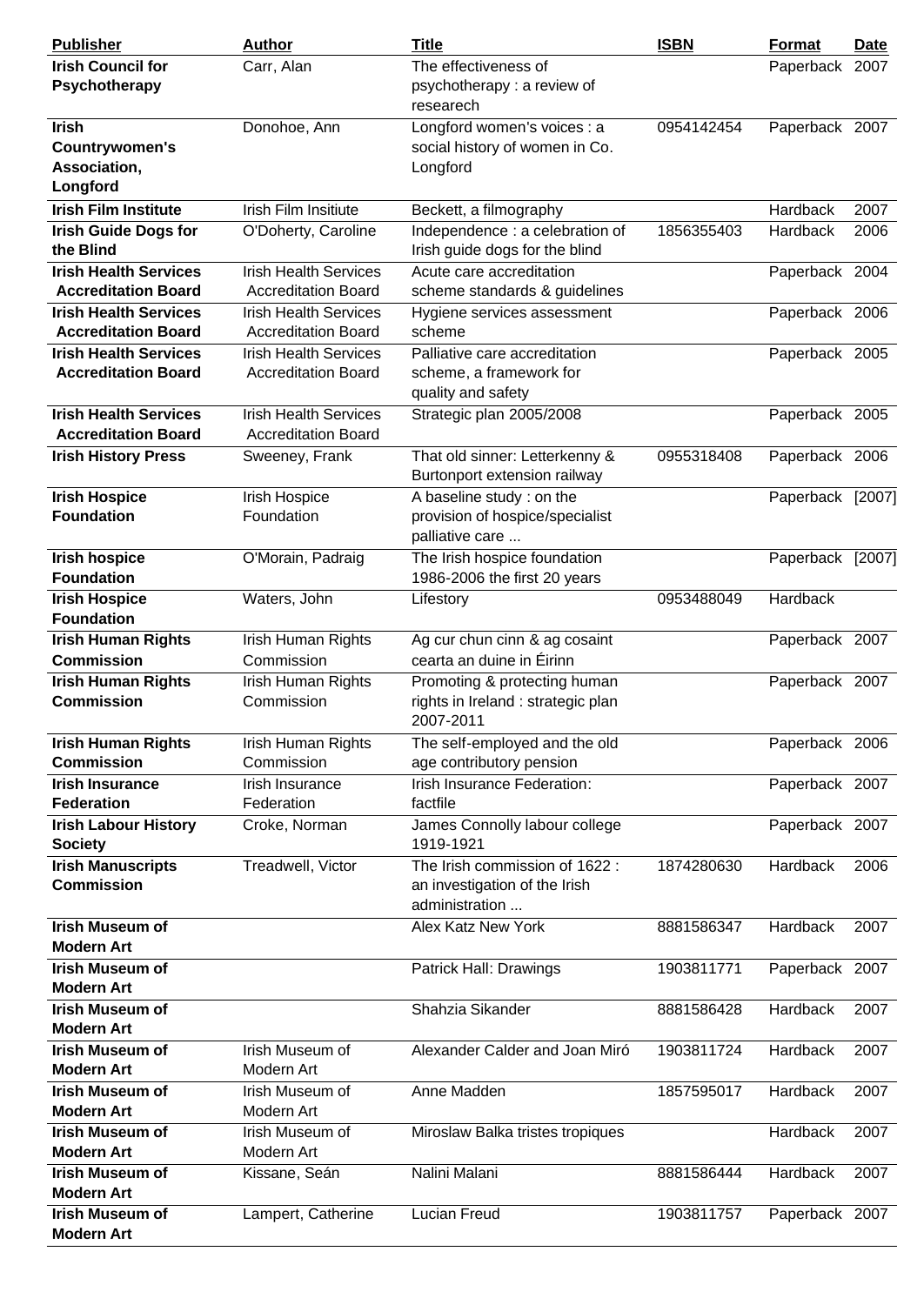| <b>Publisher</b>                             | <b>Author</b>                                | <b>Title</b>                                | <b>ISBN</b> | <b>Format</b>  | <b>Date</b> |
|----------------------------------------------|----------------------------------------------|---------------------------------------------|-------------|----------------|-------------|
| <b>Irish Museum of</b><br><b>Modern Art</b>  | Marshall, Richard D.                         | Georgia O'Keeffe: nature and<br>abstraction | 8861301282  | Paperback 2007 |             |
| <b>Irish National</b>                        | <b>Irish National</b>                        | INTO consultative conference                |             | Paperback 2007 |             |
| Teachers'                                    | Teachers'                                    | on education 2006 : teacher                 |             |                |             |
| Organisation                                 | Organisation                                 | education the                               |             |                |             |
| <b>Irish National</b>                        | <b>Irish National</b>                        | Your child in the primary school            |             | Hardback       | 2007        |
| <b>Teachers'</b>                             | Teachers'                                    | : tips for parents                          |             |                |             |
| Organisation                                 | Organisation                                 |                                             |             |                |             |
| <b>Irish Nurses</b>                          | <b>Irish Nurses</b>                          | National operating department               | 0952401612  | Paperback 2007 |             |
| Organisation                                 | Organisation                                 | nurses section recommended                  |             |                |             |
|                                              |                                              | practices                                   |             |                |             |
| <b>Irish Nurses'</b>                         | <b>Irish Nurses</b>                          | Forming EU healthcare policy : a            | 0952401605  | Paperback 2007 |             |
| Organisation                                 | Organisation                                 | showcase of Irish involvement               |             |                |             |
| <b>Irish Primary</b>                         | <b>Irish Primary</b>                         | Giorraíonn beirt bóthar:                    | 0955505003  | Paperback 2007 |             |
| <b>Principals' Network</b>                   | <b>Principals Network</b>                    | distributed leadership deputy               |             |                |             |
|                                              |                                              | principals                                  |             |                |             |
| <b>Irish Red Cross</b>                       | <b>Irish Red Cross</b>                       | Helping you to care handbook                | 0906077153  | Paperback 2007 |             |
| <b>Irish Red Cross</b>                       | <b>Irish Red Cross</b>                       | Helping you to care handbook:               | 090607715X  | Paperback 2007 |             |
|                                              |                                              | a practical guide to looking after          |             |                |             |
|                                              |                                              | someone                                     |             |                |             |
| <b>Irish Red Cross</b>                       | <b>Irish Red Cross</b>                       | Therapeutic hand care training              |             | Paperback 2006 |             |
|                                              |                                              | manual : a practical guide to the           |             |                |             |
|                                              |                                              | therapeutic                                 |             |                |             |
| <b>Irish Social Services</b>                 | <b>Irish Social Services</b>                 | Inspection report ID number :<br>164        |             | Paperback 2006 |             |
| Inspectorate<br><b>Irish Social Services</b> | Inspectorate<br><b>Irish Social Services</b> | Inspection report ID number :               |             | Paperback 2006 |             |
| Inspectorate                                 | Inspectorate                                 | 166                                         |             |                |             |
| <b>Irish Social Services</b>                 | <b>Irish Social Services</b>                 | Inspection report ID number:                |             | Paperback 2006 |             |
| Inspectorate                                 | Inspectorate                                 | 167                                         |             |                |             |
| <b>Irish Social Services</b>                 | <b>Irish Social Services</b>                 | Inspection report ID number :               |             | Paperback 2006 |             |
| Inspectorate                                 | Inspectorate                                 | 170                                         |             |                |             |
| <b>Irish Social Services</b>                 | <b>Irish Social Services</b>                 | Inspection report ID number:                |             | Paperback 2007 |             |
| Inspectorate                                 | Inspectorate                                 | 171                                         |             |                |             |
| <b>Irish Social Services</b>                 | <b>Irish Social Services</b>                 | Inspection report ID number:                |             | Paperback 2007 |             |
| Inspectorate                                 | Inspectorate                                 | 172                                         |             |                |             |
| <b>Irish Social Services</b>                 | <b>Irish Social Services</b>                 | Inspection report ID number :               |             | Paperback 2007 |             |
| Inspectorate                                 | Inspectorate                                 | 173                                         |             |                |             |
| <b>Irish Social Services</b>                 | <b>Irish Social Services</b>                 | Inspection report ID number :               |             | Paperback 2007 |             |
| Inspectorate                                 | Inspectorate                                 | 175                                         |             |                |             |
| <b>Irish Social Services</b>                 | <b>Irish Social Services</b>                 | Inspection report ID number:                |             | Paperback 2007 |             |
| Inspectorate                                 | Inspectorate                                 | 175                                         |             |                |             |
| <b>Irish Society of</b>                      | Oakley, Dorothy                              | Hands on for 100 years: A                   |             | Paperback 2005 |             |
| <b>Chartered</b>                             |                                              | history of physiotherapy in                 |             |                |             |
| <b>Physiotherapists</b>                      |                                              | Ireland 1905-2005                           |             |                |             |
| <b>Irish Theatre</b>                         | <b>Irish Theatre</b>                         | Irish theatre handbook                      | 0953421317  | Paperback 2001 |             |
| <b>Institute</b>                             | Institute                                    |                                             |             |                |             |
| <b>Irish Theatre</b><br><b>Institute</b>     | <b>Irish Theatre</b><br>Institute            | The Irish theatre handbook                  |             | Paperback 2007 |             |
| <b>James Adam &amp; Sons</b>                 | James Adam &                                 | John Murphy : at James Adam &               |             | Paperback 2007 |             |
| Ltd.                                         | Sons                                         | Sons                                        |             |                |             |
| <b>James Adam &amp; Sons</b>                 | James Adam &                                 | Lelia Donnelly : at James Adam              |             | Paperback 2007 |             |
| Ltd.                                         | Sons                                         | & Sons                                      |             |                |             |
| <b>James Adam &amp; Sons</b>                 | James Adam &                                 | Martin Mooney: October                      |             | Paperback 2007 |             |
| Ltd.                                         | Sons Ltd.                                    | 8th-17th 2007                               |             |                |             |
| <b>Jorgensen Fine Art</b>                    | Jorgensen Fine Art                           | A century of women artists                  |             | Paperback 2007 |             |
| <b>Jorgensen Fine Art</b>                    | Jorgensen Fine Art                           | Alex W. Russell Flent : on                  |             | Paperback 2007 |             |
|                                              |                                              | Thursday, 7th June, 2007                    |             |                |             |
| <b>Jorgensen Fine Art</b>                    | Jorgensen Fine Art                           | Alexey Krasnovsky                           |             | Paperback 2007 |             |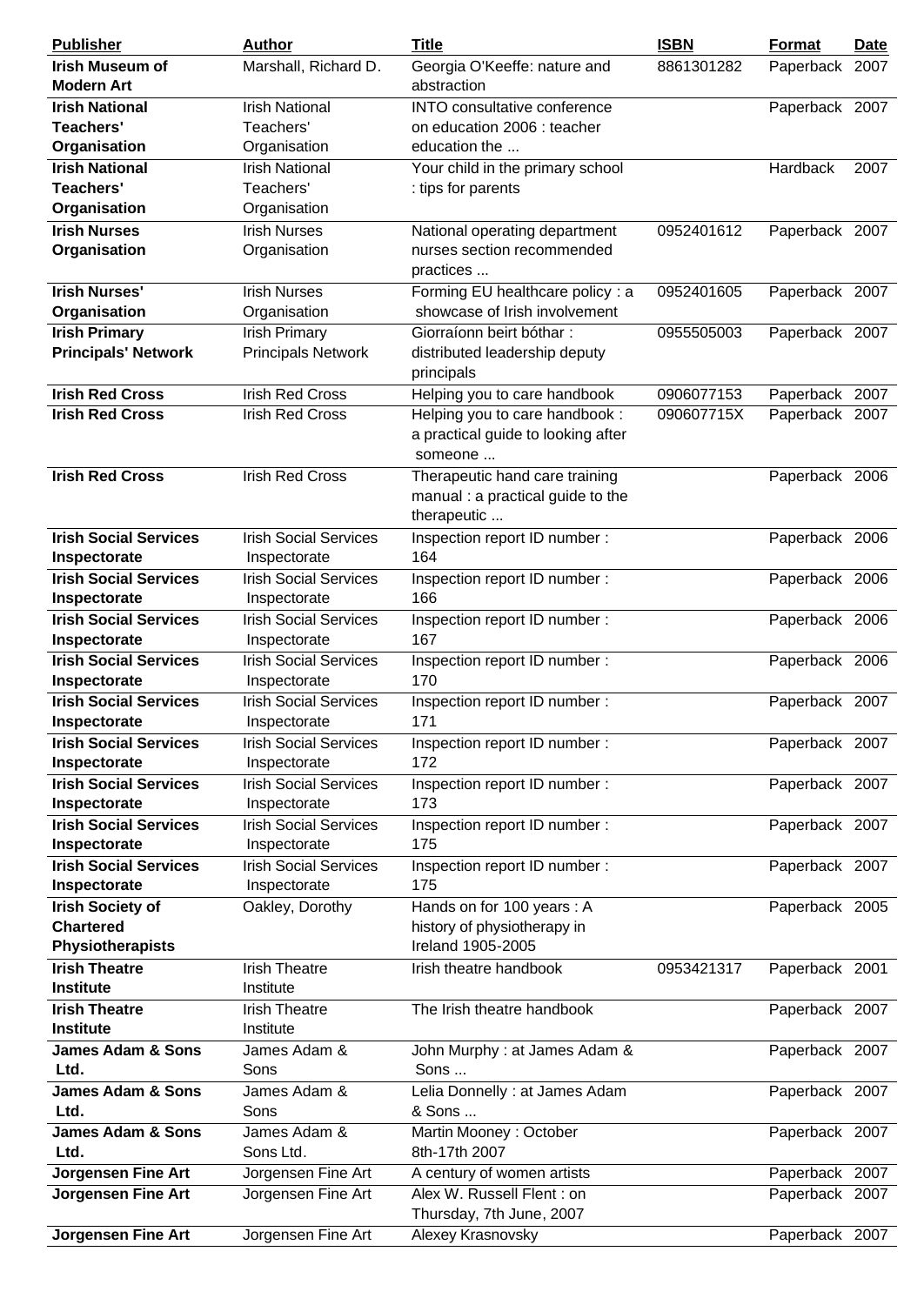| <b>Publisher</b>                        | <b>Author</b>                | <b>Title</b>                                                                    | <b>ISBN</b> | Format                 | <b>Date</b>  |
|-----------------------------------------|------------------------------|---------------------------------------------------------------------------------|-------------|------------------------|--------------|
| <b>Jorgensen Fine Art</b>               | Jorgensen Fine Art           | Allan Madsen: on Tuesday 8th<br>of May 2007                                     |             | Paperback 2007         |              |
| Jorgensen Fine Art                      | Jorgensen Fine Art           | Anthony Murphy: Thusday, 6th<br>Sepember, 2007                                  |             | Paperback 2007         |              |
| <b>Jorgensen Fine Art</b>               | Jorgensen Fine Art           | Christmas exhibition: on<br>Thursday, 29th November, 2007                       |             | Paperback 2007         |              |
| Jorgensen Fine Art                      | Jorgensen Fine Art           | Colour songs and other works<br>by Joe Dunne                                    |             | Hardback               | 2007         |
| <b>Jorgensen Fine Art</b>               | Jorgensen Fine Art           | Ian McAllister: on Thursday, 4th<br>October, 2007                               |             | Hardback               | 2007         |
| <b>Jorgensen Fine Art</b>               | Jorgensen Fine Art           | Joe Dunne : colour songs and<br>other works                                     |             | Paperback 2007         |              |
| <b>Jorgensen Fine Art</b>               | Jorgensen Fine Art           | <b>Lindy Guinness</b>                                                           |             | Paperback 2006         |              |
| <b>Jorgensen Fine Art</b>               | Jorgensen Fine Art           | Rose Stapleton                                                                  |             | Paperback 2007         |              |
| <b>Jorgensen Fine Art</b>               | Jorgensen Fine Art           | Rose Stapleton                                                                  |             | Paperback 2007         |              |
| <b>Jorgensen Fine Art</b>               | Jorgensen Fine Art           | Siobhán Bulfin: on Monday,<br>12th November, 2007                               |             | Paperback 2007         |              |
| <b>Jorgensen Fine Art</b>               | Jorgensen Fine Art           | Spring exhibition : on Tuesday,<br>10th April, 2007                             |             | Paperback 2007         |              |
| <b>Jorgensen Fine Art</b>               | Jorgensen Fine Art           | Summer exhibition on Thursday,<br>2nd August, 2007                              |             | Paperback 2007         |              |
| Kearney, John                           | Kearney, John                | From the quiet annals of<br>Daingean: articles on the<br>history of a parish in |             | Paperback 2006         |              |
| Kearns, George P.                       | Kearns, George P.            | A to Z of all old Dublin cinemas                                                | 1906027005  | Paperback 2006         |              |
| Keith, Carmel                           | Keith, Carmel                | Angels before us                                                                | 0952350217  | Paperback 2007         |              |
| Kelly, Beryl                            | Kelly, Beryl                 | Andy's seizure                                                                  |             | Paperback 2007         |              |
| Kelly, Beryl                            | Kelly, Beryl                 | Aunty Renee's faint                                                             |             | Paperback              | 2007         |
| Kelly, Beryl                            | Kelly, Beryl                 | Barry's nosebleed                                                               |             | Paperback 2007         |              |
| Kelly, Beryl                            | Kelly, Beryl                 | Brandon's grazes                                                                |             | Paperback 2007         |              |
| Kelly, Beryl                            | Kelly, Beryl                 | Darragh's cut head                                                              |             | Paperback 2007         |              |
| Kelly, Beryl                            | Kelly, Beryl                 | Evan's broken arm                                                               |             | Paperback 2006         |              |
| Kelly, Beryl                            | Kelly, Beryl                 | Granny's heart attack                                                           |             | Paperback 2007         |              |
| Kelly, Beryl                            | Kelly, Beryl                 | Larry's asthma attack                                                           |             | Paperback 2007         |              |
| Kelly, Beryl                            | Kelly, Beryl                 | Mai's broken leg                                                                |             | Paperback 2007         |              |
| Kelly, Beryl                            | Kelly, Beryl                 | Mammy's cut hand                                                                |             | Paperback 2007         |              |
| Kelly, Beryl                            | Kelly, Beryl                 | Mark's insect sting                                                             |             | Paperback              | 2007         |
| Kelly, Beryl                            | Kelly, Beryl                 | Matthew's choking<br>Tom Tom's cut leg                                          |             | Paperback              | 2007         |
| Kelly, Beryl                            | Kelly, Beryl                 |                                                                                 |             | Paperback<br>Paperback | 2007         |
| Kelly, Beryl<br>Kelly, Beryl            | Kelly, Beryl<br>Kelly, Beryl | Trevors's bang on the head<br>Uncle Mick's burn                                 |             | Paperback              | 2007<br>2007 |
| Kenny, Michael                          | Kenny, Michael               | Dunshaughlin-Culmullen parish:                                                  |             | Hardback               | 2007         |
|                                         |                              | jubilee commemorative booklet                                                   |             |                        |              |
| Kids' Own                               | Kids' Own                    | A world of our own inside and<br>out                                            | 1902432282  | Paperback 2007         |              |
| <b>Kildare County</b><br><b>Council</b> | Bowen, Laura                 | Reusing farm buildings: A<br>Kildare perspective                                | 0955245915  | Paperback 2007         |              |
| <b>Kildare County</b><br><b>Council</b> | Duggan, Charles              | The thatched houses of County<br>Kildare                                        | 0955245907  | Paperback              |              |
| <b>Kildare County</b>                   | <b>Kildare County</b>        | Draft Athgarvan local area plan                                                 |             | Paperback 2007         |              |
| <b>Council</b>                          | Council                      | 2007                                                                            |             |                        |              |
| <b>Kildare County</b>                   | <b>Kildare County</b>        | Pictureógs : celebrating                                                        |             | <b>DVD</b>             | 2007         |
| <b>Council Library</b>                  | <b>Council Library</b>       | inclusion and cultural diversity                                                |             |                        |              |
| <b>Services</b>                         | Services                     |                                                                                 |             |                        |              |
| <b>Kilkenny Collective</b>              |                              | Peer-to-peer, Kilkenny collective                                               | 0954855914  | Paperback              |              |
| for Arts Talent                         |                              | for arts talent                                                                 |             |                        |              |
| <b>Killynon House</b>                   | Cullen, Shay                 | Passion and power: an Irish                                                     | 1905706057  | Paperback 2006         |              |
| <b>Books</b>                            |                              | missionary's fight against child                                                |             |                        |              |
|                                         |                              | sex slavery                                                                     |             |                        |              |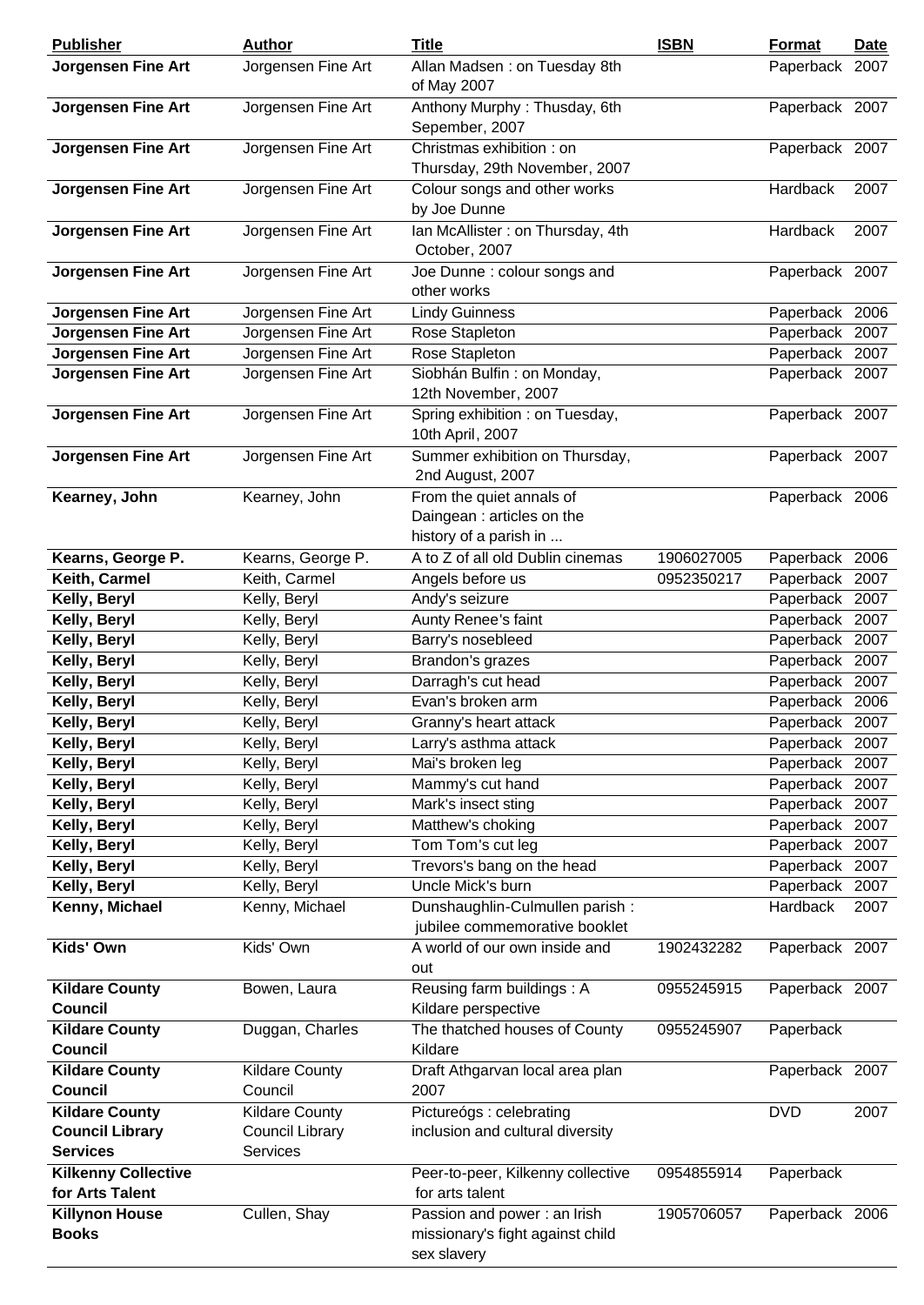| <b>Publisher</b>                         | <b>Author</b>                        | <b>Title</b>                                                                | <b>ISBN</b> | Format          | <u>Date</u> |
|------------------------------------------|--------------------------------------|-----------------------------------------------------------------------------|-------------|-----------------|-------------|
| <b>Killynon House</b><br><b>Books</b>    | Dunne, Lee                           | My middle name is Lucky                                                     | 1905706049  | Paperback 2006  |             |
| <b>Killynon House</b><br><b>Books</b>    | Lawless, James                       | Peeling oranges                                                             | 1905706068  | Paperback 2007  |             |
| <b>Killynon House</b><br><b>Books</b>    | MacDermott, Karl                     | The creative lower being                                                    | 1905706099  | Paperback 2007  |             |
| <b>Killynon House</b><br><b>Books</b>    | Thompson, Neville                    | A simple twist of fate                                                      | 1905706075  | Paperback 2007  |             |
| <b>Killynon House</b><br><b>Books</b>    | Thompson, Neville                    | Mama's boys                                                                 | 1905706030  | Paperback 2006  |             |
| <b>Killynon House</b><br><b>Books</b>    | Thompson, Neville                    | More streetwise : stories from<br>Irish prisons                             | 1905706075  | Paperback 2007  |             |
| <b>Labour Relations</b>                  | <b>Labour Relations</b>              | The Labour Relations                                                        |             | Hardback        |             |
| <b>Commission</b>                        | Commission                           | Commission: nagotiating the<br>way ahead: DVD                               |             |                 |             |
| <b>Labour Relations</b>                  | <b>Labour Relations</b>              | The Labour Relations                                                        |             | <b>CD</b>       |             |
| <b>Commission</b>                        | Commission                           | Commission: negotaiting the<br>way ahead                                    |             |                 |             |
| <b>Labour Relations</b>                  | <b>Labour Relations</b>              | The Labour Relations                                                        |             | Paperback 2005  |             |
| <b>Commission</b>                        | Commission                           | Commission statement of<br>strategy 2005-2007                               |             |                 |             |
| Lalor, Stephen                           | Lalor, Stephen                       | The story of New Ross<br>1207-2007                                          |             | Paperback 2007  |             |
| <b>Laois County</b>                      | Patrick Kavanagh                     | Poems written by children from                                              | 1899642064  | Paperback 2007  |             |
| <b>Council</b>                           | <b>Creative Writing</b><br>Workshops | <b>Stradbally National Schools</b>                                          |             |                 |             |
| <b>Law Reform</b>                        | Law Reform                           | eConveyancing: modelling of                                                 | 13933132    | Paperback 2006  |             |
| <b>Commission</b>                        | Commission                           | the Irish coneyancing system                                                |             |                 |             |
|                                          |                                      | report                                                                      |             |                 |             |
| Lehane, Danny                            | Lehane, Danny                        | A Millstreet miscellany                                                     |             | Paperback       | 1993        |
| Leo De Freyne                            | Black, Patrick                       | The diary of a curious man                                                  | 1847284631  | <b>Hardback</b> | 2006        |
| Leo De Freyne                            | De Freyne, Leo                       | Four Dozen Short Poems                                                      | 1847997494  | Paperback 2007  |             |
| <b>Liberties Press</b>                   | Barry, Harry                         | Flagging the problem : a new                                                | 1905483181  | Paperback 2007  |             |
|                                          |                                      | approach to mental heath                                                    |             |                 |             |
| <b>Liberties Press</b>                   | Boyle, John                          | The Irish home buyer's guide to<br>snagging                                 | 1905483139  | Paperback 2006  |             |
| <b>Liberties Press</b>                   | Buckley, Ciaran                      | Strong farmer - the memoirs of<br>Joe Ward                                  | 1905483242  | Paperback 2007  |             |
| <b>Liberties Press</b>                   | Craig, Maurice                       | Dublin 1660-1860 : the shaping<br>of a city                                 | 1905483112  | Paperback 2006  |             |
| <b>Liberties Press</b>                   | Crowley, Richard                     | No man's land: dispatches from<br>the Middle East                           | 1905483266  | Paperback 2007  |             |
| <b>Liberties Press</b>                   | Griffiths, lorwerth                  | Beer and cider in Ireland: the<br>complete guide                            | 1905483174  | Paperback 2007  |             |
| <b>Liberties Press</b>                   | Higgins Michael D.                   | Causes for concern : Irish<br>politics, culture and socirty                 | 1905483297  | Paperback 2007  |             |
| <b>Liberties Press</b>                   | Houlihan, Con                        | A harvest: new rare and<br>uncollected essays                               | 1905483303  | Paperback 2007  |             |
| <b>Liberties Press</b>                   | Mulcahy, Risteárd                    | Is the health service for<br>healing?                                       | 1905483155  | Paperback 2006  |             |
| <b>Liberties Press</b>                   | O'Brien, Donough                     | Banana skins: the secrets of<br>the slips and screw-ups that<br>brought the | 1905483074  | Paperback 2007  |             |
| <b>Liberties Press</b>                   | Ryan, Annie                          | Comrades: inside the War of<br>Independence                                 | 1905483228  | Hardback        | 2007        |
| <b>Library Association</b><br>of Ireland | Library Association<br>of Ireland    | Standards for Irish healthcare<br>library and information services          | 095489670x  | Paperback 2005  |             |
| <b>Librerties Press</b>                  | Mullins, Gerry                       | Dublin Nazi no. 1: the life of<br><b>Adolf Mahr</b>                         | 1905483204  | Hardback        | 2007        |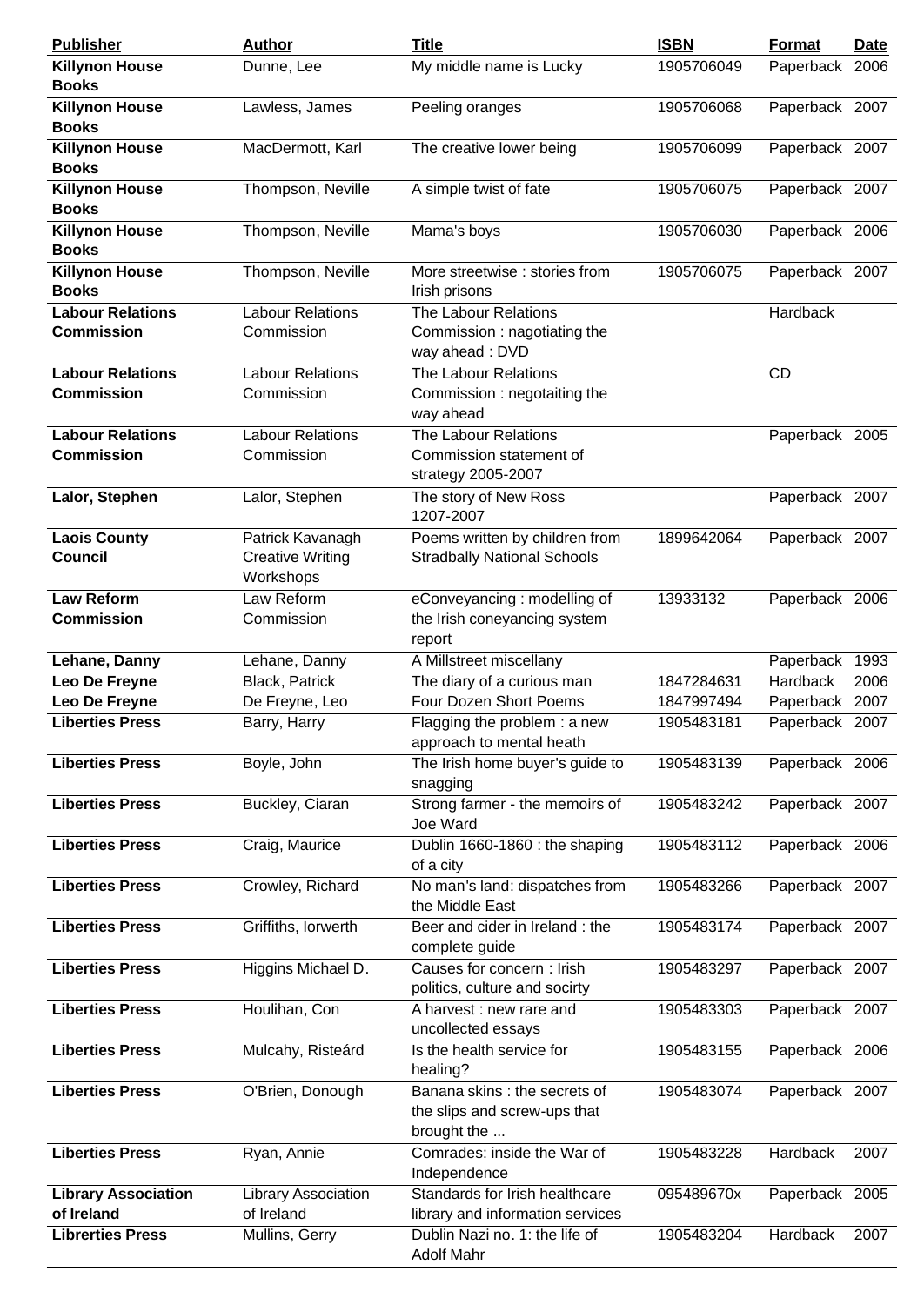| <b>Publisher</b>                            | <b>Author</b>                          | <b>Title</b>                                                                                        | <b>ISBN</b> | <b>Format</b>  | <b>Date</b> |
|---------------------------------------------|----------------------------------------|-----------------------------------------------------------------------------------------------------|-------------|----------------|-------------|
| <b>Lilliput Press</b>                       | Crowley, Ethel                         | Land matters : power struggles<br>in rural Ireland                                                  | 1843510812  | Paperback 2006 |             |
| <b>Lilliput Press</b>                       | Gannon, Charles                        | Cathal Gannon: the life and<br>times of a Dublin craftsman<br>1910-1999                             | 1843510863  | Hardback       | 2006        |
| <b>Lilliput Press</b>                       | Johnston, Roy H. W.                    | Century of endeavour : a<br>biographical and<br>autobiographical view of the                        | 1843510804  | Paperback 2006 |             |
| <b>Lilliput Press</b>                       | Kearney, Richard                       | Navigations : collected Irish<br>essays 1976-2006                                                   | 1843510316  | Hardback       | 2006        |
| <b>Lilliput Press</b>                       | Kirby, Michael                         | Skelligs sunset                                                                                     | 1843510839  | Paperback 2006 |             |
| <b>Lilliput Press</b>                       | McFadden, Hugh                         | Crystal clear : the selected<br>prose of John Jordan                                                | 1843510669  | Paperback 2006 |             |
| <b>Lilliput Press</b>                       | Moriarty, John                         | Invoking Ireland : ailiu lath<br>n-hErend                                                           | 1843510790  | Paperback 2005 |             |
| <b>Lilliput Press</b>                       | Moriarty, John                         | Night journey to Buddh Gaia                                                                         | 1843510898  | Hardback       | 2006        |
| <b>Lilliput Press</b>                       | Myers, Kevin                           | Watching the door: a memoir<br>1971-1978                                                            | 1843510855  | Hardback       | 2006        |
| <b>Lilliput Press</b>                       | O'Rourke, Con                          | Nature guide to the Aran Islands                                                                    | 1843510782  | Paperback 2006 |             |
| <b>Lilliput Press</b>                       | Orr, Philip                            | Field of bones : an Irish division<br>at Gallipoli                                                  | 1843510650  | Paperback 2006 |             |
| <b>Lilliput Press</b>                       | Pratschke, Sheila                      | Annaghmakerrig                                                                                      | 1843510901  | Hardback       | 2006        |
| <b>Limerick City</b>                        | <b>Limerick City Council</b>           | The principal mayoral chain of                                                                      |             | Hardback       | 2007        |
| <b>Council</b>                              |                                        | Limerick city from 1820 to the<br>present day                                                       |             |                |             |
| <b>Limerick City</b><br><b>Council</b>      | Potter, Matthew                        | Provosts, mayors, bailiffs,<br>sheriffs & recipients of the<br>honorary freedom of Limerick<br>City |             | Paperback 2007 |             |
| <b>Limerick City</b><br><b>Council</b>      | Potter, Matthew                        | The government and the people<br>of Limerick: the history of<br>Limerick                            | 0905700147  | Hardback       | 2006        |
| <b>Limerick City Gallery</b><br>of Art      | <b>Limerick City Gallery</b><br>of Art | Ambit by Samuel Walsh                                                                               | 0954429109  | Paperback      |             |
| <b>Limerick City Gallery</b><br>of Art      | <b>Limerick City Gallery</b><br>of Art | Sean Lynch retrieval unit                                                                           | 0955366819  | Paperback 2007 |             |
| <b>Limerick City Gallery</b><br>of Art      | Ottmann, Klaus                         | Open e v+ - A sense of place                                                                        | 0946846917  | Paperback 2007 |             |
| <b>Linden Publishing</b>                    | Allen, Clive                           | The Allens: Family & friends                                                                        | 1905487061  | Hardback       | 2007        |
| <b>Linden Publishing</b><br><b>Services</b> | Clancy, Maria                          | Historical notes of the ancient<br>sept of Clancy / Glancy of<br>Dartry                             | 1905487080  | Paperback 2007 |             |
| <b>Lios Rua</b>                             | Keaveney, William                      | The land for the people                                                                             | 0954849213  | Paperback      | 2007        |
| <b>Little Red Hen</b>                       | Smith, Sydney<br>Bernard               | Alexander the careerist                                                                             | 1903105474  | <b>CD</b>      | 2007        |
| <b>Little Red Hen</b>                       | Smith, Sydney<br>Bernard               | Collected writings Vol 2: Say<br>nothing till you hear more                                         | 1903105054  | <b>CD</b>      | 2007        |
| <b>Little Red Hen</b>                       | Smith, Sydney<br>Bernard               | Collected writings Vol. 1                                                                           | 1903105054  | <b>CD</b>      | 2007        |
| <b>Little Red Hen</b>                       | Smith, Sydney<br><b>Bernard</b>        | How to roast a Strasbourg<br>goose                                                                  | 1903105290  | <b>CD</b>      | 2007        |
| <b>Little Wings</b><br><b>Publications</b>  | Duyn, Corina                           | Hatched                                                                                             |             | Paperback 2006 |             |
| <b>Longford County</b><br><b>Council</b>    | <b>Longford County</b><br>Council      | Ardagh local area plan<br>2006-2012                                                                 |             | Paperback 2006 |             |
| <b>Longford County</b><br><b>Council</b>    | Longford County<br>Council             | Ardagh urban conservation<br>plan                                                                   |             | Paperback 2006 |             |
| <b>Longford County</b><br><b>Council</b>    | <b>Longford County</b><br>Council      | Ballinalee local area plan<br>2006-2012                                                             |             | Paperback 2006 |             |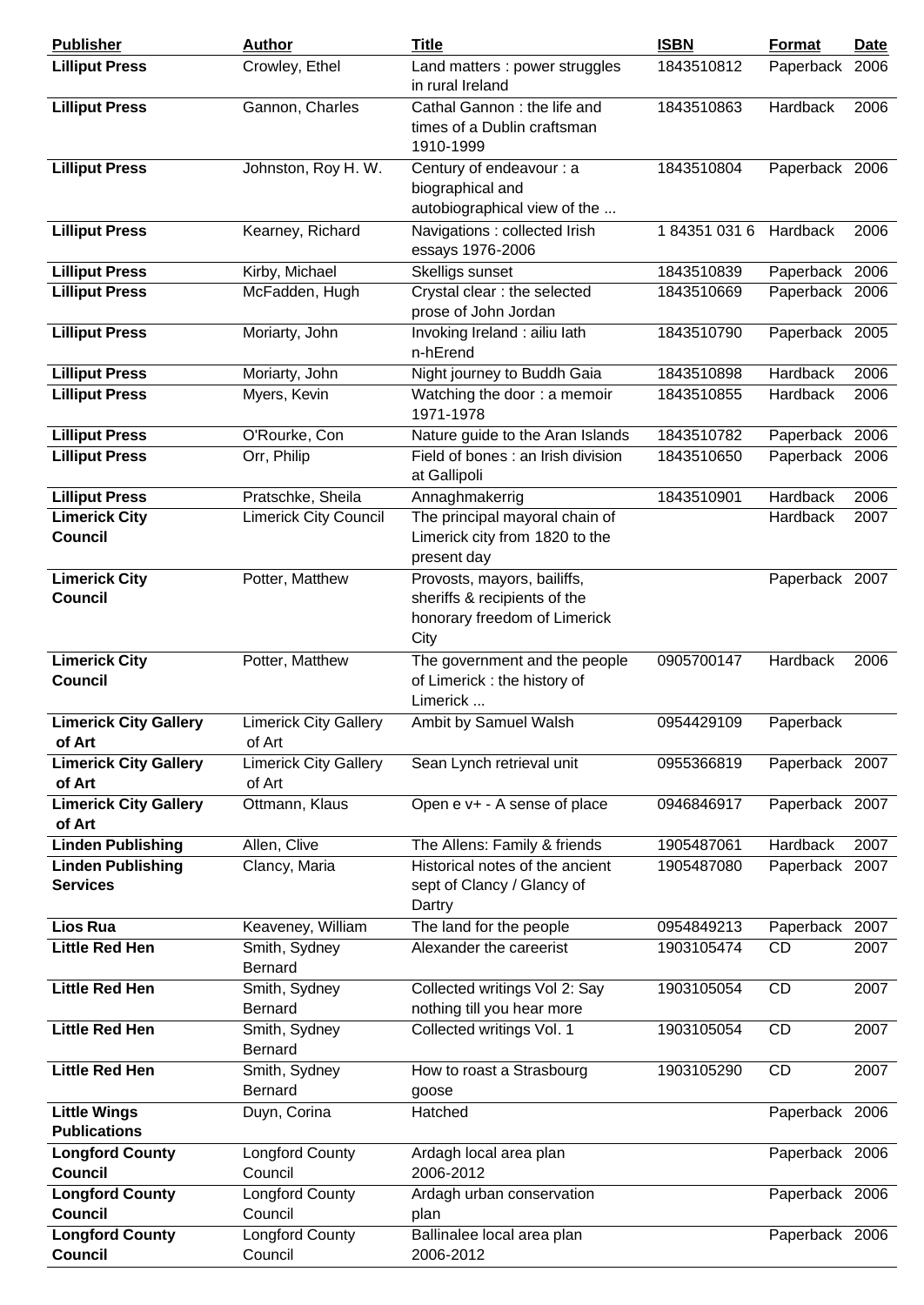| <b>Publisher</b>                         | <b>Author</b>                     | <b>Title</b>                                                                     | <b>ISBN</b> | <b>Format</b>  | <u>Date</u> |
|------------------------------------------|-----------------------------------|----------------------------------------------------------------------------------|-------------|----------------|-------------|
| <b>Longford County</b><br><b>Council</b> | <b>Longford County</b><br>Council | Drumlish local area plan<br>2006-2012                                            |             | Paperback 2006 |             |
| <b>Longford County</b><br><b>Council</b> | Longford County<br>Council        | Granard local area plan<br>2006-2012                                             |             | Paperback 2006 |             |
| <b>Longford County</b><br><b>Council</b> | Longford County<br>Council        | Kenagh local area plan<br>2006-2012                                              |             | Paperback 2006 |             |
| <b>Longford County</b><br><b>Council</b> | Longford County<br>Council        | Newtownforbes local area plan<br>2006-2012                                       |             | Paperback 2006 |             |
| Lumenium                                 | Shanahan, Mary                    | In honour of nature : the sacred<br>well in a new time                           | 0955559907  | Paperback 2007 |             |
| Lynch, Brendan P.                        | Lynch, Brendan P.                 | Vernacular architecture of<br>Fingal: An illustrated survey                      | 0955571107  | Paperback 2007 |             |
| <b>M.T. Connolly</b>                     | Connolly, M.T.                    | Forty Years of Wexford<br>agriculture                                            |             | Paperback      |             |
| <b>MacMathuna, Lorcan</b>                | MacMathuna,<br>Lorcan             | Lorcan MacMathuna : rogaire<br>dubh                                              |             | <b>CD</b>      |             |
| <b>Manlo Publications</b>                | O'Shea, Donal                     | 80 years of Fianna Fáil                                                          | 0953608662  | Paperback 2007 |             |
| <b>Marine Institute</b>                  | Culloty, Sarah C.                 | Bonamia ostreae in the native<br>oyster ostrea edulis: A review                  | 1649        | Paperback 2007 |             |
| <b>Marine Institute</b>                  | Henshilwood,<br>Kathleen          | Molluscan shellfish safety                                                       | 1902895339  | Paperback 2006 |             |
| <b>Marine Institute</b>                  | Maguire, J.A.                     | Management recommendations<br>for the sustainable exploitation<br>of mussel      | 16490053    | Paperback 2007 |             |
| <b>Marine Institute</b>                  | Marine Institute                  | Oceans of opportunity exploring<br>Ireland's marine resources                    |             | Paperback 2006 |             |
| <b>Marine Institute</b>                  | Marine Institute                  | Sea change (2007-2013) Part II<br>: Marine foresight exercise for<br>Ireland     |             | Paperback 2006 |             |
| <b>Marine Institute</b>                  | Marine Institute                  | Sea change: marine knowledge,<br>research & innovation strategy<br>for Ireland   |             | Paperback 2006 |             |
| <b>Marine Institute</b>                  | Marine Institute                  | The stock book: annual review<br>of fish stocks in 2004                          | 190289524X  | Hardback       | 2004        |
| <b>Marine Institute</b>                  | Marine Institute                  | The stock book : annual review<br>of fish stocks in 2005                         | 1902895274  | Hardback       | 2005        |
| <b>Marine Institute</b>                  | Marine Institute                  | The stock book : annual review<br>of fish stocks in 2006                         | 1902895347  | Hardback       | 2006        |
| <b>Marine Institute</b>                  | Marine Institute                  | The stock book: annual review<br>of fish stocks in 2007                          | 1902895376  | Hardback       | 2007        |
| <b>Marine Institute</b>                  | Poole, W. R.                      | Investigation into the impact of<br>fyke nets on otter populations in<br>Ireland |             | Paperback 2007 |             |
| <b>Marine Institute</b>                  | Ruane, Neil                       | Infectious pancreatic necrosis<br>virus and its impact on Irish<br>salmon        | 16490053    | Paperback 2007 |             |
| Marsh, Richard                           | Marsh, Richard                    | Tales of the Wicklow hills: 2000<br>years of history, myth, legend<br>and local  | 0955756801  | Paperback 2007 |             |
| <b>Mary Immaculate</b><br><b>College</b> | Doyle, Tony                       | Not the real me : coping with<br>literacy and self esteem<br>problems            | 1900148088  | Paperback 2006 |             |
| <b>Mary Immaculate</b><br><b>College</b> | Lyons, Clare W.                   | Working together for positive<br>behaviour : A guide for<br>teachers and schools | 1900146111  | Paperback 2006 |             |
| <b>Maverick House</b>                    | Aldous, Susan                     | The angel of Bang Kwang<br>Prison                                                | 1905379323  | Paperback 2007 |             |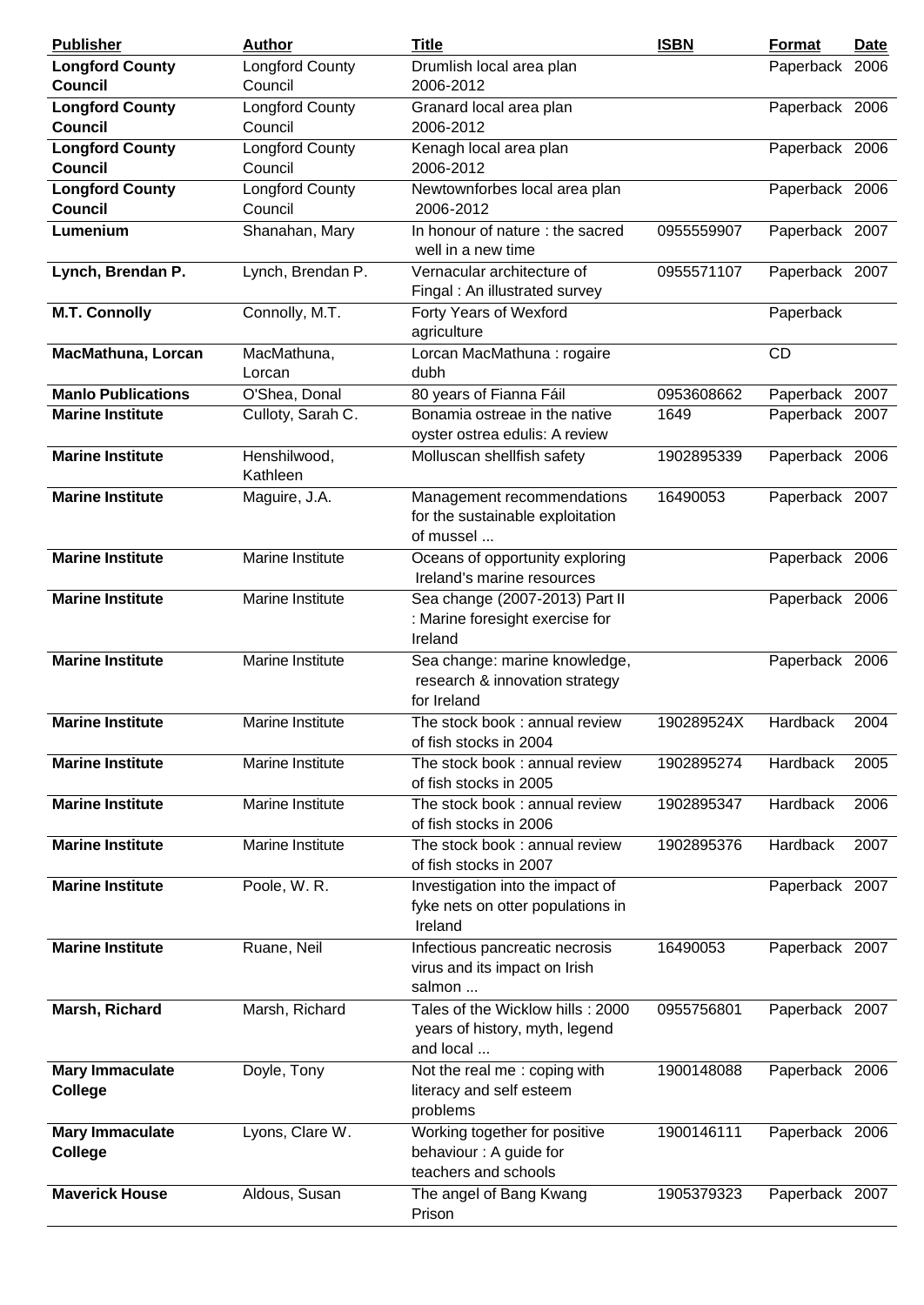| <b>Publisher</b>                          | <b>Author</b>                      | <b>Title</b>                                                                          | <b>ISBN</b> | Format         | <b>Date</b> |
|-------------------------------------------|------------------------------------|---------------------------------------------------------------------------------------|-------------|----------------|-------------|
| <b>Maverick House</b>                     | Barnes, Tony                       | Target one: the rise and fall of<br>Curtis Warren, Europe's biggest<br>drug baron     | 1905379153  | Paperback 2006 |             |
| <b>Maverick House</b>                     | Blaney, Colin                      | Grafters : the inside story of the<br>wide awake firm, Europe's<br>most prolific      | 1902379145  | Paperback 2007 |             |
| <b>Maverick House</b>                     | Byrne, Shay                        | The miracle of Fatima Mansions                                                        | 1905379408  | Paperback 2007 |             |
| <b>Maverick House</b>                     | Cheadle, Don                       | Not on our watch                                                                      | 1905379453  | Paperback      | 2007        |
| <b>Maverick House</b>                     | Copeland, Dave                     | Blood and money : the true<br>story of Ron Gonen gangster<br>turned FBI informant     | 1905379446  | Paperback 2007 |             |
| <b>Maverick House</b>                     | Corness, lain                      | Farang: Thailand through the<br>eyes of an ex-pat                                     | 1905379422  | Paperback 2007 |             |
| <b>Maverick House</b>                     | Donalson, Terry                    | Hell in Barbados: the true story<br>of a man imprisoned in paradise                   | 1905379279  | Paperback 2007 |             |
| <b>Maverick House</b>                     | Friel, Jenny                       | The suspect : the story of<br>Rachel O'Reilly's murder                                | 1905379415  | Paperback 2007 |             |
| <b>Maverick House</b>                     | Goergen, Paula                     | No man's land : the story of a<br>man who became a woman                              | 1905379286  | Paperback 2007 |             |
| <b>Maverick House</b>                     | Jaruboon, Chavoret                 | The last executioner: memoirs<br>of Thailand's last prison<br>executioner             | 1905379269  | Paperback 2006 |             |
| <b>Maverick House</b>                     | McShane, Thomas                    | Loot : inside the world of stolen<br>art                                              | 1905379378  | Paperback 2006 |             |
| <b>Maverick House</b>                     | Mooney, John                       | The torso in the canal: The<br>inside story of Ireland's most<br>grotesque killing    | 1905379385  | Paperback 2007 |             |
| <b>Maverick House</b>                     | O'Toole, Julie                     | Heroin : a true story of drug<br>addiction, hope and triumph                          | 1905379013  | Paperback 2005 |             |
| <b>Maverick House</b>                     | Thompson, Peter                    | Kill the Tiger: operation rimau<br>and the battle for Southeast<br>Asia               | 1905379392  | Paperback 2007 |             |
| <b>Maverick House</b>                     | Wolfgang, Eulitz                   | The general and I: the untold<br>story of Martin Cahill's hotdog<br>wars              | 1905379099  | Paperback 2006 |             |
| <b>Mayo County</b><br><b>Council</b>      | Woods, Macdara                     | Present tense words & pictures<br>: poems and photographs form<br>County Mayo         | 095192485   | Hardback       |             |
| <b>McCarthy, Paddy</b>                    | McCarthy, Paddy                    | The emergency years in Cork<br>1939-1945                                              |             | Hardback       | 2006        |
| McCormack, Stan                           | McCormack, Stan                    | Kilbeggan past & present                                                              |             | Hardback       | 2006        |
| <b>McGuinness Books</b>                   | O'Brien, Fran                      | The liberated woman                                                                   | 0954952112  | Paperback      | 2007        |
| Meehan, Michael                           | Meehan, Michael                    | In the front gate and out the<br>back : the story of Frank Teeling                    |             | Paperback 2007 |             |
| <b>Mental Health</b><br><b>Commission</b> | <b>Mental Health</b><br>Commission | Quality framework: mental<br>health service in Ireland                                | 0955399416  | Paperback      |             |
| <b>Mentor Books</b>                       | Carey, Jason                       | PE Workout                                                                            | 1842103342  | Paperback 2005 |             |
| <b>Mentor Books</b>                       | Collins, Liam                      | The great Irish bank robbery:<br>the inside story of conflict<br>betrayal & corporate | 1842103937  | Paperback 2007 |             |
| <b>Mentor Books</b>                       | Colman, Shane                      | Up the poll : great Irish election<br>stories                                         | 1842103890  | Paperback 2007 |             |
| <b>Mentor Books</b>                       | Higgins, Jimmy                     | Are ye the band? A memoir of<br>the showband era                                      | 1842103920  | Paperback 2007 |             |
| <b>Mentor Books</b>                       | McCarthy, Finbarr                  | Great GAA moments: 2007<br>yearbook                                                   | 1842103906  | Hardback       | 2007        |
| <b>Mercier Press</b>                      | Bills, Peter                       | Rucking & rolling: 60 years of<br>international rugby                                 | 1856355575  | Hardback       | 2007        |
| <b>Mercier Press</b>                      | Campbell, Paul                     | I'll stop tomorrow                                                                    | 1856355384  | Paperback 2007 |             |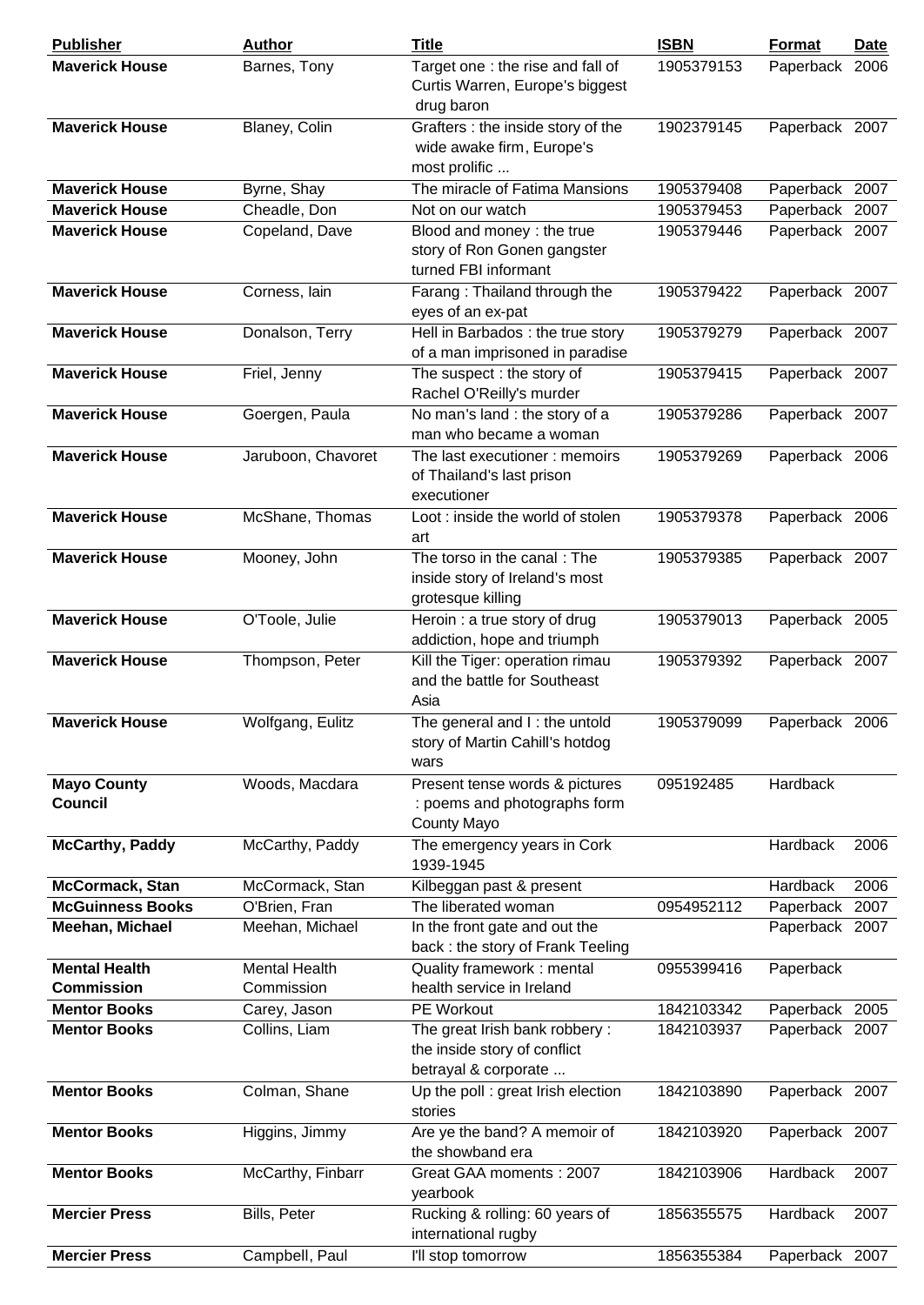| <b>Publisher</b>          | <b>Author</b>         | <b>Title</b>                        | <b>ISBN</b> | <b>Format</b>  | <b>Date</b> |
|---------------------------|-----------------------|-------------------------------------|-------------|----------------|-------------|
| <b>Mercier Press</b>      | Dainín Ó Sé, Maidhc   | House, don't fall on me             | 1856355506  | Paperback      | 2007        |
| <b>Mercier Press</b>      | De Bhaldraithe,       | The diary of an Irish               | 1856355476  | Paperback 2007 |             |
|                           | Tomás                 | countryman 1827-1835                |             |                |             |
| <b>Mercier Press</b>      | Doherty, Gabriel      | 1916: the long revolution           | 1856355452  | Paperback 2007 |             |
| <b>Mercier Press</b>      | Fitzmaurice, Gabriel  | Really rotten rhymes                | 1856355445  | Paperback      | 2007        |
| <b>Mercier Press</b>      | Gallagher, Lynne      | Psychic kids                        | 1856355519  | Paperback 2007 |             |
| <b>Mercier Press</b>      | Gallimore, Andrew     | A bloody canvas                     | 1856355365  | Paperback 2007 |             |
| <b>Mercier Press</b>      | Keenan, Donal         | The ultimate encyclopedia of        | 1856355667  | Paperback 2007 |             |
|                           |                       | gaelic football & hurling           |             |                |             |
| <b>Mercier Press</b>      | Keogh, Dermot         | The making of the Irish             | 1856355612  | Hardback       | 2007        |
|                           |                       | constitution, 1937                  |             |                |             |
| <b>Mercier Press</b>      | Kuffner, Trish        | The toddler's busy book             | 1856355391  | Paperback 2007 |             |
| <b>Mercier Press</b>      | Lacey, Jim            | A candle in the window: a           | 1856355520  | Paperback      |             |
|                           |                       | history of the barony of            |             |                |             |
|                           |                       | Castleknock                         |             |                |             |
| <b>Mercier Press</b>      | Martin, Stephen J.    | Ride on                             | 1856355292  | Hardback       | 2007        |
| <b>Mercier Press</b>      | Mc Carthy, Bairbre    | The keeper of the crock of gold     | 1856355643  | Paperback      | 1998        |
|                           |                       | Irish leprechaun stories            |             |                |             |
| <b>Mercier Press</b>      | Murphy, Michael A.    | Gerry Fitt : a political chameleon  | 1856355315  | Paperback 2007 |             |
| <b>Mercier Press</b>      | Nerney, Teresa        | When heaven answers :               | 1856355322  | Paperback 2007 |             |
|                           |                       | stories of hope and healing         |             |                |             |
| <b>Mercier Press</b>      | Ni Shuilleabhain,     | Bibeanna: memories from a           | 1856355438  | Paperback      |             |
|                           | <b>Brenda</b>         | corner of Ireland                   |             |                |             |
| <b>Mercier Press</b>      | Ó Grianna, Séamus     | Caisleáin Óir                       | 1856352789  | Paperback 2007 |             |
| <b>Mercier Press</b>      | O'Faolain, Seán       | The great O'Neill : a biography     | 0853427698  | Paperback 2007 |             |
|                           |                       | of Hugh O'Neill                     |             |                |             |
| <b>Mercier Press</b>      | O'Hanlon, Lani        | Dancing the rainbow: holistic       | 1856355469  | Paperback 2007 |             |
|                           |                       | well-being through movement         |             |                |             |
| <b>Mercier Press</b>      | O'Hely, Eileen        | Penny the star                      | 1856355421  | Paperback 2007 |             |
| <b>Mercier Press</b>      | O'Mahony Walters,     | Close the wicket gate               | 1856355339  | Paperback 2007 |             |
|                           | Johanna               |                                     |             |                |             |
| <b>Mercier Press</b>      | Osborne, Chrissy      | The Michael Collins : a life in     | 1856355636  | Paperback 2007 |             |
|                           |                       | pictures                            |             |                |             |
| <b>Mercier Press</b>      | Rafferty, John        | Sea angling in Ireland              | 1856355537  | Paperback 2007 |             |
| <b>Mercier Press</b>      | Raftery, Deirdre      | Choosing a school:                  | 1856355306  | Paperback 2007 |             |
|                           |                       | second-level education in           |             |                |             |
|                           |                       | Ireland                             |             |                |             |
| <b>Mercier Press</b>      | Rowan, Pamela         | May need renovation                 | 1856355414  | Paperback 2007 |             |
| <b>Mercier Press</b>      | Semple, Patrick       | The rector who wouldn't pray        | 1856355605  | Paperback 2007 |             |
|                           |                       | for rain: A memoir                  |             |                |             |
| <b>Mercier Press</b>      | Walsh, Thomas F.      | The illustrated favourite poems     | 1856352413  | Paperback 2007 |             |
|                           |                       | we learned in school                |             |                |             |
| <b>Merlin Publishing</b>  | Dean, Derek           | The Freshmen unzipped               | 1903582770  | Paperback 2007 |             |
| <b>Merlin Publishing</b>  | Roberts, Celine       | No one wants you : A memoir         | 1903582695  | Paperback 2006 |             |
|                           |                       | of a child forced into prostitution |             |                |             |
| <b>Merlin Publishing</b>  | Rock, Dickie          | Always me                           | 1903582749  | Hardback       | 2007        |
| <b>Merlin Publishing</b>  | Williams, Paul        | The untouchables : Ireland's        | 1903582644  | Paperback 2007 |             |
|                           |                       | Criminal Assets Bureau and its      |             |                |             |
|                           |                       | war on                              |             |                |             |
| <b>Merlin Publishing</b>  | Wilson, Colin         | Manhunters : criminal profilers &   | 1903582787  | Paperback 2007 |             |
|                           |                       | their search for the world's        |             |                |             |
|                           |                       | most wanted                         |             |                |             |
| <b>Mining Heritage</b>    | Cowman, Des           | The making and breaking of a        | 0953453839  | Hardback       | 2006        |
| <b>Trust of Ireland</b>   |                       | mining community: the copper        |             |                |             |
|                           |                       | coast, county                       |             |                |             |
|                           |                       | Chen + Miller: East - West          |             |                |             |
| <b>Model Arts and</b>     | Model Arts and        |                                     |             | Paperback 2002 |             |
| <b>Niland Gallery</b>     | <b>Niland Gallery</b> |                                     |             |                |             |
| <b>Molesworth Gallery</b> | Molesworth Gallery    | Eugene Conway                       |             | Paperback 2007 |             |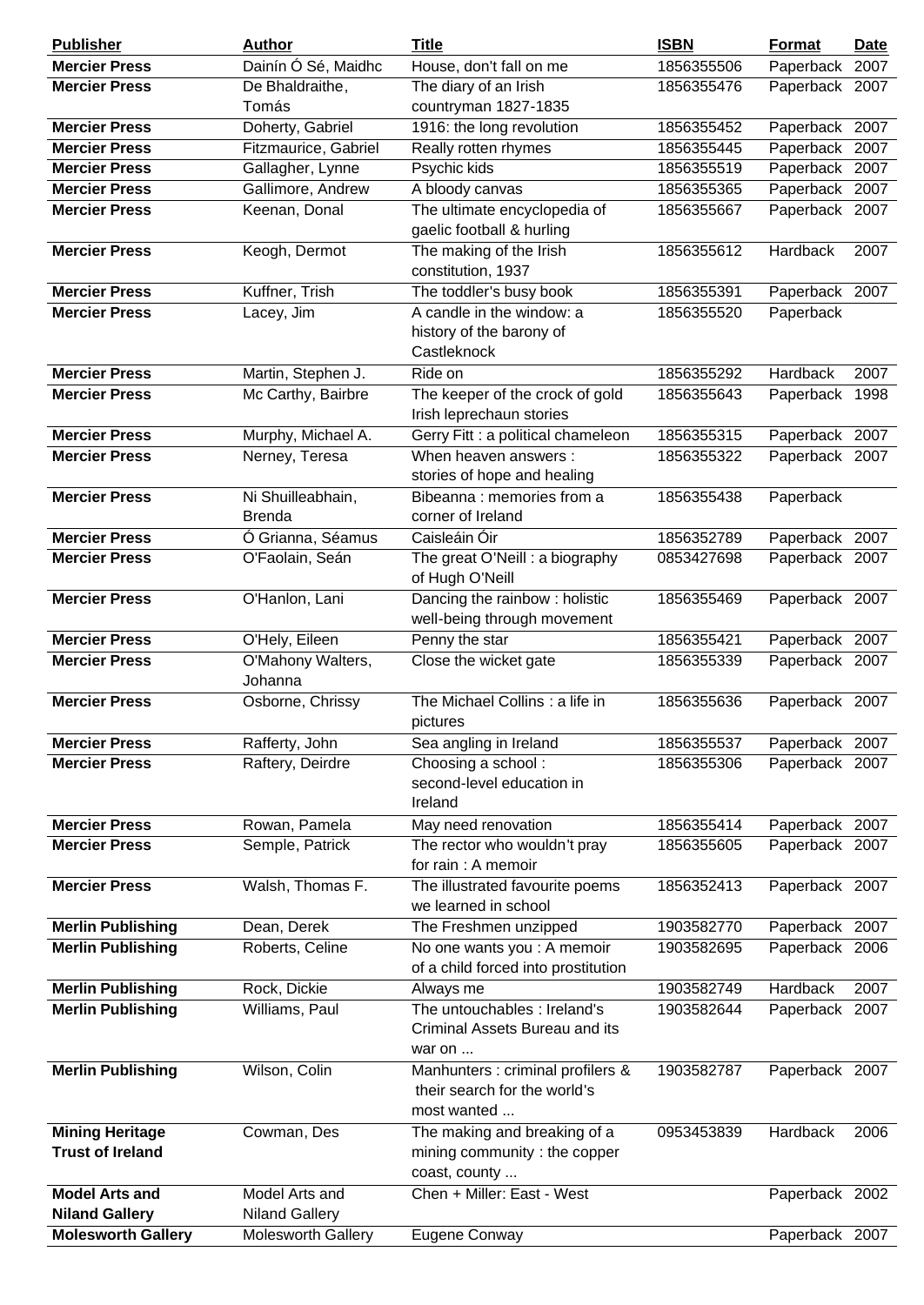| <b>Publisher</b>                                      | <b>Author</b>                                | <b>Title</b>                                                             | <b>ISBN</b> | <b>Format</b>  | <b>Date</b> |
|-------------------------------------------------------|----------------------------------------------|--------------------------------------------------------------------------|-------------|----------------|-------------|
| <b>Molesworth Gallery</b>                             | <b>Molesworth Gallery</b>                    | Patrick Redmond reception:                                               |             | Paperback 2007 |             |
|                                                       |                                              | Thursday, October 11th, 2007                                             |             |                |             |
| <b>Molesworth Gallery</b>                             | Molesworth Gallery                           | The F-word                                                               |             | Hardback       | 2007        |
| <b>Morrigan Books</b>                                 | Martyn-Smith, Paul                           | The sum of things                                                        | 0907677347  | Paperback 2007 |             |
| Morrissey, Luke                                       | Morrissey, Luke                              | A book of original poems and<br>songs of Carlow, Kilkenny and<br>Wexford | 97809556996 | Paperback 2007 |             |
| <b>MS Publishing</b>                                  | <b>Bayside Writers</b>                       | Migrating minds II: a collection of<br>poetry and prose                  | 0954843819  | Paperback 2006 |             |
| <b>Mulhall, Mary</b>                                  | Mulhall, Mary                                | <b>Treasures of Lucan</b>                                                |             | Hardback       | 2007        |
| Na Píobairí Uilleann                                  | Mitchell, Pat                                | The dance music of Séamus<br>Ennis                                       | 0950974361  | Hardback       | 2007        |
| <b>National College of</b>                            | National College of                          | Fine art faculty degree                                                  |             | Hardback       | 2007        |
| <b>Art and Design</b>                                 | Art and Design                               | exhibition 2007                                                          |             |                |             |
| <b>National Council for</b>                           | <b>National Council for</b>                  | A curriculum framework for                                               |             | Paperback 2007 |             |
| <b>Curriculum and</b>                                 | Curriculum and                               | guidance in post-primary                                                 |             |                |             |
| <b>Assessment</b>                                     | Assessment                                   | education discussion                                                     |             |                |             |
| <b>National Council for</b>                           | <b>National Council for</b>                  | A curriculum framework for                                               |             | Paperback 2007 |             |
| <b>Curriculum and</b>                                 | Curriculum and                               | guidance in post-primary                                                 |             |                |             |
| <b>Assessment</b>                                     | Assessment                                   | education: consultation                                                  |             |                |             |
| <b>National Council for</b>                           | <b>National Council for</b>                  | NCCA strategic plan 2006-2008                                            |             | Paperback 2006 |             |
| <b>Curriculum and</b>                                 | Curriculum and                               |                                                                          |             |                |             |
| <b>Assessment</b>                                     | Assessment                                   |                                                                          |             |                |             |
| <b>National Council for</b>                           | National Council for                         | Guidelines on the individual                                             | 0755773128  | Paperback 2006 |             |
| <b>Special Education</b>                              | <b>Special Education</b>                     | education plan process                                                   |             |                |             |
| <b>National Council for</b>                           | National Council for                         | Framework for the                                                        |             | Paperback 2007 |             |
| the Professional                                      | the Professional                             | establishment of advanced                                                |             |                |             |
| Development of                                        | Development of                               | nurse practitioner                                                       |             |                |             |
| <b>Nursing and</b>                                    | Nursing and                                  |                                                                          |             |                |             |
| <b>Midwifery</b>                                      | Midwifery                                    |                                                                          |             |                |             |
| <b>National Council for</b>                           | National Council for                         | Measurement of nursing and                                               |             | Hardback       | 2007        |
| the Professional                                      | the Professional                             | midwifery interventions :                                                |             |                |             |
| <b>Development of</b>                                 | Development of                               | guidance and                                                             |             |                |             |
| <b>Nursing and</b>                                    | Nursing and                                  |                                                                          |             |                |             |
| <b>Midwifery</b>                                      | Midwifery                                    |                                                                          |             |                |             |
| <b>National Crime</b>                                 | <b>National Crime</b>                        | Problem solving justice the case                                         | 0755775295  | Paperback 2007 |             |
| Council                                               | Council                                      | for community courts in Ireland                                          |             |                |             |
| <b>National Disability</b>                            | <b>National Disability</b>                   | New disability plan                                                      |             | Paperback      |             |
| <b>Authority</b>                                      | Authority                                    |                                                                          |             |                |             |
| <b>National Economic &amp;</b><br><b>Social Forum</b> | National Economic &<br>Social Forum          | Improving the delivery of quality<br>public services                     | 1899276416  | Paperback 2006 |             |
| <b>National Economic</b>                              |                                              | Mental health in the workplace:                                          | 1899276459  | Paperback 2007 |             |
| and Social Forum                                      |                                              | Research findings                                                        |             |                |             |
| <b>National Economic</b>                              | <b>National Economic</b>                     | Evidence-based policy making:                                            | 1899276432  | Paperback 2007 |             |
| and Social Forum                                      | and Social Forum                             | getting the evidence using the<br>evidence                               |             |                |             |
| <b>National Economic</b>                              | <b>National Economic</b>                     | Mental health & social inclusion :                                       | 1899276440  | Paperback 2007 |             |
| and Social Forum                                      | and Social Forum                             | report 36                                                                |             |                |             |
| <b>National Economic</b>                              | <b>National Economic</b>                     | Mental health & social inclusion :                                       |             | Paperback 2007 |             |
| and Social Forum                                      | and Social Forum                             | report 36 summary                                                        |             |                |             |
| <b>National Economic</b><br>and Social Forum          | <b>National Economic</b><br>and Social Forum | The arts, cultural inclusion and<br>social cohesion : NESF report<br>35  | 899276424   | Paperback 2007 |             |
| <b>National Gallery of</b><br><b>Ireland</b>          | National Gallery of<br>Ireland               | Drawing studies : A celebration                                          | 1904288213  | Paperback 2007 |             |
| <b>National Library of</b><br><b>Ireland</b>          | National Library of<br>Ireland               | Yeats: the life and works of<br><b>William Butler Yeats</b>              |             | Paperback 2006 |             |
| <b>National Roads</b>                                 | <b>National Roads</b>                        | Archaeological discoveries :                                             |             | Paperback      |             |
| <b>Authority</b>                                      | Authority                                    | A1/N1 Newry Dundalk link                                                 |             |                |             |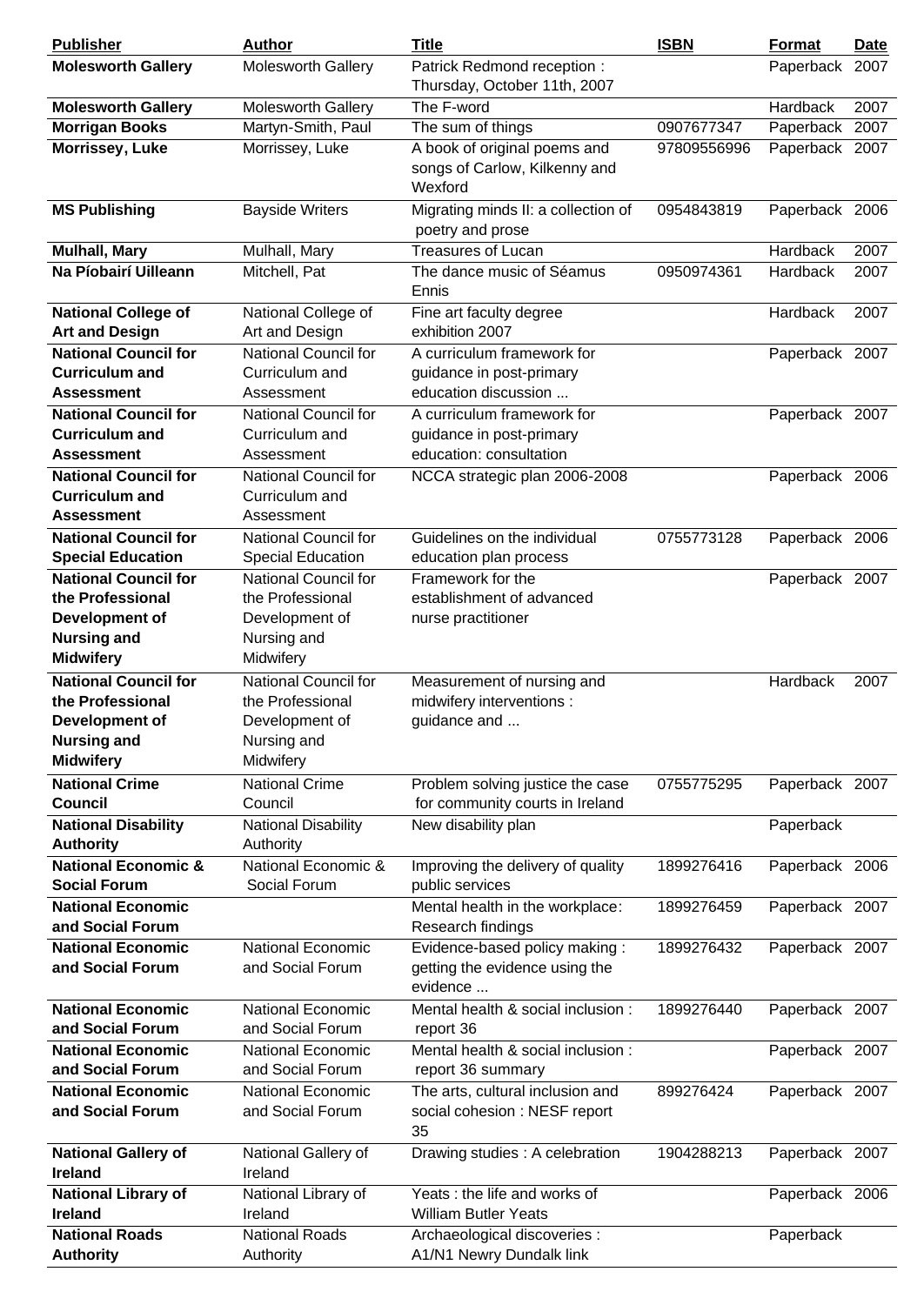| <b>Publisher</b>           | <b>Author</b>              | <b>Title</b>                                                    | <b>ISBN</b> | <b>Format</b>  | <u>Date</u> |
|----------------------------|----------------------------|-----------------------------------------------------------------|-------------|----------------|-------------|
| <b>National Roads</b>      | <b>National Roads</b>      | Archaeological discoveries : M3                                 |             | Paperback      |             |
| <b>Authority</b>           | Authority                  | Clonee, north of Kells                                          |             |                |             |
|                            |                            | motorway scheme                                                 |             |                |             |
| <b>National Roads</b>      | <b>National Roads</b>      | Archaeological discoveries : M7                                 |             | aperback       |             |
| <b>Authority</b>           | Authority                  | Portlaoise to Castletown/M8                                     |             |                |             |
|                            |                            | Portlaoise to                                                   |             |                |             |
| <b>National Roads</b>      | <b>National Roads</b>      | Archaeological discoveries : M8                                 |             | Paperback      |             |
| <b>Authority</b>           | Authority                  | Rathcormac/Fermoy bypass,                                       |             |                |             |
|                            |                            | <b>Count Cork</b>                                               |             |                |             |
|                            |                            |                                                                 |             |                |             |
| <b>National Roads</b>      | <b>National Roads</b>      | Archaeological discoveries :                                    |             | Paperback      |             |
| <b>Authority</b>           | Authority                  | N11 Gorey-Arklow link, County                                   |             |                |             |
|                            |                            | Wexford                                                         |             |                |             |
| <b>National Roads</b>      | <b>National Roads</b>      | Archaeological discoveries :                                    |             | Paperback      |             |
| <b>Authority</b>           | Authority                  | N11 Rathnew to Arklow road                                      |             |                |             |
|                            |                            | improvemnt                                                      |             |                |             |
| <b>National Roads</b>      | <b>National Roads</b>      | Archaeological discoveries : N2                                 |             | Paperback      |             |
| <b>Authority</b>           | Authority                  | Carrickmacross bypass,                                          |             |                |             |
|                            |                            | County Monaghan                                                 |             |                |             |
| <b>National Roads</b>      | <b>National Roads</b>      | Archaeological discoveries : N2                                 |             | Paperback      |             |
| <b>Authority</b>           | Authority                  | Finglas-Ashbourne road                                          |             |                |             |
|                            |                            | scheme                                                          |             |                |             |
| <b>National Roads</b>      | <b>National Roads</b>      | Archaeological discoveries :                                    |             | Paperback      |             |
| <b>Authority</b>           | Authority                  | N52 Mullingar, Belvedere road                                   |             |                |             |
|                            |                            | improvement                                                     |             |                |             |
| <b>National Roads</b>      | <b>National Roads</b>      | Archaeological discoveries : N6                                 |             | Paperback      |             |
| <b>Authority</b>           | Authority                  | to Kinnegad to Kilbeggan dual                                   |             |                |             |
|                            |                            | carriageway                                                     |             |                |             |
| <b>National Roads</b>      | <b>National Roads</b>      |                                                                 |             |                |             |
|                            |                            | Archaeological discoveries :<br>N8/N73 Mitchelstown relief road |             | Paperback      |             |
| <b>Authority</b>           | Authority                  |                                                                 |             |                |             |
|                            |                            |                                                                 |             |                |             |
| <b>National Roads</b>      | O'Keeffe, Peter J.         | Ireland's Principal Roads AD                                    | 1900293803  | Hardback       | 2004        |
| <b>Authority</b>           |                            | 1899 - 1979                                                     |             |                |             |
| <b>National Roads</b>      | O'Sullivan, Jerry ed.      | New routes to the past:                                         | 0954595531  | Paperback 2007 |             |
| <b>Authority</b>           |                            | Proceedings of a public seminar                                 |             |                |             |
|                            |                            | on archaeological                                               |             |                |             |
|                            |                            | discoveries August 2006                                         |             |                |             |
| <b>National University</b> | Brophy, Pauric             | The market for financial                                        |             | Paperback 2006 |             |
| of Ireland, Galway         |                            | services in rural Mongolia                                      |             |                |             |
| <b>National University</b> | Murphy, Eithne             | Minimum wages and                                               |             | Paperback 2006 |             |
| of Ireland, Galway         |                            | employment : a critical appraisal                               |             |                |             |
|                            |                            | of two theoretical                                              |             |                |             |
| <b>National University</b> | Raghavendra,               | Decomposition methods for                                       |             | Paperback 2006 |             |
| of Ireland, Galway         | Srinivas                   | analyzing intra-regional                                        |             |                |             |
| <b>National University</b> | Watkins, Todd A.           | Absorptive capacity and R&D                                     |             | Paperback 2007 |             |
| of Ireland, Galway         |                            | tax policy : are in-house and                                   |             |                |             |
|                            |                            | external contract                                               |             |                |             |
| <b>National University</b> | <b>National University</b> | The Library: strategic plan                                     |             | Paperback 2006 |             |
| of Ireland, Maynooth       | of Ireland, Maynooth       | 2006-2008                                                       |             |                |             |
| <b>National Women's</b>    | National Women's           | Pre- budget 2008 submission                                     |             | Paperback 2007 |             |
| <b>Council of Ireland</b>  | Council of Ireland         |                                                                 |             |                |             |
| <b>National Youth</b>      | Devlin, Maurice            | Work in progress : case studies                                 | 1900210126  | Hardback       | 2007        |
| <b>Council of Ireland</b>  |                            | in participatory arts                                           |             |                |             |
|                            |                            |                                                                 |             |                |             |
| <b>National Youth</b>      | <b>National Youth</b>      | More power to youth!                                            | 1900210169  | Paperback 2007 |             |
| <b>Council of Ireland</b>  | Council of Ireland         |                                                                 |             |                |             |
| <b>National Youth</b>      | <b>National Youth</b>      | Let's beat bullying : an                                        | 190021010X  | Paperback 2006 |             |
| <b>Health Programme</b>    | Health Programme           | anti-bullying resource for those                                |             |                |             |
|                            |                            | working with youth                                              |             |                |             |
| <b>National Youth</b>      | <b>National Youth</b>      | Youth health promotion : a                                      | 1900210066  | Paperback 2006 |             |
| <b>Health Programme</b>    | Health Programme           | practice manual                                                 |             |                |             |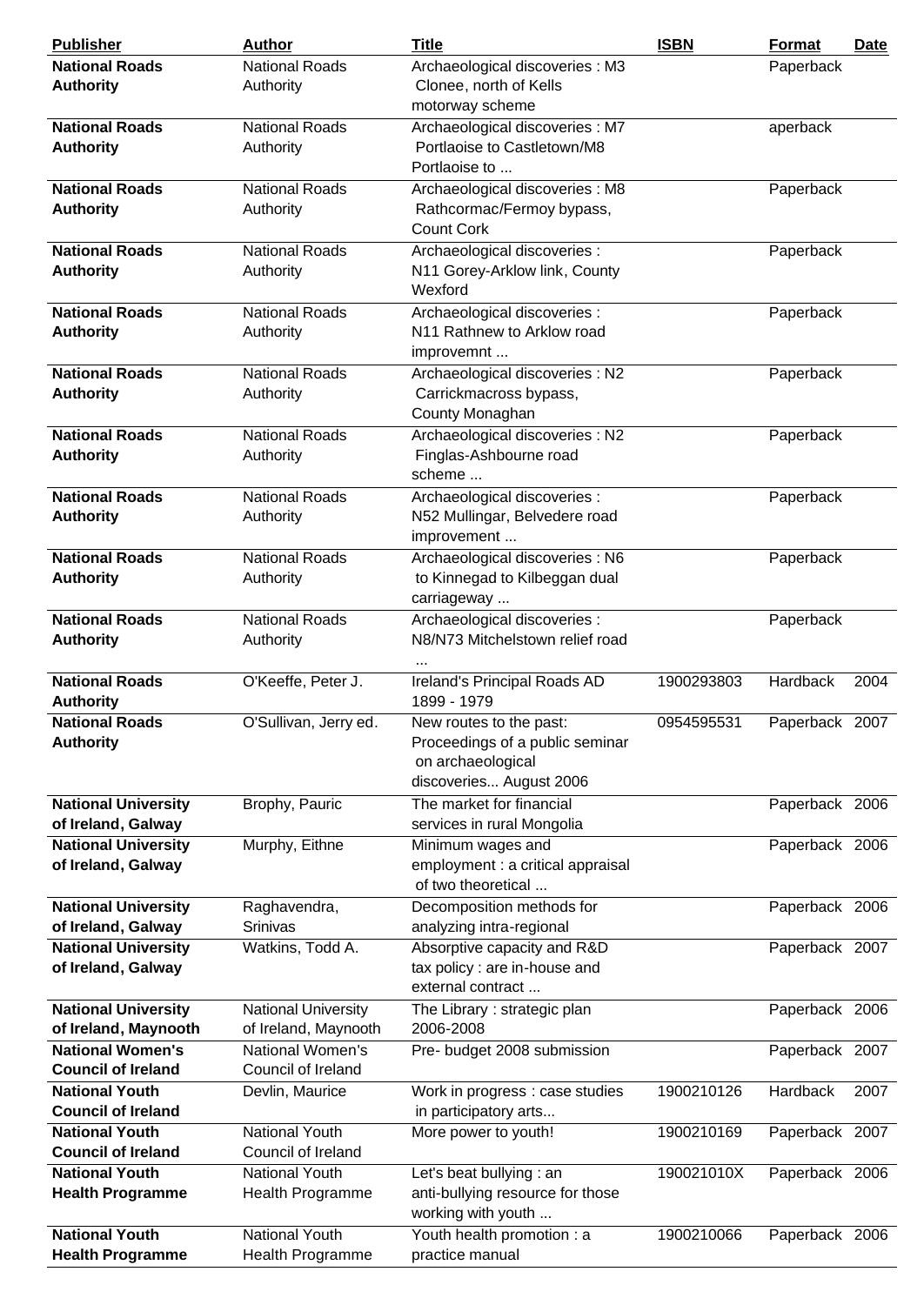| <b>Publisher</b>           | <b>Author</b>               | <b>Title</b>                                                               | <b>ISBN</b>   | Format          | <b>Date</b> |
|----------------------------|-----------------------------|----------------------------------------------------------------------------|---------------|-----------------|-------------|
| <b>Navillus Publishing</b> | O'Sullivan, Donal J.        | The depot: A history of the<br>Garda Síochána depot at the                 | 0955563300    | Paperback 2007  |             |
|                            |                             | <b>Phoenix Park</b>                                                        |               |                 |             |
| <b>New Island</b>          | Ramslie, Lars               | Fatso                                                                      | 1905494122    | Paperback 2003  |             |
| <b>New Island Books</b>    | Dwyer Hickey,<br>Christine  | The gambler                                                                | 1905494106    | Paperback 2006  |             |
| <b>New Island Books</b>    | Hughes, Gerard              | Choosing your future : how to<br>reform Ireland's pension system           | 1905494903    | Paperback 2007  |             |
| <b>New Island Books</b>    | Price, Stephen              | The Christmas Club                                                         | 1905493437    | Paperback 2006  |             |
| <b>NFK</b>                 | Riddle, Jimmy               | The joy of pissing                                                         | 0952641054    | Paperback       | 2006        |
| NIRSA, NUI Maynooth        | Walsh, James A. ed.         | People and place : a census<br>atlas for the Republic of Ireland           | 0901519382    | Hardback        | 2007        |
| <b>Nonsuch</b>             | Griffin, Brian              | Cycling in Victorian Ireland                                               | 1845885627    | Paperback       | 2006        |
| <b>Nonsuch</b>             | Siggins, Gerard             | Ireland's 100 cricket greats                                               | 1845885643    | Paperback       | 2006        |
| <b>Nonsuch</b>             | Stanley, Derek              | Images of Ireland: central Dublin                                          | 1845885678    | Paperback       | 2006        |
| <b>Nonsuch</b>             | Tynan, Pat                  | Kilkenny: history and guide                                                | 1845885368    | Paperback       | 2006        |
| <b>Nonsuch Publishing</b>  | Baker, Joe                  | <b>Haunted Belfast</b>                                                     | 1845885892    | Paperback       | 2007        |
| <b>Nonsuch Publishing</b>  | Baring-Gould,<br>Sabine     | The Book of Werewolves                                                     | 1845885755    | <b>Hardback</b> | 2007        |
| <b>Nonsuch Publishing</b>  | Blunt, Wilfred S.           | The future of Islam                                                        | 1845885694    | Paperback 2007  |             |
| <b>Nonsuch Publishing</b>  | Defoe, Daniel               | The political history of the devil                                         | 1845885762    | Paperback 2007  |             |
| <b>Nonsuch Publishing</b>  | Faus, Jennifer              | Before Sunday : the life stories<br>of the Bloody Sunday victims           | 1845885731    | Paperback 2007  |             |
| <b>Nonsuch Publishing</b>  | Illingworth, Ruth           | Mullingar: history & guide                                                 | 1845885830    | Paperback       | 2007        |
| <b>Nonsuch Publishing</b>  | Marnane, Denis G.           | Cashel : history & guide                                                   | 1845885076    | Paperback       | 2007        |
| <b>Nonsuch Publishing</b>  | Mierke, Kerstin             | Would you like to be buried with<br>my people? Irish wedding<br>traditions | 1845885717    | Hardback        | 2007        |
| <b>Nonsuch Publishing</b>  | Nonsuch Publishing          | The fires and the shadows: A<br>collection of classic ghost<br>stories     | 1845885686    | Hardback        | 2007        |
| <b>Nonsuch Publishing</b>  | Redmond, Robert             | <b>Achill Voices</b>                                                       | 1845885588    | Paperback       | 2007        |
| <b>Nonsuch Publishing</b>  | Reilly, Ciaran              | Edenderry from 1820-1920                                                   | 1845885960    | Paperback 2007  |             |
| <b>Nonsuch Publishing</b>  | Siggins, Brian              | The great white fair: the<br>Herbert Park exhibition of 1907               | 1845885809    | Paperback 2007  |             |
| <b>Nonsuch Publishing</b>  | Zimmermann, Marc            | The history of Dublin cinemas                                              | 1845885090    | Paperback 2007  |             |
| <b>NUI, Galway</b>         | McConnell, Liz              | John McGahern at NUI, Galway                                               | 0-9546815-9-3 | Hardback        | 2007        |
| Ó Críodáin, Diarmuid       | Ó Críodáin, Diarmuid        | Leacht                                                                     |               | Paperback       | 1993        |
| Ó Duibhne, Eoghan          | Ó Duibhne, Eoghan           | G.A.A. the story of Camp<br>football 1890-1953                             |               | Paperback 2006  |             |
| Ó Gallchóir, Seán          | Ó Gallchóir, Seán           | The book of Donegal facts                                                  | 0954280636    | Paperback 2007  |             |
| O' Brien Press             | Williams, Paul              | The general : godfather of crime                                           | 0862784336    | Paperback       | 2002        |
| <b>O'Bhríd Press</b>       | Kinane, Peter               | Effectuationism: philosophy,<br>GPS, E=mc                                  | 0953200957    | Paperback 2007  |             |
| <b>O'Brien Press</b>       | Ashe Fitzgerald,<br>Mairéad | Castles of Ireland                                                         | 0862789886    | Paperback 2007  |             |
| <b>O'Brien Press</b>       | Barrett, Betty              | Il libro d'oro - Dublino                                                   | 0862788633    | Paperback       |             |
| <b>O'Brien Press</b>       | Barrett, Betty              | The golden book of Dublin                                                  | 0862788129    | Paperback       | 2006        |
| <b>O'Brien Press</b>       | Boylan, Seán                | Seán Boylan : the Will to Win                                              | 1847170048    | Hardback        | 2007        |
| <b>O'Brien Press</b>       | Burlington, Marie           | Dear me!                                                                   | 0862789761    | Paperback       | 2006        |
| <b>O'Brien Press</b>       | Byrne, Bob                  | Robots don't cry!                                                          | 1847170056    | Paperback       | 2006        |
| <b>O'Brien Press</b>       | Collins, Stephen            | People, politics and power:<br>from O'Connell to Ahern                     | 0862789855    | Paperback 2007  |             |
| <b>O'Brien Press</b>       | Curtin, Judi                | Alice again                                                                | 0862789565    | Paperback 2006  |             |
| <b>O'Brien Press</b>       | Curtin, Judi                | Alice in the Middle                                                        | 1847170385    | Paperback       | 2007        |
| <b>O'Brien Press</b>       | Curtin, Judi                | Don't ask Alice                                                            | 1847170231    | Paperback       | 2007        |
| <b>O'Brien Press</b>       | Curtin, Judi                | See If I Care                                                              | 1847170217    | Paperback       | 2007        |
| <b>O'Brien Press</b>       | Flegg, Aubrey               | In the claws of the eagle                                                  | 0862788277    | Paperback 2006  |             |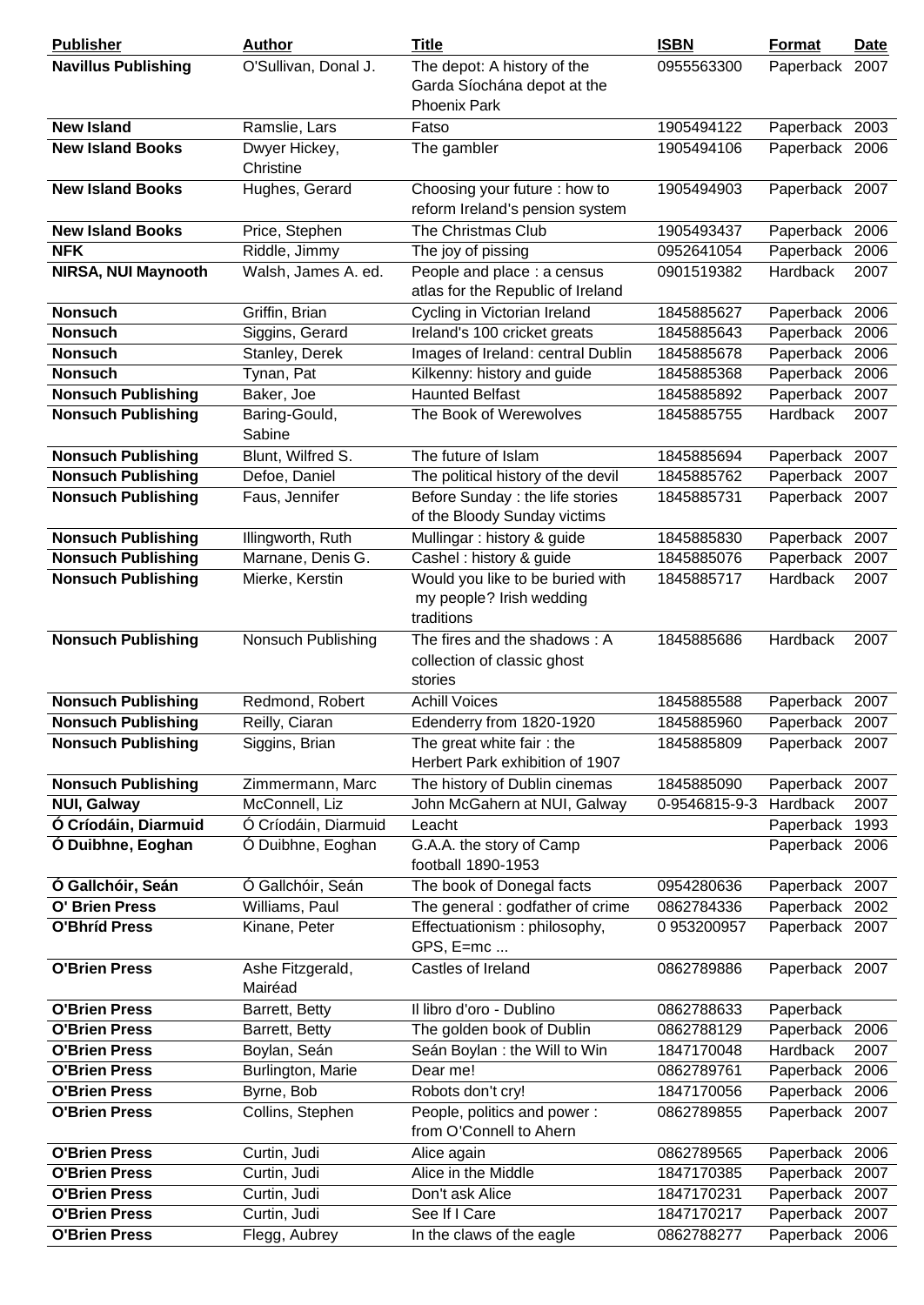| <b>Publisher</b>               | <b>Author</b>            | <b>Title</b>                                                                 | <b>ISBN</b> | <b>Format</b>   | <b>Date</b> |
|--------------------------------|--------------------------|------------------------------------------------------------------------------|-------------|-----------------|-------------|
| <b>O'Brien Press</b>           | Galvin, Tom              | There's An Egg in my Soup:<br>and other adventures of an                     | 1847170484  | Paperback 2007  |             |
|                                |                          | Irishman in Poland                                                           |             |                 |             |
| <b>O'Brien Press</b>           | Gerstein, Mordicai       | The old country                                                              | 086278980X  | Paperback 2006  |             |
| <b>O'Brien Press</b>           | Gogarty, Brian           | Shamrock Sean and the bird's<br>nest                                         | 0862789695  | Paperback 2007  |             |
| <b>O'Brien Press</b>           | Gogarty, Brian           | Shamrock Sean and the<br>wishing well                                        | 0862789671  | Paperback 2007  |             |
| <b>O'Brien Press</b>           | Gogarty, Brian           | Shamrock Sean goes fishing                                                   | 0862789688  | Paperback 2007  |             |
| <b>O'Brien Press</b>           | Hennessy, Marie          | Ireland painted                                                              | 0862789572  | Hardback        | 2007        |
| <b>O'Brien Press</b>           | Jess, Mervyn             | The Orange Order                                                             | 0862789961  | Paperback       | 2007        |
| <b>O'Brien Press</b>           | Kinsella, Thomas         | A Dublin documentary                                                         | 0862789958  | <b>Hardback</b> | 2006        |
| <b>O'Brien Press</b>           | Llywelyn, Morgan         | Pirate queen                                                                 | 0862789745  | Paperback 2006  |             |
| <b>O'Brien Press</b>           | Mac Uistin, Liam         | <b>Exploring Newgrange</b>                                                   | 0862789817  | Paperback       | 2007        |
| <b>O'Brien Press</b>           | Magee, Wes               | Blue, Where Are You                                                          | 1847170095  | Paperback       | 2007        |
| <b>O'Brien Press</b>           | May, Judy                | Hazel Wood girl                                                              | 1847179923  | Paperback       | 2007        |
| <b>O'Brien Press</b>           | McAuley, Leon            | Albert & the magician                                                        | 0862787610  | Paperback       | 2004        |
| <b>O'Brien Press</b>           | McGuire, Eamon           | Enemy of the empire : life as an<br>international undercover IRA<br>activist | 0862789095  | Paperback 2006  |             |
| <b>O'Brien Press</b>           | McGuire, Tom ed.         | The election book                                                            | 1847170316  | Paperback       | 2007        |
| <b>O'Brien Press</b>           | Meaney, Roisin           | Don't even think about It                                                    | 0862789842  | Paperback       | 2006        |
| <b>O'Brien Press</b>           | Murphy, Colin            | The 2008 Feckin' calendar of<br>everything Irish                             | 1847170736  | <b>Hardback</b> | 2007        |
| <b>O'Brien Press</b>           | Murphy, Colin            | The feckin' book of Irish insults                                            | 0862789621  | Hardback        | 2006        |
| <b>O'Brien Press</b>           | Murphy, Colin            | What are we feckin' like? : the<br>book of Irish characters                  | 1847170606  | Hardback        | 2007        |
| <b>O'Brien Press</b>           | Nagle, Con               | Selling Your Home: the<br>complete Irish guide to giving<br>your home that   | 1847170378  | Paperback 2007  |             |
| <b>O'Brien Press</b>           | Ní Mhurchú,<br>Caitríona | An Rún Mór                                                                   | 1847170163  | Paperback 2007  |             |
| <b>O'Brien Press</b>           | O'Brien, Joe             | Alfie Green and the Conker king                                              | 1847170330  | Hardback        | 2007        |
| <b>O'Brien Press</b>           | O'Brien, Joe             | Alfie Green and the magical gift                                             | 1847170415  | Paperback       | 2007        |
| <b>O'Brien Press</b>           | O'Brien, Joe             | Alfie Green and the monkey<br>puzzler                                        | 1847170224  | Hardback        | 2007        |
| <b>O'Brien Press</b>           | O'Leary, Olivia          | Party animals                                                                | 0862789702  | Paperback 2006  |             |
| <b>O'Brien Press</b>           | Otto Simms, George       | Brendan the navigator:<br>exploring the ancient world                        | 0862789605  | paperback 2006  |             |
| <b>O'Brien Press</b>           | Power, Frances           | Irlandia : zlota ksiega                                                      | 1847170187  | Paperback       | 2007        |
| <b>O'Brien Press</b>           | Power, Francis           | Le livre d'or Irlande                                                        | 0862785197  | Paperback       | 2001        |
| <b>O'Brien Press</b>           | Snell, Gordon            | The Supermarket Ghost                                                        | 1847170491  | Paperback       | 2007        |
| <b>O'Brien Press</b>           | Vance, Rob               | The magic of Ireland                                                         | 1847170019  | Hardback        | 2007        |
| <b>O'Brien Press</b>           | Wyley, Enda              | The silver notebook                                                          | 1847170200  | Paperback       | 2007        |
| O'Brien, Donal                 | O'Brien, Donal           | Athlone: A visitors guide                                                    |             | Paperback       | 2003        |
| <b>O'Briens Press</b>          | Simms, George Otto       | Brendan the Navigator:<br>exploring the Ancient World                        | 0862789605  | Paperback 2006  |             |
| O'Connor, James                | O'Connor, James          | The Irish Astronomical Society:<br>a history, 1937-2006                      |             | Paperback 2006  |             |
| O'Dochartaigh,<br><b>Niamh</b> | O'Dochartaigh,<br>Niamh  | Connemara Pony: handbook                                                     | 0955510007  | Paperback 2007  |             |
| O'Dwyer, Michael               | O'Dwyer, Michael         | The history of cricket in County<br>Kilkenny: the forgotten game             |             | Hardback        | 2006        |
| O'Neill, Mick                  | O'Neill, Mick            | Tralee's old stock reminisce                                                 |             | Paperback       | 2007        |
| O'Riordan, Fred                | O'Riordan, Fred          | A Duhallow ramble 1942-1952                                                  |             | Paperback       |             |
| O'Rourke, John                 | O'Rourke, John           | Waves ripples of life cascading<br>to death                                  | 190092307   | Paperback 2007  |             |
| <b>Oak Tree Press</b>          | Kenny, Ivor              | Last word : a life working with<br>managers                                  | 1904887139  | Hardback        | 2006        |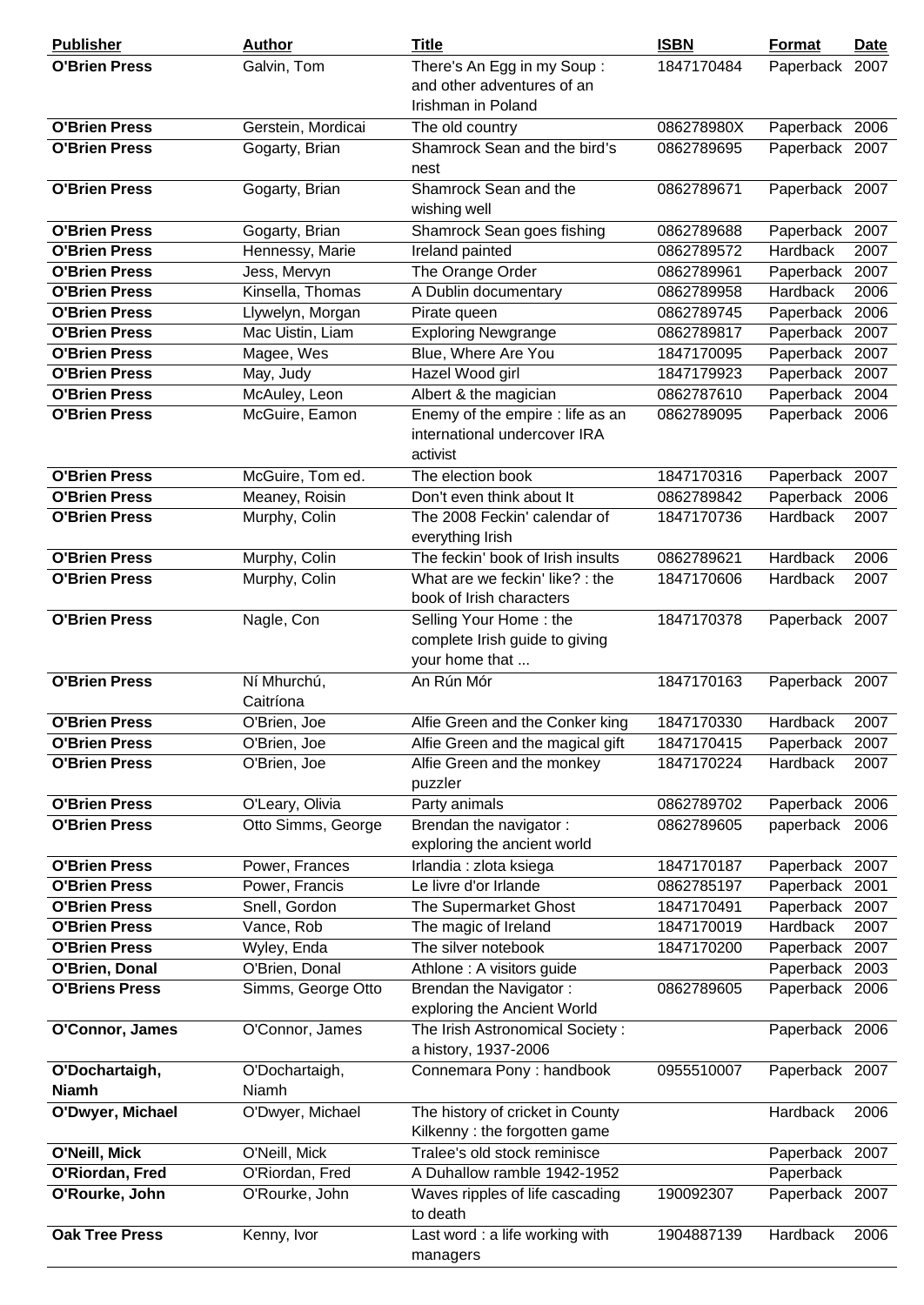| <b>Publisher</b>                             | <b>Author</b>                         | <b>Title</b>                                                           | <b>ISBN</b> | <b>Format</b>  | <b>Date</b> |
|----------------------------------------------|---------------------------------------|------------------------------------------------------------------------|-------------|----------------|-------------|
| <b>Offcentre Publishing</b>                  | Cullen, Yvonne                        | All good things begin                                                  | 0955426200  | Paperback      | 2006        |
| <b>Offcentre Publishing</b>                  | Cullen, Yvonne ed.                    | All good things begin: New Irish<br>writing                            | 0955426200  | Paperback 2006 |             |
| <b>Office for Social</b><br><b>Inclusion</b> | Office for Social<br><b>Inclusion</b> | A social portrait of older people<br>in Ireland                        | 0755775015  | Paperback 2007 |             |
| <b>Office for Social</b><br><b>Inclusion</b> | Office for Social<br>Inclusion        | A social portratit of children in<br>Ireland                           | 0755775007  | Paperback 2007 |             |
| <b>Office for Social</b>                     | Office for Social                     | National action plan for social                                        | 075574949   | Paperback 2007 |             |
| <b>Inclusion</b>                             | Inclusion                             | inclusion 2007-2016                                                    |             |                |             |
| <b>Office of the Data</b>                    | Office of the Data                    | Sign up, log in, opt out :                                             |             | Paperback      |             |
| <b>Protection</b>                            | Protection                            | protecting your privacy &                                              |             |                |             |
| <b>Commissioner</b>                          | Commissioner                          | controlling your data                                                  |             |                |             |
| <b>Office of the Director</b>                | Office of the                         | Decision notice D/2006/1: ODCE                                         |             | Paperback 2006 |             |
| of Corporate                                 | Director of                           | guidance on audit committees                                           |             |                |             |
| <b>Enforcement</b>                           | Corporate                             |                                                                        |             |                |             |
|                                              | Enforcement                           |                                                                        |             |                |             |
| Office of the                                | Coyne, Imelda                         | Giving children a voice :                                              | 0755716620  | Paperback 2006 |             |
| <b>Minister for</b>                          |                                       | investigation of children's                                            |             |                |             |
| <b>Children</b>                              |                                       | experiences of                                                         |             |                |             |
| Office of the                                | Kilkelly, Ursula                      | The child's right to be heard in                                       | 0755717279  | Paperback 2006 |             |
| <b>Minister for</b><br><b>Children</b>       |                                       | the healthcare setting:<br>perspectives of                             |             |                |             |
| Office of the                                | Mayock, Paula                         | Understanding youth                                                    | 0755774507  | Paperback 2006 |             |
| <b>Minister for</b>                          |                                       | homelessness in Dublin city                                            |             |                |             |
| <b>Children</b>                              |                                       |                                                                        |             |                |             |
| Office of the                                | Office of the                         | Teenspace: National recreation                                         |             | Paperback 2007 |             |
| <b>Minister for</b>                          | Minister for Children                 | policy for young people                                                |             |                |             |
| <b>Children</b>                              |                                       |                                                                        |             |                |             |
| Office of the                                | Office of the                         | Teenspace: National recreation                                         |             | Paperback 2007 |             |
| <b>Minister for</b>                          | Minister for Children                 | policy for young people                                                |             |                |             |
| <b>Children</b>                              |                                       | summary                                                                |             |                |             |
| Office of the                                | Feehan, John                          | Cuirrech Lifé : the curragh of                                         | 1905254245  | Hardback       | 2007        |
| <b>Secretary General,</b>                    |                                       | Kildare, Ireland                                                       |             |                |             |
| <b>Department of</b><br><b>Defence</b>       |                                       |                                                                        |             |                |             |
| Oidhreacht na Stéige                         | Lynch, Liam                           | A stranger to darkness                                                 | 0953664317  | Paperback      | 2006        |
| <b>Old Athlone Society</b>                   | Burke, John                           | Athlone in the Victorian era                                           | 0950342863  | Hardback       | 2007        |
| <b>Old Distillery Press</b>                  | Furlong, Nicholas                     | County Wexford in the rare oul'<br>times: County Wexford<br>1910-1924  | 0951281232  | Paperback 2005 |             |
| <b>Old Kilfarboy Society</b>                 | Clune, Anne ed.                       | Dear far-voiced veteran:<br>Essays in honour of Tom<br>Munnelly        | 0955603709  | Hardback       | 2007        |
| Onstream<br><b>Publications</b>              | <b>ICA</b>                            | Cooking with Canovee ICA                                               | 1897685688  | Paperback 2007 |             |
| Onstream<br><b>Publications</b>              | Ryan, Jim                             | A sporting beat                                                        | 1897685693  | Paperback 2007 |             |
| <b>Original Writing</b>                      | Breen, Ann                            | Angels at our table                                                    | 1906018227  | Hardback       | 2007        |
| <b>Original Writing</b>                      | Cahill, Teresa                        | Anchored in hope                                                       | 1906018170  | Paperback      |             |
| <b>Original Writing</b>                      | Cochrane, Liz                         | Legs                                                                   | 190601812X  | Paperback      | 2007        |
| <b>Original Writing</b>                      | Delany, Martin                        | Flying south                                                           | 1906018006  | Paperback      | 2007        |
| <b>Original Writing</b>                      | Devon, Aidan                          | God for the bewildered                                                 | 1906018138  | Hardback       | 2007        |
| <b>Original Writing</b>                      | Doyle, Michael                        | Captain Murphy and the<br>spaceship spud : An Irish<br>space adventure | 1906018103  | Paperback 2007 |             |
| <b>Original Writing</b>                      | Farrell, Leo                          | Not all stalkers are bad                                               | 1906018162  | Paperback 2007 |             |
| <b>Original Writing</b>                      | Healy Walls, Clare                    | The conscious parent :                                                 | 1906018219  | Paperback 2007 |             |
|                                              |                                       | becoming a reflective and<br>creative parent                           |             |                |             |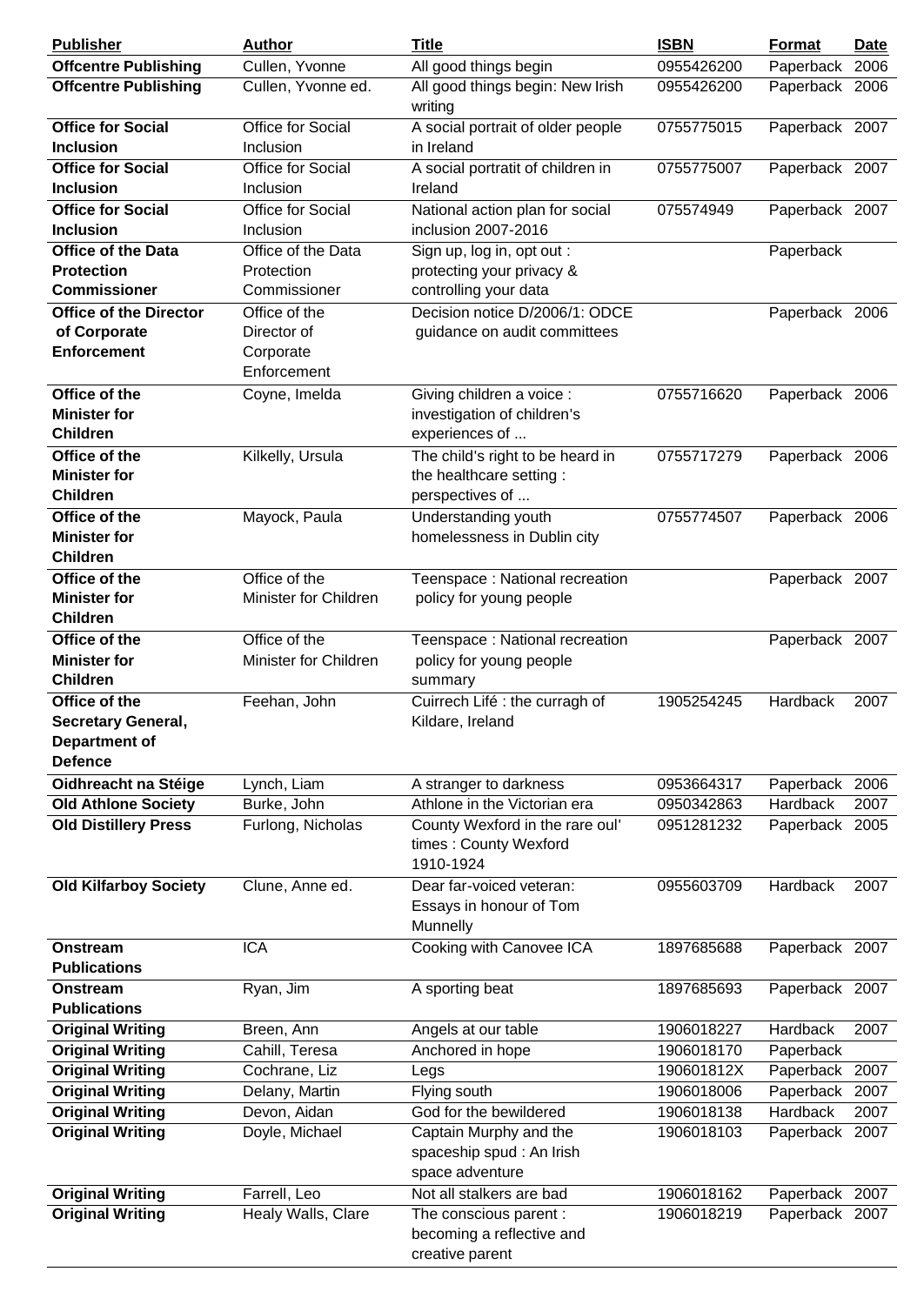| <b>Publisher</b>                                 | <b>Author</b>                              | <b>Title</b>                                     | <b>ISBN</b> | <b>Format</b>                    | <b>Date</b> |
|--------------------------------------------------|--------------------------------------------|--------------------------------------------------|-------------|----------------------------------|-------------|
| <b>Original Writing</b>                          | John, Anthony                              | Your peasant's guide to the                      | 1906018111  | Paperback                        | 2007        |
| <b>Original Writing</b>                          | Kennedy, P.J.                              | new age<br>Shadows on our doorstep: A            | 1906018057  | Hardback                         | 2007        |
|                                                  |                                            | collection of poetry                             |             |                                  |             |
| <b>Original Writing</b>                          | Lowe, Seán                                 | Currents of the soul                             | 1906018235  | Paperback 2007                   |             |
| <b>Original Writing</b>                          | McCarthy, Mary                             | The glass fern                                   | 1906018197  | Paperback                        | 2007        |
| <b>Original Writing</b>                          | McDwyer, John                              | The Leitrim Trilogy                              | 1906018189  | Paperback                        | 2007        |
| <b>Original Writing</b>                          | Muldoon, Damien                            | Suburbs of reality                               | 1906018030  | Paperback 2007                   |             |
| <b>Original Writing</b>                          | Murphy, Anne                               | Thinking allowed                                 | 190601809X  | Paperback                        | 2007        |
| <b>Original Writing</b>                          |                                            | To India with concern                            | 1906018014  | Paperback 2007                   |             |
|                                                  | O'Malley, Breda                            |                                                  |             |                                  |             |
| <b>Original Writing</b>                          | O'Malley, Desmond                          | New horizons                                     | 1906018065  | Paperback 2007                   |             |
| <b>Original Writing</b>                          | Patrick, John F.                           | A theological journey                            | 1906018049  | Paperback                        | 2007        |
| <b>Original Writing</b>                          | Rowley, George                             | A memoir                                         | 1906018022  | Paperback 2007                   |             |
| <b>Original Writing</b>                          | Shovlin, Charles J.                        | A way to healing : the seven<br>set practice     | 1906018146  | Paperback 2007                   |             |
| <b>Original Writing</b>                          | Spearin, Joe                               | Whiskey in the chalice                           | 1906018154  | Paperback                        | 2007        |
| <b>Original Writing</b>                          | Thakore, Hemant                            | The banks of a river                             | 1906018073  | Paperback                        | 2007        |
| <b>Original Writing</b>                          | Thakore, Hemant                            | Voice from within                                | 1906018081  | Paperback                        | 2007        |
| <b>Other World Press</b>                         | Heathcote, Felicity                        | The resting place of the moon                    | 0954615024  | Hardback                         | 2007        |
| <b>Otior Press</b>                               | Hinds, Michael ed.                         | The Irish reader: Essays for                     | 0955502514  | Hardback                         | 2007        |
|                                                  |                                            | John Devitt                                      |             |                                  |             |
| <b>Pallas Publishing</b>                         | Browne, Sarah                              | More often than most: Brian                      | 0955481910  | Paperback 2006                   |             |
|                                                  |                                            | Duggan at Pallas Heights                         |             |                                  |             |
| <b>Panchord Studio</b>                           | Shorthall, Patrick                         | <b>Bramble Lane: Classical</b><br>romantic poems |             | CD                               | 2007        |
| Parfrey, Bill                                    | Parfrey, Bill                              | Healing : my own story                           | 0955355303  | Paperback 2006                   |             |
| Parish of the                                    | Brack, Jacinta                             | Travellers last rights :                         | 0952112019  | Paperback 2007                   |             |
| <b>Travelling People</b>                         |                                            | responding to death in a cultural                |             |                                  |             |
|                                                  |                                            | context                                          |             |                                  |             |
| <b>Patrick Bonar</b>                             | Bonar, Patrick                             | The life and works of Francis                    |             | Paperback 2007                   |             |
|                                                  |                                            | Browne 1816-1879                                 |             |                                  |             |
| <b>Paulstown Education</b>                       | Paulstown                                  | Paulstown schools: past and                      | 0953448531  | Paperback 2007                   |             |
| and Historical                                   | Education and                              | present                                          |             |                                  |             |
| <b>Society</b>                                   | <b>Hestorical Society</b>                  |                                                  |             |                                  |             |
| <b>Peadar Bates</b>                              | Bates, Peadar                              | The life of Charles Cobbe                        | 0954910358  | Paperback 2007                   |             |
|                                                  | Deegan, Denise                             | 1781-1857<br>Do you want what I want             | 1844880959  | Paperback                        | 2007        |
| <b>Penguin Ireland</b><br><b>Penguin Ireland</b> | Dorgan, Theo                               | A book of uncommon prayer                        | 1844881000  | Hardback                         | 2007        |
| <b>Penguin Ireland</b>                           | English, Alan                              | Munster: our road to glory                       | 1844881334  | Hardback                         | 2006        |
| <b>Penguin Ireland</b>                           | Fitz-Simon,                                | Eleven houses                                    | 1844881055  | <b>Hardback</b>                  | 2007        |
|                                                  | Christopher                                |                                                  |             |                                  |             |
| <b>Penguin Ireland</b>                           | Kelly, Cathy                               | The glass room                                   | 1844880036  | Paperback                        | 2007        |
| <b>Penguin Ireland</b>                           | Mills, Lia                                 | In your face                                     | 1844881567  | Paperback                        | 2007        |
| <b>Penguin Ireland</b>                           | Murphy, Colm                               | The Sunday Times guide to                        | 1844881326  | Hardback                         | 2006        |
|                                                  |                                            | secondary schools in Ireland                     |             |                                  |             |
| <b>Penguin Ireland</b>                           | Ó hEochagáin,                              | Hector's world : on the road                     | 1844881105  | Paperback 2006                   |             |
|                                                  | Hector                                     | with Ireland's favourite redhead                 |             |                                  |             |
| <b>Penguin Ireland</b>                           | O'Carroll-Kelly, Ross                      | This champagne mojito is the                     | 1844881246  | Paperback 2007                   |             |
|                                                  |                                            | last thing I own                                 |             |                                  |             |
| <b>Penguin Ireland</b>                           | Rainsford, Patricia                        | A secret place                                   | 1844880102  | Paperback 2007                   |             |
| <b>Penguin Ireland</b>                           | Robinson, Tim                              | Connemara : listening to the                     | 1844880669  | Paperback 2007                   |             |
|                                                  |                                            | wind                                             |             |                                  |             |
| <b>Penguin Ireland</b>                           | Ruddock, Alan                              | Michael O'Leary : a life in full                 | 1844880553  | Paperback 2007                   |             |
|                                                  |                                            | flight<br>According to Luke                      | 1844881147  |                                  |             |
| <b>Penguin Ireland</b><br><b>People in Need</b>  | Stembridge, Gerard<br>People in Need Trust | People in need telethon 07 :                     |             | Paperback 2007<br>Paperback 2007 |             |
| <b>Trust</b>                                     |                                            | supporters kit                                   |             |                                  |             |
| Peppercanister                                   | Peppercanister                             | Summer exhibition on                             |             | Paperback 2007                   |             |
| Gallery                                          | Gallery                                    | Wednesday 20th June 2007                         |             |                                  |             |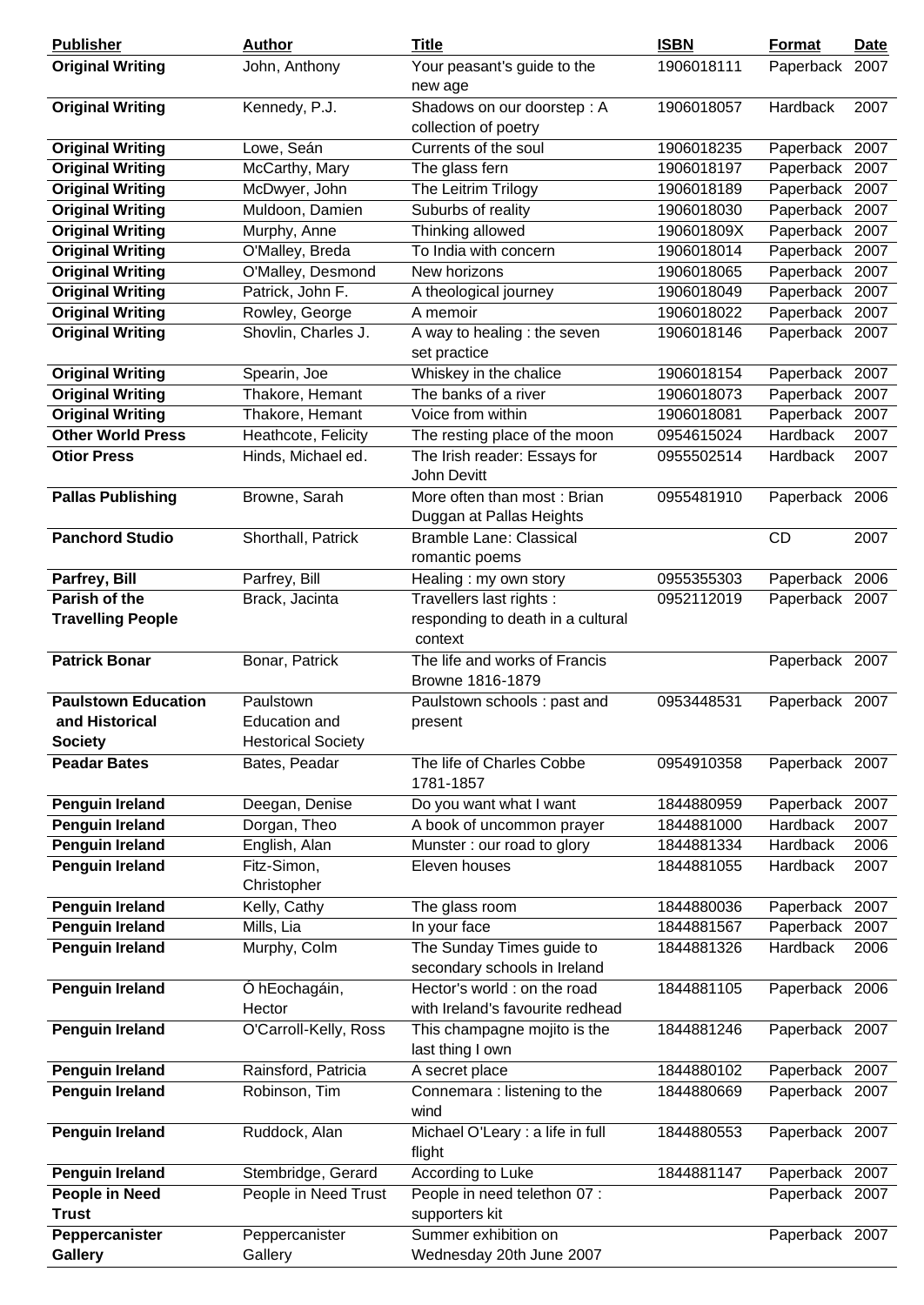| <b>Poolbeg Press</b><br>1842233023<br>Do the write thing<br>Paperback<br>2007<br><b>Poolbeg Press</b><br>Rainy days & Tuesdays<br>Paperback<br>2007<br>Allan, Claire<br>1842233009<br><b>Poolbeg Press</b><br>Burke, Jackie<br>No deals : An addict's journey<br>Paperback 2007<br>1842233054<br>to freedom<br><b>Poolbeg Press</b><br>Cahill, Janet<br>1842232651<br>Paperback 2006<br>I swear<br><b>Poolbeg Press</b><br>Carroll, Ann<br>Paperback<br>Rosie's : last adventure<br>1842232910<br>2007<br><b>Poolbeg Press</b><br>Carroll, Ber<br>Paperback<br>High potential<br>1842232255<br>2007<br><b>Poolbeg Press</b><br>Conroy, Don<br>Vampire of St. Michan's<br>Paperback<br>2001<br>1842230859<br>Ship of dreams<br><b>Poolbeg Press</b><br>Devlin, Martha<br>Paperback<br>2007<br>1842233016<br><b>Poolbeg Press</b><br>Forrest, Andrew D.<br>Worse could have happened<br>1999<br>1853715484<br>Paperback<br><b>Poolbeg Press</b><br>Gallagher, Ger<br>Paperback<br>2007<br>Shadow play<br>1842232804<br><b>Poolbeg Press</b><br>Hennessy, Claire<br>That girl<br>1842232880<br>Paperback<br>2007<br><b>Poolbeg Press</b><br>Henning, Ann<br>The Connemara Whirwind<br>Paperback<br>1853710792<br>2001<br>The Connemara Stallion<br><b>Poolbeg Press</b><br>Henning, Anne<br>1853711586<br>Paperback<br>2007<br><b>Poolbeg Press</b><br>Hill, Melissa<br>A little help from my friends<br>Paperback<br>1842233030<br>2007<br><b>Poolbeg Press</b><br>The last to know<br>Paperback<br>Hill, Melissa<br>1842232941<br>2007<br><b>Poolbeg Press</b><br>Madigan, Julian<br>The agony of ecstasy<br>1853716820<br>Paperback<br>2002<br><b>Poolbeg Press</b><br>The chingles and the vampire<br>Murphy, Patricia<br>1842232309<br>Paperback 2007<br>king<br>Thats my baby<br><b>Poolbeg Press</b><br>Ó Conghaile, Pól<br>1842233061<br>Paperback 2007<br><b>Poolbeg Press</b><br>O'Brien, Conor<br>Memoir: my life and themes<br>Paperback 1999<br>1853719471<br>Cruise<br><b>Poolbeg Press</b><br>O'Driscoll, Mairead<br>Absolute beginners<br>2007<br>1842232828<br>Paperback<br><b>Poolbeg Press</b><br>O'Driscoll, Mairead<br>Pebble Cove<br>1842232673<br>Paperback<br>2007<br><b>Poolbeg Press</b><br>Paperback<br>O'Leary, Brian<br>Get It: the Irish driving test<br>2005<br><b>Poolbeg Press</b><br>O'Neill Geraldine<br>1842232781<br>Paperback<br>Tara's destiny<br>2007<br><b>Poolbeg Press</b><br>O'Sullivan, Mary<br>As easy as that<br>1842232705<br>Paperback<br>2007<br><b>Poolbeg Press</b><br>Rodgers, Kathy<br>Finding Ava<br>1842232798<br>Paperback<br>2007<br>A Letter to Veronica<br><b>Poolbeg Press</b><br>Sheridan, Michael<br>1853719218<br>Paperback<br>1999<br><b>Poolbeg Press</b><br>Snell, Gordon<br>The Ballygandon giants<br>Paperback 2006<br>1842232843<br><b>Poolbeg Press</b><br>From the cradle to the stage<br>Paperback<br>Swan, Alan<br>1842231642<br>2003<br><b>Portside Media</b><br>Jacob's Creek restaurant &<br>0954767233<br>Paperback 2007<br>event guide 2007/08<br><b>Post Polio Support</b><br>Post Polio Syndrome:<br>0955475207<br>Paperback 2007<br><b>Group Ireland</b><br>Management and treatment in<br>primary care<br>Polio & us : personal stories of<br><b>Post Polio Support</b><br>Harnett, Nuala<br>0955475214<br>Paperback 2007<br><b>Group Ireland</b><br>polio survivors in Ireland<br>At the heart of events: Dublin's<br>Post, An<br>Ferguson, Stephen<br>1872228426<br>Paperback 2007<br><b>General Post Office</b><br>Ferguson, Stephen<br>G. P. O. Staff in 1916 : self<br>1872228410<br>Paperback 2005<br>Post, An<br>respect and a little extra leave<br>Postgraduate<br>The postgraduate medical and<br>07905378<br>Paperback 2006<br>dental board, accounts 2005<br><b>Medical and Dental</b><br><b>Board</b><br><b>Prendergast, David</b><br>Harrison, Richard S.<br>Merchants, mystics and<br>0953954218<br>Paperback 2006<br>philanthropists: 300 years of<br><b>Cork Quakers</b><br><b>PriceWaterhouseCo</b><br>Doing business and investing in<br>Paperback 2007<br>Ireland<br>opers<br><b>PriceWaterhouseCo</b><br>How to sell your business: A<br>Paperback 2006<br>guide for business owners and<br>opers<br>managers<br><b>PriceWaterhouseCo</b><br>Investment management:<br>Paperback 2005<br>Ireland, the location of choice<br>opers<br><b>PriceWaterhouseCo</b><br>Irish law firm survey 2007<br>Paperback 2007<br>opers | <b>Publisher</b>         | <b>Author</b> | <b>Title</b>                   | <b>ISBN</b> | <b>Format</b> | <b>Date</b> |
|-----------------------------------------------------------------------------------------------------------------------------------------------------------------------------------------------------------------------------------------------------------------------------------------------------------------------------------------------------------------------------------------------------------------------------------------------------------------------------------------------------------------------------------------------------------------------------------------------------------------------------------------------------------------------------------------------------------------------------------------------------------------------------------------------------------------------------------------------------------------------------------------------------------------------------------------------------------------------------------------------------------------------------------------------------------------------------------------------------------------------------------------------------------------------------------------------------------------------------------------------------------------------------------------------------------------------------------------------------------------------------------------------------------------------------------------------------------------------------------------------------------------------------------------------------------------------------------------------------------------------------------------------------------------------------------------------------------------------------------------------------------------------------------------------------------------------------------------------------------------------------------------------------------------------------------------------------------------------------------------------------------------------------------------------------------------------------------------------------------------------------------------------------------------------------------------------------------------------------------------------------------------------------------------------------------------------------------------------------------------------------------------------------------------------------------------------------------------------------------------------------------------------------------------------------------------------------------------------------------------------------------------------------------------------------------------------------------------------------------------------------------------------------------------------------------------------------------------------------------------------------------------------------------------------------------------------------------------------------------------------------------------------------------------------------------------------------------------------------------------------------------------------------------------------------------------------------------------------------------------------------------------------------------------------------------------------------------------------------------------------------------------------------------------------------------------------------------------------------------------------------------------------------------------------------------------------------------------------------------------------------------------------------------------------------------------------------------------------------------------------------------------------------------------------------------------------------------------------------------------------------------------------------------------------------------------------------------------------------------------------------------------------------------------------------------------------------------------------------------------------------------------------------------------------------------------------------------------------------------------------------------------------------------------------------------------------------------------------------------------------------------------------------------------------------|--------------------------|---------------|--------------------------------|-------------|---------------|-------------|
|                                                                                                                                                                                                                                                                                                                                                                                                                                                                                                                                                                                                                                                                                                                                                                                                                                                                                                                                                                                                                                                                                                                                                                                                                                                                                                                                                                                                                                                                                                                                                                                                                                                                                                                                                                                                                                                                                                                                                                                                                                                                                                                                                                                                                                                                                                                                                                                                                                                                                                                                                                                                                                                                                                                                                                                                                                                                                                                                                                                                                                                                                                                                                                                                                                                                                                                                                                                                                                                                                                                                                                                                                                                                                                                                                                                                                                                                                                                                                                                                                                                                                                                                                                                                                                                                                                                                                                                                                             |                          |               |                                |             |               |             |
|                                                                                                                                                                                                                                                                                                                                                                                                                                                                                                                                                                                                                                                                                                                                                                                                                                                                                                                                                                                                                                                                                                                                                                                                                                                                                                                                                                                                                                                                                                                                                                                                                                                                                                                                                                                                                                                                                                                                                                                                                                                                                                                                                                                                                                                                                                                                                                                                                                                                                                                                                                                                                                                                                                                                                                                                                                                                                                                                                                                                                                                                                                                                                                                                                                                                                                                                                                                                                                                                                                                                                                                                                                                                                                                                                                                                                                                                                                                                                                                                                                                                                                                                                                                                                                                                                                                                                                                                                             |                          |               |                                |             |               |             |
|                                                                                                                                                                                                                                                                                                                                                                                                                                                                                                                                                                                                                                                                                                                                                                                                                                                                                                                                                                                                                                                                                                                                                                                                                                                                                                                                                                                                                                                                                                                                                                                                                                                                                                                                                                                                                                                                                                                                                                                                                                                                                                                                                                                                                                                                                                                                                                                                                                                                                                                                                                                                                                                                                                                                                                                                                                                                                                                                                                                                                                                                                                                                                                                                                                                                                                                                                                                                                                                                                                                                                                                                                                                                                                                                                                                                                                                                                                                                                                                                                                                                                                                                                                                                                                                                                                                                                                                                                             |                          |               |                                |             |               |             |
|                                                                                                                                                                                                                                                                                                                                                                                                                                                                                                                                                                                                                                                                                                                                                                                                                                                                                                                                                                                                                                                                                                                                                                                                                                                                                                                                                                                                                                                                                                                                                                                                                                                                                                                                                                                                                                                                                                                                                                                                                                                                                                                                                                                                                                                                                                                                                                                                                                                                                                                                                                                                                                                                                                                                                                                                                                                                                                                                                                                                                                                                                                                                                                                                                                                                                                                                                                                                                                                                                                                                                                                                                                                                                                                                                                                                                                                                                                                                                                                                                                                                                                                                                                                                                                                                                                                                                                                                                             |                          |               |                                |             |               |             |
|                                                                                                                                                                                                                                                                                                                                                                                                                                                                                                                                                                                                                                                                                                                                                                                                                                                                                                                                                                                                                                                                                                                                                                                                                                                                                                                                                                                                                                                                                                                                                                                                                                                                                                                                                                                                                                                                                                                                                                                                                                                                                                                                                                                                                                                                                                                                                                                                                                                                                                                                                                                                                                                                                                                                                                                                                                                                                                                                                                                                                                                                                                                                                                                                                                                                                                                                                                                                                                                                                                                                                                                                                                                                                                                                                                                                                                                                                                                                                                                                                                                                                                                                                                                                                                                                                                                                                                                                                             |                          |               |                                |             |               |             |
|                                                                                                                                                                                                                                                                                                                                                                                                                                                                                                                                                                                                                                                                                                                                                                                                                                                                                                                                                                                                                                                                                                                                                                                                                                                                                                                                                                                                                                                                                                                                                                                                                                                                                                                                                                                                                                                                                                                                                                                                                                                                                                                                                                                                                                                                                                                                                                                                                                                                                                                                                                                                                                                                                                                                                                                                                                                                                                                                                                                                                                                                                                                                                                                                                                                                                                                                                                                                                                                                                                                                                                                                                                                                                                                                                                                                                                                                                                                                                                                                                                                                                                                                                                                                                                                                                                                                                                                                                             |                          |               |                                |             |               |             |
|                                                                                                                                                                                                                                                                                                                                                                                                                                                                                                                                                                                                                                                                                                                                                                                                                                                                                                                                                                                                                                                                                                                                                                                                                                                                                                                                                                                                                                                                                                                                                                                                                                                                                                                                                                                                                                                                                                                                                                                                                                                                                                                                                                                                                                                                                                                                                                                                                                                                                                                                                                                                                                                                                                                                                                                                                                                                                                                                                                                                                                                                                                                                                                                                                                                                                                                                                                                                                                                                                                                                                                                                                                                                                                                                                                                                                                                                                                                                                                                                                                                                                                                                                                                                                                                                                                                                                                                                                             |                          |               |                                |             |               |             |
|                                                                                                                                                                                                                                                                                                                                                                                                                                                                                                                                                                                                                                                                                                                                                                                                                                                                                                                                                                                                                                                                                                                                                                                                                                                                                                                                                                                                                                                                                                                                                                                                                                                                                                                                                                                                                                                                                                                                                                                                                                                                                                                                                                                                                                                                                                                                                                                                                                                                                                                                                                                                                                                                                                                                                                                                                                                                                                                                                                                                                                                                                                                                                                                                                                                                                                                                                                                                                                                                                                                                                                                                                                                                                                                                                                                                                                                                                                                                                                                                                                                                                                                                                                                                                                                                                                                                                                                                                             |                          |               |                                |             |               |             |
|                                                                                                                                                                                                                                                                                                                                                                                                                                                                                                                                                                                                                                                                                                                                                                                                                                                                                                                                                                                                                                                                                                                                                                                                                                                                                                                                                                                                                                                                                                                                                                                                                                                                                                                                                                                                                                                                                                                                                                                                                                                                                                                                                                                                                                                                                                                                                                                                                                                                                                                                                                                                                                                                                                                                                                                                                                                                                                                                                                                                                                                                                                                                                                                                                                                                                                                                                                                                                                                                                                                                                                                                                                                                                                                                                                                                                                                                                                                                                                                                                                                                                                                                                                                                                                                                                                                                                                                                                             |                          |               |                                |             |               |             |
|                                                                                                                                                                                                                                                                                                                                                                                                                                                                                                                                                                                                                                                                                                                                                                                                                                                                                                                                                                                                                                                                                                                                                                                                                                                                                                                                                                                                                                                                                                                                                                                                                                                                                                                                                                                                                                                                                                                                                                                                                                                                                                                                                                                                                                                                                                                                                                                                                                                                                                                                                                                                                                                                                                                                                                                                                                                                                                                                                                                                                                                                                                                                                                                                                                                                                                                                                                                                                                                                                                                                                                                                                                                                                                                                                                                                                                                                                                                                                                                                                                                                                                                                                                                                                                                                                                                                                                                                                             |                          |               |                                |             |               |             |
|                                                                                                                                                                                                                                                                                                                                                                                                                                                                                                                                                                                                                                                                                                                                                                                                                                                                                                                                                                                                                                                                                                                                                                                                                                                                                                                                                                                                                                                                                                                                                                                                                                                                                                                                                                                                                                                                                                                                                                                                                                                                                                                                                                                                                                                                                                                                                                                                                                                                                                                                                                                                                                                                                                                                                                                                                                                                                                                                                                                                                                                                                                                                                                                                                                                                                                                                                                                                                                                                                                                                                                                                                                                                                                                                                                                                                                                                                                                                                                                                                                                                                                                                                                                                                                                                                                                                                                                                                             |                          |               |                                |             |               |             |
|                                                                                                                                                                                                                                                                                                                                                                                                                                                                                                                                                                                                                                                                                                                                                                                                                                                                                                                                                                                                                                                                                                                                                                                                                                                                                                                                                                                                                                                                                                                                                                                                                                                                                                                                                                                                                                                                                                                                                                                                                                                                                                                                                                                                                                                                                                                                                                                                                                                                                                                                                                                                                                                                                                                                                                                                                                                                                                                                                                                                                                                                                                                                                                                                                                                                                                                                                                                                                                                                                                                                                                                                                                                                                                                                                                                                                                                                                                                                                                                                                                                                                                                                                                                                                                                                                                                                                                                                                             |                          |               |                                |             |               |             |
|                                                                                                                                                                                                                                                                                                                                                                                                                                                                                                                                                                                                                                                                                                                                                                                                                                                                                                                                                                                                                                                                                                                                                                                                                                                                                                                                                                                                                                                                                                                                                                                                                                                                                                                                                                                                                                                                                                                                                                                                                                                                                                                                                                                                                                                                                                                                                                                                                                                                                                                                                                                                                                                                                                                                                                                                                                                                                                                                                                                                                                                                                                                                                                                                                                                                                                                                                                                                                                                                                                                                                                                                                                                                                                                                                                                                                                                                                                                                                                                                                                                                                                                                                                                                                                                                                                                                                                                                                             |                          |               |                                |             |               |             |
|                                                                                                                                                                                                                                                                                                                                                                                                                                                                                                                                                                                                                                                                                                                                                                                                                                                                                                                                                                                                                                                                                                                                                                                                                                                                                                                                                                                                                                                                                                                                                                                                                                                                                                                                                                                                                                                                                                                                                                                                                                                                                                                                                                                                                                                                                                                                                                                                                                                                                                                                                                                                                                                                                                                                                                                                                                                                                                                                                                                                                                                                                                                                                                                                                                                                                                                                                                                                                                                                                                                                                                                                                                                                                                                                                                                                                                                                                                                                                                                                                                                                                                                                                                                                                                                                                                                                                                                                                             |                          |               |                                |             |               |             |
|                                                                                                                                                                                                                                                                                                                                                                                                                                                                                                                                                                                                                                                                                                                                                                                                                                                                                                                                                                                                                                                                                                                                                                                                                                                                                                                                                                                                                                                                                                                                                                                                                                                                                                                                                                                                                                                                                                                                                                                                                                                                                                                                                                                                                                                                                                                                                                                                                                                                                                                                                                                                                                                                                                                                                                                                                                                                                                                                                                                                                                                                                                                                                                                                                                                                                                                                                                                                                                                                                                                                                                                                                                                                                                                                                                                                                                                                                                                                                                                                                                                                                                                                                                                                                                                                                                                                                                                                                             |                          |               |                                |             |               |             |
|                                                                                                                                                                                                                                                                                                                                                                                                                                                                                                                                                                                                                                                                                                                                                                                                                                                                                                                                                                                                                                                                                                                                                                                                                                                                                                                                                                                                                                                                                                                                                                                                                                                                                                                                                                                                                                                                                                                                                                                                                                                                                                                                                                                                                                                                                                                                                                                                                                                                                                                                                                                                                                                                                                                                                                                                                                                                                                                                                                                                                                                                                                                                                                                                                                                                                                                                                                                                                                                                                                                                                                                                                                                                                                                                                                                                                                                                                                                                                                                                                                                                                                                                                                                                                                                                                                                                                                                                                             |                          |               |                                |             |               |             |
|                                                                                                                                                                                                                                                                                                                                                                                                                                                                                                                                                                                                                                                                                                                                                                                                                                                                                                                                                                                                                                                                                                                                                                                                                                                                                                                                                                                                                                                                                                                                                                                                                                                                                                                                                                                                                                                                                                                                                                                                                                                                                                                                                                                                                                                                                                                                                                                                                                                                                                                                                                                                                                                                                                                                                                                                                                                                                                                                                                                                                                                                                                                                                                                                                                                                                                                                                                                                                                                                                                                                                                                                                                                                                                                                                                                                                                                                                                                                                                                                                                                                                                                                                                                                                                                                                                                                                                                                                             |                          |               |                                |             |               |             |
|                                                                                                                                                                                                                                                                                                                                                                                                                                                                                                                                                                                                                                                                                                                                                                                                                                                                                                                                                                                                                                                                                                                                                                                                                                                                                                                                                                                                                                                                                                                                                                                                                                                                                                                                                                                                                                                                                                                                                                                                                                                                                                                                                                                                                                                                                                                                                                                                                                                                                                                                                                                                                                                                                                                                                                                                                                                                                                                                                                                                                                                                                                                                                                                                                                                                                                                                                                                                                                                                                                                                                                                                                                                                                                                                                                                                                                                                                                                                                                                                                                                                                                                                                                                                                                                                                                                                                                                                                             |                          |               |                                |             |               |             |
|                                                                                                                                                                                                                                                                                                                                                                                                                                                                                                                                                                                                                                                                                                                                                                                                                                                                                                                                                                                                                                                                                                                                                                                                                                                                                                                                                                                                                                                                                                                                                                                                                                                                                                                                                                                                                                                                                                                                                                                                                                                                                                                                                                                                                                                                                                                                                                                                                                                                                                                                                                                                                                                                                                                                                                                                                                                                                                                                                                                                                                                                                                                                                                                                                                                                                                                                                                                                                                                                                                                                                                                                                                                                                                                                                                                                                                                                                                                                                                                                                                                                                                                                                                                                                                                                                                                                                                                                                             |                          |               |                                |             |               |             |
|                                                                                                                                                                                                                                                                                                                                                                                                                                                                                                                                                                                                                                                                                                                                                                                                                                                                                                                                                                                                                                                                                                                                                                                                                                                                                                                                                                                                                                                                                                                                                                                                                                                                                                                                                                                                                                                                                                                                                                                                                                                                                                                                                                                                                                                                                                                                                                                                                                                                                                                                                                                                                                                                                                                                                                                                                                                                                                                                                                                                                                                                                                                                                                                                                                                                                                                                                                                                                                                                                                                                                                                                                                                                                                                                                                                                                                                                                                                                                                                                                                                                                                                                                                                                                                                                                                                                                                                                                             |                          |               |                                |             |               |             |
|                                                                                                                                                                                                                                                                                                                                                                                                                                                                                                                                                                                                                                                                                                                                                                                                                                                                                                                                                                                                                                                                                                                                                                                                                                                                                                                                                                                                                                                                                                                                                                                                                                                                                                                                                                                                                                                                                                                                                                                                                                                                                                                                                                                                                                                                                                                                                                                                                                                                                                                                                                                                                                                                                                                                                                                                                                                                                                                                                                                                                                                                                                                                                                                                                                                                                                                                                                                                                                                                                                                                                                                                                                                                                                                                                                                                                                                                                                                                                                                                                                                                                                                                                                                                                                                                                                                                                                                                                             |                          |               |                                |             |               |             |
|                                                                                                                                                                                                                                                                                                                                                                                                                                                                                                                                                                                                                                                                                                                                                                                                                                                                                                                                                                                                                                                                                                                                                                                                                                                                                                                                                                                                                                                                                                                                                                                                                                                                                                                                                                                                                                                                                                                                                                                                                                                                                                                                                                                                                                                                                                                                                                                                                                                                                                                                                                                                                                                                                                                                                                                                                                                                                                                                                                                                                                                                                                                                                                                                                                                                                                                                                                                                                                                                                                                                                                                                                                                                                                                                                                                                                                                                                                                                                                                                                                                                                                                                                                                                                                                                                                                                                                                                                             |                          |               |                                |             |               |             |
|                                                                                                                                                                                                                                                                                                                                                                                                                                                                                                                                                                                                                                                                                                                                                                                                                                                                                                                                                                                                                                                                                                                                                                                                                                                                                                                                                                                                                                                                                                                                                                                                                                                                                                                                                                                                                                                                                                                                                                                                                                                                                                                                                                                                                                                                                                                                                                                                                                                                                                                                                                                                                                                                                                                                                                                                                                                                                                                                                                                                                                                                                                                                                                                                                                                                                                                                                                                                                                                                                                                                                                                                                                                                                                                                                                                                                                                                                                                                                                                                                                                                                                                                                                                                                                                                                                                                                                                                                             |                          |               |                                |             |               |             |
|                                                                                                                                                                                                                                                                                                                                                                                                                                                                                                                                                                                                                                                                                                                                                                                                                                                                                                                                                                                                                                                                                                                                                                                                                                                                                                                                                                                                                                                                                                                                                                                                                                                                                                                                                                                                                                                                                                                                                                                                                                                                                                                                                                                                                                                                                                                                                                                                                                                                                                                                                                                                                                                                                                                                                                                                                                                                                                                                                                                                                                                                                                                                                                                                                                                                                                                                                                                                                                                                                                                                                                                                                                                                                                                                                                                                                                                                                                                                                                                                                                                                                                                                                                                                                                                                                                                                                                                                                             |                          |               |                                |             |               |             |
|                                                                                                                                                                                                                                                                                                                                                                                                                                                                                                                                                                                                                                                                                                                                                                                                                                                                                                                                                                                                                                                                                                                                                                                                                                                                                                                                                                                                                                                                                                                                                                                                                                                                                                                                                                                                                                                                                                                                                                                                                                                                                                                                                                                                                                                                                                                                                                                                                                                                                                                                                                                                                                                                                                                                                                                                                                                                                                                                                                                                                                                                                                                                                                                                                                                                                                                                                                                                                                                                                                                                                                                                                                                                                                                                                                                                                                                                                                                                                                                                                                                                                                                                                                                                                                                                                                                                                                                                                             |                          |               |                                |             |               |             |
|                                                                                                                                                                                                                                                                                                                                                                                                                                                                                                                                                                                                                                                                                                                                                                                                                                                                                                                                                                                                                                                                                                                                                                                                                                                                                                                                                                                                                                                                                                                                                                                                                                                                                                                                                                                                                                                                                                                                                                                                                                                                                                                                                                                                                                                                                                                                                                                                                                                                                                                                                                                                                                                                                                                                                                                                                                                                                                                                                                                                                                                                                                                                                                                                                                                                                                                                                                                                                                                                                                                                                                                                                                                                                                                                                                                                                                                                                                                                                                                                                                                                                                                                                                                                                                                                                                                                                                                                                             |                          |               |                                |             |               |             |
|                                                                                                                                                                                                                                                                                                                                                                                                                                                                                                                                                                                                                                                                                                                                                                                                                                                                                                                                                                                                                                                                                                                                                                                                                                                                                                                                                                                                                                                                                                                                                                                                                                                                                                                                                                                                                                                                                                                                                                                                                                                                                                                                                                                                                                                                                                                                                                                                                                                                                                                                                                                                                                                                                                                                                                                                                                                                                                                                                                                                                                                                                                                                                                                                                                                                                                                                                                                                                                                                                                                                                                                                                                                                                                                                                                                                                                                                                                                                                                                                                                                                                                                                                                                                                                                                                                                                                                                                                             |                          |               |                                |             |               |             |
|                                                                                                                                                                                                                                                                                                                                                                                                                                                                                                                                                                                                                                                                                                                                                                                                                                                                                                                                                                                                                                                                                                                                                                                                                                                                                                                                                                                                                                                                                                                                                                                                                                                                                                                                                                                                                                                                                                                                                                                                                                                                                                                                                                                                                                                                                                                                                                                                                                                                                                                                                                                                                                                                                                                                                                                                                                                                                                                                                                                                                                                                                                                                                                                                                                                                                                                                                                                                                                                                                                                                                                                                                                                                                                                                                                                                                                                                                                                                                                                                                                                                                                                                                                                                                                                                                                                                                                                                                             |                          |               |                                |             |               |             |
|                                                                                                                                                                                                                                                                                                                                                                                                                                                                                                                                                                                                                                                                                                                                                                                                                                                                                                                                                                                                                                                                                                                                                                                                                                                                                                                                                                                                                                                                                                                                                                                                                                                                                                                                                                                                                                                                                                                                                                                                                                                                                                                                                                                                                                                                                                                                                                                                                                                                                                                                                                                                                                                                                                                                                                                                                                                                                                                                                                                                                                                                                                                                                                                                                                                                                                                                                                                                                                                                                                                                                                                                                                                                                                                                                                                                                                                                                                                                                                                                                                                                                                                                                                                                                                                                                                                                                                                                                             |                          |               |                                |             |               |             |
|                                                                                                                                                                                                                                                                                                                                                                                                                                                                                                                                                                                                                                                                                                                                                                                                                                                                                                                                                                                                                                                                                                                                                                                                                                                                                                                                                                                                                                                                                                                                                                                                                                                                                                                                                                                                                                                                                                                                                                                                                                                                                                                                                                                                                                                                                                                                                                                                                                                                                                                                                                                                                                                                                                                                                                                                                                                                                                                                                                                                                                                                                                                                                                                                                                                                                                                                                                                                                                                                                                                                                                                                                                                                                                                                                                                                                                                                                                                                                                                                                                                                                                                                                                                                                                                                                                                                                                                                                             |                          |               |                                |             |               |             |
|                                                                                                                                                                                                                                                                                                                                                                                                                                                                                                                                                                                                                                                                                                                                                                                                                                                                                                                                                                                                                                                                                                                                                                                                                                                                                                                                                                                                                                                                                                                                                                                                                                                                                                                                                                                                                                                                                                                                                                                                                                                                                                                                                                                                                                                                                                                                                                                                                                                                                                                                                                                                                                                                                                                                                                                                                                                                                                                                                                                                                                                                                                                                                                                                                                                                                                                                                                                                                                                                                                                                                                                                                                                                                                                                                                                                                                                                                                                                                                                                                                                                                                                                                                                                                                                                                                                                                                                                                             |                          |               |                                |             |               |             |
|                                                                                                                                                                                                                                                                                                                                                                                                                                                                                                                                                                                                                                                                                                                                                                                                                                                                                                                                                                                                                                                                                                                                                                                                                                                                                                                                                                                                                                                                                                                                                                                                                                                                                                                                                                                                                                                                                                                                                                                                                                                                                                                                                                                                                                                                                                                                                                                                                                                                                                                                                                                                                                                                                                                                                                                                                                                                                                                                                                                                                                                                                                                                                                                                                                                                                                                                                                                                                                                                                                                                                                                                                                                                                                                                                                                                                                                                                                                                                                                                                                                                                                                                                                                                                                                                                                                                                                                                                             |                          |               |                                |             |               |             |
|                                                                                                                                                                                                                                                                                                                                                                                                                                                                                                                                                                                                                                                                                                                                                                                                                                                                                                                                                                                                                                                                                                                                                                                                                                                                                                                                                                                                                                                                                                                                                                                                                                                                                                                                                                                                                                                                                                                                                                                                                                                                                                                                                                                                                                                                                                                                                                                                                                                                                                                                                                                                                                                                                                                                                                                                                                                                                                                                                                                                                                                                                                                                                                                                                                                                                                                                                                                                                                                                                                                                                                                                                                                                                                                                                                                                                                                                                                                                                                                                                                                                                                                                                                                                                                                                                                                                                                                                                             |                          |               |                                |             |               |             |
|                                                                                                                                                                                                                                                                                                                                                                                                                                                                                                                                                                                                                                                                                                                                                                                                                                                                                                                                                                                                                                                                                                                                                                                                                                                                                                                                                                                                                                                                                                                                                                                                                                                                                                                                                                                                                                                                                                                                                                                                                                                                                                                                                                                                                                                                                                                                                                                                                                                                                                                                                                                                                                                                                                                                                                                                                                                                                                                                                                                                                                                                                                                                                                                                                                                                                                                                                                                                                                                                                                                                                                                                                                                                                                                                                                                                                                                                                                                                                                                                                                                                                                                                                                                                                                                                                                                                                                                                                             |                          |               |                                |             |               |             |
|                                                                                                                                                                                                                                                                                                                                                                                                                                                                                                                                                                                                                                                                                                                                                                                                                                                                                                                                                                                                                                                                                                                                                                                                                                                                                                                                                                                                                                                                                                                                                                                                                                                                                                                                                                                                                                                                                                                                                                                                                                                                                                                                                                                                                                                                                                                                                                                                                                                                                                                                                                                                                                                                                                                                                                                                                                                                                                                                                                                                                                                                                                                                                                                                                                                                                                                                                                                                                                                                                                                                                                                                                                                                                                                                                                                                                                                                                                                                                                                                                                                                                                                                                                                                                                                                                                                                                                                                                             |                          |               |                                |             |               |             |
|                                                                                                                                                                                                                                                                                                                                                                                                                                                                                                                                                                                                                                                                                                                                                                                                                                                                                                                                                                                                                                                                                                                                                                                                                                                                                                                                                                                                                                                                                                                                                                                                                                                                                                                                                                                                                                                                                                                                                                                                                                                                                                                                                                                                                                                                                                                                                                                                                                                                                                                                                                                                                                                                                                                                                                                                                                                                                                                                                                                                                                                                                                                                                                                                                                                                                                                                                                                                                                                                                                                                                                                                                                                                                                                                                                                                                                                                                                                                                                                                                                                                                                                                                                                                                                                                                                                                                                                                                             |                          |               |                                |             |               |             |
|                                                                                                                                                                                                                                                                                                                                                                                                                                                                                                                                                                                                                                                                                                                                                                                                                                                                                                                                                                                                                                                                                                                                                                                                                                                                                                                                                                                                                                                                                                                                                                                                                                                                                                                                                                                                                                                                                                                                                                                                                                                                                                                                                                                                                                                                                                                                                                                                                                                                                                                                                                                                                                                                                                                                                                                                                                                                                                                                                                                                                                                                                                                                                                                                                                                                                                                                                                                                                                                                                                                                                                                                                                                                                                                                                                                                                                                                                                                                                                                                                                                                                                                                                                                                                                                                                                                                                                                                                             |                          |               |                                |             |               |             |
|                                                                                                                                                                                                                                                                                                                                                                                                                                                                                                                                                                                                                                                                                                                                                                                                                                                                                                                                                                                                                                                                                                                                                                                                                                                                                                                                                                                                                                                                                                                                                                                                                                                                                                                                                                                                                                                                                                                                                                                                                                                                                                                                                                                                                                                                                                                                                                                                                                                                                                                                                                                                                                                                                                                                                                                                                                                                                                                                                                                                                                                                                                                                                                                                                                                                                                                                                                                                                                                                                                                                                                                                                                                                                                                                                                                                                                                                                                                                                                                                                                                                                                                                                                                                                                                                                                                                                                                                                             |                          |               |                                |             |               |             |
|                                                                                                                                                                                                                                                                                                                                                                                                                                                                                                                                                                                                                                                                                                                                                                                                                                                                                                                                                                                                                                                                                                                                                                                                                                                                                                                                                                                                                                                                                                                                                                                                                                                                                                                                                                                                                                                                                                                                                                                                                                                                                                                                                                                                                                                                                                                                                                                                                                                                                                                                                                                                                                                                                                                                                                                                                                                                                                                                                                                                                                                                                                                                                                                                                                                                                                                                                                                                                                                                                                                                                                                                                                                                                                                                                                                                                                                                                                                                                                                                                                                                                                                                                                                                                                                                                                                                                                                                                             |                          |               |                                |             |               |             |
|                                                                                                                                                                                                                                                                                                                                                                                                                                                                                                                                                                                                                                                                                                                                                                                                                                                                                                                                                                                                                                                                                                                                                                                                                                                                                                                                                                                                                                                                                                                                                                                                                                                                                                                                                                                                                                                                                                                                                                                                                                                                                                                                                                                                                                                                                                                                                                                                                                                                                                                                                                                                                                                                                                                                                                                                                                                                                                                                                                                                                                                                                                                                                                                                                                                                                                                                                                                                                                                                                                                                                                                                                                                                                                                                                                                                                                                                                                                                                                                                                                                                                                                                                                                                                                                                                                                                                                                                                             |                          |               |                                |             |               |             |
|                                                                                                                                                                                                                                                                                                                                                                                                                                                                                                                                                                                                                                                                                                                                                                                                                                                                                                                                                                                                                                                                                                                                                                                                                                                                                                                                                                                                                                                                                                                                                                                                                                                                                                                                                                                                                                                                                                                                                                                                                                                                                                                                                                                                                                                                                                                                                                                                                                                                                                                                                                                                                                                                                                                                                                                                                                                                                                                                                                                                                                                                                                                                                                                                                                                                                                                                                                                                                                                                                                                                                                                                                                                                                                                                                                                                                                                                                                                                                                                                                                                                                                                                                                                                                                                                                                                                                                                                                             |                          |               |                                |             |               |             |
|                                                                                                                                                                                                                                                                                                                                                                                                                                                                                                                                                                                                                                                                                                                                                                                                                                                                                                                                                                                                                                                                                                                                                                                                                                                                                                                                                                                                                                                                                                                                                                                                                                                                                                                                                                                                                                                                                                                                                                                                                                                                                                                                                                                                                                                                                                                                                                                                                                                                                                                                                                                                                                                                                                                                                                                                                                                                                                                                                                                                                                                                                                                                                                                                                                                                                                                                                                                                                                                                                                                                                                                                                                                                                                                                                                                                                                                                                                                                                                                                                                                                                                                                                                                                                                                                                                                                                                                                                             |                          |               |                                |             |               |             |
|                                                                                                                                                                                                                                                                                                                                                                                                                                                                                                                                                                                                                                                                                                                                                                                                                                                                                                                                                                                                                                                                                                                                                                                                                                                                                                                                                                                                                                                                                                                                                                                                                                                                                                                                                                                                                                                                                                                                                                                                                                                                                                                                                                                                                                                                                                                                                                                                                                                                                                                                                                                                                                                                                                                                                                                                                                                                                                                                                                                                                                                                                                                                                                                                                                                                                                                                                                                                                                                                                                                                                                                                                                                                                                                                                                                                                                                                                                                                                                                                                                                                                                                                                                                                                                                                                                                                                                                                                             |                          |               |                                |             |               |             |
|                                                                                                                                                                                                                                                                                                                                                                                                                                                                                                                                                                                                                                                                                                                                                                                                                                                                                                                                                                                                                                                                                                                                                                                                                                                                                                                                                                                                                                                                                                                                                                                                                                                                                                                                                                                                                                                                                                                                                                                                                                                                                                                                                                                                                                                                                                                                                                                                                                                                                                                                                                                                                                                                                                                                                                                                                                                                                                                                                                                                                                                                                                                                                                                                                                                                                                                                                                                                                                                                                                                                                                                                                                                                                                                                                                                                                                                                                                                                                                                                                                                                                                                                                                                                                                                                                                                                                                                                                             |                          |               |                                |             |               |             |
|                                                                                                                                                                                                                                                                                                                                                                                                                                                                                                                                                                                                                                                                                                                                                                                                                                                                                                                                                                                                                                                                                                                                                                                                                                                                                                                                                                                                                                                                                                                                                                                                                                                                                                                                                                                                                                                                                                                                                                                                                                                                                                                                                                                                                                                                                                                                                                                                                                                                                                                                                                                                                                                                                                                                                                                                                                                                                                                                                                                                                                                                                                                                                                                                                                                                                                                                                                                                                                                                                                                                                                                                                                                                                                                                                                                                                                                                                                                                                                                                                                                                                                                                                                                                                                                                                                                                                                                                                             |                          |               |                                |             |               |             |
|                                                                                                                                                                                                                                                                                                                                                                                                                                                                                                                                                                                                                                                                                                                                                                                                                                                                                                                                                                                                                                                                                                                                                                                                                                                                                                                                                                                                                                                                                                                                                                                                                                                                                                                                                                                                                                                                                                                                                                                                                                                                                                                                                                                                                                                                                                                                                                                                                                                                                                                                                                                                                                                                                                                                                                                                                                                                                                                                                                                                                                                                                                                                                                                                                                                                                                                                                                                                                                                                                                                                                                                                                                                                                                                                                                                                                                                                                                                                                                                                                                                                                                                                                                                                                                                                                                                                                                                                                             |                          |               |                                |             |               |             |
|                                                                                                                                                                                                                                                                                                                                                                                                                                                                                                                                                                                                                                                                                                                                                                                                                                                                                                                                                                                                                                                                                                                                                                                                                                                                                                                                                                                                                                                                                                                                                                                                                                                                                                                                                                                                                                                                                                                                                                                                                                                                                                                                                                                                                                                                                                                                                                                                                                                                                                                                                                                                                                                                                                                                                                                                                                                                                                                                                                                                                                                                                                                                                                                                                                                                                                                                                                                                                                                                                                                                                                                                                                                                                                                                                                                                                                                                                                                                                                                                                                                                                                                                                                                                                                                                                                                                                                                                                             |                          |               |                                |             |               |             |
|                                                                                                                                                                                                                                                                                                                                                                                                                                                                                                                                                                                                                                                                                                                                                                                                                                                                                                                                                                                                                                                                                                                                                                                                                                                                                                                                                                                                                                                                                                                                                                                                                                                                                                                                                                                                                                                                                                                                                                                                                                                                                                                                                                                                                                                                                                                                                                                                                                                                                                                                                                                                                                                                                                                                                                                                                                                                                                                                                                                                                                                                                                                                                                                                                                                                                                                                                                                                                                                                                                                                                                                                                                                                                                                                                                                                                                                                                                                                                                                                                                                                                                                                                                                                                                                                                                                                                                                                                             |                          |               |                                |             |               |             |
|                                                                                                                                                                                                                                                                                                                                                                                                                                                                                                                                                                                                                                                                                                                                                                                                                                                                                                                                                                                                                                                                                                                                                                                                                                                                                                                                                                                                                                                                                                                                                                                                                                                                                                                                                                                                                                                                                                                                                                                                                                                                                                                                                                                                                                                                                                                                                                                                                                                                                                                                                                                                                                                                                                                                                                                                                                                                                                                                                                                                                                                                                                                                                                                                                                                                                                                                                                                                                                                                                                                                                                                                                                                                                                                                                                                                                                                                                                                                                                                                                                                                                                                                                                                                                                                                                                                                                                                                                             |                          |               |                                |             |               |             |
|                                                                                                                                                                                                                                                                                                                                                                                                                                                                                                                                                                                                                                                                                                                                                                                                                                                                                                                                                                                                                                                                                                                                                                                                                                                                                                                                                                                                                                                                                                                                                                                                                                                                                                                                                                                                                                                                                                                                                                                                                                                                                                                                                                                                                                                                                                                                                                                                                                                                                                                                                                                                                                                                                                                                                                                                                                                                                                                                                                                                                                                                                                                                                                                                                                                                                                                                                                                                                                                                                                                                                                                                                                                                                                                                                                                                                                                                                                                                                                                                                                                                                                                                                                                                                                                                                                                                                                                                                             |                          |               |                                |             |               |             |
|                                                                                                                                                                                                                                                                                                                                                                                                                                                                                                                                                                                                                                                                                                                                                                                                                                                                                                                                                                                                                                                                                                                                                                                                                                                                                                                                                                                                                                                                                                                                                                                                                                                                                                                                                                                                                                                                                                                                                                                                                                                                                                                                                                                                                                                                                                                                                                                                                                                                                                                                                                                                                                                                                                                                                                                                                                                                                                                                                                                                                                                                                                                                                                                                                                                                                                                                                                                                                                                                                                                                                                                                                                                                                                                                                                                                                                                                                                                                                                                                                                                                                                                                                                                                                                                                                                                                                                                                                             |                          |               |                                |             |               |             |
|                                                                                                                                                                                                                                                                                                                                                                                                                                                                                                                                                                                                                                                                                                                                                                                                                                                                                                                                                                                                                                                                                                                                                                                                                                                                                                                                                                                                                                                                                                                                                                                                                                                                                                                                                                                                                                                                                                                                                                                                                                                                                                                                                                                                                                                                                                                                                                                                                                                                                                                                                                                                                                                                                                                                                                                                                                                                                                                                                                                                                                                                                                                                                                                                                                                                                                                                                                                                                                                                                                                                                                                                                                                                                                                                                                                                                                                                                                                                                                                                                                                                                                                                                                                                                                                                                                                                                                                                                             |                          |               |                                |             |               |             |
|                                                                                                                                                                                                                                                                                                                                                                                                                                                                                                                                                                                                                                                                                                                                                                                                                                                                                                                                                                                                                                                                                                                                                                                                                                                                                                                                                                                                                                                                                                                                                                                                                                                                                                                                                                                                                                                                                                                                                                                                                                                                                                                                                                                                                                                                                                                                                                                                                                                                                                                                                                                                                                                                                                                                                                                                                                                                                                                                                                                                                                                                                                                                                                                                                                                                                                                                                                                                                                                                                                                                                                                                                                                                                                                                                                                                                                                                                                                                                                                                                                                                                                                                                                                                                                                                                                                                                                                                                             |                          |               |                                |             |               |             |
|                                                                                                                                                                                                                                                                                                                                                                                                                                                                                                                                                                                                                                                                                                                                                                                                                                                                                                                                                                                                                                                                                                                                                                                                                                                                                                                                                                                                                                                                                                                                                                                                                                                                                                                                                                                                                                                                                                                                                                                                                                                                                                                                                                                                                                                                                                                                                                                                                                                                                                                                                                                                                                                                                                                                                                                                                                                                                                                                                                                                                                                                                                                                                                                                                                                                                                                                                                                                                                                                                                                                                                                                                                                                                                                                                                                                                                                                                                                                                                                                                                                                                                                                                                                                                                                                                                                                                                                                                             |                          |               |                                |             |               |             |
|                                                                                                                                                                                                                                                                                                                                                                                                                                                                                                                                                                                                                                                                                                                                                                                                                                                                                                                                                                                                                                                                                                                                                                                                                                                                                                                                                                                                                                                                                                                                                                                                                                                                                                                                                                                                                                                                                                                                                                                                                                                                                                                                                                                                                                                                                                                                                                                                                                                                                                                                                                                                                                                                                                                                                                                                                                                                                                                                                                                                                                                                                                                                                                                                                                                                                                                                                                                                                                                                                                                                                                                                                                                                                                                                                                                                                                                                                                                                                                                                                                                                                                                                                                                                                                                                                                                                                                                                                             |                          |               |                                |             |               |             |
|                                                                                                                                                                                                                                                                                                                                                                                                                                                                                                                                                                                                                                                                                                                                                                                                                                                                                                                                                                                                                                                                                                                                                                                                                                                                                                                                                                                                                                                                                                                                                                                                                                                                                                                                                                                                                                                                                                                                                                                                                                                                                                                                                                                                                                                                                                                                                                                                                                                                                                                                                                                                                                                                                                                                                                                                                                                                                                                                                                                                                                                                                                                                                                                                                                                                                                                                                                                                                                                                                                                                                                                                                                                                                                                                                                                                                                                                                                                                                                                                                                                                                                                                                                                                                                                                                                                                                                                                                             |                          |               |                                |             |               |             |
|                                                                                                                                                                                                                                                                                                                                                                                                                                                                                                                                                                                                                                                                                                                                                                                                                                                                                                                                                                                                                                                                                                                                                                                                                                                                                                                                                                                                                                                                                                                                                                                                                                                                                                                                                                                                                                                                                                                                                                                                                                                                                                                                                                                                                                                                                                                                                                                                                                                                                                                                                                                                                                                                                                                                                                                                                                                                                                                                                                                                                                                                                                                                                                                                                                                                                                                                                                                                                                                                                                                                                                                                                                                                                                                                                                                                                                                                                                                                                                                                                                                                                                                                                                                                                                                                                                                                                                                                                             |                          |               |                                |             |               |             |
|                                                                                                                                                                                                                                                                                                                                                                                                                                                                                                                                                                                                                                                                                                                                                                                                                                                                                                                                                                                                                                                                                                                                                                                                                                                                                                                                                                                                                                                                                                                                                                                                                                                                                                                                                                                                                                                                                                                                                                                                                                                                                                                                                                                                                                                                                                                                                                                                                                                                                                                                                                                                                                                                                                                                                                                                                                                                                                                                                                                                                                                                                                                                                                                                                                                                                                                                                                                                                                                                                                                                                                                                                                                                                                                                                                                                                                                                                                                                                                                                                                                                                                                                                                                                                                                                                                                                                                                                                             |                          |               |                                |             |               |             |
| Paperback 2006                                                                                                                                                                                                                                                                                                                                                                                                                                                                                                                                                                                                                                                                                                                                                                                                                                                                                                                                                                                                                                                                                                                                                                                                                                                                                                                                                                                                                                                                                                                                                                                                                                                                                                                                                                                                                                                                                                                                                                                                                                                                                                                                                                                                                                                                                                                                                                                                                                                                                                                                                                                                                                                                                                                                                                                                                                                                                                                                                                                                                                                                                                                                                                                                                                                                                                                                                                                                                                                                                                                                                                                                                                                                                                                                                                                                                                                                                                                                                                                                                                                                                                                                                                                                                                                                                                                                                                                                              | <b>PriceWaterhouseCo</b> |               | Managing mobility matters 2006 |             |               |             |
| opers                                                                                                                                                                                                                                                                                                                                                                                                                                                                                                                                                                                                                                                                                                                                                                                                                                                                                                                                                                                                                                                                                                                                                                                                                                                                                                                                                                                                                                                                                                                                                                                                                                                                                                                                                                                                                                                                                                                                                                                                                                                                                                                                                                                                                                                                                                                                                                                                                                                                                                                                                                                                                                                                                                                                                                                                                                                                                                                                                                                                                                                                                                                                                                                                                                                                                                                                                                                                                                                                                                                                                                                                                                                                                                                                                                                                                                                                                                                                                                                                                                                                                                                                                                                                                                                                                                                                                                                                                       |                          |               |                                |             |               |             |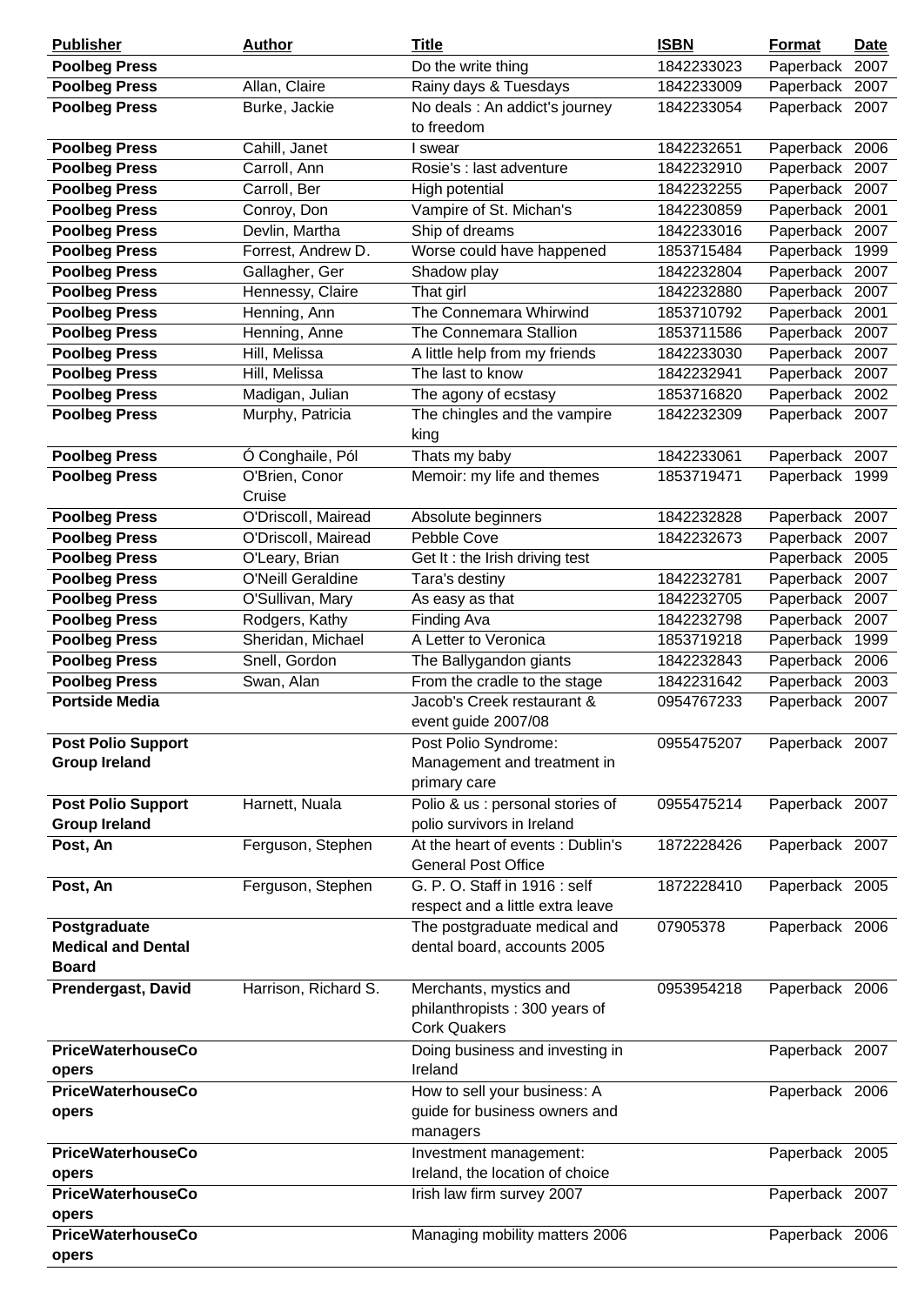| <b>Publisher</b>                                          | <b>Author</b>                                             | <b>Title</b>                                                                         | <b>ISBN</b> | <b>Format</b>  | <u>Date</u> |
|-----------------------------------------------------------|-----------------------------------------------------------|--------------------------------------------------------------------------------------|-------------|----------------|-------------|
| <b>PriceWaterhouseCo</b>                                  |                                                           | Non-executive directors: The                                                         |             | Paperback 2006 |             |
| opers                                                     |                                                           | role and responsibilities                                                            |             |                |             |
| <b>PriceWaterhouseCo</b>                                  |                                                           | Tax facts 2007                                                                       |             | Paperback 2007 |             |
| opers                                                     |                                                           |                                                                                      |             |                |             |
| <b>Prometric Ireland</b><br>Ltd                           |                                                           | Tástáil teoirice tiomána                                                             | 0954069080  | Paperback 2006 |             |
| <b>Public Health</b><br><b>Alliance</b>                   | <b>Public Health</b><br>Alliance                          | Public health advocacy toolkit<br>2007                                               |             | Paperback      |             |
| <b>Public Heath Alliance</b>                              | Curley, Hilary                                            | Food poverty : fact of fiction?                                                      |             | Paperback      |             |
| <b>Public Service</b>                                     | <b>Public Service</b>                                     | A servant to the service                                                             |             | Paperback 2007 |             |
| <b>Friendly Society</b>                                   | <b>Friendly Society</b>                                   | 1927-2007                                                                            |             |                |             |
| Radiological<br><b>Protection Institute</b>               | Radiological<br><b>Protection Institute</b>               | Radioactivity monitoring of the<br>Irish environment 2003-2005                       |             | Paperback 2007 |             |
| of Ireland                                                | of Ireland                                                |                                                                                      |             |                |             |
| Radiological<br><b>Protection Institute</b><br>of Ireland | Radiological<br><b>Protection Institute</b><br>of Ireland | Visit of the Radiological<br>Protection Institute of Ireland to<br>the Wylfa Nuclear |             | Paperback 2007 |             |
| <b>Raldon Books</b>                                       | Young, Sylvester                                          | Sleeping dogs lie                                                                    | 0955216930  | Paperback 2007 |             |
| <b>Rathmullan &amp; District</b>                          | Cunningham,                                               | O'Donnell histories : Donegal                                                        |             | Paperback 2007 |             |
| <b>Local History</b><br><b>Society</b>                    | Bernadette                                                | and the Annals of the Four<br><b>Masters</b>                                         |             |                |             |
| <b>Reading Association</b><br>of Ireand                   | Dwyer, Bernadette                                         | Literacy at the crossroads:<br>moving forward, looking back                          | 0952651181  | Paperback 2007 |             |
| <b>Reading Association</b><br>of Ireland                  | Hickey, Tina M.                                           | Literacy and language learning:<br>reading in a first or second<br>language          | 0952651173  | Paperback 2006 |             |
| <b>Reading Association</b><br>of Ireland                  | Kennedy, Eithne                                           | Learning to read and reading to<br>learn                                             | 0952651165  | Paperback 2005 |             |
| Representative<br><b>Church body Library</b>              | Bernard, J. H.                                            | Register of the Cathedral of St.<br>Patrick Dublin 1677-1869                         | 0954874612  | Paperback 2007 |             |
| Representative<br><b>Church Body Library</b>              | Gillespie, Raymond                                        | Register of the parish of<br>Shankhill Belfast 1745-1761                             | 0954874609  | Paperback 2006 |             |
| Robinson, Phil                                            | Robinson, Phil                                            | Inspirations                                                                         | 0953820111  | Paperback 2007 |             |
| Roche, Tom                                                | Roche, Tom                                                | Figure it out 6 : A maths<br>programme for sixth class                               | 0714415642  | Paperback 2005 |             |
| <b>Rory Gogan</b><br><b>Publishing</b>                    | Gogan, Cathal R.                                          | The instructor's guide to playing<br>guitar: book one                                | 0955454107  | Paperback 2006 |             |
| <b>Rosmathún Press</b>                                    | O Mahony, Colman                                          | Cork's poor law palace :<br>workhouse life 1838-1890                                 | 0955132606  | Hardback       | 2005        |
| <b>Rosslare Historical</b><br><b>Society</b>              | Breen, Garry                                              | Rosslare in history no. 2                                                            | 0954995553  | Paperback 2007 |             |
| Rouse, Paul                                               | Rouse, Paul                                               | The county in the city: A<br>history of the Offaly<br>Association in Dublin, 1957    |             | Hardback       | 2007        |
| <b>Royal Dublin Society</b>                               | Mollan, Charles                                           | It's part of what we are :<br>science and Irish culture<br>(Volume 1)                | 0860270553  | Hardback       | 2007        |
| <b>Royal Dublin Society</b>                               | Mollan, Charles                                           | It's part of what we are :<br>science and Irish culture<br>(Volume 2)                | 0860270553  | Hardback       | 2007        |
| <b>Royal Hibernian</b><br>Academy                         |                                                           | Robert Ballagh: A retrospective                                                      |             | Hardback       | 2006        |
| <b>Royal Hibernian</b><br>Academy                         | Carr, Eithne                                              | Paintings from Ireland                                                               |             | Paperback 2003 |             |
| <b>Royal Hibernian</b><br>Academy                         | Rosenthal,<br>Stephanie                                   | The seven sacraments                                                                 | 386521004X  | Hardback       | 2004        |
| <b>Royal Hibernian</b><br>Academy                         | Royal Hibernian<br>Academy                                | 03 Eurojet Futures                                                                   | 1903875129  | Paperback 2003 |             |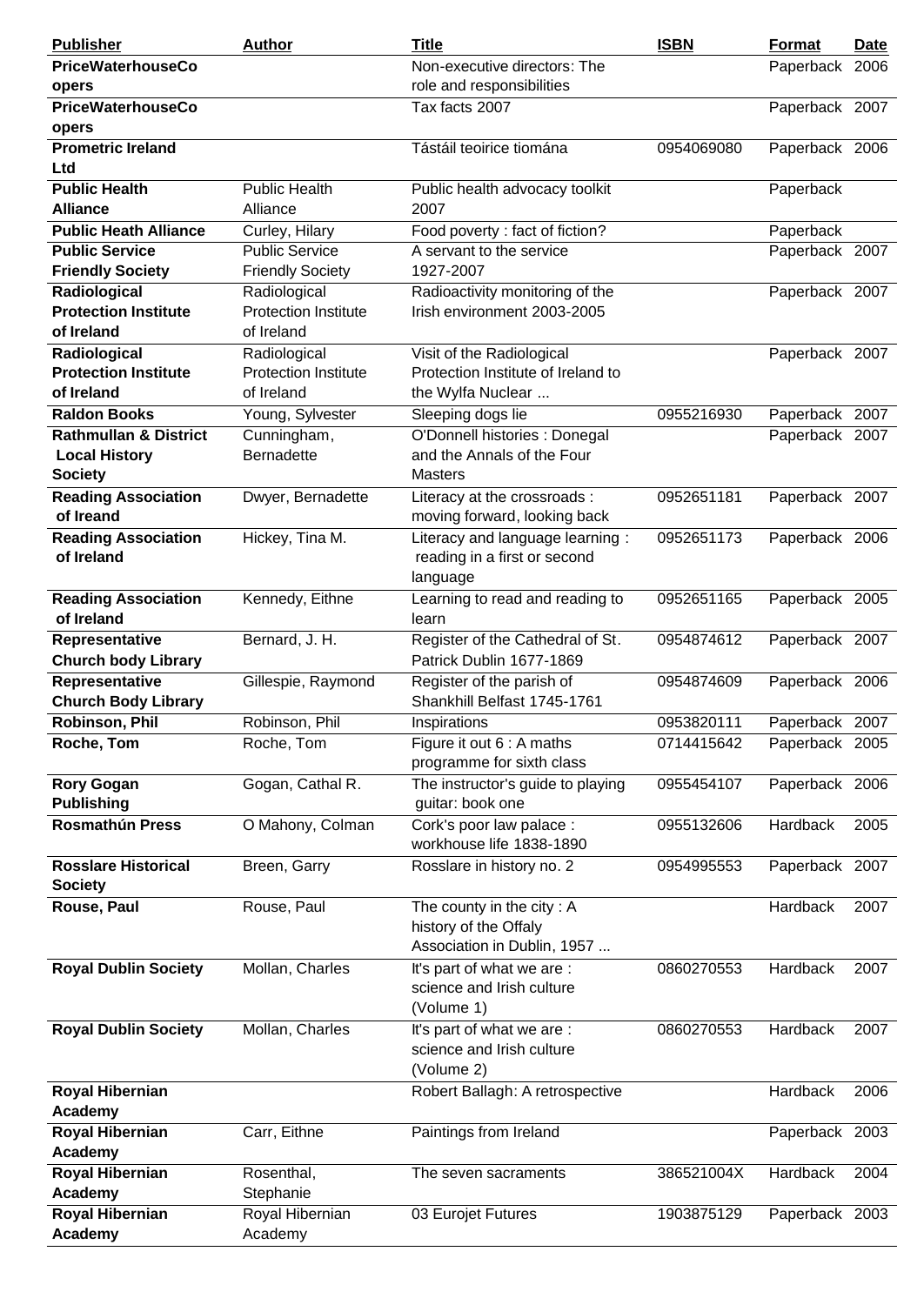| Hardback<br>Royal Hibernian<br><b>Ashford Gallery</b><br>2006<br>Academy<br>Academy<br><b>Royal Hibernian</b><br>Royal Hibernian<br>Barbara Warren RHA: a<br>1903875080<br>Paperback 2002<br>Academy<br>Academy<br>retrospective<br>Royal Hibernian<br>Royal Hibernian<br>Barrie Cooke : a retrospective<br>1903875137<br>Hardback<br>2003<br>Academy<br>Academy<br>Royal Hibernian<br>Royal Hibernian<br>Clare Langan : forty below, too<br>Paperback 2003<br>Academy<br>Academy<br>dark for night, glass hour a film<br>trilogy<br><b>Royal Hibernian</b><br>Royal Hibernian<br>Hardback<br>Crossing<br>1903875293<br>2006<br>Academy<br>Academy<br>Royal Hibernian<br>Royal Hibernian<br>Dark portraits John Gerrard<br>1903875366<br>Hardback<br>2006<br>Academy<br>Academy<br>Royal Hibernian<br>Royal Hibernian<br>Edward Delaney : bronzes from<br>190387520X<br>Paperback 2005<br>Academy<br>Academy<br>the sixties<br><b>Royal Hibernian</b><br>Royal Hibernian<br>Eurojet futures : an anthology of<br>1903875277<br>Paperback 2005<br>Academy<br>Academy<br>emerging art from Ireland<br>Royal Hibernian<br>Royal Hibernian<br>Eurojet futures 02<br>1903875056<br>Paperback 2002<br>Academy<br>Academy<br><b>Royal Hibernian</b><br>Royal Hibernian<br>Eurojet futures 2004<br>Hardback<br>1903875196<br>2004<br>Academy<br>Academy<br>Royal Hibernian<br>Royal Hibernian<br>I not I: Samuel Beckett, Philip<br>2006<br>190387534X<br>Hardback<br>Academy<br>Academy<br>Guston, Bruce Nauman<br><b>Royal Hibernian</b><br>Royal Hibernian<br>James Hanley a decade of<br>Paperback 2005<br>work on paper<br>Academy<br>Academy<br><b>Royal Hibernian</b><br>Royal Hibernian<br>John Noel Smith : a survey<br>Hardback<br>2002<br>Academy<br>Academy<br>exhibition 1992-2002<br><b>Royal Hibernian</b><br>Royal Hibernian<br>Klutz Paradiso: Stephen<br>19038753150<br>Paperback 2006<br>Brandes: vinyls paintings<br>Academy<br>Academy<br>drawings<br><b>Royal Hibernian</b><br>Royal Hibernian<br>Hardback<br>2006<br>Plane<br>Academy<br>Academy<br><b>Royal Hibernian</b><br>Royal Hibernian<br>1903875021<br>Paperback 2003<br>Richard Gormam: nine paintings<br>Academy<br>Academy<br><b>Royal Hibernian</b><br>Royal Hibernian<br>Royal Hibernian Academy gala<br>Paperback 2004<br>dinner : catalogue November<br>Academy<br>Academy<br>5th 2004<br><b>Royal Hibernian</b><br>Royal Hibernian<br>1903875064<br>Hardback<br>2002<br>The holiday show<br>Academy<br>Academy<br><b>Royal Hibernian</b><br>Royal Hibernian<br>Thomas Chimes: portraying<br>Paperback 2001<br>Academy<br>Academy<br>ideas<br><b>Royal Hibernian</b><br>Royal Hibernian<br>1903875331<br>Tim Hawkesworth: paintings &<br>Paperback 2002<br>Academy<br>Academy<br>drawings<br>Judging Dev : A reassessment<br><b>Royal Irish Academy</b><br>Ferriter, Diarmaid<br>1904890287<br>Paperback 2007<br>of the life and legacy of Eamon<br>de Valera<br><b>Royal Irish Academy</b><br>Gillespie, Raymond<br>Belfast c. 1600 to c. 1900 : the<br>1904890202<br>Hardback<br>2007<br>making of the modern city<br>New survey of Clare Island:<br><b>Royal Irish Academy</b><br>Gosling, Paul<br>1904890164<br>Paperback 2007<br>volume 5<br>The relevance of science<br><b>Royal Irish Academy</b><br>Matthews, Philip<br>1904890386<br>Paperback 2007<br>education in Ireland<br>McCormick, Finbar<br>Excavations at Knowth 3:<br>1904890379<br>Hardback<br>2007<br><b>Royal Irish Academy</b><br>Knowth and the<br>zooarchaeology of Early<br>Christian<br><b>Royal Irish Academy</b><br>O'Sullivan, Harold<br>Dundalk : Irish historic atlas, no.<br>1904890195<br>Paperback 2007<br>16 | <b>Publisher</b>       | Author | <b>Title</b> | <b>ISBN</b> | <b>Format</b> | <b>Date</b> |
|--------------------------------------------------------------------------------------------------------------------------------------------------------------------------------------------------------------------------------------------------------------------------------------------------------------------------------------------------------------------------------------------------------------------------------------------------------------------------------------------------------------------------------------------------------------------------------------------------------------------------------------------------------------------------------------------------------------------------------------------------------------------------------------------------------------------------------------------------------------------------------------------------------------------------------------------------------------------------------------------------------------------------------------------------------------------------------------------------------------------------------------------------------------------------------------------------------------------------------------------------------------------------------------------------------------------------------------------------------------------------------------------------------------------------------------------------------------------------------------------------------------------------------------------------------------------------------------------------------------------------------------------------------------------------------------------------------------------------------------------------------------------------------------------------------------------------------------------------------------------------------------------------------------------------------------------------------------------------------------------------------------------------------------------------------------------------------------------------------------------------------------------------------------------------------------------------------------------------------------------------------------------------------------------------------------------------------------------------------------------------------------------------------------------------------------------------------------------------------------------------------------------------------------------------------------------------------------------------------------------------------------------------------------------------------------------------------------------------------------------------------------------------------------------------------------------------------------------------------------------------------------------------------------------------------------------------------------------------------------------------------------------------------------------------------------------------------------------------------------------------------------------------------------------------------------------------------------------------------------------------------------------------------------------------------------------------------------------------------------------------------------------------------------------------------------------------------------------------------------------------------------------------------------------------------------------------------------------------------------------------------------------------------------------------------|------------------------|--------|--------------|-------------|---------------|-------------|
|                                                                                                                                                                                                                                                                                                                                                                                                                                                                                                                                                                                                                                                                                                                                                                                                                                                                                                                                                                                                                                                                                                                                                                                                                                                                                                                                                                                                                                                                                                                                                                                                                                                                                                                                                                                                                                                                                                                                                                                                                                                                                                                                                                                                                                                                                                                                                                                                                                                                                                                                                                                                                                                                                                                                                                                                                                                                                                                                                                                                                                                                                                                                                                                                                                                                                                                                                                                                                                                                                                                                                                                                                                                                                | <b>Royal Hibernian</b> |        |              |             |               |             |
|                                                                                                                                                                                                                                                                                                                                                                                                                                                                                                                                                                                                                                                                                                                                                                                                                                                                                                                                                                                                                                                                                                                                                                                                                                                                                                                                                                                                                                                                                                                                                                                                                                                                                                                                                                                                                                                                                                                                                                                                                                                                                                                                                                                                                                                                                                                                                                                                                                                                                                                                                                                                                                                                                                                                                                                                                                                                                                                                                                                                                                                                                                                                                                                                                                                                                                                                                                                                                                                                                                                                                                                                                                                                                |                        |        |              |             |               |             |
|                                                                                                                                                                                                                                                                                                                                                                                                                                                                                                                                                                                                                                                                                                                                                                                                                                                                                                                                                                                                                                                                                                                                                                                                                                                                                                                                                                                                                                                                                                                                                                                                                                                                                                                                                                                                                                                                                                                                                                                                                                                                                                                                                                                                                                                                                                                                                                                                                                                                                                                                                                                                                                                                                                                                                                                                                                                                                                                                                                                                                                                                                                                                                                                                                                                                                                                                                                                                                                                                                                                                                                                                                                                                                |                        |        |              |             |               |             |
|                                                                                                                                                                                                                                                                                                                                                                                                                                                                                                                                                                                                                                                                                                                                                                                                                                                                                                                                                                                                                                                                                                                                                                                                                                                                                                                                                                                                                                                                                                                                                                                                                                                                                                                                                                                                                                                                                                                                                                                                                                                                                                                                                                                                                                                                                                                                                                                                                                                                                                                                                                                                                                                                                                                                                                                                                                                                                                                                                                                                                                                                                                                                                                                                                                                                                                                                                                                                                                                                                                                                                                                                                                                                                |                        |        |              |             |               |             |
|                                                                                                                                                                                                                                                                                                                                                                                                                                                                                                                                                                                                                                                                                                                                                                                                                                                                                                                                                                                                                                                                                                                                                                                                                                                                                                                                                                                                                                                                                                                                                                                                                                                                                                                                                                                                                                                                                                                                                                                                                                                                                                                                                                                                                                                                                                                                                                                                                                                                                                                                                                                                                                                                                                                                                                                                                                                                                                                                                                                                                                                                                                                                                                                                                                                                                                                                                                                                                                                                                                                                                                                                                                                                                |                        |        |              |             |               |             |
|                                                                                                                                                                                                                                                                                                                                                                                                                                                                                                                                                                                                                                                                                                                                                                                                                                                                                                                                                                                                                                                                                                                                                                                                                                                                                                                                                                                                                                                                                                                                                                                                                                                                                                                                                                                                                                                                                                                                                                                                                                                                                                                                                                                                                                                                                                                                                                                                                                                                                                                                                                                                                                                                                                                                                                                                                                                                                                                                                                                                                                                                                                                                                                                                                                                                                                                                                                                                                                                                                                                                                                                                                                                                                |                        |        |              |             |               |             |
|                                                                                                                                                                                                                                                                                                                                                                                                                                                                                                                                                                                                                                                                                                                                                                                                                                                                                                                                                                                                                                                                                                                                                                                                                                                                                                                                                                                                                                                                                                                                                                                                                                                                                                                                                                                                                                                                                                                                                                                                                                                                                                                                                                                                                                                                                                                                                                                                                                                                                                                                                                                                                                                                                                                                                                                                                                                                                                                                                                                                                                                                                                                                                                                                                                                                                                                                                                                                                                                                                                                                                                                                                                                                                |                        |        |              |             |               |             |
|                                                                                                                                                                                                                                                                                                                                                                                                                                                                                                                                                                                                                                                                                                                                                                                                                                                                                                                                                                                                                                                                                                                                                                                                                                                                                                                                                                                                                                                                                                                                                                                                                                                                                                                                                                                                                                                                                                                                                                                                                                                                                                                                                                                                                                                                                                                                                                                                                                                                                                                                                                                                                                                                                                                                                                                                                                                                                                                                                                                                                                                                                                                                                                                                                                                                                                                                                                                                                                                                                                                                                                                                                                                                                |                        |        |              |             |               |             |
|                                                                                                                                                                                                                                                                                                                                                                                                                                                                                                                                                                                                                                                                                                                                                                                                                                                                                                                                                                                                                                                                                                                                                                                                                                                                                                                                                                                                                                                                                                                                                                                                                                                                                                                                                                                                                                                                                                                                                                                                                                                                                                                                                                                                                                                                                                                                                                                                                                                                                                                                                                                                                                                                                                                                                                                                                                                                                                                                                                                                                                                                                                                                                                                                                                                                                                                                                                                                                                                                                                                                                                                                                                                                                |                        |        |              |             |               |             |
|                                                                                                                                                                                                                                                                                                                                                                                                                                                                                                                                                                                                                                                                                                                                                                                                                                                                                                                                                                                                                                                                                                                                                                                                                                                                                                                                                                                                                                                                                                                                                                                                                                                                                                                                                                                                                                                                                                                                                                                                                                                                                                                                                                                                                                                                                                                                                                                                                                                                                                                                                                                                                                                                                                                                                                                                                                                                                                                                                                                                                                                                                                                                                                                                                                                                                                                                                                                                                                                                                                                                                                                                                                                                                |                        |        |              |             |               |             |
|                                                                                                                                                                                                                                                                                                                                                                                                                                                                                                                                                                                                                                                                                                                                                                                                                                                                                                                                                                                                                                                                                                                                                                                                                                                                                                                                                                                                                                                                                                                                                                                                                                                                                                                                                                                                                                                                                                                                                                                                                                                                                                                                                                                                                                                                                                                                                                                                                                                                                                                                                                                                                                                                                                                                                                                                                                                                                                                                                                                                                                                                                                                                                                                                                                                                                                                                                                                                                                                                                                                                                                                                                                                                                |                        |        |              |             |               |             |
|                                                                                                                                                                                                                                                                                                                                                                                                                                                                                                                                                                                                                                                                                                                                                                                                                                                                                                                                                                                                                                                                                                                                                                                                                                                                                                                                                                                                                                                                                                                                                                                                                                                                                                                                                                                                                                                                                                                                                                                                                                                                                                                                                                                                                                                                                                                                                                                                                                                                                                                                                                                                                                                                                                                                                                                                                                                                                                                                                                                                                                                                                                                                                                                                                                                                                                                                                                                                                                                                                                                                                                                                                                                                                |                        |        |              |             |               |             |
|                                                                                                                                                                                                                                                                                                                                                                                                                                                                                                                                                                                                                                                                                                                                                                                                                                                                                                                                                                                                                                                                                                                                                                                                                                                                                                                                                                                                                                                                                                                                                                                                                                                                                                                                                                                                                                                                                                                                                                                                                                                                                                                                                                                                                                                                                                                                                                                                                                                                                                                                                                                                                                                                                                                                                                                                                                                                                                                                                                                                                                                                                                                                                                                                                                                                                                                                                                                                                                                                                                                                                                                                                                                                                |                        |        |              |             |               |             |
|                                                                                                                                                                                                                                                                                                                                                                                                                                                                                                                                                                                                                                                                                                                                                                                                                                                                                                                                                                                                                                                                                                                                                                                                                                                                                                                                                                                                                                                                                                                                                                                                                                                                                                                                                                                                                                                                                                                                                                                                                                                                                                                                                                                                                                                                                                                                                                                                                                                                                                                                                                                                                                                                                                                                                                                                                                                                                                                                                                                                                                                                                                                                                                                                                                                                                                                                                                                                                                                                                                                                                                                                                                                                                |                        |        |              |             |               |             |
|                                                                                                                                                                                                                                                                                                                                                                                                                                                                                                                                                                                                                                                                                                                                                                                                                                                                                                                                                                                                                                                                                                                                                                                                                                                                                                                                                                                                                                                                                                                                                                                                                                                                                                                                                                                                                                                                                                                                                                                                                                                                                                                                                                                                                                                                                                                                                                                                                                                                                                                                                                                                                                                                                                                                                                                                                                                                                                                                                                                                                                                                                                                                                                                                                                                                                                                                                                                                                                                                                                                                                                                                                                                                                |                        |        |              |             |               |             |
|                                                                                                                                                                                                                                                                                                                                                                                                                                                                                                                                                                                                                                                                                                                                                                                                                                                                                                                                                                                                                                                                                                                                                                                                                                                                                                                                                                                                                                                                                                                                                                                                                                                                                                                                                                                                                                                                                                                                                                                                                                                                                                                                                                                                                                                                                                                                                                                                                                                                                                                                                                                                                                                                                                                                                                                                                                                                                                                                                                                                                                                                                                                                                                                                                                                                                                                                                                                                                                                                                                                                                                                                                                                                                |                        |        |              |             |               |             |
|                                                                                                                                                                                                                                                                                                                                                                                                                                                                                                                                                                                                                                                                                                                                                                                                                                                                                                                                                                                                                                                                                                                                                                                                                                                                                                                                                                                                                                                                                                                                                                                                                                                                                                                                                                                                                                                                                                                                                                                                                                                                                                                                                                                                                                                                                                                                                                                                                                                                                                                                                                                                                                                                                                                                                                                                                                                                                                                                                                                                                                                                                                                                                                                                                                                                                                                                                                                                                                                                                                                                                                                                                                                                                |                        |        |              |             |               |             |
|                                                                                                                                                                                                                                                                                                                                                                                                                                                                                                                                                                                                                                                                                                                                                                                                                                                                                                                                                                                                                                                                                                                                                                                                                                                                                                                                                                                                                                                                                                                                                                                                                                                                                                                                                                                                                                                                                                                                                                                                                                                                                                                                                                                                                                                                                                                                                                                                                                                                                                                                                                                                                                                                                                                                                                                                                                                                                                                                                                                                                                                                                                                                                                                                                                                                                                                                                                                                                                                                                                                                                                                                                                                                                |                        |        |              |             |               |             |
|                                                                                                                                                                                                                                                                                                                                                                                                                                                                                                                                                                                                                                                                                                                                                                                                                                                                                                                                                                                                                                                                                                                                                                                                                                                                                                                                                                                                                                                                                                                                                                                                                                                                                                                                                                                                                                                                                                                                                                                                                                                                                                                                                                                                                                                                                                                                                                                                                                                                                                                                                                                                                                                                                                                                                                                                                                                                                                                                                                                                                                                                                                                                                                                                                                                                                                                                                                                                                                                                                                                                                                                                                                                                                |                        |        |              |             |               |             |
|                                                                                                                                                                                                                                                                                                                                                                                                                                                                                                                                                                                                                                                                                                                                                                                                                                                                                                                                                                                                                                                                                                                                                                                                                                                                                                                                                                                                                                                                                                                                                                                                                                                                                                                                                                                                                                                                                                                                                                                                                                                                                                                                                                                                                                                                                                                                                                                                                                                                                                                                                                                                                                                                                                                                                                                                                                                                                                                                                                                                                                                                                                                                                                                                                                                                                                                                                                                                                                                                                                                                                                                                                                                                                |                        |        |              |             |               |             |
|                                                                                                                                                                                                                                                                                                                                                                                                                                                                                                                                                                                                                                                                                                                                                                                                                                                                                                                                                                                                                                                                                                                                                                                                                                                                                                                                                                                                                                                                                                                                                                                                                                                                                                                                                                                                                                                                                                                                                                                                                                                                                                                                                                                                                                                                                                                                                                                                                                                                                                                                                                                                                                                                                                                                                                                                                                                                                                                                                                                                                                                                                                                                                                                                                                                                                                                                                                                                                                                                                                                                                                                                                                                                                |                        |        |              |             |               |             |
|                                                                                                                                                                                                                                                                                                                                                                                                                                                                                                                                                                                                                                                                                                                                                                                                                                                                                                                                                                                                                                                                                                                                                                                                                                                                                                                                                                                                                                                                                                                                                                                                                                                                                                                                                                                                                                                                                                                                                                                                                                                                                                                                                                                                                                                                                                                                                                                                                                                                                                                                                                                                                                                                                                                                                                                                                                                                                                                                                                                                                                                                                                                                                                                                                                                                                                                                                                                                                                                                                                                                                                                                                                                                                |                        |        |              |             |               |             |
|                                                                                                                                                                                                                                                                                                                                                                                                                                                                                                                                                                                                                                                                                                                                                                                                                                                                                                                                                                                                                                                                                                                                                                                                                                                                                                                                                                                                                                                                                                                                                                                                                                                                                                                                                                                                                                                                                                                                                                                                                                                                                                                                                                                                                                                                                                                                                                                                                                                                                                                                                                                                                                                                                                                                                                                                                                                                                                                                                                                                                                                                                                                                                                                                                                                                                                                                                                                                                                                                                                                                                                                                                                                                                |                        |        |              |             |               |             |
|                                                                                                                                                                                                                                                                                                                                                                                                                                                                                                                                                                                                                                                                                                                                                                                                                                                                                                                                                                                                                                                                                                                                                                                                                                                                                                                                                                                                                                                                                                                                                                                                                                                                                                                                                                                                                                                                                                                                                                                                                                                                                                                                                                                                                                                                                                                                                                                                                                                                                                                                                                                                                                                                                                                                                                                                                                                                                                                                                                                                                                                                                                                                                                                                                                                                                                                                                                                                                                                                                                                                                                                                                                                                                |                        |        |              |             |               |             |
|                                                                                                                                                                                                                                                                                                                                                                                                                                                                                                                                                                                                                                                                                                                                                                                                                                                                                                                                                                                                                                                                                                                                                                                                                                                                                                                                                                                                                                                                                                                                                                                                                                                                                                                                                                                                                                                                                                                                                                                                                                                                                                                                                                                                                                                                                                                                                                                                                                                                                                                                                                                                                                                                                                                                                                                                                                                                                                                                                                                                                                                                                                                                                                                                                                                                                                                                                                                                                                                                                                                                                                                                                                                                                |                        |        |              |             |               |             |
|                                                                                                                                                                                                                                                                                                                                                                                                                                                                                                                                                                                                                                                                                                                                                                                                                                                                                                                                                                                                                                                                                                                                                                                                                                                                                                                                                                                                                                                                                                                                                                                                                                                                                                                                                                                                                                                                                                                                                                                                                                                                                                                                                                                                                                                                                                                                                                                                                                                                                                                                                                                                                                                                                                                                                                                                                                                                                                                                                                                                                                                                                                                                                                                                                                                                                                                                                                                                                                                                                                                                                                                                                                                                                |                        |        |              |             |               |             |
|                                                                                                                                                                                                                                                                                                                                                                                                                                                                                                                                                                                                                                                                                                                                                                                                                                                                                                                                                                                                                                                                                                                                                                                                                                                                                                                                                                                                                                                                                                                                                                                                                                                                                                                                                                                                                                                                                                                                                                                                                                                                                                                                                                                                                                                                                                                                                                                                                                                                                                                                                                                                                                                                                                                                                                                                                                                                                                                                                                                                                                                                                                                                                                                                                                                                                                                                                                                                                                                                                                                                                                                                                                                                                |                        |        |              |             |               |             |
|                                                                                                                                                                                                                                                                                                                                                                                                                                                                                                                                                                                                                                                                                                                                                                                                                                                                                                                                                                                                                                                                                                                                                                                                                                                                                                                                                                                                                                                                                                                                                                                                                                                                                                                                                                                                                                                                                                                                                                                                                                                                                                                                                                                                                                                                                                                                                                                                                                                                                                                                                                                                                                                                                                                                                                                                                                                                                                                                                                                                                                                                                                                                                                                                                                                                                                                                                                                                                                                                                                                                                                                                                                                                                |                        |        |              |             |               |             |
|                                                                                                                                                                                                                                                                                                                                                                                                                                                                                                                                                                                                                                                                                                                                                                                                                                                                                                                                                                                                                                                                                                                                                                                                                                                                                                                                                                                                                                                                                                                                                                                                                                                                                                                                                                                                                                                                                                                                                                                                                                                                                                                                                                                                                                                                                                                                                                                                                                                                                                                                                                                                                                                                                                                                                                                                                                                                                                                                                                                                                                                                                                                                                                                                                                                                                                                                                                                                                                                                                                                                                                                                                                                                                |                        |        |              |             |               |             |
|                                                                                                                                                                                                                                                                                                                                                                                                                                                                                                                                                                                                                                                                                                                                                                                                                                                                                                                                                                                                                                                                                                                                                                                                                                                                                                                                                                                                                                                                                                                                                                                                                                                                                                                                                                                                                                                                                                                                                                                                                                                                                                                                                                                                                                                                                                                                                                                                                                                                                                                                                                                                                                                                                                                                                                                                                                                                                                                                                                                                                                                                                                                                                                                                                                                                                                                                                                                                                                                                                                                                                                                                                                                                                |                        |        |              |             |               |             |
|                                                                                                                                                                                                                                                                                                                                                                                                                                                                                                                                                                                                                                                                                                                                                                                                                                                                                                                                                                                                                                                                                                                                                                                                                                                                                                                                                                                                                                                                                                                                                                                                                                                                                                                                                                                                                                                                                                                                                                                                                                                                                                                                                                                                                                                                                                                                                                                                                                                                                                                                                                                                                                                                                                                                                                                                                                                                                                                                                                                                                                                                                                                                                                                                                                                                                                                                                                                                                                                                                                                                                                                                                                                                                |                        |        |              |             |               |             |
|                                                                                                                                                                                                                                                                                                                                                                                                                                                                                                                                                                                                                                                                                                                                                                                                                                                                                                                                                                                                                                                                                                                                                                                                                                                                                                                                                                                                                                                                                                                                                                                                                                                                                                                                                                                                                                                                                                                                                                                                                                                                                                                                                                                                                                                                                                                                                                                                                                                                                                                                                                                                                                                                                                                                                                                                                                                                                                                                                                                                                                                                                                                                                                                                                                                                                                                                                                                                                                                                                                                                                                                                                                                                                |                        |        |              |             |               |             |
|                                                                                                                                                                                                                                                                                                                                                                                                                                                                                                                                                                                                                                                                                                                                                                                                                                                                                                                                                                                                                                                                                                                                                                                                                                                                                                                                                                                                                                                                                                                                                                                                                                                                                                                                                                                                                                                                                                                                                                                                                                                                                                                                                                                                                                                                                                                                                                                                                                                                                                                                                                                                                                                                                                                                                                                                                                                                                                                                                                                                                                                                                                                                                                                                                                                                                                                                                                                                                                                                                                                                                                                                                                                                                |                        |        |              |             |               |             |
|                                                                                                                                                                                                                                                                                                                                                                                                                                                                                                                                                                                                                                                                                                                                                                                                                                                                                                                                                                                                                                                                                                                                                                                                                                                                                                                                                                                                                                                                                                                                                                                                                                                                                                                                                                                                                                                                                                                                                                                                                                                                                                                                                                                                                                                                                                                                                                                                                                                                                                                                                                                                                                                                                                                                                                                                                                                                                                                                                                                                                                                                                                                                                                                                                                                                                                                                                                                                                                                                                                                                                                                                                                                                                |                        |        |              |             |               |             |
|                                                                                                                                                                                                                                                                                                                                                                                                                                                                                                                                                                                                                                                                                                                                                                                                                                                                                                                                                                                                                                                                                                                                                                                                                                                                                                                                                                                                                                                                                                                                                                                                                                                                                                                                                                                                                                                                                                                                                                                                                                                                                                                                                                                                                                                                                                                                                                                                                                                                                                                                                                                                                                                                                                                                                                                                                                                                                                                                                                                                                                                                                                                                                                                                                                                                                                                                                                                                                                                                                                                                                                                                                                                                                |                        |        |              |             |               |             |
|                                                                                                                                                                                                                                                                                                                                                                                                                                                                                                                                                                                                                                                                                                                                                                                                                                                                                                                                                                                                                                                                                                                                                                                                                                                                                                                                                                                                                                                                                                                                                                                                                                                                                                                                                                                                                                                                                                                                                                                                                                                                                                                                                                                                                                                                                                                                                                                                                                                                                                                                                                                                                                                                                                                                                                                                                                                                                                                                                                                                                                                                                                                                                                                                                                                                                                                                                                                                                                                                                                                                                                                                                                                                                |                        |        |              |             |               |             |
|                                                                                                                                                                                                                                                                                                                                                                                                                                                                                                                                                                                                                                                                                                                                                                                                                                                                                                                                                                                                                                                                                                                                                                                                                                                                                                                                                                                                                                                                                                                                                                                                                                                                                                                                                                                                                                                                                                                                                                                                                                                                                                                                                                                                                                                                                                                                                                                                                                                                                                                                                                                                                                                                                                                                                                                                                                                                                                                                                                                                                                                                                                                                                                                                                                                                                                                                                                                                                                                                                                                                                                                                                                                                                |                        |        |              |             |               |             |
|                                                                                                                                                                                                                                                                                                                                                                                                                                                                                                                                                                                                                                                                                                                                                                                                                                                                                                                                                                                                                                                                                                                                                                                                                                                                                                                                                                                                                                                                                                                                                                                                                                                                                                                                                                                                                                                                                                                                                                                                                                                                                                                                                                                                                                                                                                                                                                                                                                                                                                                                                                                                                                                                                                                                                                                                                                                                                                                                                                                                                                                                                                                                                                                                                                                                                                                                                                                                                                                                                                                                                                                                                                                                                |                        |        |              |             |               |             |
|                                                                                                                                                                                                                                                                                                                                                                                                                                                                                                                                                                                                                                                                                                                                                                                                                                                                                                                                                                                                                                                                                                                                                                                                                                                                                                                                                                                                                                                                                                                                                                                                                                                                                                                                                                                                                                                                                                                                                                                                                                                                                                                                                                                                                                                                                                                                                                                                                                                                                                                                                                                                                                                                                                                                                                                                                                                                                                                                                                                                                                                                                                                                                                                                                                                                                                                                                                                                                                                                                                                                                                                                                                                                                |                        |        |              |             |               |             |
|                                                                                                                                                                                                                                                                                                                                                                                                                                                                                                                                                                                                                                                                                                                                                                                                                                                                                                                                                                                                                                                                                                                                                                                                                                                                                                                                                                                                                                                                                                                                                                                                                                                                                                                                                                                                                                                                                                                                                                                                                                                                                                                                                                                                                                                                                                                                                                                                                                                                                                                                                                                                                                                                                                                                                                                                                                                                                                                                                                                                                                                                                                                                                                                                                                                                                                                                                                                                                                                                                                                                                                                                                                                                                |                        |        |              |             |               |             |
|                                                                                                                                                                                                                                                                                                                                                                                                                                                                                                                                                                                                                                                                                                                                                                                                                                                                                                                                                                                                                                                                                                                                                                                                                                                                                                                                                                                                                                                                                                                                                                                                                                                                                                                                                                                                                                                                                                                                                                                                                                                                                                                                                                                                                                                                                                                                                                                                                                                                                                                                                                                                                                                                                                                                                                                                                                                                                                                                                                                                                                                                                                                                                                                                                                                                                                                                                                                                                                                                                                                                                                                                                                                                                |                        |        |              |             |               |             |
|                                                                                                                                                                                                                                                                                                                                                                                                                                                                                                                                                                                                                                                                                                                                                                                                                                                                                                                                                                                                                                                                                                                                                                                                                                                                                                                                                                                                                                                                                                                                                                                                                                                                                                                                                                                                                                                                                                                                                                                                                                                                                                                                                                                                                                                                                                                                                                                                                                                                                                                                                                                                                                                                                                                                                                                                                                                                                                                                                                                                                                                                                                                                                                                                                                                                                                                                                                                                                                                                                                                                                                                                                                                                                |                        |        |              |             |               |             |
|                                                                                                                                                                                                                                                                                                                                                                                                                                                                                                                                                                                                                                                                                                                                                                                                                                                                                                                                                                                                                                                                                                                                                                                                                                                                                                                                                                                                                                                                                                                                                                                                                                                                                                                                                                                                                                                                                                                                                                                                                                                                                                                                                                                                                                                                                                                                                                                                                                                                                                                                                                                                                                                                                                                                                                                                                                                                                                                                                                                                                                                                                                                                                                                                                                                                                                                                                                                                                                                                                                                                                                                                                                                                                |                        |        |              |             |               |             |
|                                                                                                                                                                                                                                                                                                                                                                                                                                                                                                                                                                                                                                                                                                                                                                                                                                                                                                                                                                                                                                                                                                                                                                                                                                                                                                                                                                                                                                                                                                                                                                                                                                                                                                                                                                                                                                                                                                                                                                                                                                                                                                                                                                                                                                                                                                                                                                                                                                                                                                                                                                                                                                                                                                                                                                                                                                                                                                                                                                                                                                                                                                                                                                                                                                                                                                                                                                                                                                                                                                                                                                                                                                                                                |                        |        |              |             |               |             |
|                                                                                                                                                                                                                                                                                                                                                                                                                                                                                                                                                                                                                                                                                                                                                                                                                                                                                                                                                                                                                                                                                                                                                                                                                                                                                                                                                                                                                                                                                                                                                                                                                                                                                                                                                                                                                                                                                                                                                                                                                                                                                                                                                                                                                                                                                                                                                                                                                                                                                                                                                                                                                                                                                                                                                                                                                                                                                                                                                                                                                                                                                                                                                                                                                                                                                                                                                                                                                                                                                                                                                                                                                                                                                |                        |        |              |             |               |             |
|                                                                                                                                                                                                                                                                                                                                                                                                                                                                                                                                                                                                                                                                                                                                                                                                                                                                                                                                                                                                                                                                                                                                                                                                                                                                                                                                                                                                                                                                                                                                                                                                                                                                                                                                                                                                                                                                                                                                                                                                                                                                                                                                                                                                                                                                                                                                                                                                                                                                                                                                                                                                                                                                                                                                                                                                                                                                                                                                                                                                                                                                                                                                                                                                                                                                                                                                                                                                                                                                                                                                                                                                                                                                                |                        |        |              |             |               |             |
|                                                                                                                                                                                                                                                                                                                                                                                                                                                                                                                                                                                                                                                                                                                                                                                                                                                                                                                                                                                                                                                                                                                                                                                                                                                                                                                                                                                                                                                                                                                                                                                                                                                                                                                                                                                                                                                                                                                                                                                                                                                                                                                                                                                                                                                                                                                                                                                                                                                                                                                                                                                                                                                                                                                                                                                                                                                                                                                                                                                                                                                                                                                                                                                                                                                                                                                                                                                                                                                                                                                                                                                                                                                                                |                        |        |              |             |               |             |
|                                                                                                                                                                                                                                                                                                                                                                                                                                                                                                                                                                                                                                                                                                                                                                                                                                                                                                                                                                                                                                                                                                                                                                                                                                                                                                                                                                                                                                                                                                                                                                                                                                                                                                                                                                                                                                                                                                                                                                                                                                                                                                                                                                                                                                                                                                                                                                                                                                                                                                                                                                                                                                                                                                                                                                                                                                                                                                                                                                                                                                                                                                                                                                                                                                                                                                                                                                                                                                                                                                                                                                                                                                                                                |                        |        |              |             |               |             |
|                                                                                                                                                                                                                                                                                                                                                                                                                                                                                                                                                                                                                                                                                                                                                                                                                                                                                                                                                                                                                                                                                                                                                                                                                                                                                                                                                                                                                                                                                                                                                                                                                                                                                                                                                                                                                                                                                                                                                                                                                                                                                                                                                                                                                                                                                                                                                                                                                                                                                                                                                                                                                                                                                                                                                                                                                                                                                                                                                                                                                                                                                                                                                                                                                                                                                                                                                                                                                                                                                                                                                                                                                                                                                |                        |        |              |             |               |             |
|                                                                                                                                                                                                                                                                                                                                                                                                                                                                                                                                                                                                                                                                                                                                                                                                                                                                                                                                                                                                                                                                                                                                                                                                                                                                                                                                                                                                                                                                                                                                                                                                                                                                                                                                                                                                                                                                                                                                                                                                                                                                                                                                                                                                                                                                                                                                                                                                                                                                                                                                                                                                                                                                                                                                                                                                                                                                                                                                                                                                                                                                                                                                                                                                                                                                                                                                                                                                                                                                                                                                                                                                                                                                                |                        |        |              |             |               |             |
|                                                                                                                                                                                                                                                                                                                                                                                                                                                                                                                                                                                                                                                                                                                                                                                                                                                                                                                                                                                                                                                                                                                                                                                                                                                                                                                                                                                                                                                                                                                                                                                                                                                                                                                                                                                                                                                                                                                                                                                                                                                                                                                                                                                                                                                                                                                                                                                                                                                                                                                                                                                                                                                                                                                                                                                                                                                                                                                                                                                                                                                                                                                                                                                                                                                                                                                                                                                                                                                                                                                                                                                                                                                                                |                        |        |              |             |               |             |
|                                                                                                                                                                                                                                                                                                                                                                                                                                                                                                                                                                                                                                                                                                                                                                                                                                                                                                                                                                                                                                                                                                                                                                                                                                                                                                                                                                                                                                                                                                                                                                                                                                                                                                                                                                                                                                                                                                                                                                                                                                                                                                                                                                                                                                                                                                                                                                                                                                                                                                                                                                                                                                                                                                                                                                                                                                                                                                                                                                                                                                                                                                                                                                                                                                                                                                                                                                                                                                                                                                                                                                                                                                                                                |                        |        |              |             |               |             |
|                                                                                                                                                                                                                                                                                                                                                                                                                                                                                                                                                                                                                                                                                                                                                                                                                                                                                                                                                                                                                                                                                                                                                                                                                                                                                                                                                                                                                                                                                                                                                                                                                                                                                                                                                                                                                                                                                                                                                                                                                                                                                                                                                                                                                                                                                                                                                                                                                                                                                                                                                                                                                                                                                                                                                                                                                                                                                                                                                                                                                                                                                                                                                                                                                                                                                                                                                                                                                                                                                                                                                                                                                                                                                |                        |        |              |             |               |             |
|                                                                                                                                                                                                                                                                                                                                                                                                                                                                                                                                                                                                                                                                                                                                                                                                                                                                                                                                                                                                                                                                                                                                                                                                                                                                                                                                                                                                                                                                                                                                                                                                                                                                                                                                                                                                                                                                                                                                                                                                                                                                                                                                                                                                                                                                                                                                                                                                                                                                                                                                                                                                                                                                                                                                                                                                                                                                                                                                                                                                                                                                                                                                                                                                                                                                                                                                                                                                                                                                                                                                                                                                                                                                                |                        |        |              |             |               |             |
|                                                                                                                                                                                                                                                                                                                                                                                                                                                                                                                                                                                                                                                                                                                                                                                                                                                                                                                                                                                                                                                                                                                                                                                                                                                                                                                                                                                                                                                                                                                                                                                                                                                                                                                                                                                                                                                                                                                                                                                                                                                                                                                                                                                                                                                                                                                                                                                                                                                                                                                                                                                                                                                                                                                                                                                                                                                                                                                                                                                                                                                                                                                                                                                                                                                                                                                                                                                                                                                                                                                                                                                                                                                                                |                        |        |              |             |               |             |
|                                                                                                                                                                                                                                                                                                                                                                                                                                                                                                                                                                                                                                                                                                                                                                                                                                                                                                                                                                                                                                                                                                                                                                                                                                                                                                                                                                                                                                                                                                                                                                                                                                                                                                                                                                                                                                                                                                                                                                                                                                                                                                                                                                                                                                                                                                                                                                                                                                                                                                                                                                                                                                                                                                                                                                                                                                                                                                                                                                                                                                                                                                                                                                                                                                                                                                                                                                                                                                                                                                                                                                                                                                                                                |                        |        |              |             |               |             |
|                                                                                                                                                                                                                                                                                                                                                                                                                                                                                                                                                                                                                                                                                                                                                                                                                                                                                                                                                                                                                                                                                                                                                                                                                                                                                                                                                                                                                                                                                                                                                                                                                                                                                                                                                                                                                                                                                                                                                                                                                                                                                                                                                                                                                                                                                                                                                                                                                                                                                                                                                                                                                                                                                                                                                                                                                                                                                                                                                                                                                                                                                                                                                                                                                                                                                                                                                                                                                                                                                                                                                                                                                                                                                |                        |        |              |             |               |             |
|                                                                                                                                                                                                                                                                                                                                                                                                                                                                                                                                                                                                                                                                                                                                                                                                                                                                                                                                                                                                                                                                                                                                                                                                                                                                                                                                                                                                                                                                                                                                                                                                                                                                                                                                                                                                                                                                                                                                                                                                                                                                                                                                                                                                                                                                                                                                                                                                                                                                                                                                                                                                                                                                                                                                                                                                                                                                                                                                                                                                                                                                                                                                                                                                                                                                                                                                                                                                                                                                                                                                                                                                                                                                                |                        |        |              |             |               |             |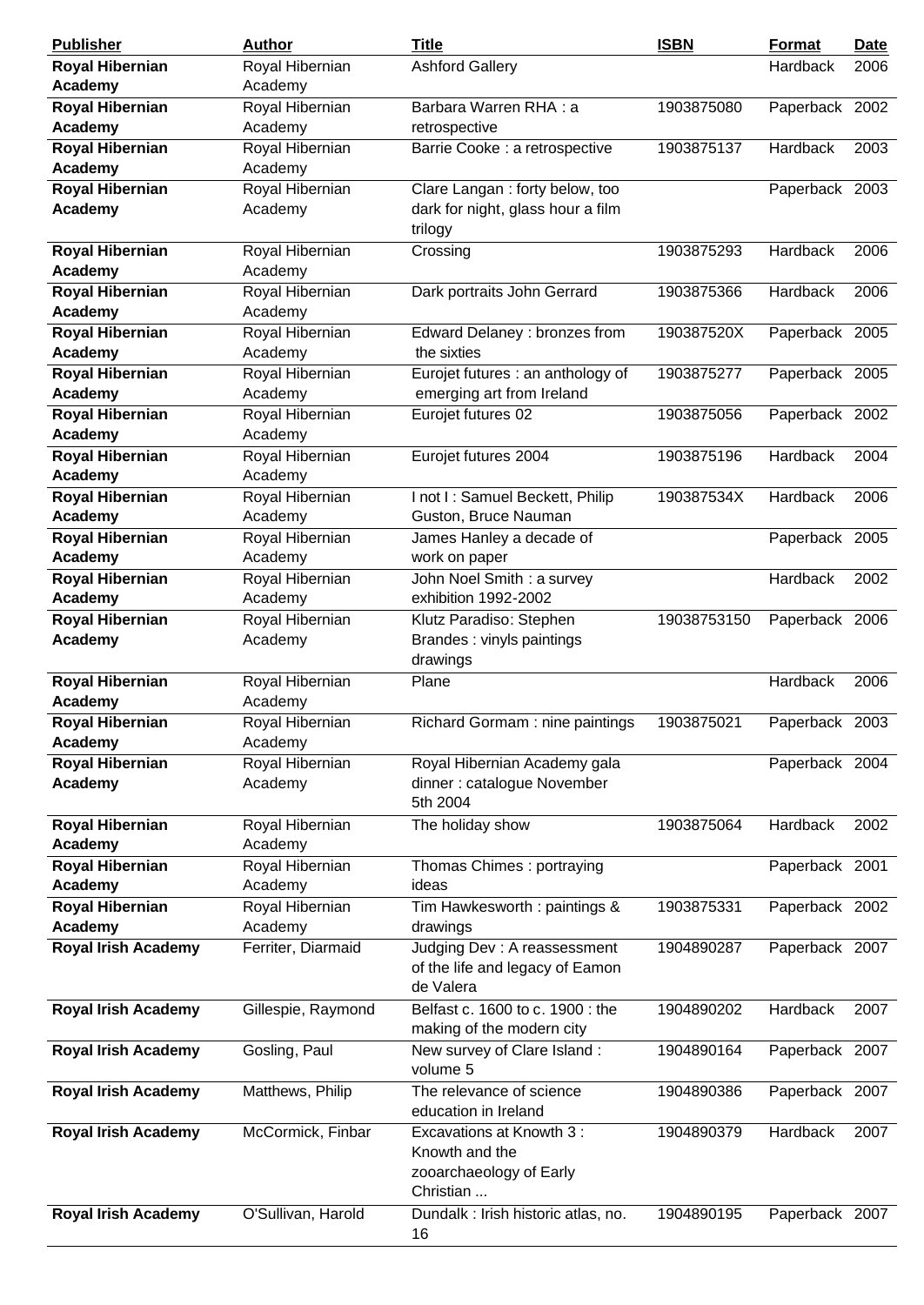| <b>Publisher</b>                                                             | <b>Author</b>                            | <b>Title</b>                                                                                   | <b>ISBN</b>              | Format                           | <b>Date</b> |
|------------------------------------------------------------------------------|------------------------------------------|------------------------------------------------------------------------------------------------|--------------------------|----------------------------------|-------------|
| <b>Royal Irish Academy</b>                                                   | Royal Irish Academy                      | Advancing humanities and<br>social sciences research in<br>Ireland : a report by               | 1904890362               | Paperback 2007                   |             |
| <b>Royal Irish Academy</b>                                                   | Royal Irish Academy                      | Discovery programme reports 7<br>: north Roscommon in the later<br>medieval                    | 16497295                 | Paperback 2005                   |             |
| <b>Royal Irish Academy</b>                                                   | Royal Irish Academy                      | Key recommendations from the<br>Royal Irish Academy forum<br>archaeology in                    |                          | Paperback                        |             |
| <b>Royal Irish Academy</b>                                                   | Royal Irish Academy                      | Putting our knowledge of the<br>earth to work for Ireland:<br>National geoscience              | 1904890342               | Paperback                        |             |
| <b>Royal Irish Academy</b>                                                   | Royel, Stephen A.                        | Belfast part II, 1840 to 1900 :<br>Irish historic town atlas No.17                             | 1904890263               | Paperback 2007                   |             |
| <b>Rubicon Gallery</b>                                                       | <b>Centre Culturel</b><br>Joel-Le-Theule | Eithne Jordan : tableaux<br>1998-2001                                                          | 0953274462               | Paperback 2001                   |             |
| <b>Rubicon Gallery</b>                                                       | <b>Rubicon Gallery</b>                   | <b>Alexis Harding</b>                                                                          | 0954132297               | Paperback 2006                   |             |
| <b>Rubicon Gallery</b>                                                       | <b>Rubicon Gallery</b>                   | Alexis Harding: selected works<br>2001-2002                                                    | 0954132254               | Paperback 2002                   |             |
| <b>Rubicon Gallery</b>                                                       | <b>Rubicon Gallery</b>                   | Amelia Stein: palm house<br>series                                                             | 0953274454               | Paperback 2001                   |             |
| <b>Rubicon Gallery</b>                                                       | <b>Rubicon Gallery</b>                   | Blaise Drummond: by the<br>shores of Lake Eden                                                 | 0954132270               | Paperback 2005                   |             |
| <b>Rubicon Gallery</b>                                                       | <b>Rubicon Gallery</b>                   | Donald Teskey                                                                                  | 0953274497               | Paperback 2001                   |             |
| <b>Rubicon Gallery</b>                                                       | <b>Rubicon Gallery</b>                   | Donald Teskey: paintings<br>1993-1999                                                          | 09532704465              | Paperback 2000                   |             |
| <b>Rubicon Gallery</b>                                                       | <b>Rubicon Gallery</b>                   | If it is true I-XX : Michael Kane                                                              | 0954132289               | Paperback 2005                   |             |
| <b>Rubicon Gallery</b>                                                       | <b>Rubicon Gallery</b>                   | Michael Kane: new paintings                                                                    | 0953274446               | Paperback                        | 2001        |
| <b>Rubicon Gallery</b>                                                       | <b>Rubicon Gallery</b>                   | Nathalie du Pasquier                                                                           | 095413222X               | Paperback 2001                   |             |
| <b>Rubicon Gallery</b>                                                       | <b>Rubicon Gallery</b>                   | Nick Miller: standing sitting<br>lying: watercolours                                           |                          | Paperback 2006                   |             |
| <b>Rubicon Gallery</b>                                                       | <b>Rubicon Gallery</b>                   | Patrick Michael Fitzgerald : the<br>morning hours                                              | 095413238                | Paperback 2002                   |             |
| <b>Rubicon Gallery</b>                                                       | <b>Rubicon Gallery</b>                   | Ronnie Hughes : selected<br>works 1999-2001                                                    | 0954132203               | Paperback 2001                   |             |
| <b>Ruddy Golf Library</b>                                                    | Ruddy, Pat                               | Fifty years in a bunker: The<br>creation of a World top-100<br>golf links at the European Club | 0955604907               | Hardback                         | 2007        |
| <b>School of</b><br>Geography, Panning<br>and Environmental<br><b>Policy</b> | Bannon, Michael J.                       | Planning modern Ireland: Irish<br>planning and the role of UCD                                 | 1905254231               | Paperback 2007                   |             |
| <b>SDB Media</b><br><b>SDB Media</b>                                         | Egan, Patrick<br>Salesian Ethos<br>Group | Family cradle of life and love<br><b>Exploring Salesian ethos</b>                              | 0948320222<br>0948320231 | Paperback 2007<br>Paperback 2007 |             |
| <b>Seven Heads Walks</b><br>Ltd.                                             | Seven Heads Walks                        | Seven Heads walks                                                                              |                          | Paperback                        |             |
| <b>Seven Towers</b>                                                          | Hattaway, Ross                           | The gentle art of rotting                                                                      | 0955275741               | Paperback 2006                   |             |
| <b>Seven Towers</b><br><b>Publication</b>                                    | Ryan, Oran                               | Arthur's Primer                                                                                | 0955275784               | Paperback 2006                   |             |
| <b>Seven Towers</b><br><b>Publication</b>                                    | Ryan, Oran                               | Ten short novels by Arthur<br>Kruger                                                           | 0955275768               | Paperback 2006                   |             |
| <b>Sheppard's Irish</b><br><b>Auction House</b>                              | Sheppard's Irish<br><b>Auction House</b> | Important art exhibition : Images<br>from within                                               |                          | Hardback                         | 2007        |
| Sionnach Media                                                               | Corless, John                            | Managing the site: a practical<br>guide to construction site<br>management                     | 0955380405               | Paperback 2006                   |             |
| <b>Sionnach Media</b>                                                        | McDonagh, Terry                          | Standing in the gap: the Mayo<br>writer's block, an anthology                                  | 0955380419               | Hardback                         | 2007        |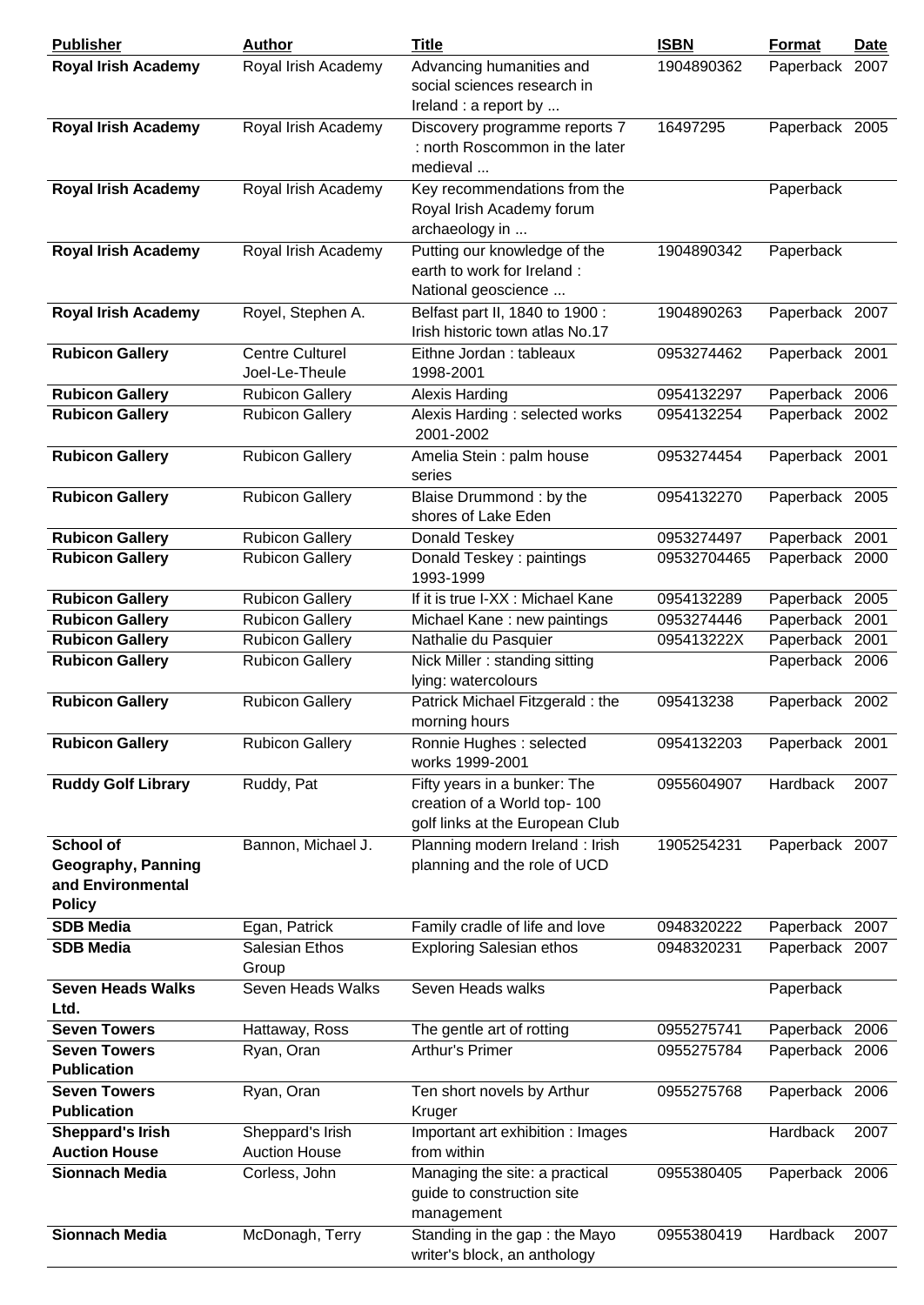| <b>Publisher</b>                               | <b>Author</b>                                                       | <b>Title</b>                                                                                      | <b>ISBN</b> | <b>Format</b>  | <b>Date</b> |
|------------------------------------------------|---------------------------------------------------------------------|---------------------------------------------------------------------------------------------------|-------------|----------------|-------------|
| <b>Sisters of Mercy,</b><br><b>Ballinasloe</b> | Fahy, Mary de<br>Lourdes R.S.M.                                     | Near quiet waters: The story of<br>the early years of Gort Mercy<br>Convent and its branch houses | 0953534814  | Paperback 2007 |             |
| Sliabh Bán<br><b>Publications</b>              | Carthy, Brian                                                       | The Championship 2006:<br>football and hurling the complete<br>record                             | 0954582942  | Paperback 2006 |             |
| <b>SM Publications</b>                         | Moran, Seán                                                         | Gaelic map of Ireland                                                                             | 0903200066  | Hardback       | 2007        |
| <b>Small Word</b>                              | Garavan, Mark                                                       | Our story the Rossport 5                                                                          | 0955463408  | Paperback 2007 |             |
| <b>Publishing</b>                              |                                                                     |                                                                                                   |             |                |             |
| <b>Small Word</b>                              | Lawlor, Chris                                                       | The longest rebellion: the                                                                        | 0955463426  | Paperback 2007 |             |
| <b>Publishing</b>                              |                                                                     | Dunlavin massacre, Michael<br>Dwyer and west                                                      |             |                |             |
| <b>Small Word</b><br><b>Publishing</b>         | Puxon Grattan                                                       | Freeborn traveller                                                                                | 0955463416  | Paperback 2007 |             |
| <b>Social Inclusion Unit</b>                   | Dublin City Council                                                 | Not just something from the rare<br>oul times : social inclusion<br>handbook                      |             | Paperback      |             |
| <b>Social Inclusion Unit</b>                   | <b>Dublin City Council</b>                                          | Social incluion strategy<br>2007-2009                                                             |             | Paperback 2007 |             |
| <b>South County Dublin</b><br><b>Libraries</b> | Casey, Eileen                                                       | Caught in Amber: An anthology<br>of poetry, prose and fiction                                     | 0955379806  | Paperback 2006 |             |
| <b>South Dublin County</b><br><b>Council</b>   | <b>Planning Department</b><br>South Dublin<br><b>County Council</b> | Variation No. 2 of South Dublin<br>County Development Plan<br>2004-2010                           |             | Paperback 2006 |             |
| <b>South Dublin County</b><br><b>Council</b>   | <b>Planning Department</b><br>South Dublin<br><b>County Council</b> | Variation No. 3 of South Dublin<br>County devlopment plan<br>2004-2010                            |             | Paperback 2007 |             |
| <b>South Eastern Health</b><br><b>Board</b>    | South Eastern<br><b>Health Board</b>                                | The history of the South<br>Eastern Health Board<br>1971-2004                                     | 1874218382  | Paperback 2005 |             |
| <b>Southword Editions</b>                      | Riordan, Maurice                                                    | Best of Irish poetry 2007                                                                         | 1905002238  | Paperback 2007 |             |
| <b>Special Residential</b>                     | <b>Special Residential</b>                                          | Review of admission criteria                                                                      |             | Paperback 2005 |             |
| <b>Services Board</b>                          | Services Board                                                      | and processes for special care                                                                    |             |                |             |
| <b>Special Residential</b>                     | <b>Special Residential</b>                                          | The impact of placement in                                                                        |             | Hardback       | 2004        |
| <b>Services Board</b>                          | Services Board                                                      | special care unit settings on the<br>wellbeing of                                                 |             |                |             |
| St. Mart's Priory,<br><b>Tallaght</b>          | Fenning, Hugh                                                       | The Dominican's of Tallaght,<br>1855-2006                                                         |             | Hardback       | 2006        |
| <b>St. Patrick's College</b>                   | Downes, Paul                                                        | A holistic approach to early<br>school leaving and school<br>retention in                         |             | Paperback 2006 |             |
| <b>St. Patrick's College</b>                   | Downes, Paul                                                        | Quality development of our<br>school services : an agenda for<br>development                      |             | Paperback 2006 |             |
| <b>Standards in Public</b>                     | Standards in Public                                                 | Guidelines for the general                                                                        |             | Paperback 2007 |             |
| <b>Office Commission</b>                       | <b>Office Commission</b>                                            | election 2007 to the 30th Dáil                                                                    |             |                |             |
| <b>Standards in Public</b>                     | <b>Standards in Public</b>                                          | Guidelines for the general                                                                        |             | Paperback 2007 |             |
| <b>Office Commission</b>                       | <b>Office Commission</b>                                            | election to the 30th Dáil 2007                                                                    |             |                |             |
| <b>Stinging Fly Press</b>                      | Barry, Kevin                                                        | There are little kingdoms                                                                         | 095501526X  | Hardback       | 2007        |
| <b>Stoney Road Press</b>                       | <b>Stoney Road Press</b>                                            | Collaborations & conversations:<br>Stoney Road Press 2002-2007                                    | 0955674204  | Hardback       | 2007        |
| <b>Summer Place</b><br><b>Press</b>            | Meehan, Averil                                                      | Until stones blossom                                                                              | 0955212243  | Paperback 2006 |             |
| <b>Swan Press</b>                              | Flynn, Susan                                                        | The animal woman                                                                                  | 0953920570  | Paperback 2077 |             |
| <b>Swan Press</b>                              | O'Grady, Maura                                                      | A sea of bluebells                                                                                | 0953920585  | Paperback 2006 |             |
| <b>SWC Promotions</b>                          | Hurley, Jim                                                         | Water level at Lady's Island lake<br>: summary of water level data<br>to 31 May 2003              | 095227960X  | Paperback 2003 |             |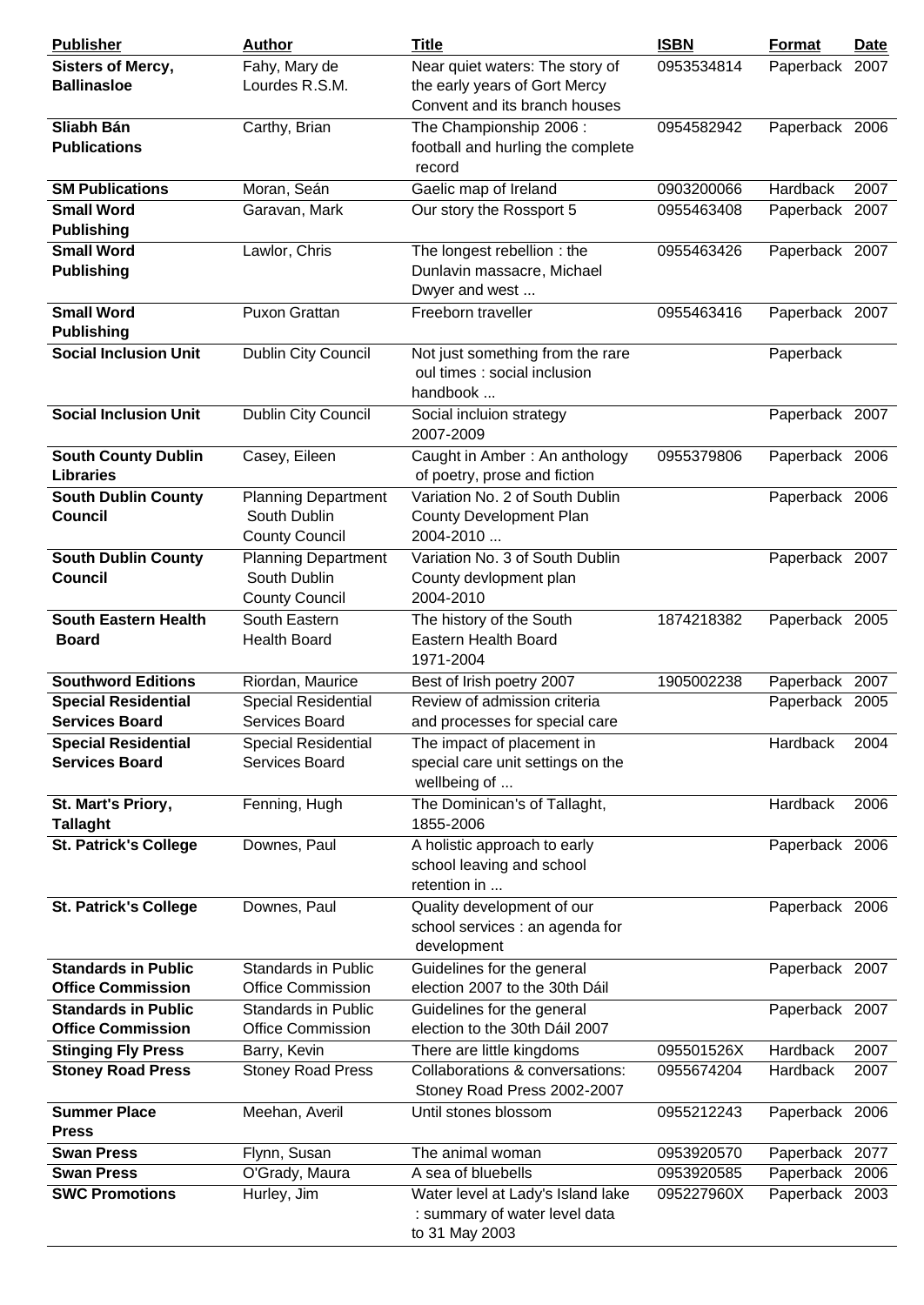| <b>Publisher</b>                                                                         | <b>Author</b>                      | <b>Title</b>                                                                        | <b>ISBN</b>            | <b>Format</b>  | <b>Date</b> |
|------------------------------------------------------------------------------------------|------------------------------------|-------------------------------------------------------------------------------------|------------------------|----------------|-------------|
| <b>SWC Promotions</b>                                                                    | Hurley, Jim                        | Water level at Lady's Island<br>lake, 2002                                          | 0952279673             | Paperback 2003 |             |
| <b>SWC Promotions</b>                                                                    | Hurley, Jim                        | Water level at Lady's Island<br>lake, 2003                                          | 0952279681             | Paperback 2004 |             |
| <b>SWC Promotions</b>                                                                    | Hurley, Jim                        | Water level at Lady's Island<br>lake, 2004                                          |                        | Paperback 2005 |             |
| <b>Taskforce on Active</b><br><b>Citizenship</b>                                         | Taskforce on Active<br>Citizenship | Report of the taskforce on<br>active citizenship                                    |                        | Paperback 2007 |             |
| <b>Taskforce on Active</b>                                                               | Taskforce on Active                | Report on active citizenship                                                        |                        | Paperback 2006 |             |
| <b>Citizenship</b>                                                                       | Citizenship                        | consultation process                                                                |                        |                |             |
| <b>Teagasc</b>                                                                           | Drennan, M. J.                     | A comparison of the<br>productivity of suckler cows of<br>different breed           | 1841704872             | Paperback 2006 |             |
| <b>Teagasc</b>                                                                           | Fallon, R. J.                      | A study of time and labour used<br>on Irish suckler beef farms                      | 1841704881             | Paperback 2006 |             |
| <b>Teagasc</b>                                                                           | French, P.                         | Manipulation of grass supply to<br>meet feed demand                                 | 1841704644             | Paperback 2006 |             |
| <b>Teagasc</b>                                                                           | Scully, Heather                    | An evaluation of earth-banked<br>tanks for slurry storage                           | 1841704652             | Paperback 2006 |             |
| <b>Teagasc</b>                                                                           | Teagasc                            | Moorepark dairy levy research<br>update : latest results on<br>alternative low cost |                        | Paperback 2007 |             |
| <b>The Gallery Press</b>                                                                 | Heaney, Seamus                     | The riverbank field                                                                 | 9781852354275 Hardback |                | 2007        |
| <b>The Gallery Press</b>                                                                 | Ní Dhomhnaill, Nuala               | Pharaoh's daughter                                                                  | 1852350567             | Paperback      | 2007        |
| <b>The Irish</b><br><b>Association of</b><br><b>Pastoral Care in</b><br><b>Education</b> | Dwyer, Patricia                    | Achieving positive behaviour :<br>A practical guide                                 | 1899162240             | Paperback 2003 |             |
|                                                                                          |                                    |                                                                                     |                        |                |             |
| <b>The Irish</b><br><b>Association of</b><br><b>Pastoral Care in</b><br><b>Education</b> | Hanna, Tony                        | Strategies for building faith<br>communities in schools                             | 1899162291             | Paperback 2005 |             |
| <b>The Irish</b><br><b>Association of</b><br><b>Pastoral Care in</b><br><b>Education</b> | Humphreys, Tony                    | Discipline & stress : beyond<br>control?                                            |                        | Paperback      |             |
| <b>The Irish</b><br><b>Association of</b><br><b>Pastoral Care in</b><br><b>Education</b> | McCrea, Elly                       | Elly's onion : a beginners<br>drama-in-education guide for<br>teachers              | 0953031578             | Paperback      |             |
| <b>The Irish</b><br><b>Association of</b><br><b>Pastoral Care in</b><br><b>Education</b> | Monahan, Luke                      | Encountering disaffection                                                           | 095303156X             | Paperback 2002 |             |
| <b>The Irish</b><br><b>Association of</b><br><b>Pastoral Care in</b><br><b>Education</b> | Monahan, Luke                      | Moving forward with students                                                        | 0953031543             | Hardback       | 1999        |
| <b>The Irish</b><br><b>Association of</b><br><b>Pastoral Care in</b><br><b>Education</b> | Monahan, Luke                      | The class tutor: the why, the<br>what, the how                                      | 0953031500             | Paperback 2004 |             |
| <b>The Irish</b><br><b>Association of</b><br><b>Pastoral Care in</b><br><b>Education</b> | Monahan, Luke                      | The year head : a key link in the<br>school community                               | 0953031527             | Paperback 1998 |             |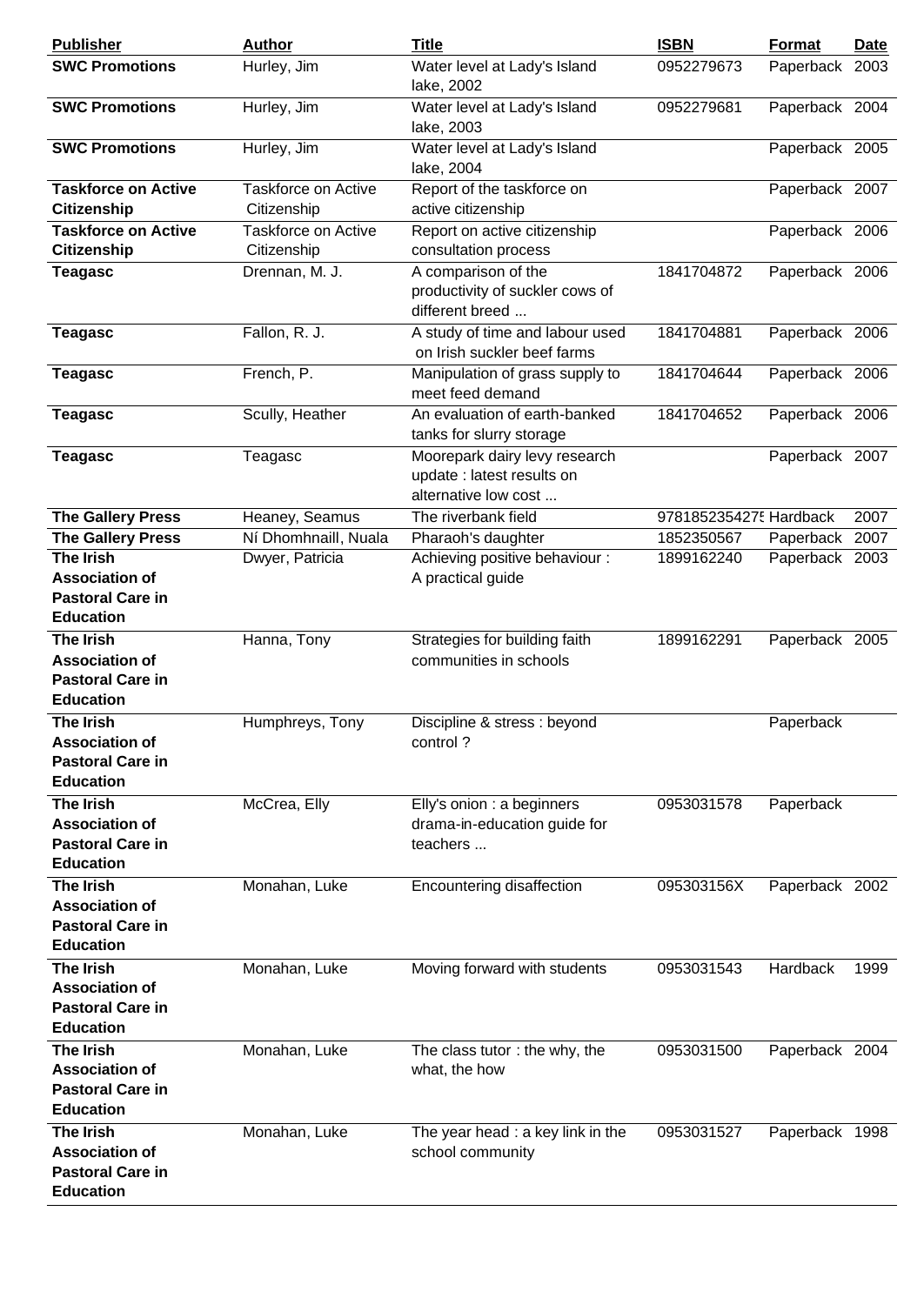| <b>Publisher</b>                                                                          | Author                  | <b>Title</b>                                                                     | <b>ISBN</b> | Format         | <b>Date</b> |
|-------------------------------------------------------------------------------------------|-------------------------|----------------------------------------------------------------------------------|-------------|----------------|-------------|
| <b>The Irish</b><br><b>Association of</b><br><b>Pastoral Care in</b><br><b>Education</b>  | O'Brien, Seamus         | Partnership in our schools - 2 :<br>a manual of best practice                    | 1899162305  | Hardback       |             |
| <b>The Irish</b><br><b>Association of</b><br><b>Pastoral Care in</b><br><b>Education</b>  | O'Brien, Seamus         | The school mentor: partnership<br>working between students                       | 1899162321  | Paperback      |             |
| <b>The Irish</b><br><b>Association of</b><br><b>Pastoral Care in</b><br><b>Education</b>  | Ryan, Michael           | Living with change & loss: A<br>life-skills programme                            | 0953031519  | Paperback 2000 |             |
| <b>The Irish</b><br><b>Association of</b><br><b>Pastoral Care in</b><br><b>Education</b>  | Ryan, Siobhan<br>Foster | The tutor's companion :<br>handbook and journal                                  | 0953031580  | Paperback      |             |
| <b>The Irish</b><br><b>Association of</b><br><b>Pastoral Caree in</b><br><b>Education</b> | Monahan, Luke           | Suicide bereavement and loss:<br>perspectives and responses                      | 0953031535  | Paperback 1999 |             |
| <b>The Office of Public</b><br><b>Works</b>                                               |                         | Across boundaries, an<br>exhibition of contemporary art<br>works                 | 0755770927  | Hardback       | 2007        |
| <b>The Teaching</b><br><b>Council</b>                                                     | The Teaching<br>Council | Codes of professional conduct<br>for teachers: standards of<br>teaching          |             | Paperback 2007 |             |
| <b>The Teaching</b><br><b>Council</b>                                                     | The Teaching<br>Council | Croí na múinteoireachta                                                          |             | <b>DVD</b>     | 2007        |
| <b>The Workers' Party</b>                                                                 | Donnelly, Marian        | Bodenstown June 1992                                                             |             | Paperback 1992 |             |
| <b>The Workers' Party</b>                                                                 | Garland, Sean           | James Connolly: A full life lived<br>for full freedom                            |             | Paperback 2006 |             |
| The Workers' Party                                                                        | Gilmore, George         | The working class and the<br>struggle for the Republic                           |             | Paperback 2000 |             |
| <b>The Workers' Party</b>                                                                 | Liem, Channing          | The Korean war 1950-1953 :<br>An unanswered question                             |             | Paperback 2006 |             |
| <b>The Workers' Party</b>                                                                 | MacGiolla, Tomas        | States of Ireland                                                                |             | Paperback 1993 |             |
| <b>The Workers' Party</b>                                                                 | MacGiolla, Tomás        | Bodenstown October 1991:<br>200th anniversary of the<br>founding of the united   |             | Paperback 1991 |             |
| The Workers' Party                                                                        | O'Hagan, Des            | <b>Inaugural Cathal Goulding</b><br>memorial lecture                             |             | Paperback 1999 |             |
| <b>The Workers' Party</b>                                                                 | The Workers' Party      | A new National Agreement:<br>Time for change - fair play for<br>workers          |             | Paperback 1999 |             |
| The Workers' Party                                                                        | The Workers' Party      | Aspects of the history ideology<br>and politics of the Worker's<br>Party         |             | Paperback      |             |
| <b>The Workers' Party</b>                                                                 | The Workers' Party      | Barbarity breeds barbarity                                                       |             | Paperback 2005 |             |
| <b>The Workers' Party</b>                                                                 | The Workers' Party      | Bodenstown 2001                                                                  |             | Paperback 2001 |             |
| The Workers' Party                                                                        | The Workers' Party      | Building citizenship building<br>Democracy local election<br>manifesto June 2004 |             | Paperback 2004 |             |
| <b>The Workers' Party</b>                                                                 | The Workers' Party      | Building socialism in the 21st<br>century and where we are<br>going              |             | Paperback 2003 |             |
| The Workers' Party                                                                        | The Workers' Party      | Democratic unity can defeat<br>terrorism                                         |             | Paperback 2001 |             |
| <b>The Workers' Party</b>                                                                 | The Workers' Party      | Drug crime: A dagger at the<br>heart of the working class                        |             | Paperback 2001 |             |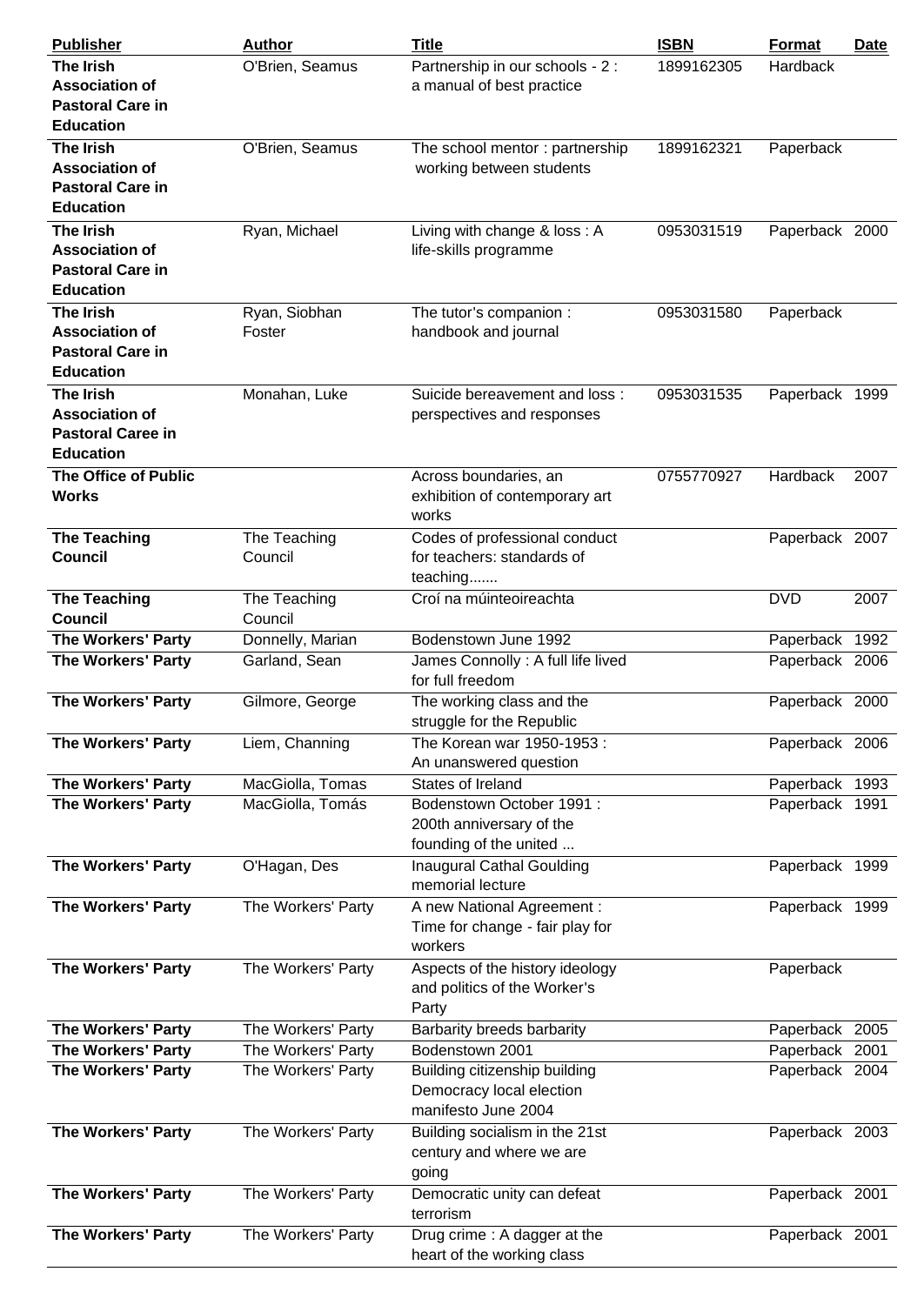| <b>Publisher</b>                | <b>Author</b>             | <b>Title</b>                                                                        | <b>ISBN</b> | Format         | <u>Date</u> |
|---------------------------------|---------------------------|-------------------------------------------------------------------------------------|-------------|----------------|-------------|
| <b>The Workers' Party</b>       | The Workers' Party        | In memory of Elizebeth O'Farrell<br>1883-1959 : the story of the<br>1916 surrender  |             | Paperback      |             |
| The Workers' Party              | The Workers' Party        | Internationalism in the 21st<br>century                                             |             | Hardback       |             |
| The Workers' Party              | The Workers' Party        | Meet the Workers Party: your<br>questions answered                                  |             | Paperback 2003 |             |
| <b>The Workers' Party</b>       | The Workers' Party        | NI Assembly election manifesto<br>November 2003                                     |             | Paperback 2003 |             |
| The Workers' Party              | The Workers' Party        | Stop the privatisation of public<br>assets : get your hands off our<br>assets       |             | Paperback 2001 |             |
| The Workers' Party              | The Workers' Party        | Submission to the all-party<br>Oireachtas committee on<br>constitution : the family |             | Paperback 2005 |             |
| <b>The Workers' Party</b>       | The Workers' Party        | The future is socialism                                                             |             | Paperback 1993 |             |
| <b>The Workers' Party</b>       | The Workers' Party        | The life and times of Lillie<br>Connolly                                            |             | Paperback 2006 |             |
| The Workers' Party              | The Workers' Party        | The Workers Party elections<br>manifesto May 2005                                   |             | Paperback 2005 |             |
| The Workers' Party              | The Workers' Party        | The Workers Party general                                                           |             | Paperback 2007 |             |
| The Workers' Party              | The Workers' Party        | election manifesto<br>The Workers Party general<br>election manifesto 2002          |             | Paperback 2002 |             |
| The Workers' Party              | The Workers' Party        | The Workers' Party Wolfe Tone<br>Bodenstown commemoration<br>19th July 1998         |             | Paperback 1998 |             |
| The Workers' Party              | The Workers' Party        | The Workers' Patrty Wolfe Tone<br>commemoration Bodenstown<br>2006                  |             | Paperback 2006 |             |
| The Workers' Party              | The Workers' Party        | War on the world: United<br>States project for global<br>hegemony                   |             | Paperback 2003 |             |
| <b>The Workers' Party</b>       | The Workers' Party        | We deserve a first-class health<br>service                                          |             | Paperback 2004 |             |
| <b>The Workers' Party</b>       | The Workers' Party        | We want a Europe fit for<br>workers                                                 |             | Paperback 2005 |             |
| The Workers' Party              | The Workers' Party        | Why socialism Albert Einstein /<br>Socialism is the future Des<br>O'Hagan           |             | Paperback 2002 |             |
| The Workers' Party              | The Workers' Party        | Wolfe Tone commemoration<br>Bodenstown 1993                                         |             | Paperback 1993 |             |
| <b>Thompson</b><br>Roundhall    | Keating, Albert           | Keating on probate                                                                  | 1858004716  | Hardback       | 2007        |
| <b>Thompson Rounhall</b><br>Ltd | Shannon, Geoffery         | Divorce law and practice                                                            | 1858004822  | Hardback       | 2007        |
| <b>Thomson Round Hall</b>       | Comerford, Henry          | <b>Consolidated fisheries</b><br>legislation 1959-2003                              | 1858003490  | Hardback       | 2005        |
| <b>Thomson Round Hall</b>       | Delany, Hilary            | Equity and the law of trusts in<br>Ireland                                          | 1858004853  | Hardback       | 2007        |
| <b>Thomson Round Hall</b>       | Dowling, Stephen          | The commercial court                                                                | 1858004525  | Hardback       | 2007        |
| <b>Thomson Round Hall</b>       | Forde, Michael            | Company law                                                                         | 1858004608  | Paperback      | 2007        |
| <b>Thomson Round Hall</b>       | Forde, Michael            | Extradition law in Ireland                                                          | 1858004136  | Hardback       | 2005        |
| <b>Thomson Round Hall</b>       | Keating, Albert           | Succession law                                                                      | 1858004792  | Paperback 2007 |             |
| <b>Thomson Round Hall</b>       | Kerr, Anthony             | Employment equality legislation                                                     | 1858004144  | Paperback      | 2005        |
| <b>Thomson Round Hall</b>       | O'Neill, Ailbhe           | The constitutional rights of<br>companies                                           | 8580045594  | Hardback       | 2007        |
| <b>Thomson Round Hall</b>       | <b>Thomson Round Hall</b> | Case digest 2004                                                                    | 185800411X  | Hardback       | 2005        |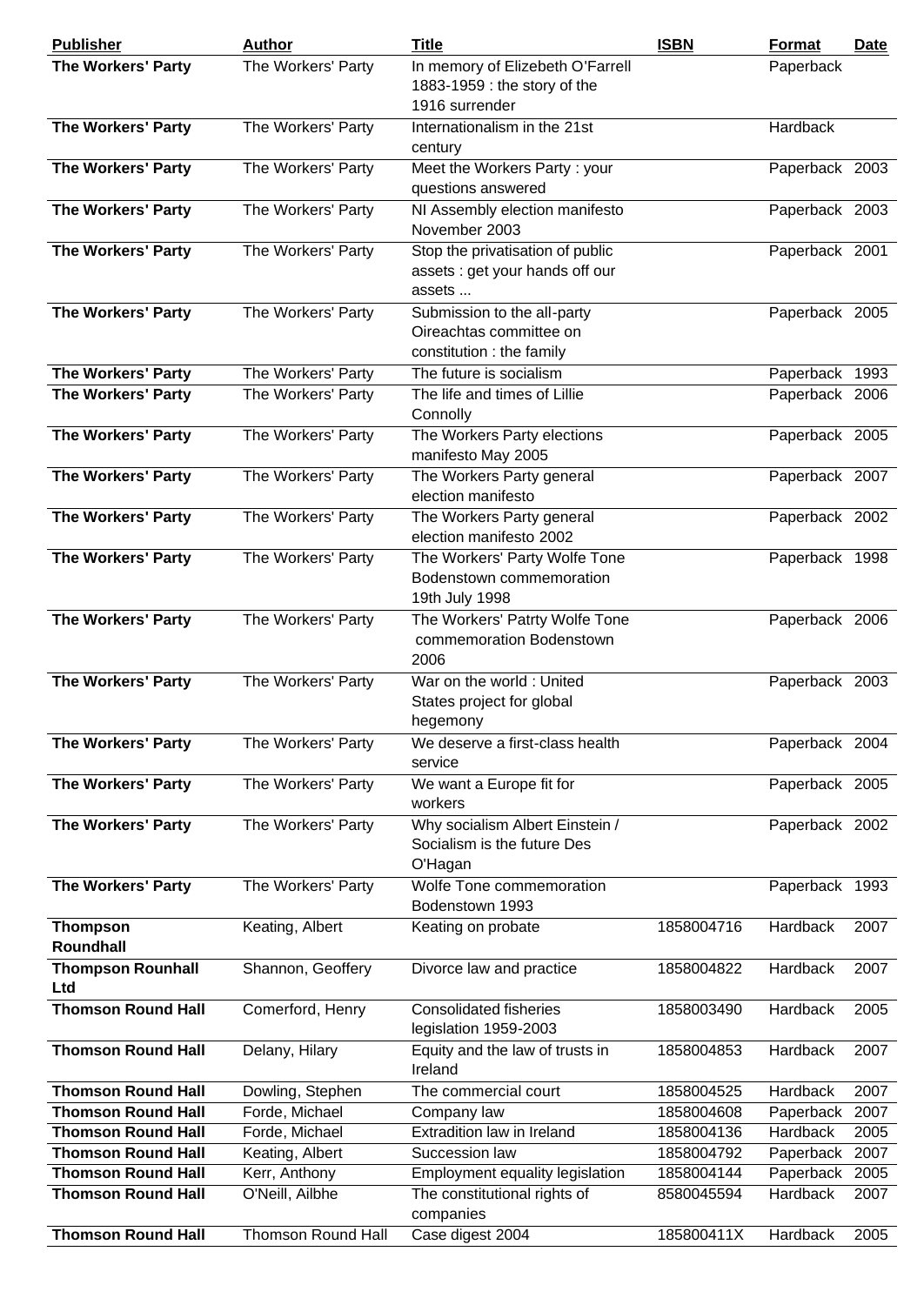| <b>Publisher</b>                                 | <b>Author</b>                         | <b>Title</b>                                                                                                     | <b>ISBN</b> | Format         | <b>Date</b> |
|--------------------------------------------------|---------------------------------------|------------------------------------------------------------------------------------------------------------------|-------------|----------------|-------------|
| <b>Thomson Round Hall</b>                        | <b>Thomson Round Hall</b>             | Offences handbook 2007:<br>criminal and road traffic                                                             | 1858004914  | Paperback 2007 |             |
| <b>Thomson Round Hall</b>                        | Van Dokkum, Neil                      | Round Hall nutcases: evidence                                                                                    | 1858004631  | Paperback 2007 |             |
| <b>Thomson Round Hall</b><br>Ltd                 | Abrahamson,<br>William                | Discovery and disclosure                                                                                         | 1858004723  | Paperback 2007 |             |
| <b>Thomson Round Hall</b><br>Ltd                 | Kerr, Anthony                         | The trade union and industrial<br>relations acts                                                                 | 1858004921  | Paperback 2007 |             |
| <b>Thomson Round Hall</b><br>Ltd                 | Long, Ronán                           | Marine resource law                                                                                              | 1858004551  | Hardback       | 2007        |
| <b>Thomson Round Hall</b><br>Ltd                 | Maddox, Neil                          | Mortgages law & practice                                                                                         | 1858004808  | Hardback       | 2007        |
| <b>Thomson Round Hall</b><br>Ltd                 | Shannon, Geoffery                     | Health and safety law and<br>practice                                                                            | 1858004396  | Hardback       | 2007        |
| <b>Thomson Round Hall</b><br>Ltd.                | Simons, Garrett                       | Planning and development law                                                                                     | 1858004365  | Hardback       | 2007        |
| <b>Thomson Round Hall</b><br>Ltd.                | Symmons, Clive                        | Irish maritime law statutes<br>annotated 2000-2005                                                               | 1858004705  | Hardback       | 2006        |
| <b>Tig Aine</b>                                  | Ó Dubhshláine,<br>Mícheál             | Are you going home now ? :<br>memories of old Kilkea                                                             |             | Hardback       | 2006        |
| <b>Tipperary Excel</b><br><b>Heritage Centre</b> | Marnane, Denis G.                     | Remembering John O'Leary<br>1830-1907                                                                            |             | Paperback 2007 |             |
| <b>Tír Eolas</b>                                 | <b>Tír Eolas</b>                      | The Shannon valley : a<br>rambler's guide and map                                                                | 1873821174  | Paperback 2007 |             |
| <b>Tom Higgins</b>                               | Higgins, Tom                          | The History of Irish Tennis (in<br>three volumes)                                                                | 0948870044  | Hardback       | 2006        |
| <b>Trinity College</b><br><b>Dublin</b>          | Aronin, Larissa                       | Current multilingualism as a new<br>linguistic world order                                                       | 03323889    | Paperback 2007 |             |
| <b>Trinity College</b><br><b>Dublin</b>          | Finnegan-Catibusic,<br><b>Bronagh</b> | A case of early childhood<br>bilingualism : the acquisition of<br>two languages in                               | 03323889    | Paperback 2006 |             |
| <b>Trinity College</b><br><b>Dublin</b>          | Singleton, David                      | Globalization, language, and<br>national identity : the case of<br>Ireland                                       | 03323889    | Paperback 2007 |             |
| Tuatha na Mumhan                                 | Cronin, Ciaran                        | Beyond our wildest dreams<br>1995-2006 : the story of<br>Munster's Heineken                                      | 0955363004  | Hardback       | 2006        |
| <b>UCD Press</b>                                 | Loyal, Steven                         | An essay on time : the collected<br>works of Norbert Elias volume<br>9                                           | 1904558415  | Hardback       | 2007        |
| <b>UCD, Department of</b><br><b>English</b>      | Bolger, Ruth ed.                      | Last call: An anthology of prose<br>and poetry                                                                   |             | Paperback 2007 |             |
| <b>UCD, Department of</b><br><b>English</b>      | Carpenter, Andrew<br>ed.              | Twenty-one poems: selected<br>fron the entries for the 2004<br>First Arts sonnet and open<br>poetry competitions |             | Paperback 2004 |             |
| <b>UCD, Department of</b><br><b>English</b>      | <b>English Literary</b><br>Society    | Watermarks: A journal of new<br>writing and art                                                                  |             | Paperback 2007 |             |
| <b>University College</b><br><b>Cork</b>         | O'Sullivan, Denis J.                  | The Cork school of medicine: a<br>history                                                                        | 0955222948  | Hardback       | 2007        |
| <b>University College</b><br><b>Dublin</b>       | Bhreatnach, Aoife                     | Becoming Conspicuous : Irish<br>travellers, society and the state<br>1922-70                                     | 1904558613  | Paperback 2006 |             |
| <b>University College</b><br><b>Dublin</b>       | Elias, Norbert                        | Involvement and detachment<br>vol. 8                                                                             | 1904558422  | Hardback       | 2007        |
| <b>University College</b><br><b>Dublin Press</b> | Cathcart, Kevin J.                    | The correspondence of Edward<br>Hincks                                                                           | 1904558705  | Hardback       | 2007        |
| <b>University College</b><br><b>Dublin Press</b> | Clarke, Howard B.                     | Ireland, England and the<br>continent in the middle ages and<br>beyond                                           | 1904558542  | Hardback       | 2006        |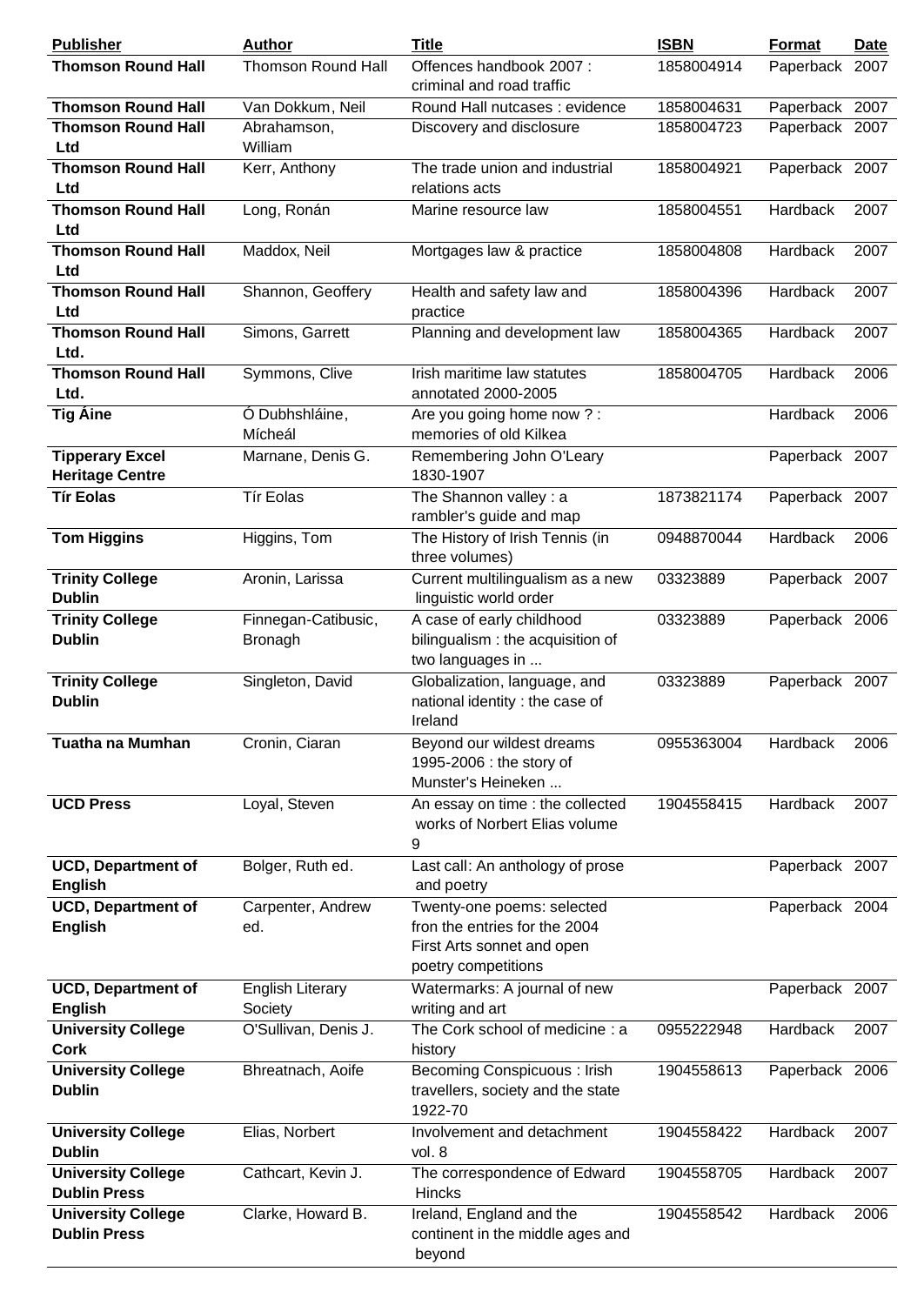| <b>Publisher</b>                                 | <b>Author</b>                   | <b>Title</b>                                                                 | <b>ISBN</b>                  | <b>Format</b>   | <b>Date</b> |
|--------------------------------------------------|---------------------------------|------------------------------------------------------------------------------|------------------------------|-----------------|-------------|
| <b>University College</b><br><b>Dublin Press</b> | Cosgrove, Brian                 | James Joyce's negations :<br>irony, indeterminacy and nihilism<br>in Ulysses | 1904558859                   | Hardback        | 2007        |
| <b>University College</b><br><b>Dublin Press</b> | Davis, Eugene                   | Souvenirs of Irish footprints<br>over europe - classics of Irish<br>history  | 1904558534                   | Paperback 2006  |             |
| <b>University College</b><br><b>Dublin Press</b> | Dolan, Anne                     | Reinterpreting Emmet : essays<br>on the life and legacy of Robert<br>Emmet   | 1904558637                   | Paperback 2007  |             |
| <b>University College</b><br><b>Dublin Press</b> | Edgeworth, Maria                | An essay on Irish bulls                                                      | 1904558750                   | Paperback 2006  |             |
| <b>University College</b><br><b>Dublin Press</b> | Horgan, John                    | Mapping Irish media: critical<br>explorations                                | 1904558835                   | Hardback        | 2007        |
| <b>University College</b><br><b>Dublin Press</b> | Kettle, Thomas                  | The open secret of Ireland                                                   | 1904558767                   | Hardback        | 2007        |
| <b>University College</b><br><b>Dublin Press</b> | McCluskey,<br>Desmond           | Health policy and practice in<br>Ireland                                     | 190455850X                   | Paperback 2006  |             |
| <b>University College</b><br><b>Dublin Press</b> | Miller, David W.                | Queen's rebels : Ulster loyalism<br>in historical perspective                | 1904558880                   | Paperback 2007  |             |
| <b>University College</b><br><b>Dublin Press</b> | Moelker, Rene                   | The genesis of the naval<br>profession                                       | 1904558801                   | Hardback        | 2007        |
| <b>University College</b><br><b>Dublin Press</b> | Moran, Aidan                    | Timeless wisdom: what Irish<br>proverbs tell us about<br>ourselves           | 1904558811                   | Paperback 2006  |             |
| <b>University College</b><br><b>Dublin Press</b> | Moran, D. P.                    | The philosophy of Irish Ireland                                              | 1904558743                   | Paperback 2006  |             |
| <b>University College</b><br><b>Dublin Press</b> | Moran, D.P.                     | The philosophy of Irish Ireland -<br>classics of Irish history               | 1904558747                   | Paperback 2006  |             |
| <b>University College</b><br><b>Dublin Press</b> | O'Malley, Ernie                 | Rising Out : Seán Connolly of<br>Longford, 1890-1921                         | 1904558897                   | Paperback 2007  |             |
| <b>University College</b><br><b>Dublin Press</b> | O'Sullivan, Sara                | Contemporary Ireland : a<br>sociological map                                 | 1904558873                   | Paperback 2007  |             |
| <b>University College</b><br><b>Dublin Press</b> | Puirséil, Niamh                 | The Irish labour party 1922-73                                               | 1904558682                   | Hardback        | 2007        |
| <b>University College</b><br><b>Dublin Press</b> | Ramón, Marta                    | A provisional dictator: James<br>Stephens and the Fenian<br>movement         | 1904558658                   | Hardback        | 2007        |
| <b>University College</b><br><b>Dublin Press</b> | Saad, Bne Majda                 | Trade, aid and development :<br>essays in honour of Helen<br>O'Neill         | 1904558518                   | Hardback        | 2006        |
| <b>University College</b><br><b>Dublin Press</b> | Toomey, Jane                    | Harold Wilson's EEC application<br>: inside the Foreign Office,<br>1964-7    | 1904558699                   | Hardback        | 2007        |
| <b>University College</b><br><b>Dublin Press</b> | Walton, James                   | Vision and vacancy: the<br>fictions of J. S. Le Fanu                         | 1904558798                   | Hardback        | 2007        |
| <b>University College</b><br><b>Press</b>        | Frankfort Moore,<br>Frank       | In Belfast by the sea                                                        | 1904558866                   | Paperback 2007  |             |
| <b>Upstairs Writers'</b><br>Group                | McGloin, Sarah                  | The missing children                                                         | 0954788826                   | Paperback 2006  |             |
| <b>Veritas</b>                                   | Religious Sisters of<br>Charity | The everyday wisdom of Mary<br>Aikenhead                                     | 1847300355                   | Paperback 2007  |             |
| <b>Veritas Publications</b>                      | Bohan, Harry                    | Freedom : licence or liberty?<br>engaging                                    | 1847300287                   | Hardback        | 2007        |
| <b>Veritas Publications</b>                      | Bollan, John                    | The light of his face: spirituality<br>for catholic teachers                 | 1847300225                   | Paperback 2007  |             |
| <b>Veritas Publications</b>                      | Brennan, Oliver                 | To love and to cherish : a<br>wedding with a difference                      | 9781853908279 Paperback 2006 |                 |             |
| <b>Veritas Publications</b>                      | Burke, Anna                     | Sacred the hour: the rosary<br>story in mystery                              | 1853909740                   | Pasperback 2007 |             |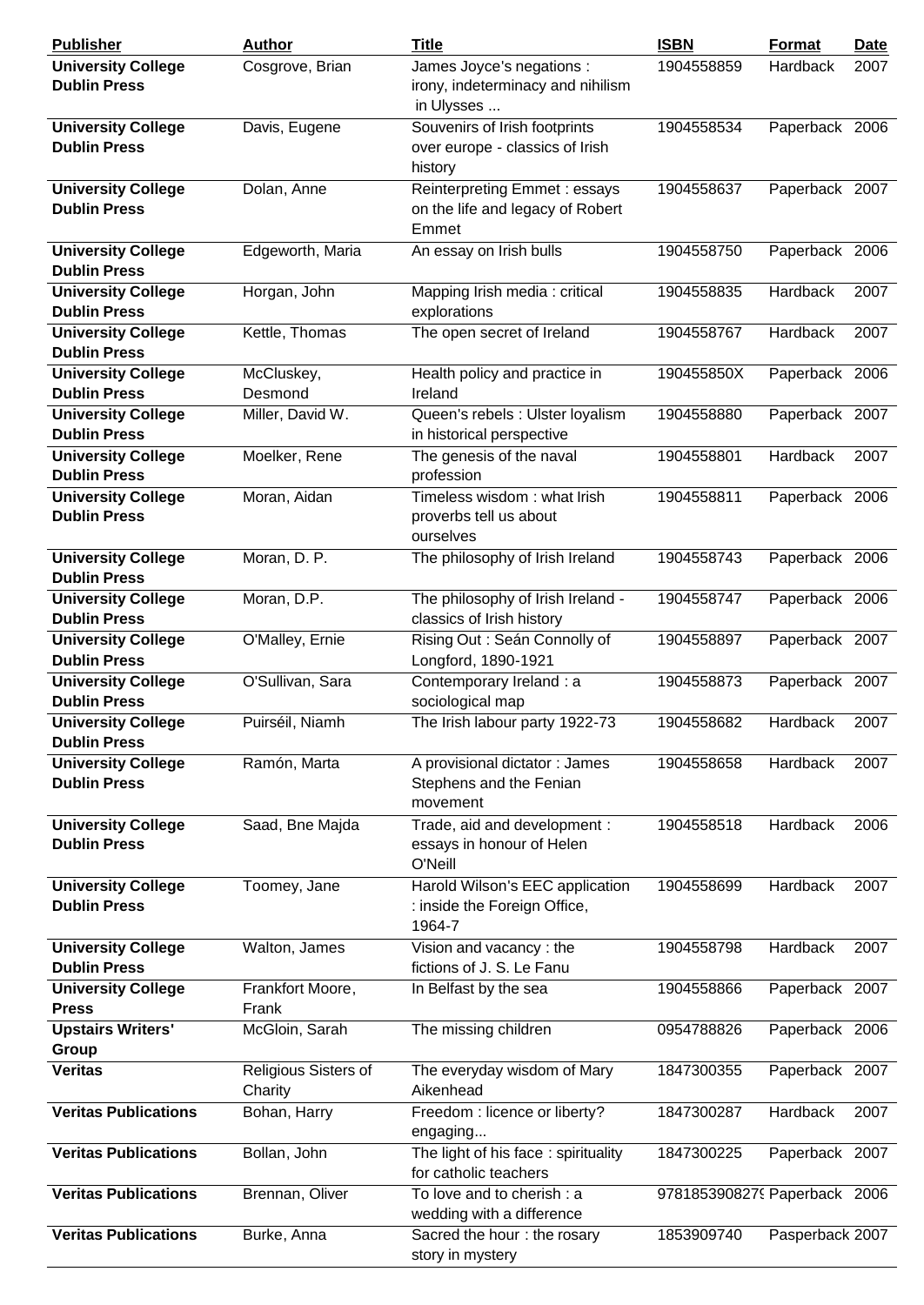| <b>Publisher</b>            | <b>Author</b>                     | <b>Title</b>                                                             | <b>ISBN</b>             | <b>Format</b>   | <u>Date</u> |
|-----------------------------|-----------------------------------|--------------------------------------------------------------------------|-------------------------|-----------------|-------------|
| <b>Veritas Publications</b> | Burke, Anna                       | Where blessings flow                                                     | 1847300461              | Hardback        | 2007        |
| <b>Veritas Publications</b> | Byrne, Janette                    | If it were just cancer: A battle<br>for dignity and life                 | 1853909793              | Paperback 2006  |             |
| <b>Veritas Publications</b> | Cassidy, Eoin G.                  | The common good in an unequal<br>world: reflections on the<br>compendium | 1847300561              | Paperback 2007  |             |
| <b>Veritas Publications</b> | Cassidy, Joseph                   | These might help too: homilies<br>for cycle c.                           | 1853909890              | Paperback 2006  |             |
| <b>Veritas Publications</b> | Corkery, Padraig                  | Companion to the compendium<br>of the social doctrine of the<br>church   | 1853909597              | <b>Hardback</b> | 2007        |
| <b>Veritas Publications</b> | Cotter, Bernard                   | Liturgy preparation for 2007<br>(year c)                                 | 1847300049              | Paperback 2006  |             |
| <b>Veritas Publications</b> | Crossman Freyne,<br>Gail          | Care, justice and gender: A<br>new harmony for family values             | 1853909849              | Paperback 2006  |             |
| <b>Veritas Publications</b> | Cunnane, Finola                   | New directions in religious<br>education                                 | 1853907723              | Paperback 2007  |             |
| <b>Veritas Publications</b> | Darragh, Kathleen                 | 12 days of Christmas                                                     | 1853909394              | Hardback        | 2007        |
| <b>Veritas Publications</b> | Farrelly, John                    | The good marriage guide: the                                             | 9781847300348 Paperback |                 | 2007        |
|                             |                                   | practical way to improve your<br>relationship                            |                         |                 |             |
| <b>Veritas Publications</b> | Gunning, Tom                      | Into the deep : senior cycle<br>religious education                      | 1847300218              | Paperback 2007  |             |
| <b>Veritas Publications</b> | Gunning, Tom                      | The little book of christian rituals<br>in the home                      | 1847300232              | Hardback        | 2007        |
| <b>Veritas Publications</b> | Hannon, Patrick                   | Moral theology : a reader                                                | 1853909629              | Paperback       | 2006        |
| <b>Veritas Publications</b> | Hederman, Mark<br>Patrick         | Symbolism: the glory of<br>escutcheoned doors                            | 1853909375              | Hardback        | 2007        |
| <b>Veritas Publications</b> | Hession, Anne                     | Exploring theology: making<br>sense of                                   | 1847300256              | Hardback        | 2007        |
| <b>Veritas Publications</b> | Horan, Margaret                   | Ready for school: a parent's<br>guide                                    | 1853909297              | Paperback 2006  |             |
| <b>Veritas Publications</b> | Houlahan, Jack                    | A ghost in daylight: making<br>sense of substance misuse                 | 1853909823              | Paperback 2006  |             |
| <b>Veritas Publications</b> | Hughes, Gerard J.                 | Is God to blame? : the problem<br>of evil revisited                      | 1847300294              | Paperback 2007  |             |
| <b>Veritas Publications</b> | Irish Bishop's<br>Conference      | Towards the global common<br>good                                        | 1853909963              | Paperback 2005  |             |
| <b>Veritas Publications</b> | Jackson, Donald                   | Pentateuch : the Saint John's<br><b>Bible</b>                            | 1853908134              | Hardback        | 2006        |
| <b>Veritas Publications</b> | Jackson, Donald                   | Psalms: the Saint John's Bible                                           | 1853908339              | Hardback        | 2006        |
| <b>Veritas Publications</b> | Jesuit<br>Communication<br>Center | Sacred space: the prayer book<br>2007                                    | 1847301032              | Paperback 2006  |             |
| <b>Veritas Publications</b> | Kennedy, Martin                   | Ministry now : new approaches<br>for a changing church                   | 1847300030              | Paperback 2006  |             |
| <b>Veritas Publications</b> | Lambert, Noelle                   | Can I play too?                                                          | 1853909443              | Paperback 2006  |             |
| <b>Veritas Publications</b> | Maloney, Clare                    | Brendan and the whale                                                    | 185390645X              | Paperback       | 2007        |
| <b>Veritas Publications</b> | Mathews, Aidan                    | In the poorer quarters                                                   | 1847300270              | Hardback        | 2007        |
| <b>Veritas Publications</b> | McCarthy, Margaret                | The cat did not know                                                     | 1853909238              | Paperback       | 2006        |
| <b>Veritas Publications</b> | McDonagh, Enda                    | Immersed in mystery : en route<br>to theology                            | 1853909696              | Hardback        | 2007        |
| <b>Veritas Publications</b> | McGrady, Anfrew                   | Welcoming the stranger:                                                  | 1853909327              | Paperback 2006  |             |
|                             | G.                                | practising hospitality in<br>contemporary Ireland                        |                         |                 |             |
| <b>Veritas Publications</b> | McKenna, Megan                    | Harm not the earth                                                       | 1847300249              | Paperback       | 2007        |
| <b>Veritas Publications</b> | Murphy, Mary                      | Epiphanies : moments of grace<br>in daily life                           | 1853909542              | Hardback        | 2007        |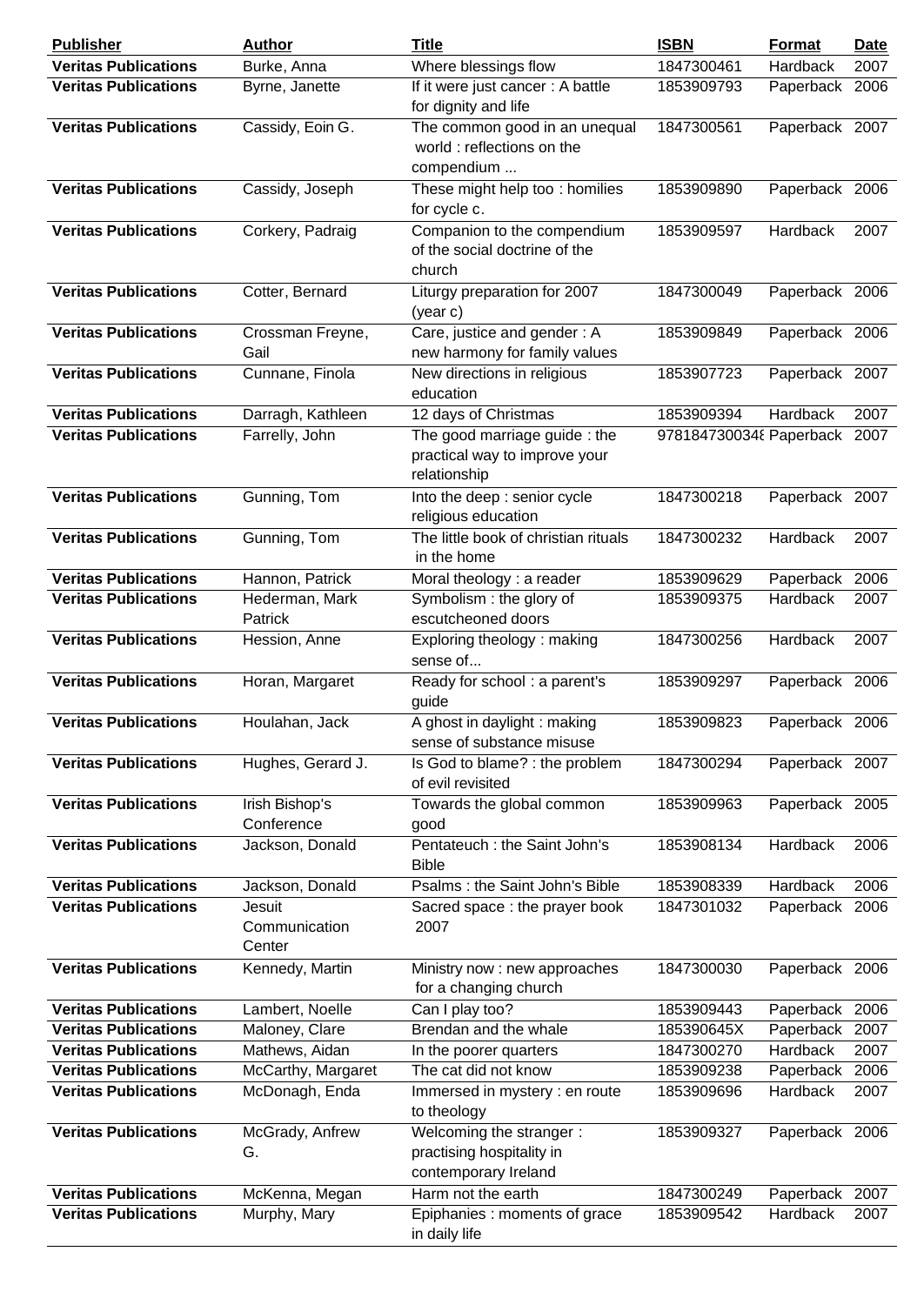| <b>Publisher</b>                                 | <b>Author</b>                                    | <b>Title</b>                                                                         | <b>ISBN</b>                  | Format         | <b>Date</b> |
|--------------------------------------------------|--------------------------------------------------|--------------------------------------------------------------------------------------|------------------------------|----------------|-------------|
| <b>Veritas Publications</b>                      | Norris, Thomas J.                                | A fractured relationship: faith<br>and the crisis of culture                         | 1853909641                   | Hardback       | 2007        |
| <b>Veritas Publications</b>                      | O'Callaghan, Denis                               | Putting hand to the plough: A<br>memoir                                              | 1847300263                   | Paperback 2007 |             |
| <b>Veritas Publications</b>                      | O'Morain, Padraig                                | Like a man : a guide to men's<br>emotional well-being                                | 1847300324                   | Paperback 2007 |             |
| <b>Veritas Publications</b>                      | O'Sullivan, Patrick                              | Letters to the Earth                                                                 | 1853908819                   | Paperback 2005 |             |
| <b>Veritas Publications</b>                      | Patterson, Ruth                                  | Proclaiming the promise :<br>reflections on the God of love                          | 1847300073                   | Paperback 2006 |             |
| <b>Veritas Publications</b>                      | Putti, Joseph                                    | Time to change: connecting the<br>good news with contemporary<br>living              | 1853900270                   | Paperback 2006 |             |
| <b>Veritas Publications</b>                      | Redford, John                                    | Hear, o islands : theology &<br>catechesis in the new<br>millennium                  | 9781853906114 Paperback 2002 |                |             |
| <b>Veritas Publications</b>                      | Ryan, Tom                                        | Comfort my people : prayers<br>and reflections inspired by the<br>venerable          | 1847300300                   | Paperback 2007 |             |
| <b>Veritas Publications</b>                      | Thornton, Catherine                              | Coping with serious illness                                                          | 1847300515                   | Paperback 2007 |             |
| <b>Veritas Publications</b>                      | Tinsley, Ambrose                                 | The ever-open door: memories                                                         | 1853909998                   | Paperback 2006 |             |
| <b>Veritas Publications</b>                      | <b>Veritas Publications</b>                      | 2007 liturgical calendar for<br>Ireland : for the celebration of<br>mass and liturgy | 1847300057                   | Paperback 2006 |             |
| <b>Veritas Publications</b>                      | Veritas Publications                             | Liturgical calendar for Ireland<br>2008                                              | 1847300683                   | Paperback 2007 |             |
| <b>Veritas Publications</b>                      | Walsh, Orla                                      | Know the way: Junior<br>Certificate religous education                               | 1847300430                   | Paperback 2007 |             |
| <b>Veritas Publications</b>                      | Woulfe, Eithne                                   | From preesent to future : A<br>Catholic education in Ireland for<br>the new centurey | 1853909033                   | Paperback 2006 |             |
| <b>Veritas Publicatons</b>                       | Moloney, Francis J.                              | The living voice of the gospel:<br>the gospels today                                 | 184730009X                   | Paperback 2006 |             |
| <b>Veritas Publishing</b>                        | Heylin, Greg                                     | Work and spirituality                                                                | 1847300669                   | Hardback       | 2007        |
| <b>Veritas Publishing</b>                        | O'Farrell, Ursula                                | Families in focus: finding<br>solutions to difficult problens                        | 1847300485                   | Paperback 2007 |             |
| Walsh, Samuel                                    | Walsh, Samuel                                    | The divine comedy                                                                    | 0955366836                   | Papeback       | 2007        |
| <b>Waterford City</b>                            | <b>Waterford City</b>                            | Urban design framework for                                                           |                              | Paperback      |             |
| <b>Council</b>                                   | Council                                          | <b>Bolton Street Waterford</b>                                                       |                              |                |             |
| <b>Waterford City</b><br><b>Council</b>          | <b>Waterford City</b><br>Council                 | Waterford city development<br>plan 2007-2013                                         |                              | Paperback 2007 |             |
| <b>Weaver Publications</b>                       | McNamee, John                                    | A station called heaven:<br>collected poems                                          | 095130447X                   | Paperback 2007 |             |
| <b>West Wicklow</b><br><b>Historical Society</b> | <b>West Wicklow</b><br><b>Historical Society</b> | General O'Brien: West Wicklow<br>to South America                                    | 0953294722                   | Paperback 2006 |             |
| <b>Westmeath County</b><br><b>Council</b>        |                                                  | Planning and development act<br>2000, part 1 V - Architectural<br>Heritage           |                              | Hardback       | 2007        |
| <b>Westmeath County</b>                          | <b>Athlone Town</b>                              | General development                                                                  |                              | Paperback 2007 |             |
| Council                                          | Council                                          | contribution scheme 2007-2012                                                        |                              |                |             |
| <b>Westmeath County</b><br><b>Council</b>        | <b>Westmeath County</b><br>Council               | Supplementary development<br>contribution scheme for Athlone<br>main drainage        |                              | Paperback      |             |
| <b>Westmeath County</b>                          | <b>Westmeath County</b>                          | Supplementary development                                                            |                              | Paperback      |             |
| <b>Council</b>                                   | Council                                          | contribution scheme for<br>Clonmore link road                                        |                              |                |             |
| <b>Westmeath County</b>                          | <b>Westmeath County</b>                          | Supplementary development                                                            |                              | Paperback 2007 |             |
| <b>Council</b>                                   | Council                                          | contribution scheme for<br>Mullingar main drainage                                   |                              |                |             |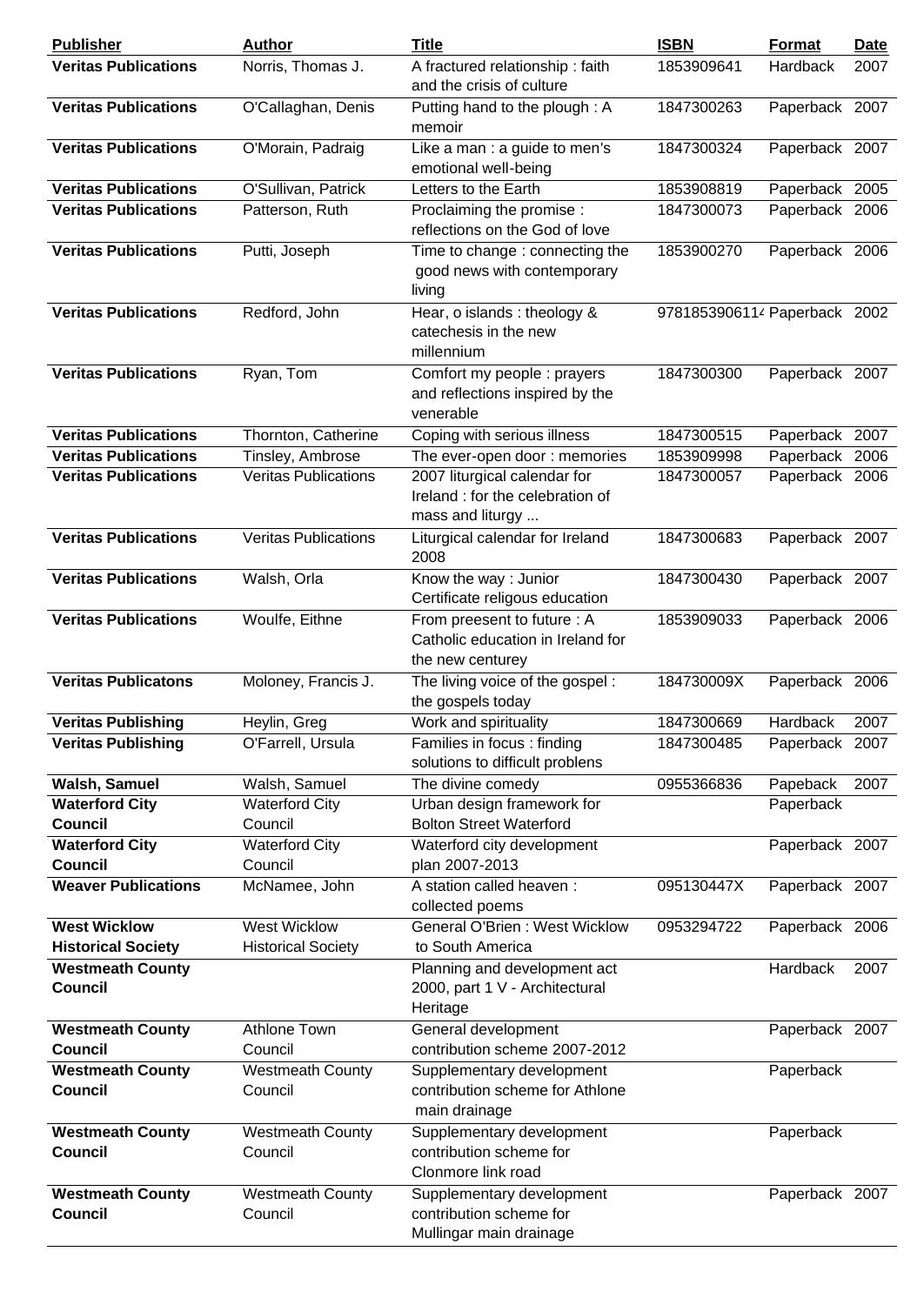| <b>Publisher</b>                        | <b>Author</b>            | <b>Title</b>                      | <b>ISBN</b> | Format         | <u>Date</u> |
|-----------------------------------------|--------------------------|-----------------------------------|-------------|----------------|-------------|
| <b>Westmeath County</b>                 | <b>Westmeath County</b>  | Supplementary development         |             | Paperback      |             |
| <b>Council</b>                          | Council                  | contribution scheme for           |             |                |             |
|                                         |                          | Robinstown link road              |             |                |             |
| <b>Westport Books</b>                   | Jordan, Anthony J.       | John A Costello 1891-1976:        | 095244478x  | Paperback 2007 |             |
|                                         |                          | Compromise Taoiseach              |             |                |             |
| <b>Westport Books</b>                   | Jordan, Anthony J.       | W. T. Cosgrave: 1880-1965         | 0952444771  | Paperback 2006 |             |
|                                         |                          | founder of modern Ireland         |             |                |             |
| <b>Wexford County</b>                   | Gaynor, Helen            | Journey : in search of Eden       | 0955146756  | Paperback 2007 |             |
| <b>Council</b>                          |                          |                                   |             |                |             |
| <b>Wexford County</b>                   | <b>Wexford County</b>    | Draft Enniscorthy town &          |             | Paperback 2007 |             |
| <b>Council</b>                          | Council                  | environs development plan         |             |                |             |
|                                         |                          | 2007-2013                         |             |                |             |
|                                         |                          |                                   |             |                |             |
| <b>Wexford County</b><br><b>Council</b> | Wexford County           | Draft Enniscorthy town &          |             | Paperback 2007 |             |
|                                         | Council                  | environs development plan         |             |                |             |
|                                         |                          | 2007-2013 : appendix 1            |             |                |             |
| <b>Wexford County</b>                   | <b>Wexford County</b>    | Draft Enniscorthy town retail     |             | Paperback 2007 |             |
| <b>Council</b>                          | Council                  | strategy 2007-2013                |             |                |             |
| <b>Wexford County</b>                   | <b>Wexford County</b>    | Draft strategic environmental     |             | Paperback 2007 |             |
| <b>Council</b>                          | Council                  | assessment environmental          |             |                |             |
|                                         |                          | report Enniscorthy                |             |                |             |
| <b>Wexford County</b>                   | <b>Wexford County</b>    | Wexford county development        |             | Paperback 2007 |             |
| <b>Council</b>                          | Council                  | plan 2007-2013                    |             |                |             |
| <b>Wexford County</b>                   | <b>Wexford County</b>    | Wexford county development        |             | Hardback       | 2007        |
| <b>Council</b>                          | Council                  | plan 2007-2013 : appendices       |             |                |             |
| <b>Wexford Public</b>                   | Dunne, Tom               | New Ross Rospont - Ros Mhic       | 0955146763  | Hardback       | 2007        |
| <b>Library Service</b>                  |                          | Treoin                            |             |                |             |
| <b>Wexford Public</b>                   | Power, Suzanne           | Returning: Wexford women's        | 0955146747  | Paperback 2007 |             |
| <b>Library Service</b>                  |                          | experiences of home and           |             |                |             |
|                                         |                          | abroad                            |             |                |             |
| <b>Whytes</b>                           | Cormican, Garrett        | Camille Souter: The mirror in the |             | Hardback       | 2006        |
|                                         |                          | sea                               |             |                |             |
| <b>Wicklow County</b>                   | <b>Historic Building</b> | Rathdrum local area plan          |             | Paperback 2006 |             |
| <b>Council</b>                          | Consultants              | 2006-2012 Volume II:              |             |                |             |
|                                         |                          | Conservation area appraisal       |             |                |             |
|                                         |                          |                                   |             |                |             |
| <b>Wicklow County</b>                   | Murray Ó Laoire          | Draft Greystones/Delgany local    |             | Paperback 2006 |             |
| <b>Council</b>                          | Architects               | area plan 2006-2012               |             |                |             |
| <b>Wicklow County</b>                   | Murray Ó Laoire          | Greystones/Delgany local area     |             | Paperback 2006 |             |
| <b>Council</b>                          | Architects               | plan 2006-2012                    |             |                |             |
| <b>Wicklow County</b>                   | Murray Ó Laoire          | Manager's report: Draft           |             | Paperback 2006 |             |
| <b>Council</b>                          | Architects               | Greystones/Delgany local area     |             |                |             |
|                                         |                          | plan 2006-2012                    |             |                |             |
| <b>Wicklow County</b>                   | <b>Tíros Resources</b>   | Rathdrum local area plan          |             | Paperback 2006 |             |
| <b>Council</b>                          | Limited                  | 2006-2012 Volume I                |             |                |             |
| <b>Williams, Nicholas</b>               | Williams, Nicholas       | Writings on revived Cornish       | 1904808085  | Paperback      | 2006        |
| <b>Wolf Hill Publishing</b>             | Keena, Mariah            | The road to Lisdoonvarna          | 0955490712  | Hardback       | 2007        |
| <b>Wolf Hill Publishing</b>             | Ó Céirín, Cyril          | The outlandish world of the       | 0955490736  | Hardback       | 2007        |
|                                         |                          | <b>Burren</b>                     |             |                |             |
| <b>Wolfhound Press</b>                  | Cashman, Seamus          | Guide to evening classes          | 0863279454  | Paperback 2007 |             |
|                                         |                          | 2007/2008 : the original          |             |                |             |
|                                         |                          | Wolfhound                         |             |                |             |
| <b>Wolfhound Press</b>                  | Fogarty, Weeshie         | Dr. Eamonn O'Sullivan : a man     | 0863279430  | Paperback 2007 |             |
|                                         |                          | before his time                   |             |                |             |
| <b>Wolfhound Press</b>                  | Scally, John             | GAA fun & games : quotes,         | 0863279478  | Hardback       | 2007        |
|                                         |                          | jokes, hits and misses            |             |                |             |
| <b>Women's Health</b>                   |                          | Violence against women &          |             | Paperback 2007 |             |
| <b>Council</b>                          |                          | health 2007                       |             |                |             |
| <b>Women's Health</b>                   | Kenny, Naoimh            | Cardiovasular disease in          |             | Paperback 2007 |             |
| <b>Council</b>                          |                          | women                             |             |                |             |
|                                         |                          |                                   |             |                |             |